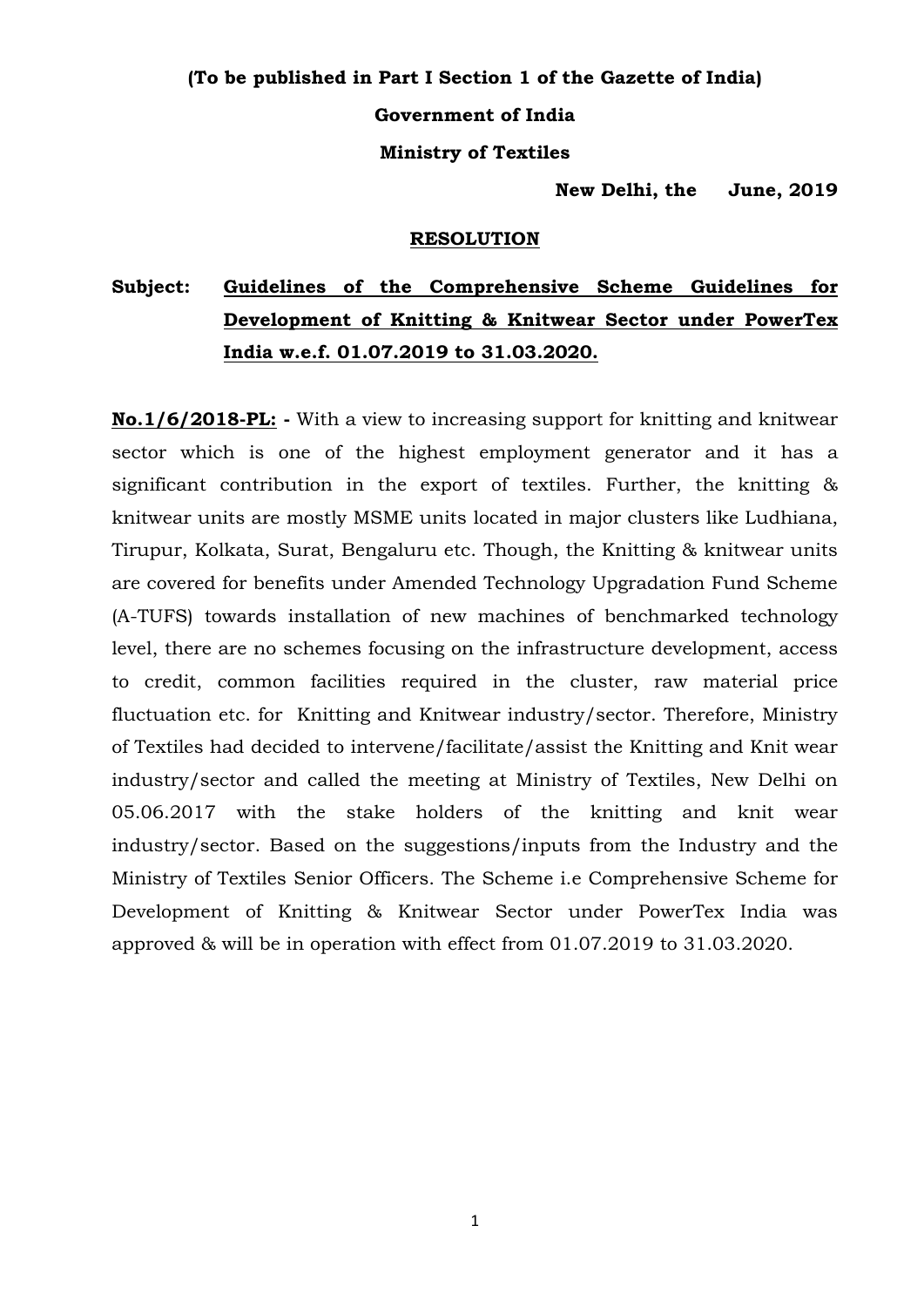| S.No | <b>COMPONENTS</b>         | <b>OBJECTIVES</b>                                                                             |
|------|---------------------------|-----------------------------------------------------------------------------------------------|
|      | Creation of New           |                                                                                               |
| 1.   | Service<br>centers        | The prime objective of the Scheme is to provide<br>adequate facilities for testing, training, |
|      |                           | sample                                                                                        |
|      | on PPP model by           | development, consultancy, trouble<br>shooting,                                                |
|      | Industry/                 | facilitation services in the knitting and knitwear                                            |
|      | Associations<br>in        | clusters by way of creation of new service centers in                                         |
|      | the Knitting and          | the clusters on PPP model with participation from                                             |
|      | Knitwear                  | industry/association.                                                                         |
|      | clusters.                 |                                                                                               |
| 2.   | Modernization             | To<br>existing Powerloom<br>equip<br>the<br>Service                                           |
|      | and Upgradation           | Centres/institutions run by the Textile Research                                              |
|      | <sub>of</sub><br>existing | Associations (TRAs) (or) Export Promotion Councils                                            |
|      | PSCs/institutions         | (EPCs) (or) any other Textile Industry Association with                                       |
|      | TRAs/<br>by<br>run        | requisite machineries for training/testing purposes                                           |
|      | <b>EPCs</b>               | required for knitting & knitwear industry.                                                    |
|      | Associations<br>in        |                                                                                               |
|      | Knitting<br>and           |                                                                                               |
|      | Knitwear                  |                                                                                               |
|      | clusters.                 |                                                                                               |
|      |                           |                                                                                               |
| 3.   | Group Workshed            | The prime objective of the scheme is to facilitate the                                        |
|      | Scheme for                | establishment of Group Worksheds for modern                                                   |
|      | Knitting and              | knitting machines and/or knitwear in an existing (or)                                         |
|      | Knitwear units.           | new cluster, which will provide required scale of                                             |
|      |                           | economy for business operations and improved                                                  |
|      |                           | working condition in terms of more space, work                                                |
|      |                           | environment, improve the work efficiency to enhance                                           |
|      |                           | their competitiveness in the global market.                                                   |
|      |                           |                                                                                               |
|      |                           |                                                                                               |
|      |                           |                                                                                               |
|      |                           |                                                                                               |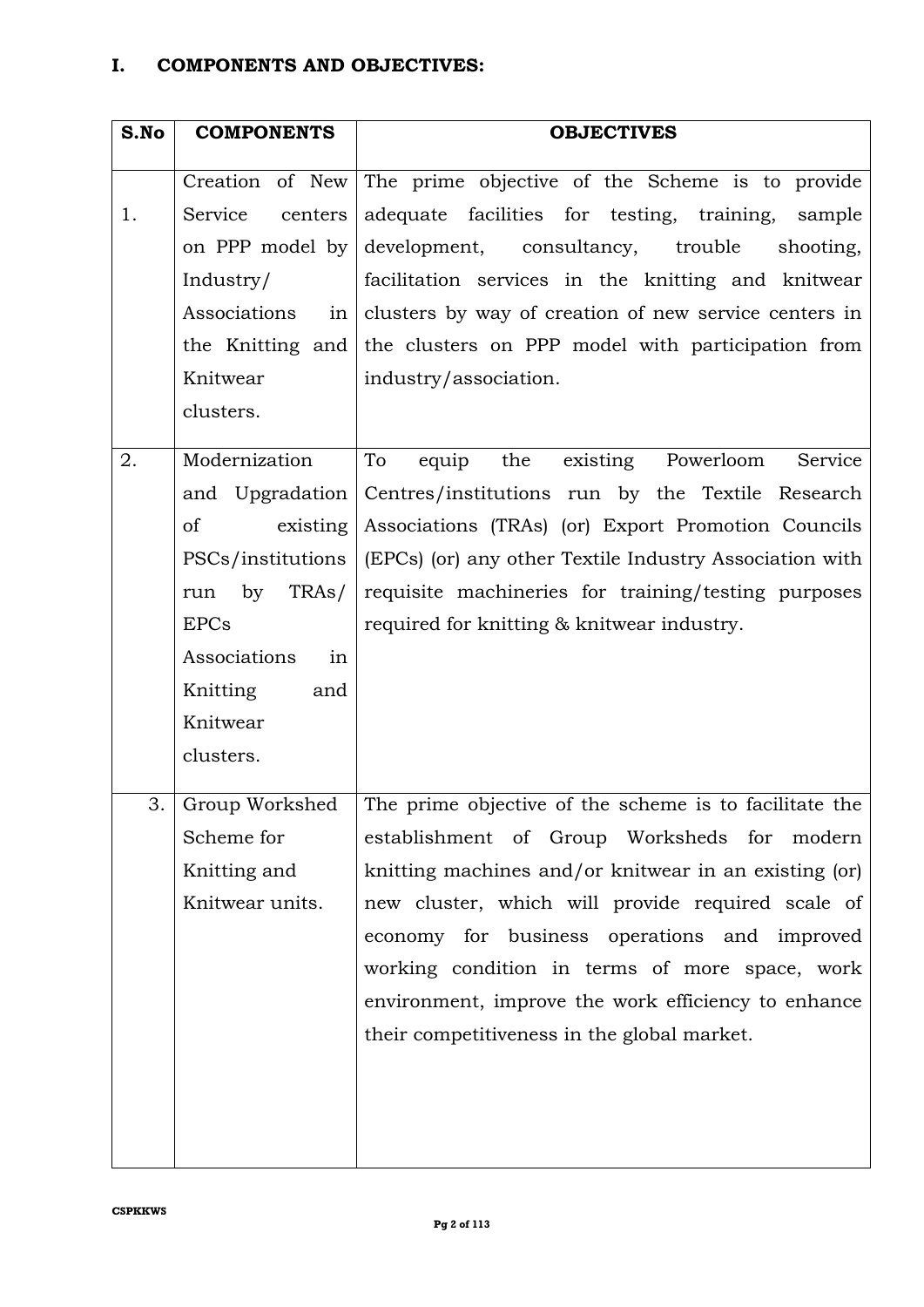| S.No | <b>COMPONENTS</b> | <b>OBJECTIVES</b>                                       |
|------|-------------------|---------------------------------------------------------|
|      |                   |                                                         |
| 4.   | Bank<br>Yarn      | To provide interest free corpus fund to Special         |
|      | for<br>Scheme     | Purpose Vehicle (SPV) / Consortium of knitting units    |
|      | Knitting<br>$\&$  | to enable them to purchase the yarn at wholesale rate   |
|      | Knitwear units.   | and give the yarn at reasonable price to the small      |
|      |                   | Knitting unit thereby avoiding middle man/ local        |
|      |                   | supplier's brokerage charge on sales of yarn.           |
| 5.   | Common Facility   | To establish Common Facility Centres (CFC) in           |
|      | (CFC)<br>Centre   | various knitting & knitwear clusters for providing      |
|      | for<br>Scheme     | common facilities like processing, dyeing, printing,    |
|      | Knitting<br>and   | design development, testing facilities, ETP etc. to the |
|      | knitwear units.   | knitting & knitwear units.                              |
| 6.   | Pradhan Mantri    | To provide adequate and timely financial assistance to  |
|      | Credit Scheme for | the knitting & knitwear units to meet their credit      |
|      | Knitting and      | requirements, for investment needs (Term Loan), for     |
|      | Knitwear units    | new entrepreneurs belonging to SC/ST & Women            |
|      | (Stand-up India   | category.                                               |
|      | scheme)           |                                                         |
|      |                   |                                                         |
| 7.   | Facilitation, IT, | Facilitation services to Knitting and Knitwear Units    |
|      | Awareness,        | like Help line, Registration services, SMS Alert, Bank  |
|      | Studies, Surveys, | services etc.                                           |
|      | Market            | Online Portal for Knitting and Knitwear Schemes         |
|      | Development and   | To create awareness about schemes, disseminate the      |
|      | Publicity for     | information about technology, products for the          |
|      | Knitting and      | benefits of Knitting and Knitwear Units.                |
|      | Knitwear Units    | To provide a platform for Knitting and Knitwear Units   |
|      |                   | to market their products at cluster level, regional     |
|      |                   | level, national and international level.                |
|      |                   | Publicity of Knitting and Knitwear schemes<br>in        |
|      |                   | Electronic and Print Media.                             |
|      |                   |                                                         |

All the above schemes will be implemented by Textile Commissioner through their Office, the Regional Office, the PSC and any other Organisation/Agency.

The detailed guidelines for each of the above components are as under:-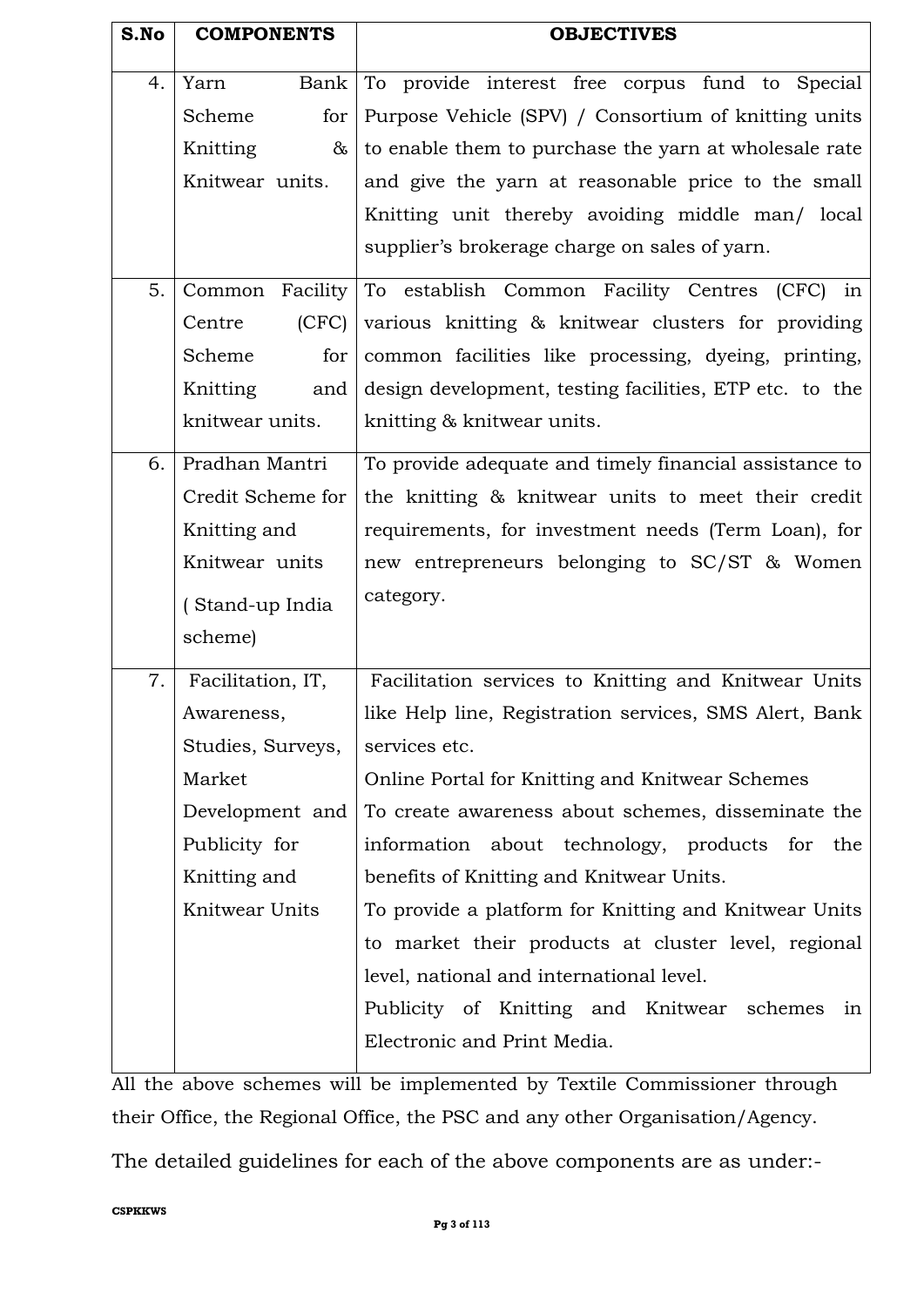## **II. Creation of New Service Centres in Knitting and Knitwear clusters.**

## **1) Objective**

Govt. of India will provide financial assistance for setting up of new Knitting and Knitwear Service Centres for providing testing, training, sample development, consultancy, trouble shooting, facilitation services in the Knitting and Knitwear clusters.

## **2) Setting-up of Knitting Service Centre (KSCs)**

- a) The proposed KSCs would be set-up in Public Private Partnership (PPP) model.
- b) The Knitting and Knitwear industry / Stakeholders will form an association to be called as the Knitting and Knitwear Service Centre Association, to operate the Service Centres. The Knitting and Knitwear industry/associations would provide land and building for setting-up of new Knitting Service Centre (KSCs) and would be managed by them.
- c) In case of testing of samples, First-in-First-out (FIFO) rules will be strictly followed and the same should be technology driven. In case of urgent test reports for samples for export clearance, additional "express charges" may be levied.
- d) The recurring expenditure for running of the KSCs would be borne by the Stakeholders/ Industry associations.
- e) They would be free to decide on the user charges for availing various facilities in the Service Centre. However, the user charges decided by the association would be subject to any direction from the Textile Commissioner/Ministry of Textiles, Govt. of India in the said regard so that the facilities are made available even to the smaller and financially weaker units.

## **3) Financial Assistance**

a) Financial assistance up to **Rs.200 lakh per Center** will be provided towards purchase of testing equipments and machineries required for training for the KSCs. An indicative list of testing equipments and machineries for training is given at **Annexure-A1**. However, the testing equipments and machineries required for training can be decided by the stakeholders of the clusters as per their requirement within the overall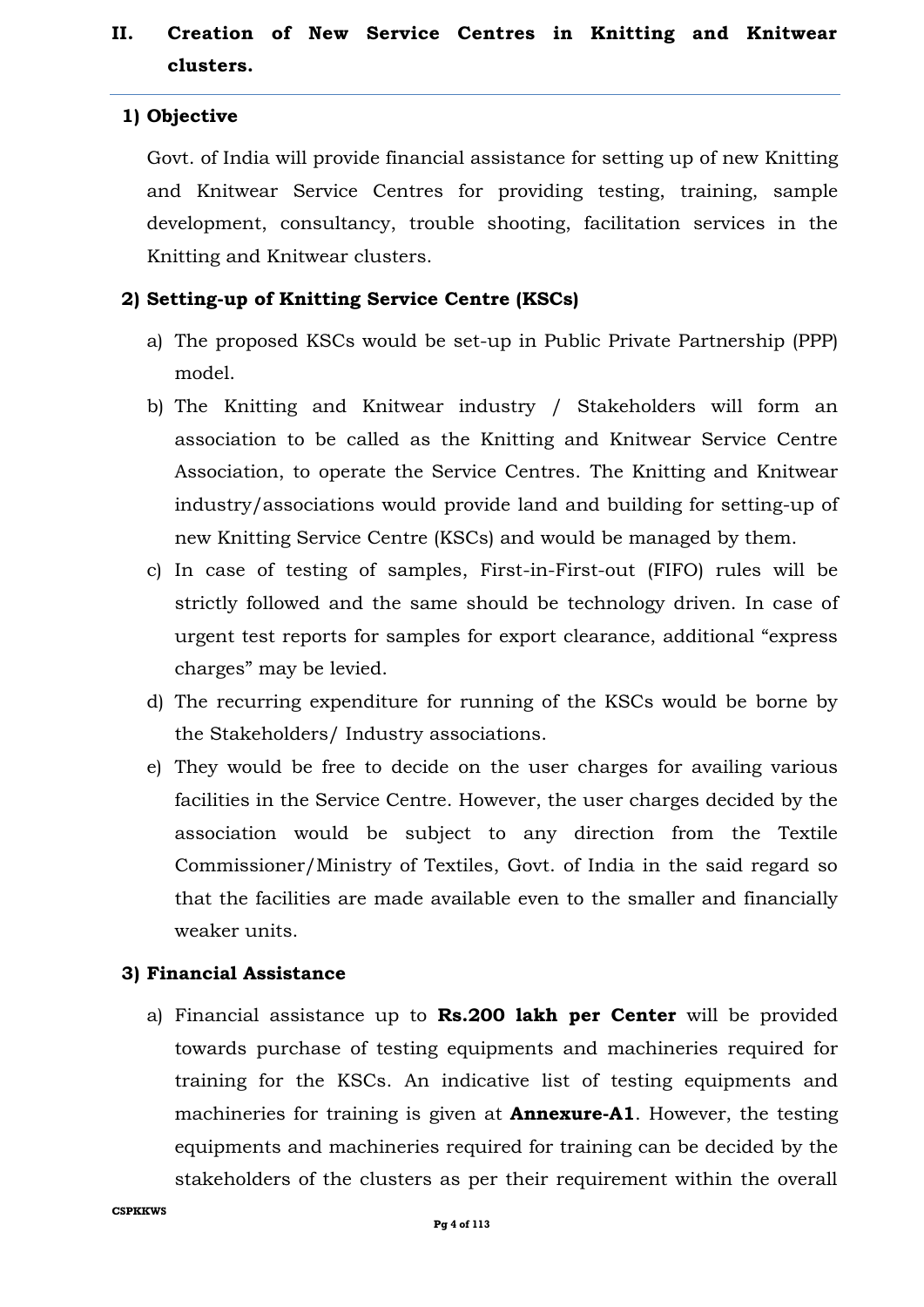cap of Rs.200 lakh**.** Any additional equipment required for KSCs would be purchased by the stakeholders at their own cost.

## **4) Monitoring of KSCs**

- a) The KSC set-up by the association would be subject to supervision and inspection/audit by the Textile Commissioner.
- b) The Office of the Textile Commissioner will supervise and monitor the functioning of the Knitting & Knitwear centre.

## **5) Safeguard against mis-utilisation**

- a) In case of non-utilization/mis-utilisation of Financial Assistance and delay in completion of setting-up of KSCs within stipulated period, as approved by PAC/ Textile Commissioner/ Ministry of Textiles, Govt. of India, funds released shall be recovered from the Implementing Agency (IA) with simple interest  $@10\%$  per annum from the date of release to date of refund of the amount.
- b) Project Approval Committee (under PowerTex India) decisions/directions is final.

#### **6) Redressal of Grievance**

All grievances related to implementation of the scheme shall be submitted to the Textile Commissioner who will take necessary action to resolve the grievance.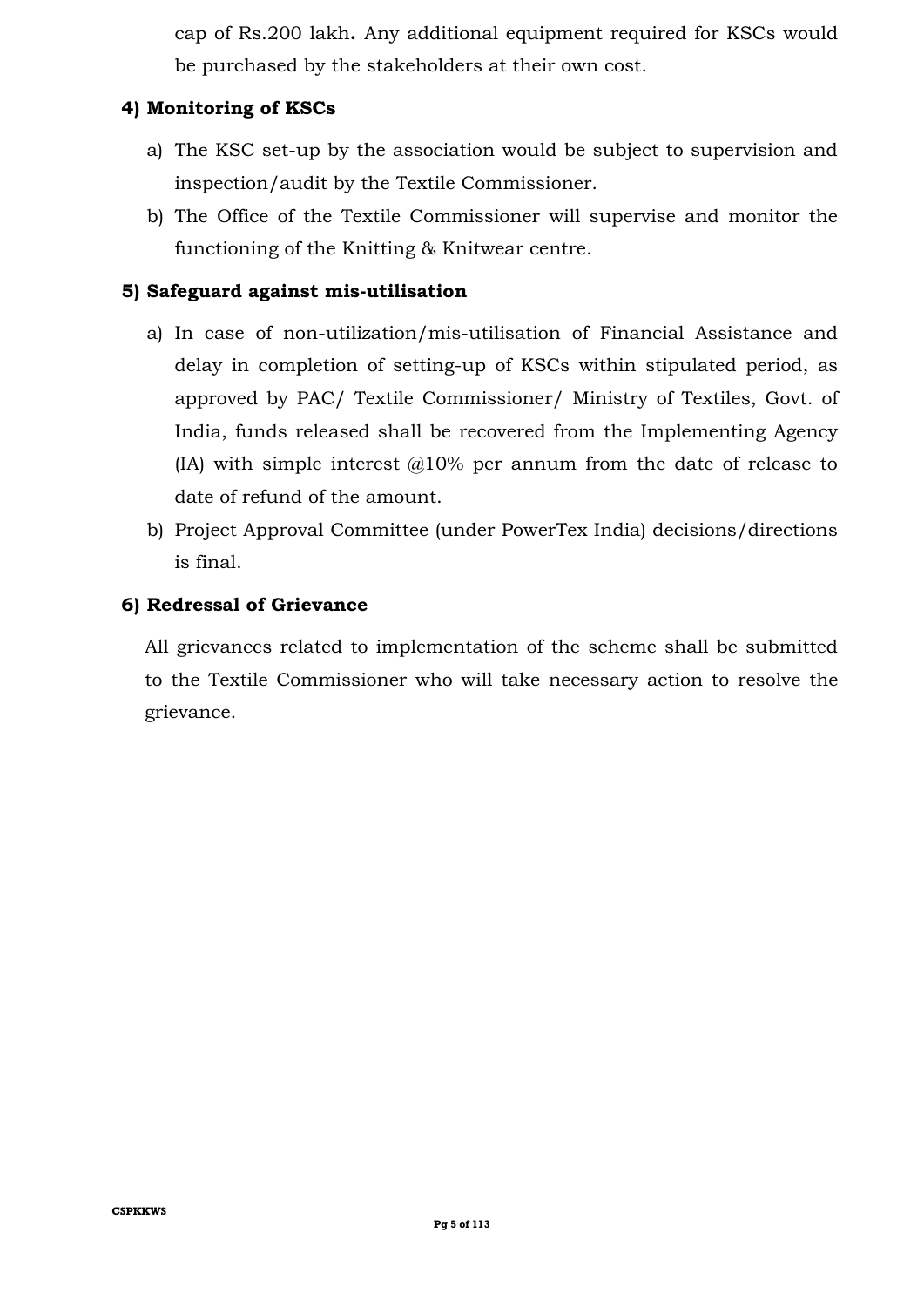## **ESTIMATED LIST OF MACHINES & EQUIPMENTS AND ITS COST FOR**

#### **SETTING UP KNITWEAR SERVICE CENTRE**

#### **A. TESTING LABORATORY :**

## **(i) Physical testing**

| Sl.          | Name of machine                | Number | Estimated       | Total amount   |
|--------------|--------------------------------|--------|-----------------|----------------|
| No.          |                                |        | Rate (Rs.)      | (Rs.)          |
| 1.           | Automatic Wrap reel            | 1 No.  | $35,000/-$      | $35,000/-$     |
| 2.           | Electronic Analytical Balance  | 1 No.  | $1,25,000/-$    | $1,25,000/-$   |
| 3.           | Electronic Lea Strength Tester | 1 No.  | $2,00,000/-$    | $2,00,000/-$   |
| 4.           | Electronic Twist Tester        | 1 No.  | $1,00,000/-$    | $1,00,000/-$   |
| 5.           | Single Yarn Strength Tester    | 1 No.  | $42,00,000/-$   | $42,00,000/-$  |
|              | (Electronic Type)              |        |                 |                |
| 6.           | Launder o meter with Grey      | 1 No.  | $35,000/-$      | 35,000/        |
|              | <b>Scales</b>                  |        |                 |                |
| 7.           | Crockmeter with Grey Scale     | 1 No.  | $25,000/-$      | 25,000/        |
| 8.           | Perspirometer                  | 1 No.  | $20,000/-$      | 20,000/        |
| 9.           | Air Conditioner (1.5 Ton)      | 1 No.  | $35,000/-$      | $35,000/-$     |
| 10.          | Projection Microscope          | 1 No.  | $3,00,000/-$    | $3,00,000/-$   |
| 11.          | Yarn Evenness Tester UT-5      | 1 No.  | $80,00,000$ /-  | $80,00,000$ /- |
| <b>Total</b> |                                |        | Rs. 1,30,75,000 |                |

## **(ii) Fabric & Chemical testing Machines & Equipments**

| Sl. | Name of machine                     | Number       | <b>Estimated Rate</b> |
|-----|-------------------------------------|--------------|-----------------------|
| No. |                                     |              | (Rs.)                 |
| 1.  | <b>Beasley Balance</b>              |              | $10,000/-$            |
| 2.  | Fabric Strength tester              | 1            | $3,50,000/-$          |
| 3.  | Fabric sample cutting machine       |              | $25,000/-$            |
| 4.  | UV Cabinet                          |              | $30,000/-$            |
| 5.  | Crease recovery tester              |              | $10,000/-$            |
| 6.  | Tumble Dryer                        | $\mathbf{1}$ | $80,000/-$            |
| 7.  | Wet & Dry fastness testing machines |              | $40,000/-$            |
| 8.  | Computerised colour Matching Unit   |              | $2,50,000/-$          |
| 9.  | Abrasion tester                     |              | $5,00,000/-$          |
|     | <b>Total</b>                        |              | Rs. 12,95,000/-       |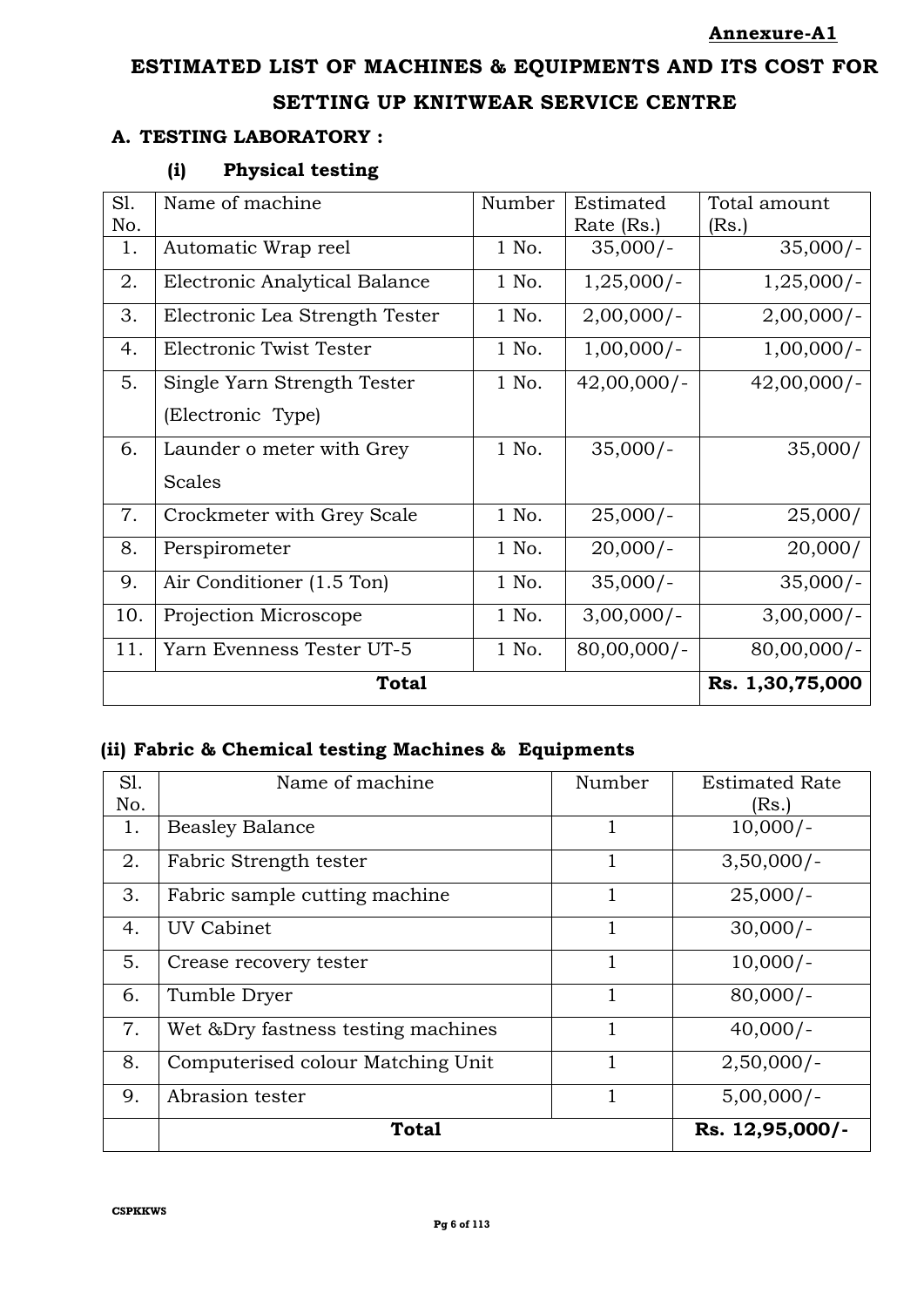## **B. Development of Training Facilities on Knitwear Manufacturing**

|     | <b>Machine Type</b>                                  | Quantity                                       | Approx. cost |
|-----|------------------------------------------------------|------------------------------------------------|--------------|
| 1.  | Single Needle lock stitch with clutch motor          | 25                                             | $6,87,500/-$ |
| 2.  | Double needle lock stitch                            | $\mathbf{1}$                                   | $70,000/-$   |
| 3.  | Button hole                                          | $\mathbf{1}$                                   | $2,50,000/-$ |
| 4.  | Button stitch                                        | $\mathbf{1}$                                   | $85,000/-$   |
| 5.  | Over lock                                            | $\mathbf{1}$                                   | $85,000/-$   |
| 6.  | Feed of the Arm machine                              | $\mathbf{1}$                                   | $1,70,000/-$ |
| 7.  | Lock stitch with computer control                    | $\mathbf{1}$                                   | $70,000/-$   |
| 8.  | Pattern cutting table $(2'6''*6'*(6'))$              | $\mathbf{1}$                                   | $35,000/-$   |
| 9.  | Cutting machine (Straight Knife)                     | $\mathbf{1}$                                   | $80,000/-$   |
| 10. | Cutting machine (Round Knife)                        | $\mathbf{1}$                                   | $70,000/-$   |
| 11. | Attachment and tool kit                              | $\mathbf{1}$                                   | $60,000/-$   |
| 12. | Pressing table & iron                                | $\mathbf{1}$                                   | $13,000/-$   |
| 13. | Fusing machine                                       | $\mathbf{1}$                                   | $30,000/-$   |
| 14. | IT infrastructure (Hardware and software<br>systems) | Computers,<br>Printers &<br>LAN<br>connections | $3,50,000/-$ |
| 15. | Furniture etc.                                       |                                                | $1,50,000/-$ |
| 16. | Garment Software (CAD)                               | $\overline{4}$                                 | $4,00,000/-$ |
|     | <b>Total</b>                                         |                                                | 26,05,500/-  |

The List of Machineries required and their approximate costing: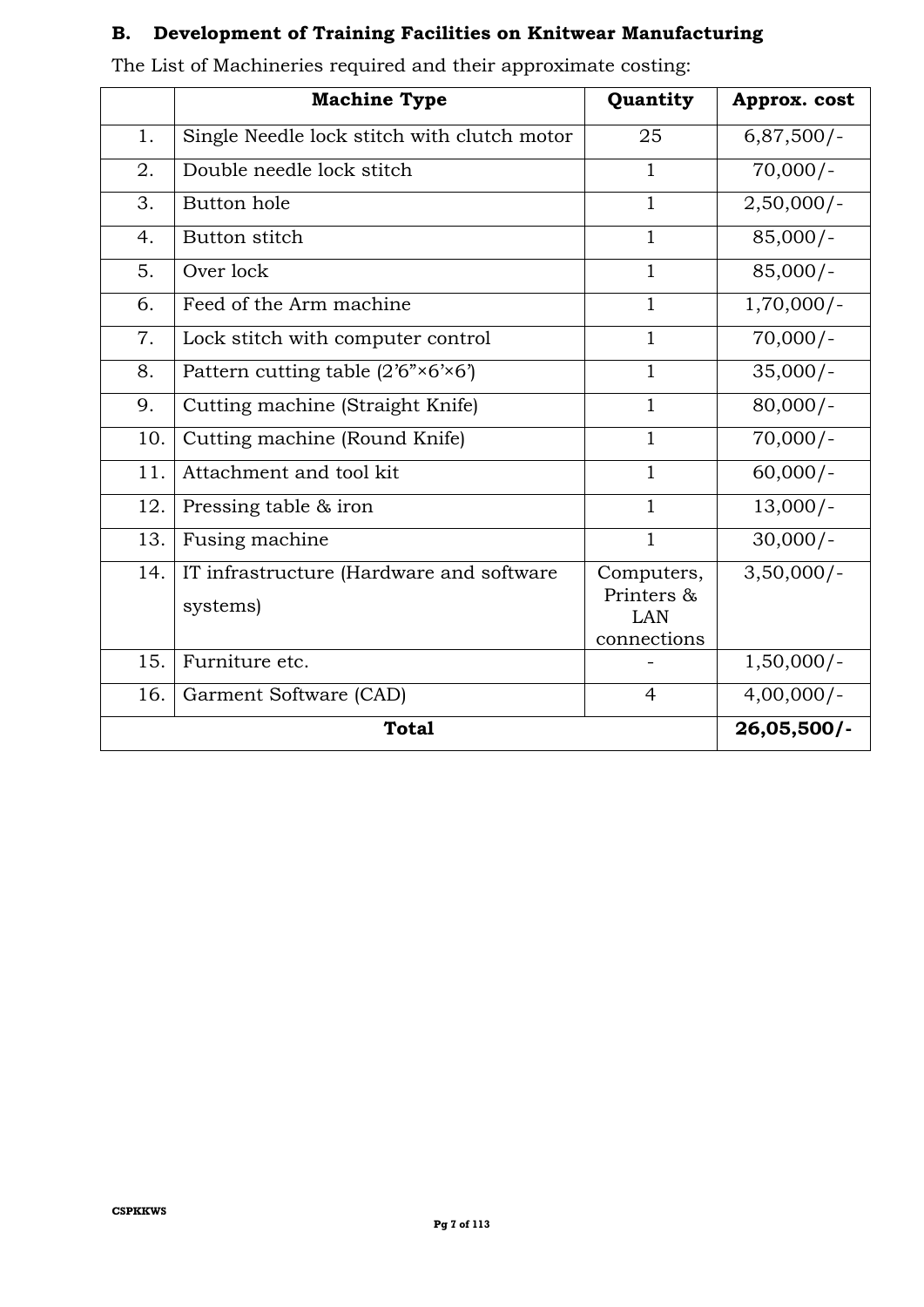#### **C. DEVELOPMENT OF FABRIC EMBROIDERY & KNITTING TRAINING FACILITIES**

|     | <b>Machine Type</b>                                                                | Quantity                                   | <b>Estimated Rate</b><br>(Rs.) | Approx.<br>cost |
|-----|------------------------------------------------------------------------------------|--------------------------------------------|--------------------------------|-----------------|
|     | <b>1.</b> Computerized<br>Embroidery<br>Machine (multi headed)<br>with<br>sequence |                                            | $15,00,000/-$                  | 15,00,000       |
|     | <b>2.</b> IT infrastructure<br>(Hardware<br>and CAD system)                        | 6 computers,<br>printers &<br>CAD software | $3,00,000/-$                   | $3,00,000/-$    |
| 3.1 | Single Jersey Knitting<br>M/C                                                      |                                            | $50,000/-$                     | $50,000/-$      |
|     | <b>4.</b> Single Jersey Knitting<br>M/C<br>with Auto stripper                      | 1                                          | $80,000/-$                     | $80,000/-$      |
| 5.1 | Rib Machine                                                                        | 1                                          | $50,000/-$                     | $50,000/-$      |
|     | 6. Collar/ Cuff Machine                                                            | 1                                          | $50,000/-$                     | $50,000/-$      |
| 7.1 | Furniture etc.                                                                     |                                            |                                | $1,00,000/-$    |
|     |                                                                                    | <b>Total</b>                               |                                | 21,30,000       |

## **E. Others**

| S1.          | Name of machine              | Number | Rate (Rs.)   | Total         |
|--------------|------------------------------|--------|--------------|---------------|
| No.          |                              |        |              | amount        |
|              |                              |        |              | (Rs.)         |
| 1.           | Library- Cum -meeting room   |        |              | $50,000/-$    |
| 2.           | LCD Projector<br>with screen | 01     | $1,00,000/-$ | $1,00,000/-$  |
| 3.           | DG Set 15 KVA                | 1 No.  | $2,00,000/-$ | $2,00,000$ /- |
| 4.           | Furniture & Fixtures         |        |              | $1,00,000/-$  |
| 5.           | Fax                          | 1 No.  | $30,000/-$   | $30,000/-$    |
| 6.           | <b>UPS</b>                   | 1 No.  | $3,00,000/-$ | $3,00,000/-$  |
| <b>Total</b> |                              |        |              | 7,80,000      |

The list is not exhaustive, it is illustrative only. Any other machines/ equipments will be decided as per requirement for the cluster.

 $\alpha$ ରାସ୍ତ କି କାକାକ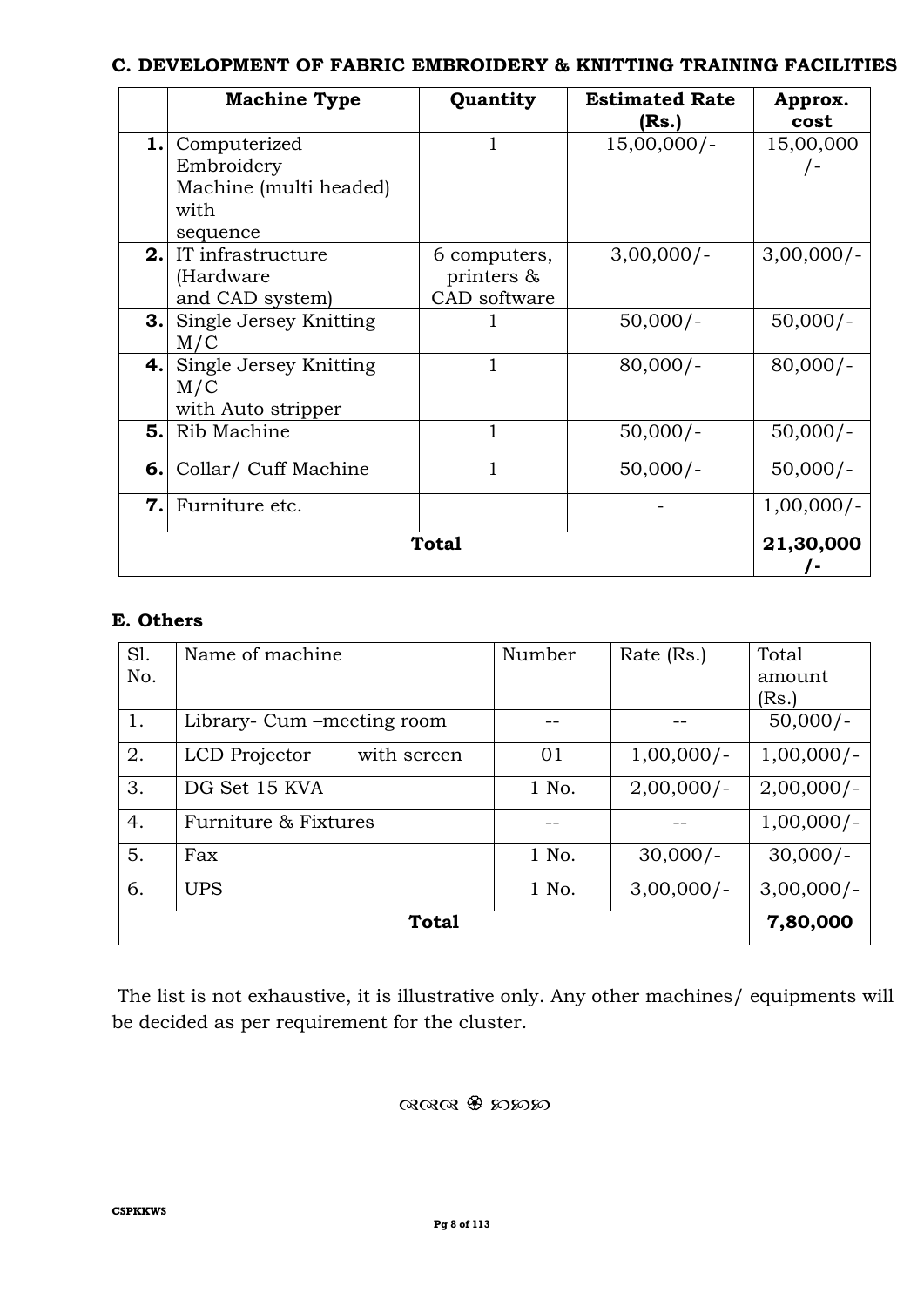## **III. Modernisation and Up-gradation of existing Powerloom Service Centers run by TRAs/ EPCs etc.**

## **1) Objective**

Govt. of India will provide financial assistance towards incurring expenditure to the existing Powerloom Service Centres/institutions run by the Textile Research Associations (TRAs) (or) EPCs (or) any other Textile Industry Associations towards the purchase of machineries/equipments for training/testing for the development of Knitting and Knitwear Industry.

## **2) Financial Assistance**

- a) Financial assistance up to **Rs.20 lakh per Centre** will be provided by the Textile Commissioner towards strengthening/ modernization of the such Centers/institutions.
- b) Based on the experience of new Knitting Service Centres (KSCs) which will operate on a PPP model, the possibility of converting the existing Powerloom Service Centres (PSCs) into Powerloom cum Knitting Service Centres (KSCs) which are operated on a PPP model will be explored.

#### **3) Safeguard against mis-utilisation**

- a) In case of non-utilization/mis-utilisation of Financial Assistance and delay in completion of setting-up of KSCs within stipulated period, as approved by PAC/ Textile Commissioner/ Ministry of Textiles, Govt. of India, funds released shall be recovered from the Implementing Agency (IA) with simple interest  $@10\%$  per annum from the date of release to date of refund of the amount.
- b) Project Approval Committee (under PowerTex India) decisions/directions is final.

## **4) Redressal of Grievance**

All grievances related to implementation of the scheme shall be submitted to the Textile Commissioner, who will take necessary action to resolve the grievance.

යැයැය ඹ කුකුක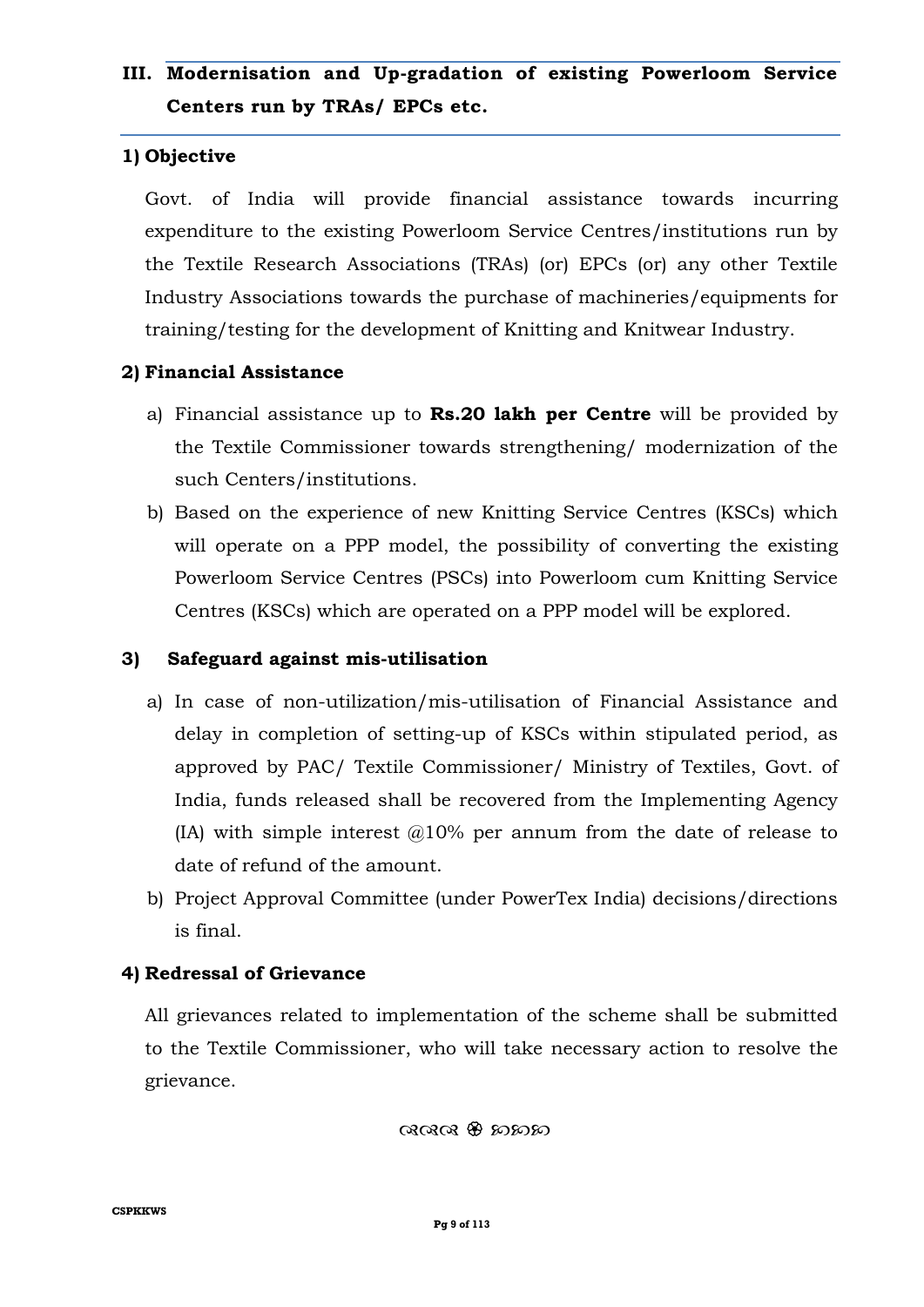#### **1.0 Objectives**

The prime objective of the scheme is to establish Group worksheds for installation of modern knitting and knitwear machines in an existing or new clusters, which will provide required scale of economies for business operations and to organize knitting and knitwear units in a cluster and to provide improved working condition in terms of more space, work environment, improve the work efficiency to enhance their competitiveness in the global market.

#### **2.0 Period of Operation**

The Group Workshed Scheme shall remain in operation for the period from **01.07.2019 to 31.03.2020.**

#### **3.0 Scope of the Scheme**

The construction of worksheds under the scheme include the space required for installation of modern Knitting and knitwear sector machines, Air Compressor, Fabric Checking machines & Common facilities such as sample display room and construction of Dormitory for the workers.

#### 3.1 Eligible area for Knitting units

| S.No. | <b>Eligible Machineries</b>          | Max. Eligible Area<br>per Machine |
|-------|--------------------------------------|-----------------------------------|
|       | <b>KNITTING MACHINERIES</b>          |                                   |
|       | Socks knitting machine & flat collar | $250$ sq.ft                       |
|       | knitting                             |                                   |
| 2.    | Circular knitting machine            | $600$ sq.ft                       |
| 3.    | Auto stripper (open width type)      | $1200$ sq.ft                      |
| 4.    | High speed knitting machine with     | $1200$ sq.ft                      |
|       | Jacquard                             |                                   |

The above area includes requirement for working of a knitting machine, raw material storage for knitting, grey fabric storage, stores and spare parts storage, grey fabric checking / folding and packing, and administration/utilities/workers amenities etc. However, beneficiaries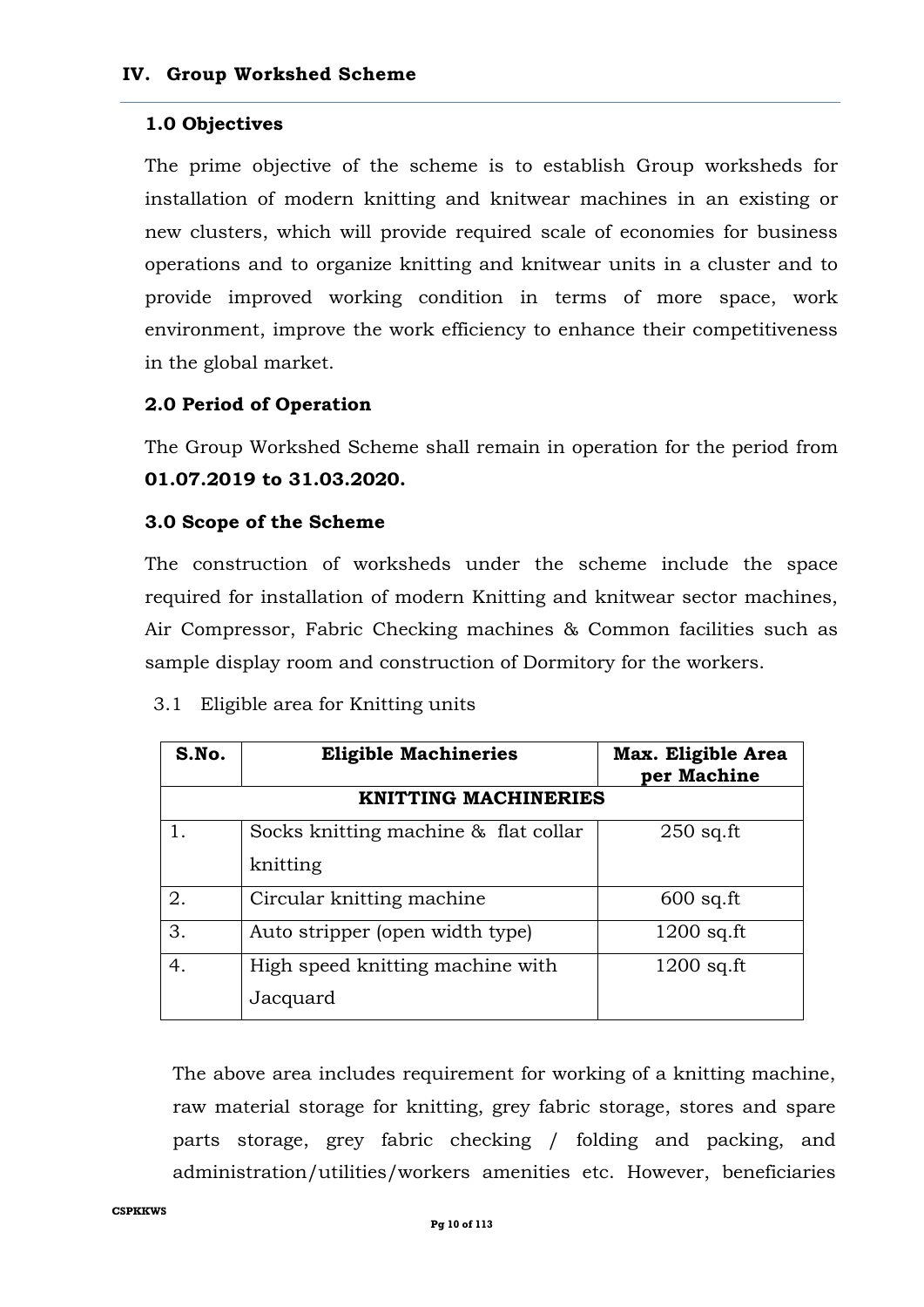can have area of bigger size with their own contribution.

### 3.2 Eligible area for Knitwear units

| S.No.                       | <b>Eligible Machineries</b> | Eligible Area per<br><b>Machine</b> |  |
|-----------------------------|-----------------------------|-------------------------------------|--|
| <b>KNITWEAR MACHINERIES</b> |                             |                                     |  |
|                             | <b>Stitching Machine</b>    | $100$ sq.ft                         |  |

The above area includes requirement for working of a knitwear stitching machine, fabric storage, fabric cutting section, garment checking and packing section, stores and administration/utilities/workers amenities etc. However, beneficiaries can have area of bigger size with their own contribution.

- 3.3 Additional subsidy for construction of Dormitory for workers which includes adequate hygienic toilet and bath room (kitchen with store room and dining hall may also be included as optional) for accommodation of minimum 1.25 persons per knitting and knitwear stitching machine will be provided  $\omega$  125 sq.ft per person.
- 3.4 The beneficiaries who have availed benefit under Scheme would not be eligible for any infrastructure benefits under any other scheme of Ministry of Textiles viz. Scheme for Integrated Textile Park (SITP). However, benefit from State Govt. scheme as applicable may be availed.

## **4.0 Eligible Criteria**

- 4.1 Eligible beneficiary would include Knitting and knitwear sector unit (or) Entrepreneurs associated with Knitting and knitwear sector & allied industry, Registered co-operative societies (or) any new entrepreneur(s) individually (or) in-group.
- 4.2 Group will consist of at least 4 entrepreneur(s) having separate legal entity. At least **24 nos. of knitting machine of all types (or) 8 nos. of Auto stripper (open width type) knitting machine (or) 4 nos. of High Speed Knitting machines with Jacquard** are to be installed in the Workshed. Each beneficiary should install at least 4 nos. of knitting machine (or) 2 nos. of Auto stripper (open width type) knitting machine (or) 1 no of High Speed Knitting machine with Jacquard.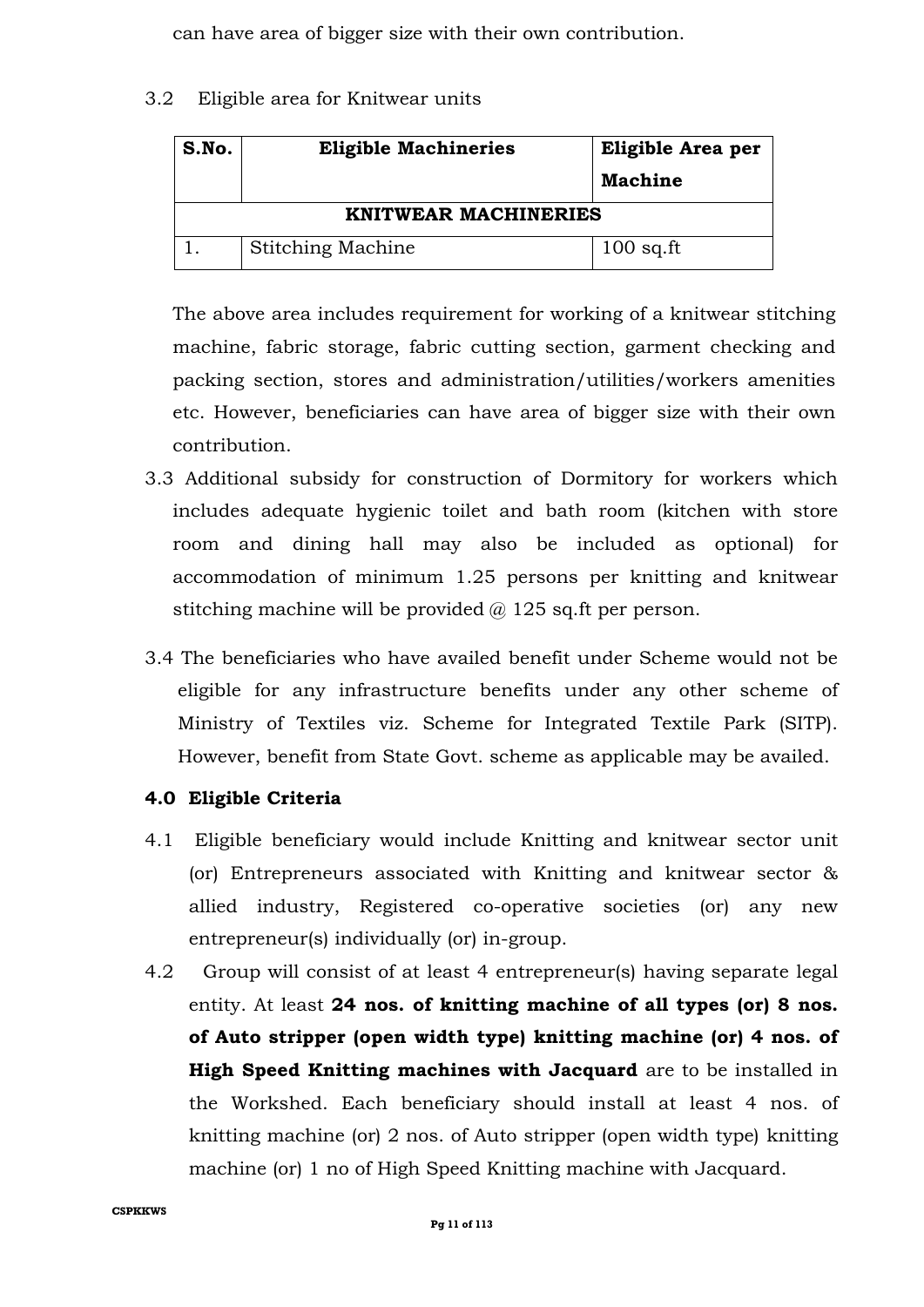- 4.3 Group will consist of at least 4 entrepreneur(s) having separate legal entity. At least **200 nos. of stitching machine of all types** are to be installed in the Workshed. Each beneficiary should install at least **50 nos. of stitching machine.**
- 4.4In case of combination of knitting and knitwear stitching machines in Group Workshed, pro-rata number of machines will be allowed.
- 4.5 Group applications will be entertained. However, where sufficient beneficiaries are available, the subsidy will be restricted to one representative of a family only in the group. Family means Husband, Wife, dependent children & dependent parents.
- 4.6 "Knitting and knitwear sector unit" would include Knitting machines and knitwear stitching machine, Air Compressor, Fabric Checking/cutting machines & Common facilities such as sample display room and construction of Dormitory.
- **4.7 Only A-TUFS compatible machines would be allowed to install** in the projects sanctioned under the Scheme. However, prior approval of TUFS subsidy need not be a pre-condition.
- 4.8 The scheme does not envisage more than 300 Knitting machines and 2500 knitwear stitching machines under one project.

#### **5.0 Purchase of land & Clearance**

- 5.1 An Executing Agency (referred as EA) shall be formed for setting up of project under this scheme. However, the EA cannot be considered as beneficiary for Govt. of India subsidy.
- 5.2 EA may include the State Govt. (or) its agency (or) a Registered Cooperative Society (or) a Company set-up under Companies Act, 1956 as amended (or) a firm set-up under the Limited Liability Partnership Act, 2008 as amended, by a group of knitting and knitwear sector units (**minimum of Four beneficiaries**) (or) by the local knitting and knitwear sector and allied industry association.
- 5.3 The EA must be in possession of required land by owned/ leased before submission of project proposal. If land is taken on lease basis by the EA, it should have **minimum lease period of 10 years** and the EA shall submit **registered lease deed** along with the project proposal.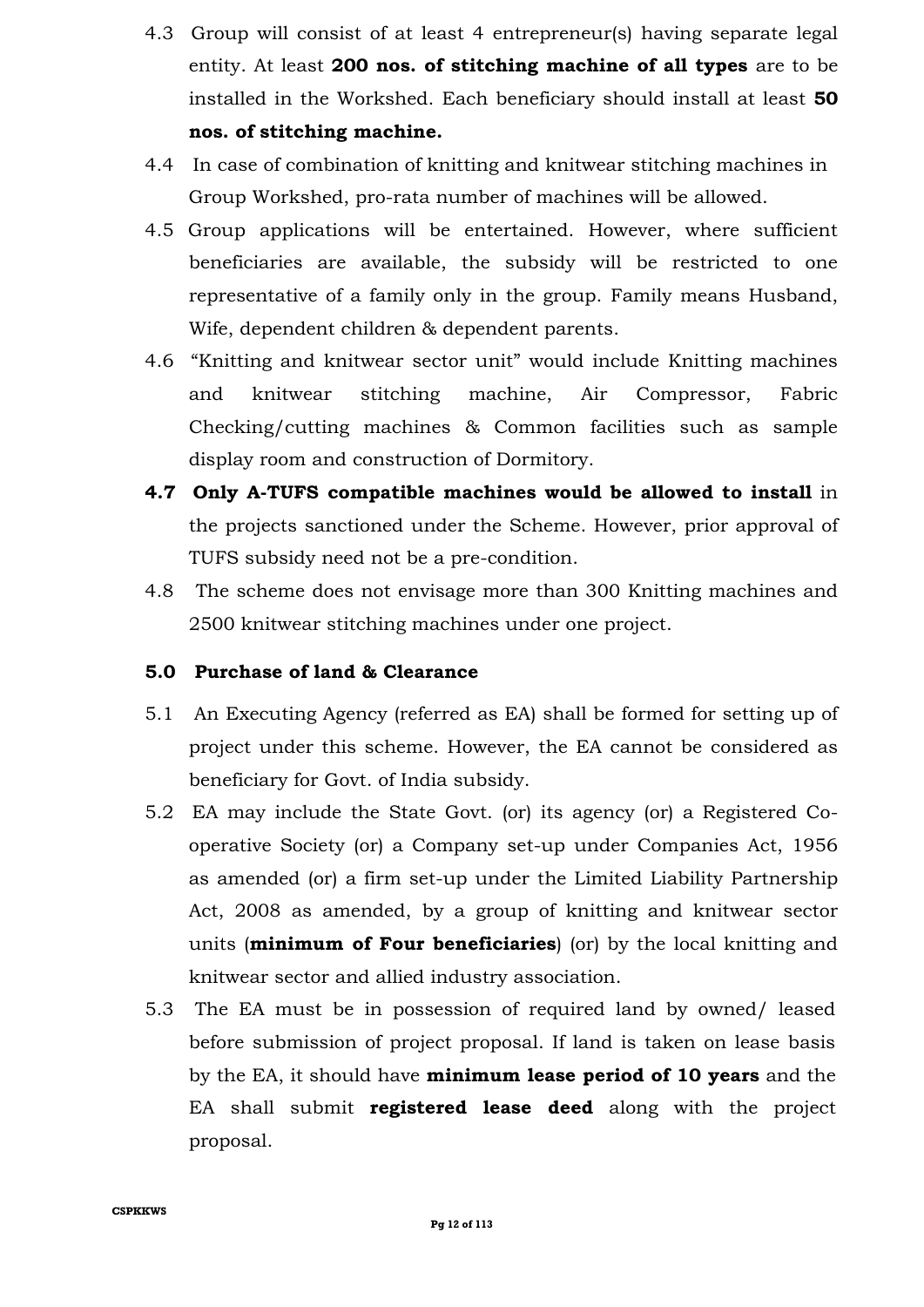- 5.4 The proposed land must be **non-agriculture industrial land** and should have necessary approach road.
- 5.5 The EA should have **Layout and Building plan duly approved by Govt. Authority**.

## **6.0 Operational Guidelines:**

- 6.1 There would be an Executing Agency (referred as EA) for setting up of project under this scheme which may include the State Govt. or its agency, a registered Cooperative Society or a Company set up under Companies Act 1956, as amended/ **a firm set-up under the Limited Liability Partnership Act, 2008 as amended,** by a group of knitting & knitwear owners (minimum of four beneficiaries) or by the local knitting & knitwear association.
- 6.2 The EA shall submit an application as per format given at **Annexure-I** alongwith a Detailed Project Report (DPR) and documents enlisted in the enclosed checklist at **Annexure-II**, for the purpose of availing of subsidy under the scheme indicating the salient features and submit the same to the Powerloom Development Cell (PDC) at the Office of the Textile Commissioner, Mumbai, through its Regional Office of the Textile Commissioner with an advanced copy to PDC. The concerned Regional Office of the Textile Commissioner will forward the proposal with their recommendation or otherwise to the Office of the Textile Commissioner within 30 days of the receipt of the application. The DPR should, interalia, contain the following details:
	- Executive summary of the Project
	- Nature of the EA: whether the Govt. Agency or Co-operative society or a company set up by the group of knitting & knitwear units/local knitting & knitwear associations.
	- Details of the land-location, nature of ownership (owned/leased) and the cost.
	- Details of beneficiaries, along with the Worksheds and knitting & knitwear machineries proposed to be installed by each beneficiary.
	- Component-wise cost of Project
	- Project funding patterns, indicating the shares of the EA, Central Govt. and others, and loans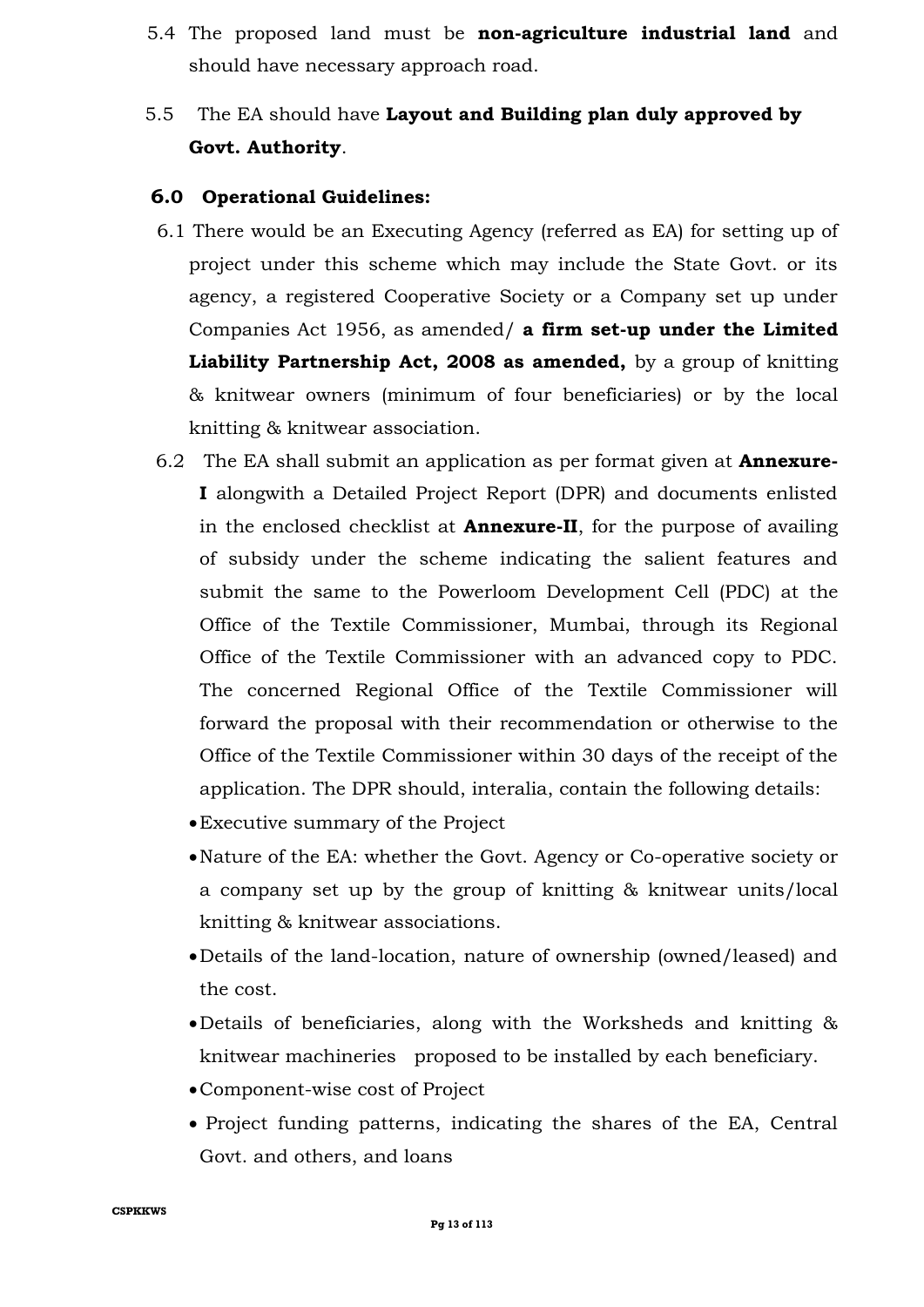- Schedule of construction indicating month-wise plan with PERT/CPM.
- Layout of the Project Area indicating location of sheds, infrastructure such as road/water supply/electricity/drainage and other common facilities.
- 6.3 The schedule of rates of CPWD as in that state shall be used, as the basis, for arriving at the cost estimates of construction of building under the scheme.
- 6.4 The beneficiary (ies) should give a written undertaking as **per the format (Annexure-III) prescribed by the Textile Commissioner.**
- 6.5 The knitting & knitwear units availing of subsidy should at least function for a minimum lock-in period of 3 (three) years under the same ownership from the date of disbursement of last instalment of subsidy.

#### 7.0 **Project Approval Committee (PAC)**

All projects under the scheme will be submitted to Project Approval Committee constituting of following members for it s approval, where,

| $\mathbf{i}$ |  |  | GOI share / assistance is more than Rs. 2.00 crore. |
|--------------|--|--|-----------------------------------------------------|
|--------------|--|--|-----------------------------------------------------|

| Chairman                | - Secretary (Textiles)          |
|-------------------------|---------------------------------|
| Member                  | $- AS & FA$                     |
| Member                  | - Joint Secretary (PL)          |
| Member                  | - Representative from Niti Ayog |
| <b>Member Secretary</b> | - Textile Commissioner          |

| ii) | GOI share / assistance is less than Rs. 2.00 crore |                           |
|-----|----------------------------------------------------|---------------------------|
|     | Chairman                                           | - Textile Commissioner    |
|     | Member                                             | - Joint Secretary (PL)    |
|     | Member                                             | - Representative from IFW |
|     | <b>Member Secretary</b>                            | -Additional-Textile       |
|     |                                                    | Commissioner/Director     |

The Project Approval Committee may meet monthly but at least once in every quarter to review / assess the progress of the projects under the scheme. The PAC may examine the proposal submitted by the Concerned Regional Office of the Textile commissioner within 90 days.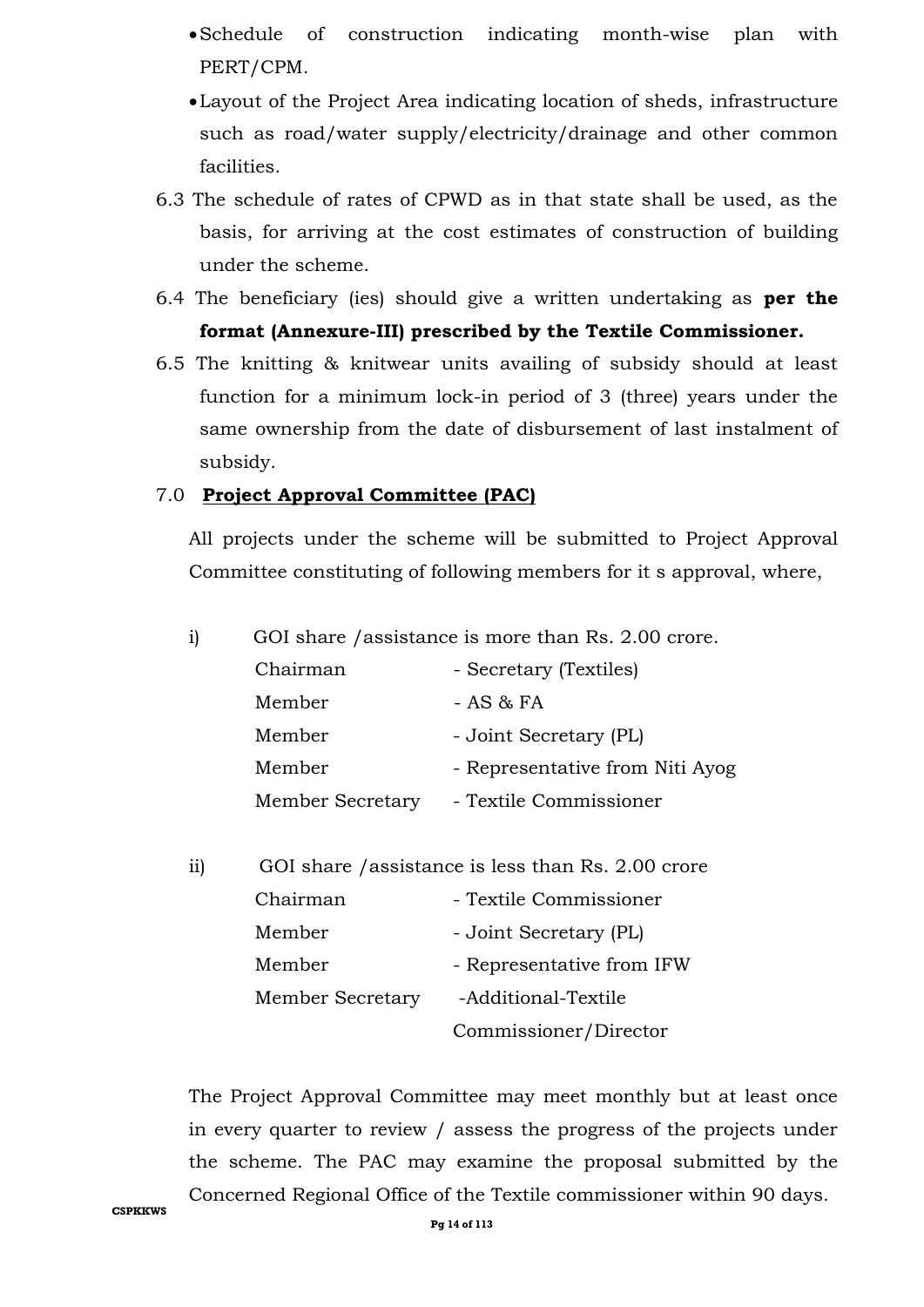- 7.1 The EAs will open an ESCROW account with any schedule bank and all payments for GWS will be made through ESCROW account which will be jointly operated by one member of EA and one member from the concerned Regional Office of Textile Commissioner. After opening of ESCROW account, the EA shall submit the account details as per the format prescribed by Office of Textile Commissioner to Powerloom Development Cell.
- 7.2 After receipt of communication of approval of the project by PAC & opening of escrow account, the beneficiary would take up the construction. Initial 30% advance will be given only if the land is mortgaged to Govt. of India as first charge or 2nd charge. If the land is not mortgaged, initial 30% of the total GOI share will be released on incurring proportionate expenditure.
- 7.3 The EA should submit the claim for release of subsidy to the Textile Commissioner.
- 7.4 For any change/modification in project profile, the approval of PAC is to be obtained.

## **8.0 Local Level Monitoring Committee (LLMC):**

 Local Monitoring Committee will be formed for each centre which will include an officer from the concerned Regional Office of the Textile Commissioner & local District Industries Centres, a representative of local knitting & knitwear associations and/or respective FI/banks. The eligible subsidy will be released only after getting the physical verification report of LLMC **as per the format (Annexure-IV) prescribed by the Textile Commissioner.** 

#### **9.0 Financial Assistance & Funding Pattern**

9.1 Under this scheme, subsidy for construction would be as under:-

**General Category: 40% of the unit cost of construction of Group workshed, Dormitory/workers' accommodation subject to a maximum of Rs.400/- per Sq.ft**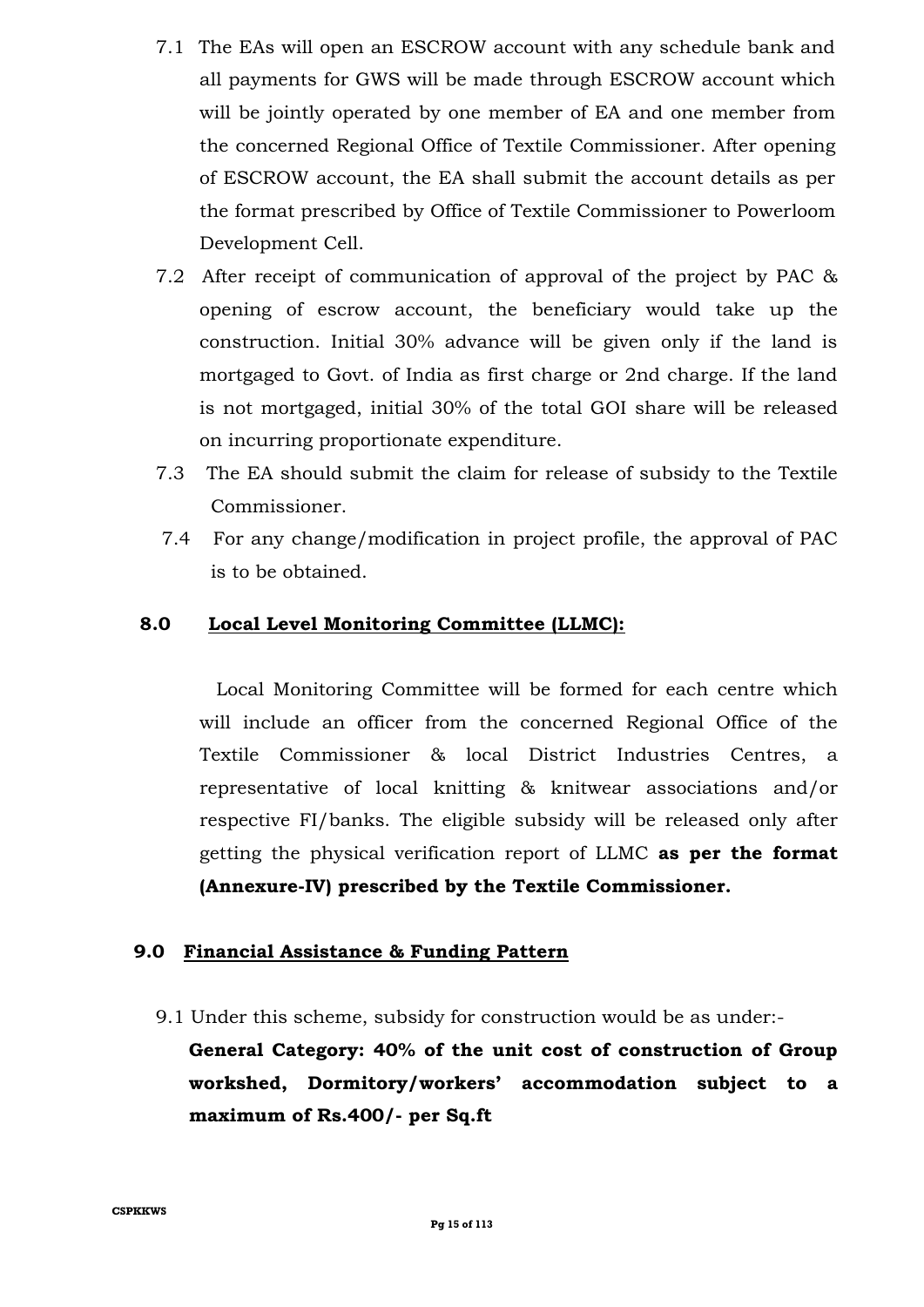**SC Category: 75% of the unit cost of construction of Group workshed, Dormintory/workers' accommodation subject to a maximum of Rs.750/- per Sq.ft**

**ST Category: 90% of the unit cost of construction of Group workshed, Dormintory/workers' accommodation subject to a maximum of Rs.900/- per Sq.ft**

- 9.2 The maximum permissible subsidy per beneficiary shall be restricted to Rs.22.00 lakh
- 9.3 The lowest rate of subsidy should be adopted in case of the Group consisting of mixed category.

#### 10.0 **Release of Subsidies:**

The following schedule will be adopted for release of GOI share to the beneficiaries:

- 10.1 30% of the total GOI share will be released in advance, after approval of the project by the PAC and after submission of the claim by the EA within 90 days of the date of sanction of the project by the PAC in the prescribed Format at **Annexure-V** along with documents enlisted provided the land is mortgaged to GOI on 1st charge / 2nd charge. Otherwise the first instalment of 30% of Govt. of India subsidy will be released after the proportionate expenditure is incurred by the EA for construction which is approved by a Govt. Architect. The LLMC report will be submitted by the concerned Regional Office of the Textile Commissioner to the Office of the Textile Commissioner within 30 days from the date of submission of the claim.
- 10.2 Second instalment of 30% of the total GOI share will be released after furnishing of the Utilization Certificate (UC) of 1st instalment and the proportionate expenditure approved by a govt. approved architect and submission of claim within 180 days of the date of sanction in the prescribed Format at Annexure-VI alongwith documents enlisted therein. The LLMC report will be submitted by the concerned Regional Office of the Textile Commissioner to the Office of the Textile Commissioner within 30 days from the date of submission of the claim.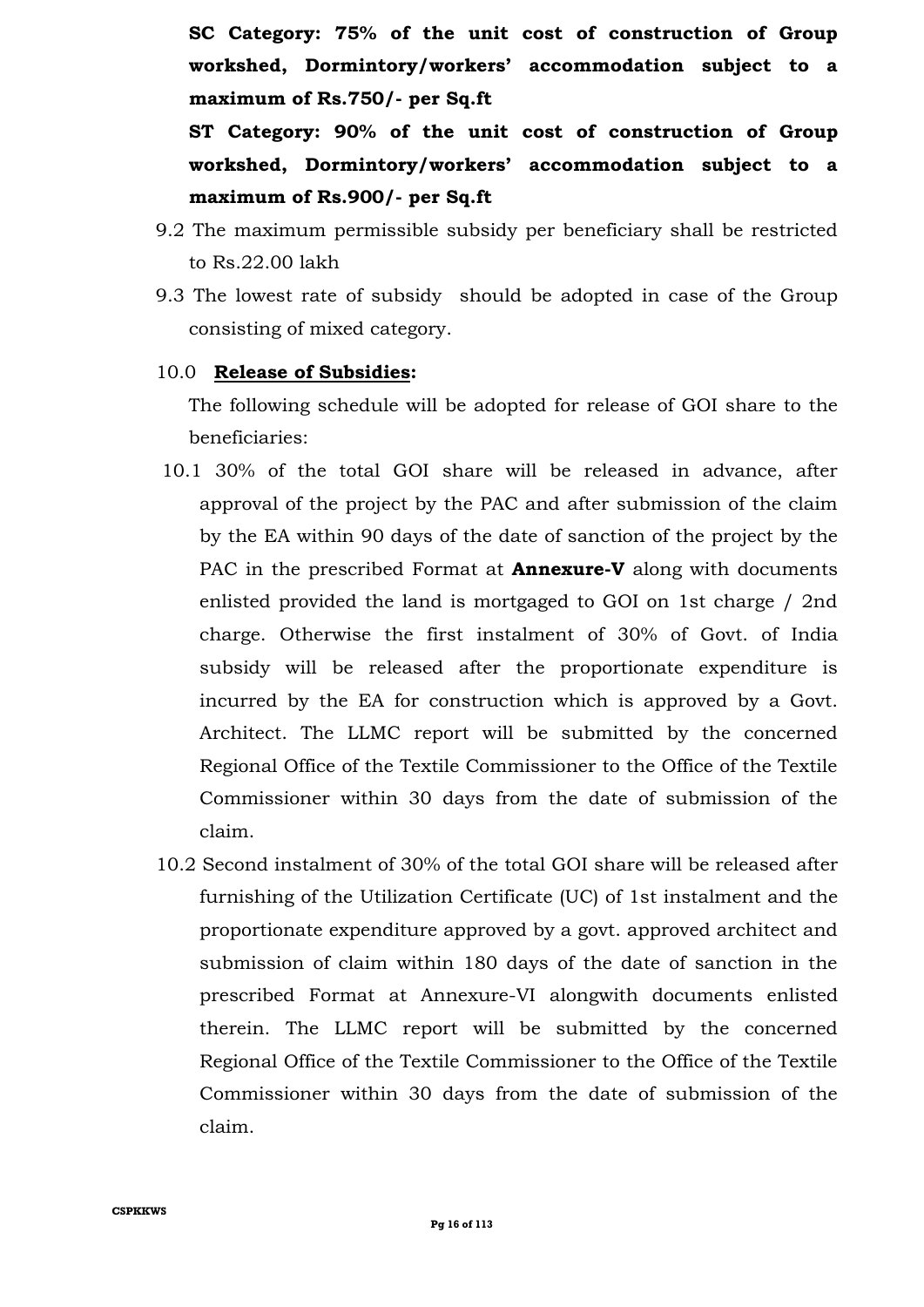- 10.3 Third instalment of 20% of the total GOI share will be released after successful completion of Group Workshed along with the copy of proportionate expenditure incurred by the EA for construction which is approved by a Govt. Architect and submission of claim within 270 days of the date of sanction in the prescribed Format at **Annexure-VII** alongwith documents enlisted therein. The LLMC report will be submitted by the concerned Regional Office of the Textile Commissioner to the Office of the Textile Commissioner within 30 days from the date of submission of the claim.
- 10.4 Balance 20% of Govt. of India subsidy will be released after submission of claim by the EA within 2 years from the date of sanction in the prescribed Format at Annexure-VIII along with documents enlisted therein. The LLMC report regarding successful installation and satisfactory working of the machineries as approved by PAC will be submitted by the concerned Regional Office of the Textile Commissioner to the Office of the Textile Commissioner within 30 days from the date of submission of the claim.
- 10.5 If the land is not mortgaged, then no advance will be given, but pro rata reimbursement of subsidy will be done in the ratio of 30:30:20:20.

#### **11.0 Monitoring and Review**:

- 11.1 With a view to monitoring the implementation of the scheme and ensuring proper usage of the benefit, the Textile Commissioner shall call for any documents/information from the beneficiary as may be deemed necessary and cause inspection of the unit(s) as and when required.
- 11.2 Failure on the part of an Eligible Unit to submit any of the information / documents as called for by the Textile Commissioner within the specified time shall amount to breach of the provisions of the Group Workshed Scheme entailing suitable action as deemed fit including action to cancel the approval of the project, or premature recall of and immediate recovery of the incentives drawn / availed.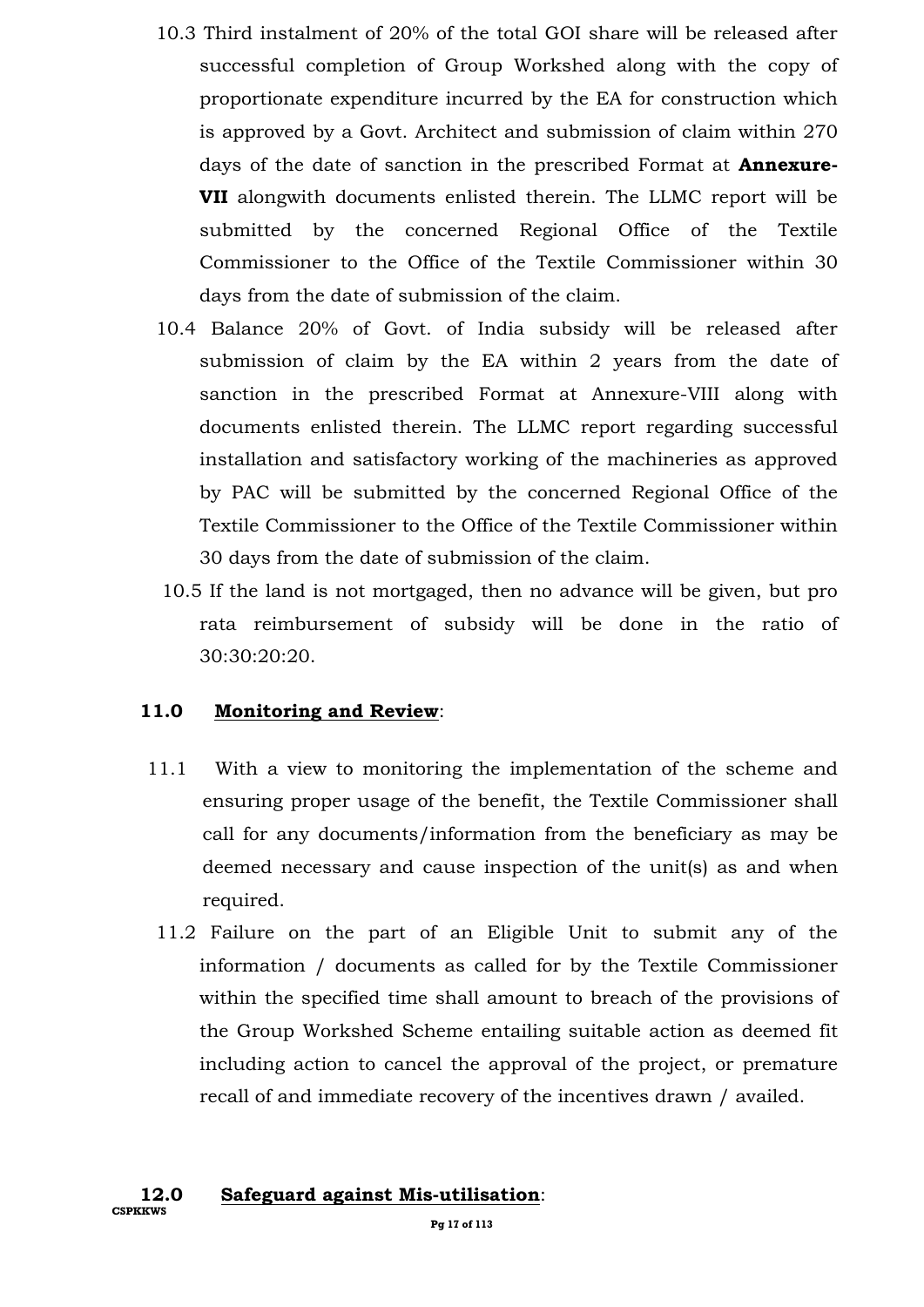- 12.1 The land on which Group Workshed is proposed for establishment must have clear title for use in favour of EAs and also must have all NOC from local bodies, Municipal Authority, State Administrative and State Pollution Control Board as applicable.
- 12.2 The EA shall function at-least for a period of three years from date of release of fourth and final instalment.
- 12.3 In order to avoid default by the beneficiaries, the mortgage of assets on 1st or 2nd charge would be taken in all cases approved under the scheme failing which the beneficiary shall execute surety bond **as per the format (Annexure-IX)** before release of funds.
- 12.4 In case of non utilization/mis-utilisation of subsidy and delay beyond 18 months in completion of the project, as approved by PAC, funds released shall be recovered from the Executive Agency with simple interest @10% per annum from the date of release to date of refund of the amount.
- 12.5 Before releasing the 1<sup>st</sup> instalment it will be ensured that the cost of land is more than the amount (1<sup>st</sup> instalment) being released to the EA.
- 12.6 Utilization of Govt. subsidy will be made through an Escrow account indicated in para 7.1 of the scheme.
- 12.7 Project Approval Committee (under PowerTex India) decisions/directions is final.

#### **13. 0 Time Limit for completion of Project:**

- 13.1 The project as approved by the PAC shall be completed in all respect within 2 years from the date of communication of approval.
- 13.2 The PAC may extend the time limit for one more year beyond 2 years period, based on the request of EA with sufficient reason/cause for non-completion of the project, failing which penalty  $\omega$  10% will be imposed and the same will be adjusted from the balance subsidy to be released.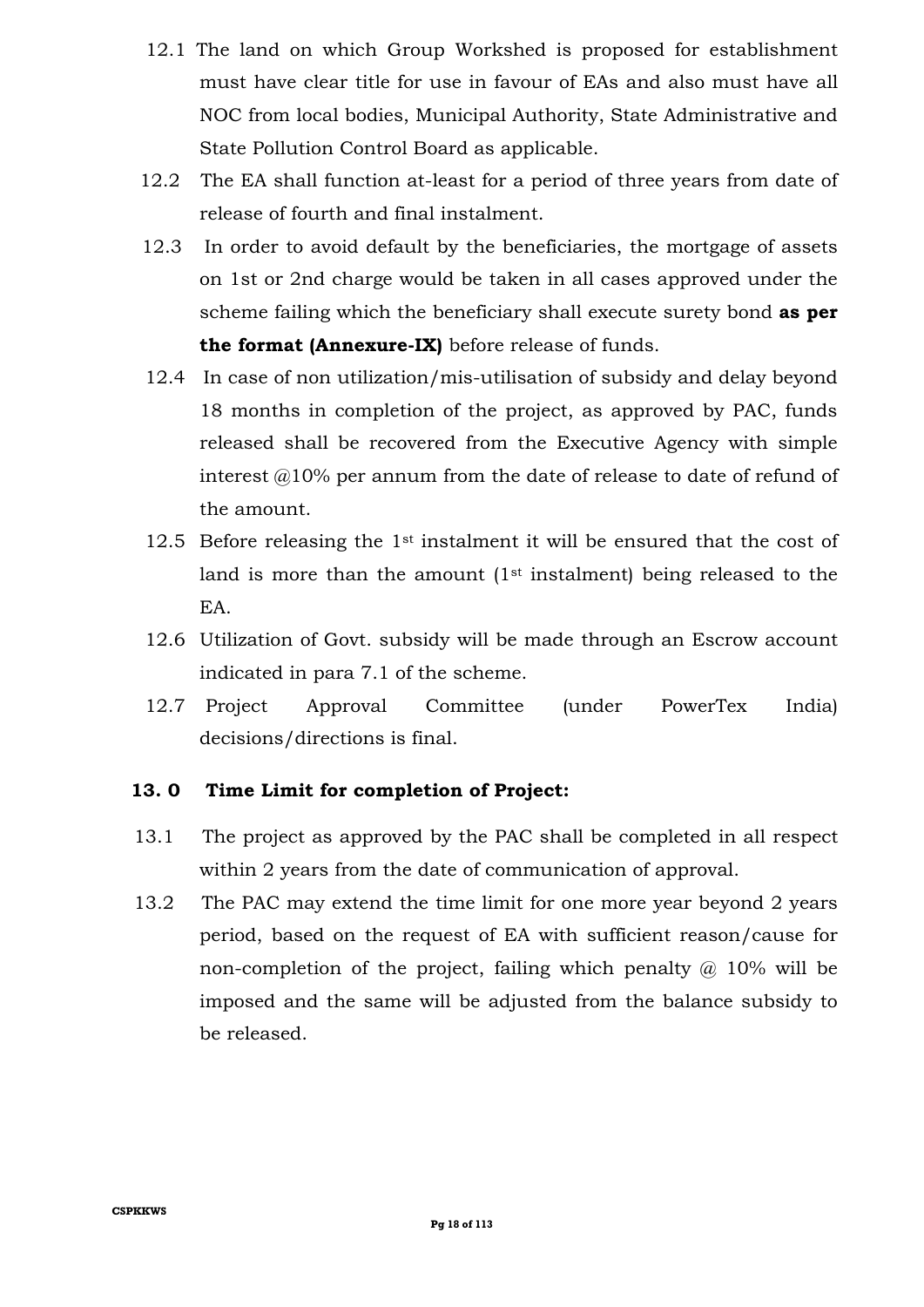#### **14. Redressal of Grievance**

All grievances related to implementation of the scheme shall be submitted to the Textile Commissioner, who will take necessary action to resolve the grievance.

\*\*\*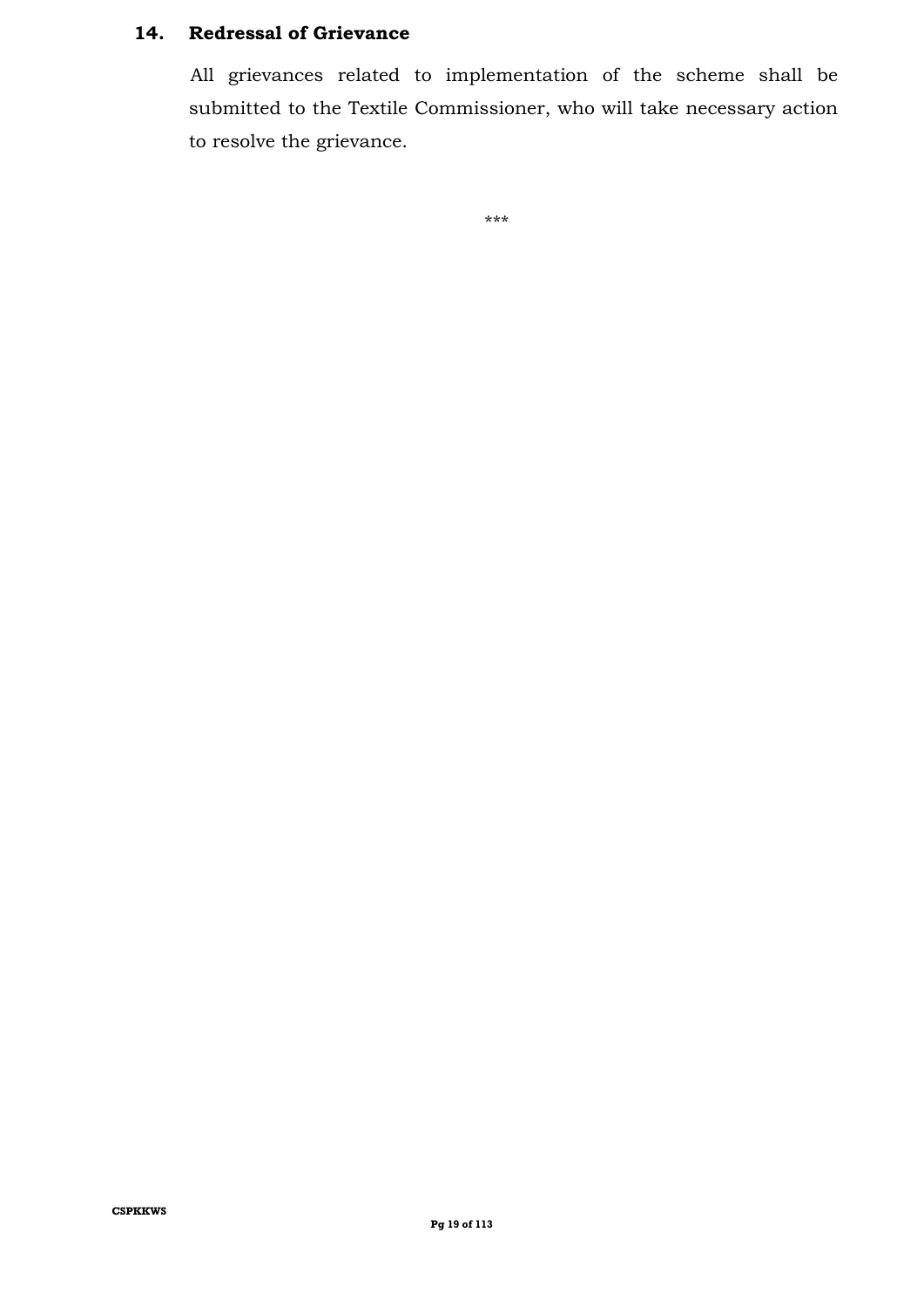### SCHEME FOR KNITTING AND KNITWEAR SECTOR

## **(A) General Details**

|    | 1. Name of Executing Agency  |  |
|----|------------------------------|--|
|    | Address of                   |  |
|    | Registered/Administrative    |  |
|    | Office                       |  |
|    | Location of Workshed         |  |
|    |                              |  |
|    | Phone No.                    |  |
|    | Fax                          |  |
|    | Website                      |  |
|    | Email                        |  |
| 2. | Nature of Executing Agency   |  |
|    | (State Govt. or its agency / |  |
|    | Registered Co-operative      |  |
|    | Society / Private Limited    |  |
|    | Company / Public Limited     |  |
|    | Company / LLP/ Knitwear      |  |
|    | Association)                 |  |
| 3. | Registration No. & Date      |  |
|    | (Copy enclosed)              |  |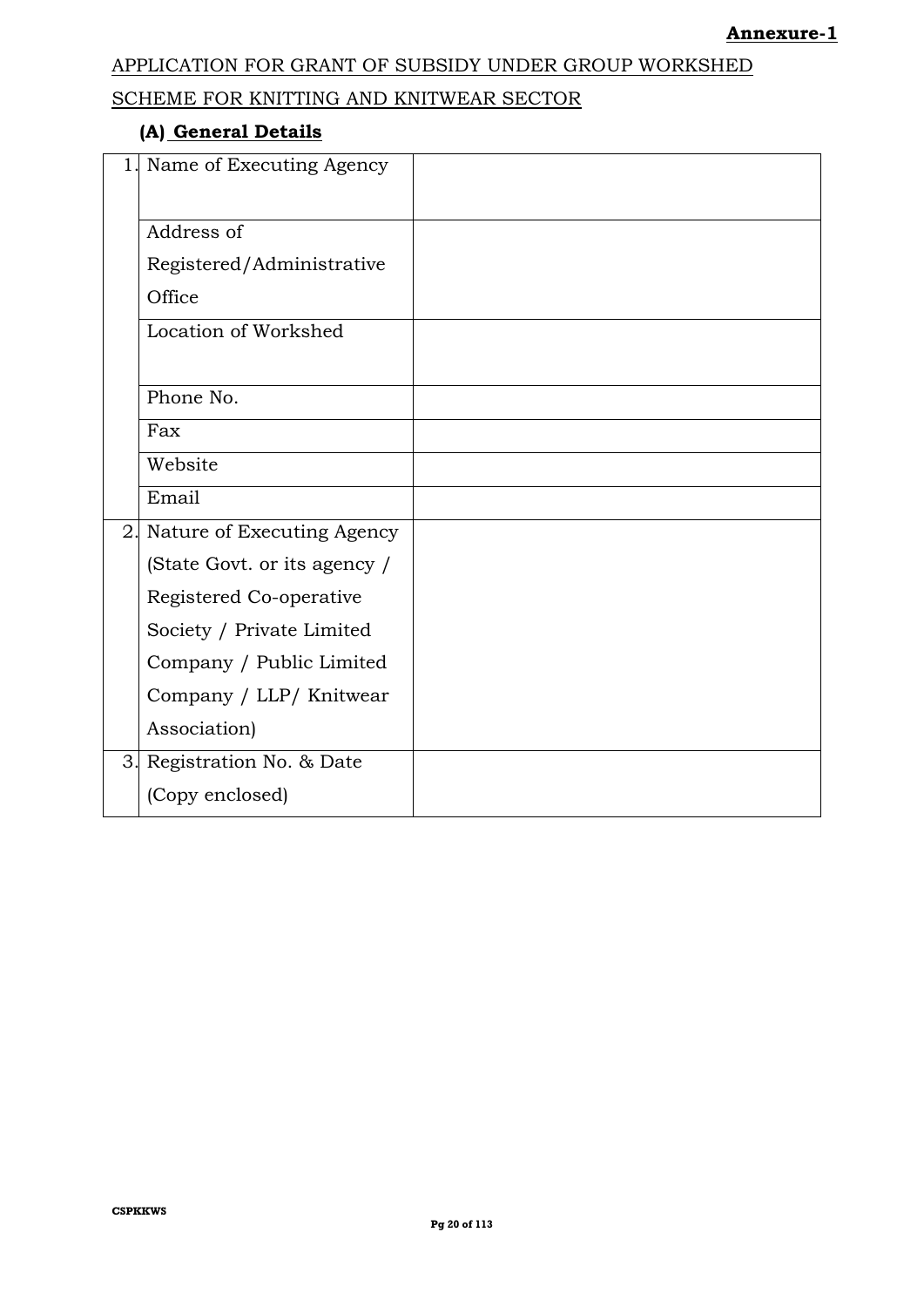## **(B)Details of Project costs & Financing**

| Sr       | Items                         |               |         | Financing (Rs. lakh) |            |       |
|----------|-------------------------------|---------------|---------|----------------------|------------|-------|
|          |                               | Own           | Central | <b>State</b>         | Loan       | Total |
| N        |                               | contributi    | Govt's. | Govt's.              | from       |       |
| $\Omega$ |                               | <sub>on</sub> | subsidy | subsidy              | Financial  |       |
|          |                               |               |         |                      | Institutio |       |
|          |                               |               |         |                      | ns         |       |
| 1.       | Land                          |               |         |                      |            |       |
| 2.       | Worksheds                     |               |         |                      |            |       |
| 3.       | Infrastructure                |               |         |                      |            |       |
|          | Internal roads<br>a)          |               |         |                      |            |       |
|          | Electricity<br>b)             |               |         |                      |            |       |
|          | supply                        |               |         |                      |            |       |
|          | Water supply<br>$\mathbf{c})$ |               |         |                      |            |       |
|          | d)<br>Drainage                |               |         |                      |            |       |
|          | Others<br>$\epsilon$ )        |               |         |                      |            |       |
| 4.       | Knitting machines             |               |         |                      |            |       |
| 5.       | Knitwear machines             |               |         |                      |            |       |
| 6.       | Dormitory                     |               |         |                      |            |       |
|          | <b>TOTAL</b>                  |               |         |                      |            |       |

#### **(C)Project Details**

| 1. | Land                                         |                |
|----|----------------------------------------------|----------------|
|    | Total area in sq.ft                          |                |
|    | Nature of Ownership:                         | Owned / Leased |
| 2. | Worksheds                                    |                |
|    | a) Total No. of sheds for Knitting machines  |                |
|    | b) Total No. of sheds for Knitwear           |                |
|    | machines                                     |                |
|    | Total number of Sheds $(a) + (b)$            |                |
|    | c) Total area in sq.ft for sheds of Knitting |                |
|    | machines                                     |                |
|    | d) Total area in sq.ft for sheds of Knitwear |                |
|    | machines                                     |                |
|    | e) Total area in sq.ft. for Dormitory        |                |
|    | Total area in sq.ft $(c) + (d) + (e)$        |                |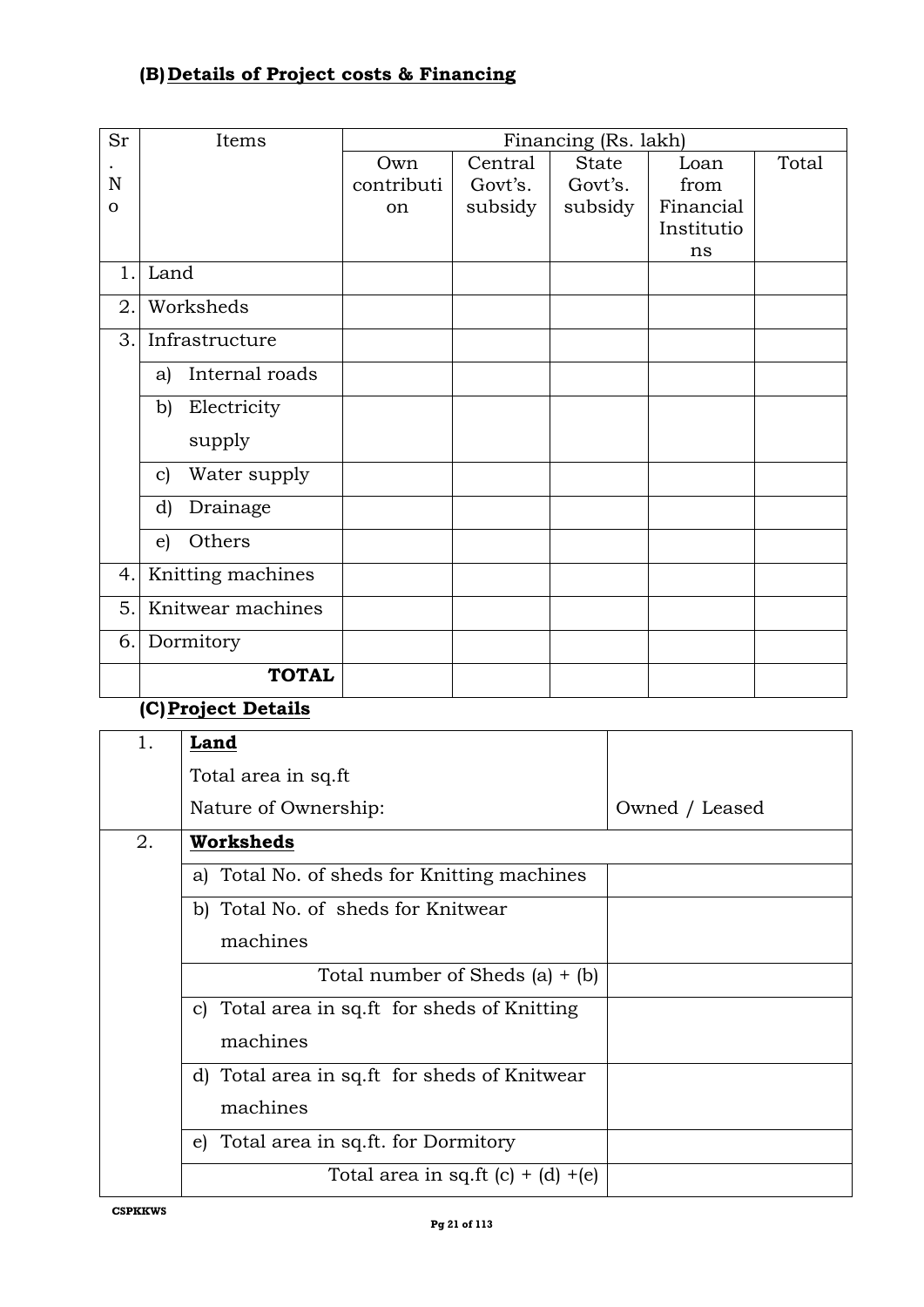|    | Proposed Cost of construction per sq. ft<br>f)      |                           |
|----|-----------------------------------------------------|---------------------------|
|    | (in Rs)                                             |                           |
| 3. | Infrastructure                                      |                           |
|    | Electricity supply (Load in M.W)<br>a)              |                           |
|    | b) Water supply (Quantity in K.L.)                  |                           |
|    | Drainage (Length in mtrs)<br>C)                     |                           |
|    | d) Others                                           |                           |
| 4. | <b>Knitting and knitwear sector Machines</b>        |                           |
|    | Proposed                                            |                           |
|    | a) Socks knitting & flat collar knitting            |                           |
|    | machines                                            |                           |
|    | Circular knitting machines<br>b)                    |                           |
|    | a) No. of Auto stripper (open width type)           |                           |
|    | High speed knitting machines with<br>e)<br>Jacquard |                           |
| 5. | Product Profile<br>a)                               |                           |
|    | b)Production per day (Kgs/ mtrs as                  |                           |
|    | applicable)                                         |                           |
|    | b) Total Production per annum (Kgs/                 |                           |
|    | mtrs as applicable)                                 |                           |
|    | c) No. of Stitching & other allied                  |                           |
|    | machines proposed to be                             | (Also enclose the list of |
|    | purchased (Knitwear sector)                         | machinery.)               |
|    | d) Production per day                               | No. of Pieces             |
|    | e) Total Production per annum                       | No. of Pieces             |
|    | Export in terms of value &<br>$\mathbf{f}$          |                           |
|    | percentage                                          |                           |
|    | g) Total Turnover per annum                         | Lakh                      |
|    | h) Cost of production per annum                     | Lakh                      |
|    | Net profitability<br>i)                             | Lakh                      |
|    | Employment in nos.<br>$\mathbf{j}$                  |                           |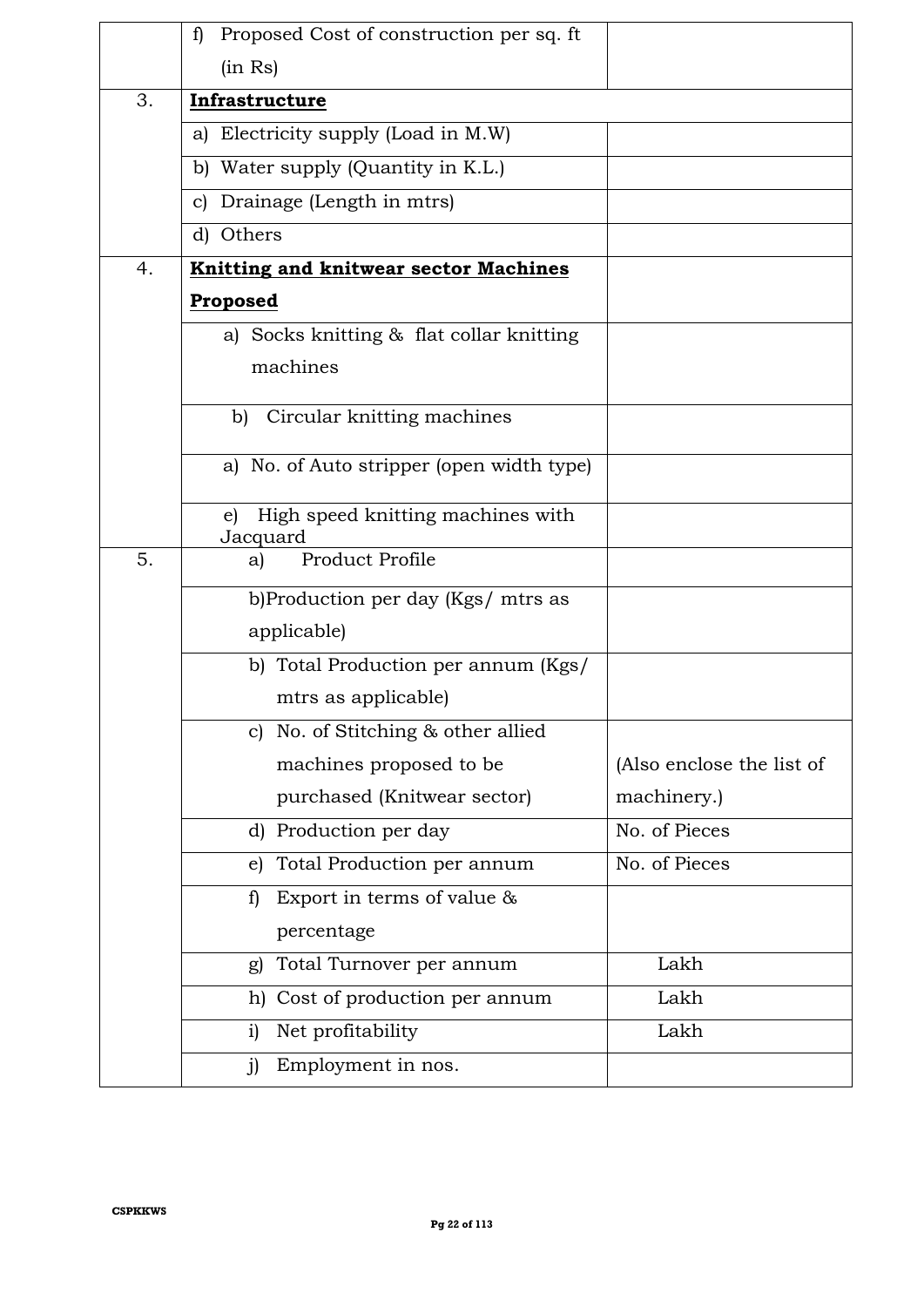## **(D)Details of Beneficiaries**

|     |              |        |          |          | Area of   | Machines |      | Approx.     |
|-----|--------------|--------|----------|----------|-----------|----------|------|-------------|
|     | Name of      |        |          |          | proposed  | proposed |      | cost of the |
| Sr. | the          |        |          | Social   | workshed  | Qty.     | Type | machines    |
| No. | Beneficiary  | Gender | Religion | Category | in sq.ft. |          |      | to be       |
|     | (Unit)       |        |          |          |           |          |      | purchased   |
|     |              |        |          |          |           |          |      | (Rs.lakh)   |
|     |              |        |          |          |           |          |      |             |
|     |              |        |          |          |           |          |      |             |
|     | <b>TOTAL</b> |        |          |          |           |          |      |             |

Note:

- a. If more than one beneficiary is sharing one shed, write their names consecutively and indicate one shed jointly against them.
- b. Please indicate Gender of Beneficiary -- M Male, F Female.
- c. Please indicate Religion of Beneficiary -- H Hindu, M Muslim, S - Sikh, J - Jain, C - Christain, O - Other.
- d. Please indicate Social Category of Beneficiary -- SC/ST/OBC/General.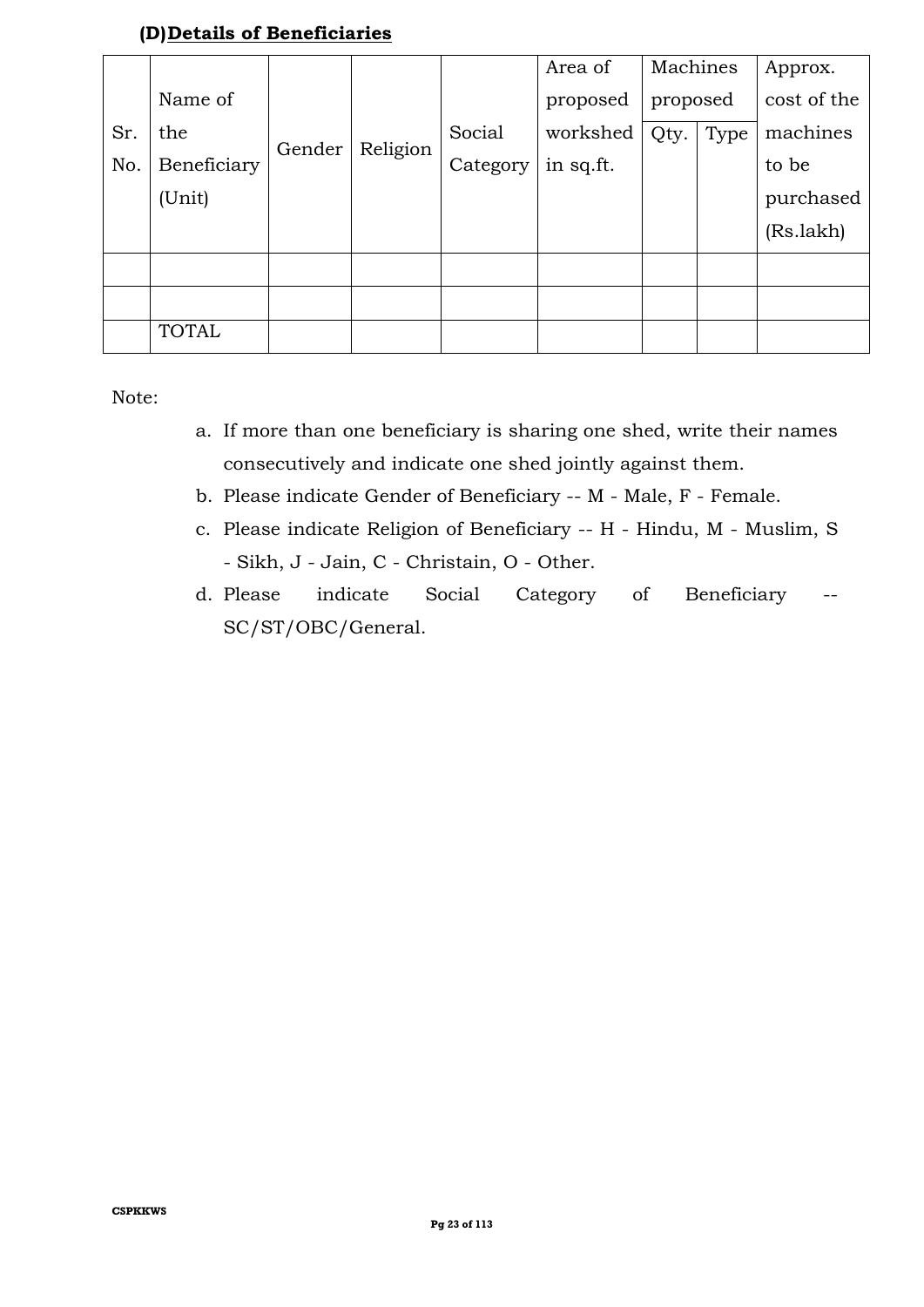## (E) Details of expected annual contribution by the beneficiaries towards maintenance & repayment of loans

| Sr. | Component                                  | Amount   |        |      |                |      |
|-----|--------------------------------------------|----------|--------|------|----------------|------|
| No. |                                            | (in Rs.) |        |      |                |      |
| 1.  | Details of costs of maintenance/year       |          |        |      |                |      |
|     | a) Worksheds                               |          |        |      |                |      |
|     | b) Infrastructure                          |          |        |      |                |      |
|     | $\triangleright$ Supply of power           |          |        |      |                |      |
|     | $\triangleright$ Supply of water           |          |        |      |                |      |
|     | Maintenance of roads<br>⋗                  |          |        |      |                |      |
|     | & drainages                                |          |        |      |                |      |
|     | c) Watch & ward                            |          |        |      |                |      |
|     |                                            |          |        |      |                |      |
|     | d) Total Costs                             |          |        |      |                |      |
|     | e) Total area of worksheds                 |          |        |      |                |      |
|     |                                            |          |        |      |                |      |
|     | Maintenance Cost/Sq.ft. of<br>$\mathbf{f}$ |          |        |      |                |      |
|     | workshed area per year                     |          |        |      |                |      |
| 2.  | Loan Repayment                             | Year     | Year 2 | Year | Year           | Year |
|     |                                            | 1        |        | 3    | $\overline{4}$ | 5    |
|     | a) Total loan borrowed<br>$^\star$         |          |        |      |                |      |
|     | Annual Repayment with<br>b)                |          |        |      |                |      |
|     | interest                                   |          |        |      |                |      |
|     | c) Annual payment to be done by            |          |        |      |                |      |
|     | beneficiary per sq.ft. of workshed         |          |        |      |                |      |
|     | area year-wise.                            |          |        |      |                |      |
|     |                                            |          |        |      |                |      |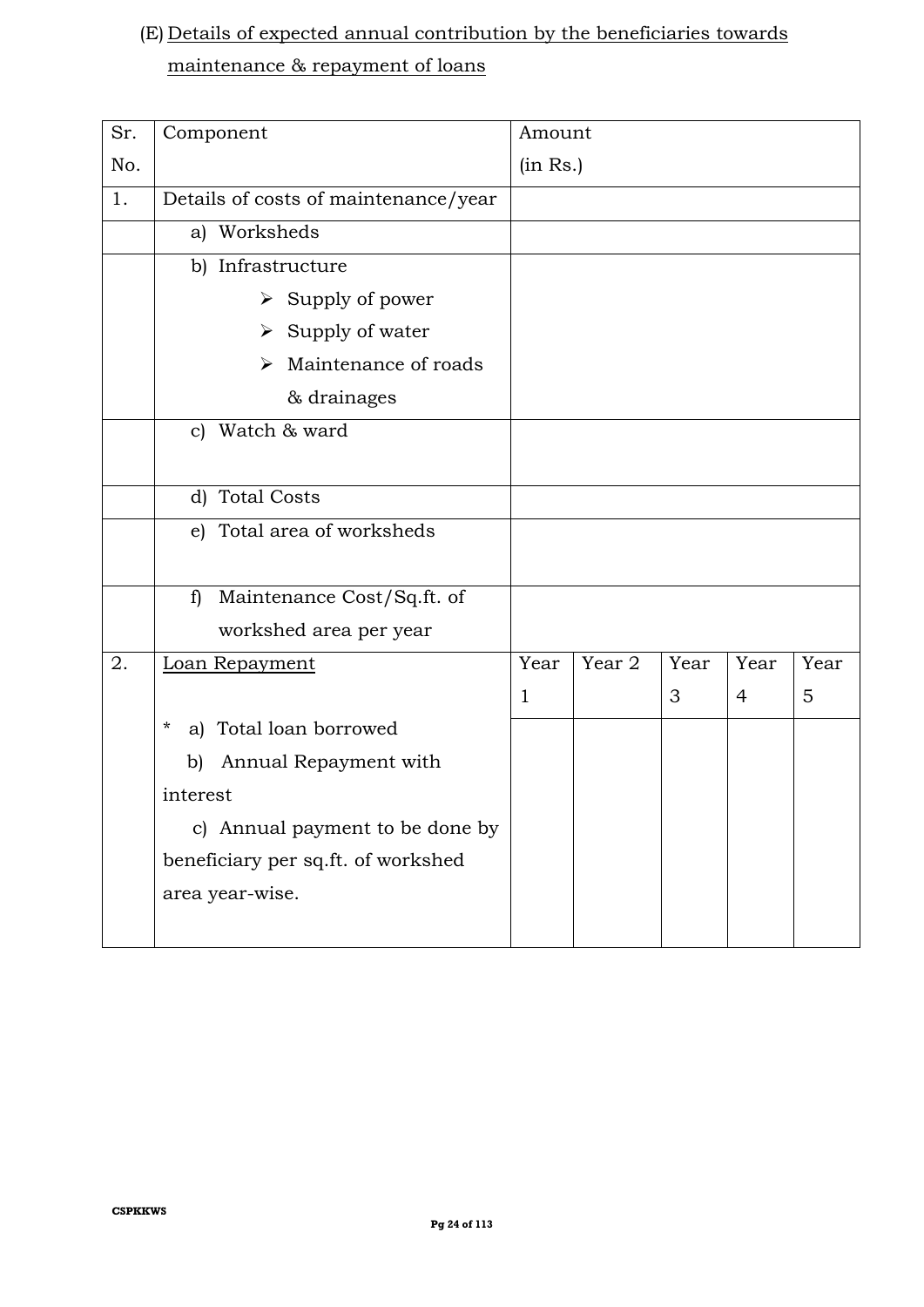#### (F) Details of expected annual contribution by the beneficiaries towards

### maintenance & repayment of loans

| Sr. | Component                            | Amount   |                |                   |      |        |
|-----|--------------------------------------|----------|----------------|-------------------|------|--------|
| No. |                                      | (in Rs.) |                |                   |      |        |
| 1.  | Details of costs of maintenance/year |          |                |                   |      |        |
|     | Worksheds<br>g)                      |          |                |                   |      |        |
|     | h) Infrastructure                    |          |                |                   |      |        |
|     | $\triangleright$ Supply of power     |          |                |                   |      |        |
|     | $\triangleright$ Supply of water     |          |                |                   |      |        |
|     | Maintenance of roads<br>↘            |          |                |                   |      |        |
|     | & drainages                          |          |                |                   |      |        |
|     | Watch & ward<br>i)                   |          |                |                   |      |        |
|     | <b>Total Costs</b><br>$\mathbf{i}$   |          |                |                   |      |        |
|     | k) Total area of worksheds           |          |                |                   |      |        |
|     | Maintenance Cost/Sq.ft. of<br>1)     |          |                |                   |      |        |
|     | workshed area per year               |          |                |                   |      |        |
| 2.  | Loan Repayment                       | Year     | Year           | Year <sub>3</sub> | Year | Year 5 |
|     |                                      | 1        | $\overline{2}$ |                   | 4    |        |
|     | $^\star$<br>a) Total loan borrowed   |          |                |                   |      |        |
|     | Annual Repayment with<br>b)          |          |                |                   |      |        |
|     | interest                             |          |                |                   |      |        |
|     | c) Annual payment to be done by      |          |                |                   |      |        |
|     | beneficiary per sq.ft. of workshed   |          |                |                   |      |        |
|     | area year-wise.                      |          |                |                   |      |        |
|     |                                      |          |                |                   |      |        |

\* This is the loan amount borrowed by the EA for construction of worksheds and development of common facilities/infrastructure etc., if any.

## **For office use only :**

Visited the site of Group Workshed of the EA i.e. M/s……………..on .............................. and verified the documents submitted by the applicant and the proposal is recommended for sanction/ not recommended for reasons as under:

> Signature of OIC Regional Office of the Textile Commissioner, ...............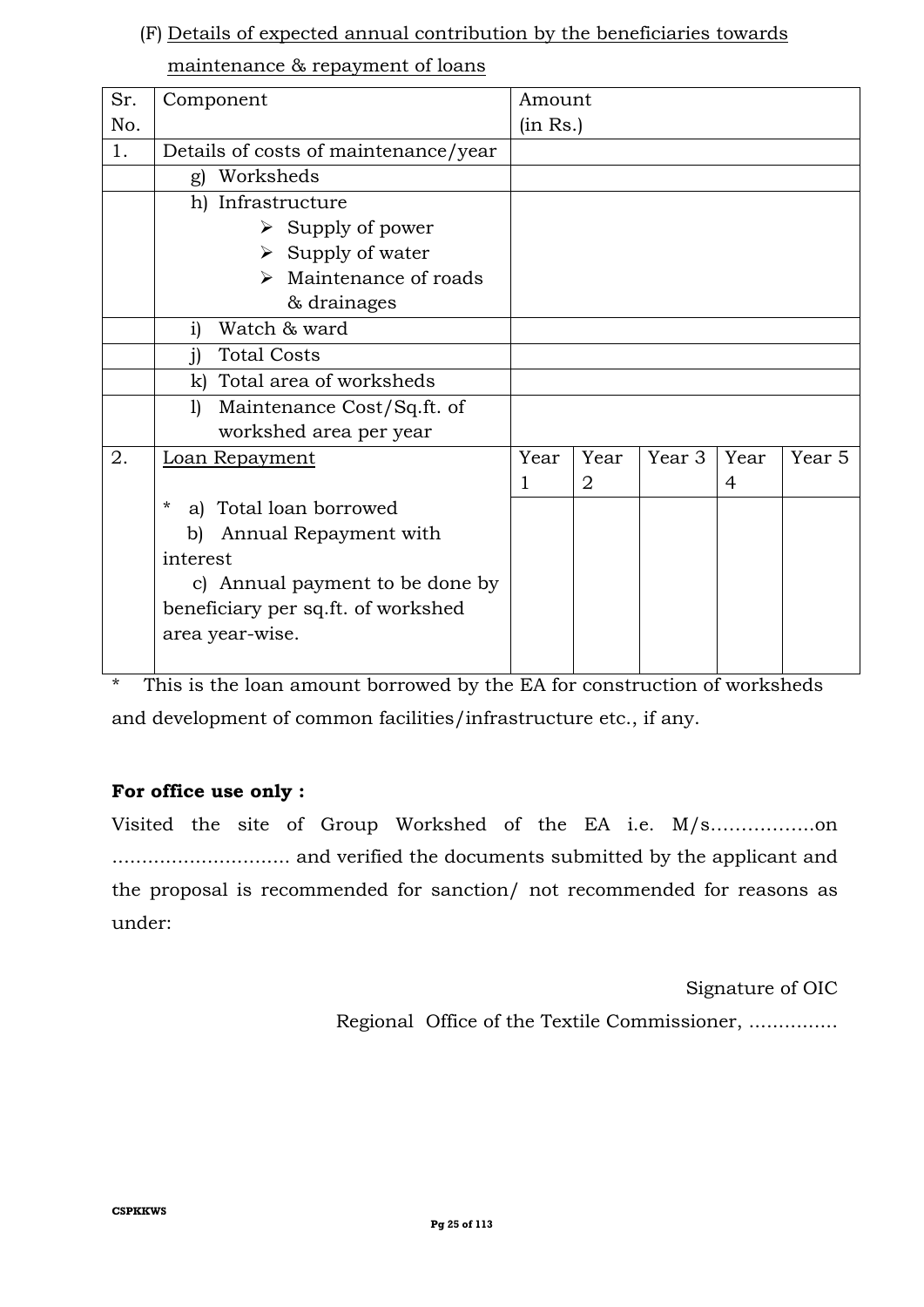#### **Annexure-2**

#### **TO WHOMSOVER IT MAY CONCERNN**

We, the undersigned Directors of M/s…………………………..., (EA), a Company Registered under Company's Act 1956/LLP Act 2008, hereby undertake that the work shed Building Measuring an area of …………. Sq. ft, situated at ……………………………………, constructed under Group Workshed Scheme (GWS) under Schemes for Knitting and Knitwear Sector Development (A Comprehensive Scheme For Development of Powerloom and Knitting & Knitwear Sector) launched by Govt. of India, Ministry of Textiles, shall be used only to install Technology Up gradation Fund Scheme (TUFS) compatible Machinery and shall not be utilized for any other purpose. Further, it is also declared that the said Company will function for a period of three years from the date of release of subsidy under GWS and availed by the company and the undersigned beneficiaries.

| S.NO.          | Name of the | Designation              | Signature |
|----------------|-------------|--------------------------|-----------|
|                | beneficiary |                          |           |
|                |             |                          |           |
|                |             | <b>Managing Director</b> |           |
|                |             |                          |           |
| 2              |             | Director                 |           |
|                |             |                          |           |
| 3              |             | Director                 |           |
|                |             |                          |           |
| $\overline{4}$ |             | Director                 |           |
|                |             |                          |           |

The above resolution is passed by the company during the meeting held on ---------------and all the Directors of the company is aware of the same for the implementation of the said project under the Group Work shed Scheme.

Date : Name : Name : Name : Name : Name : Name : Name : Name : Name : Name : Name : Name :  $\mathbb{N}$ 

Place : Designation:

Name of the EA:

Seal of EA: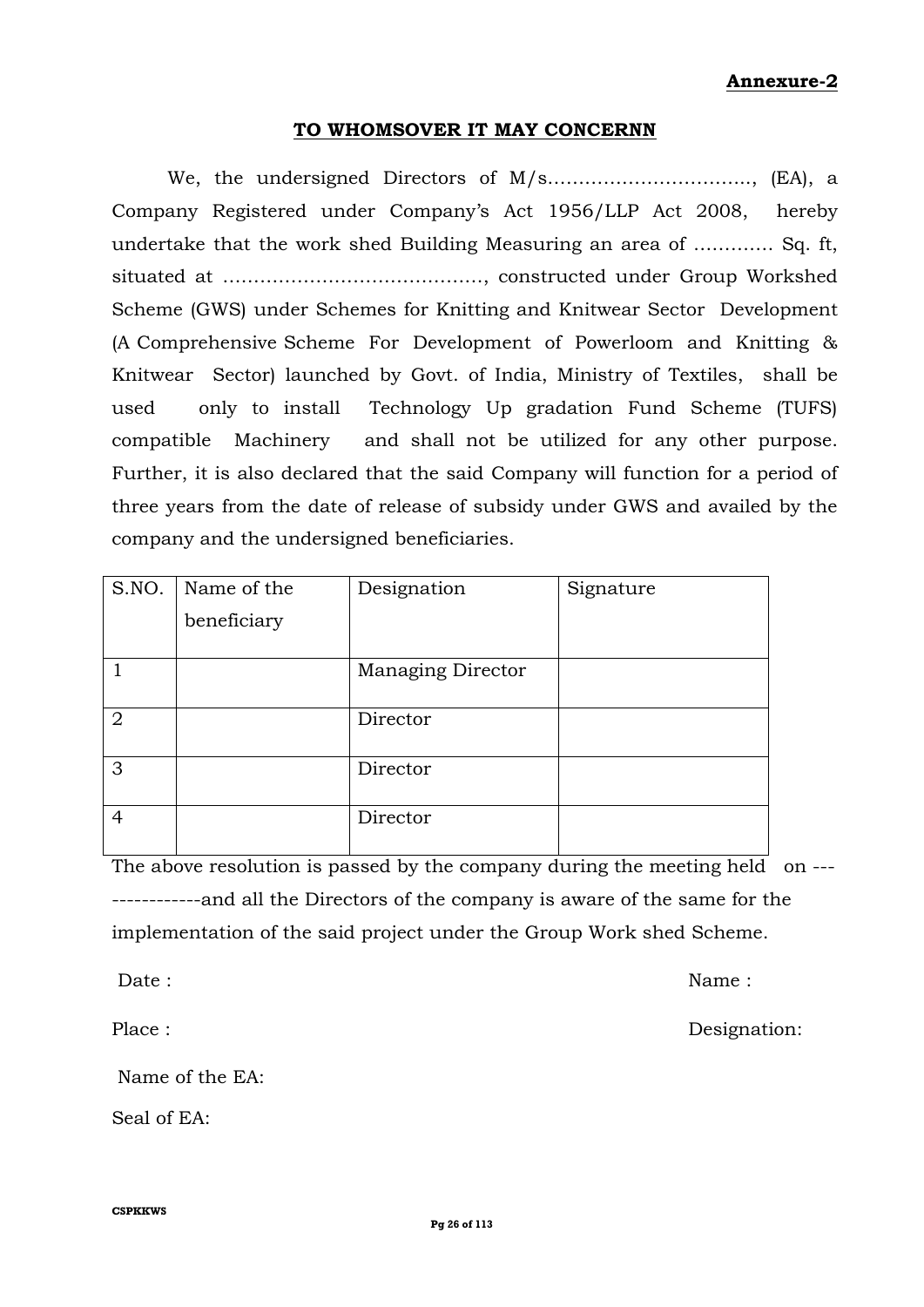## **Format for furnishing ESCROW account details for Agency creation with PFMS**

*(Note: All fields are mandatory)*

| S.No | Particulars                         |  |
|------|-------------------------------------|--|
| 1.   | Agency Name (Name of Unit/EA/SPV)   |  |
| 2.   | Registration No. of EA/SPV          |  |
| 3.   | Date of Registration (DD/MM/YYYY)   |  |
| 4.   | Registration Authority              |  |
| 5.   | State of Registration               |  |
| 6.   | TIN Number                          |  |
| 7.   | TAN Number                          |  |
| 8.   | PAN Number                          |  |
| 9.   | Address of Unit                     |  |
| 10.  | City                                |  |
| 11.  | District                            |  |
| 12.  | <b>State</b>                        |  |
| 13.  | Pin code                            |  |
| 14.  | Contact Person &                    |  |
|      | Mobile No. of Contact Person        |  |
| 15.  | ECSROW Account No. of Unit/EA/SPV   |  |
| 16.  | E-mail ID of the Unit/EA/SPV        |  |
| 17.  | <b>Bank Name</b>                    |  |
| 18.  | Name of Branch and Address with pin |  |
|      | code                                |  |
| 19.  | City code of the bank               |  |
| 20.  | MICR Code of the bank               |  |
| 21.  | IFSC code of the bank               |  |
| 22.  | Branch Code of the bank             |  |

**Bank Stamp with Signature**

### **Stamp with Signature of Unit/EA/SPV**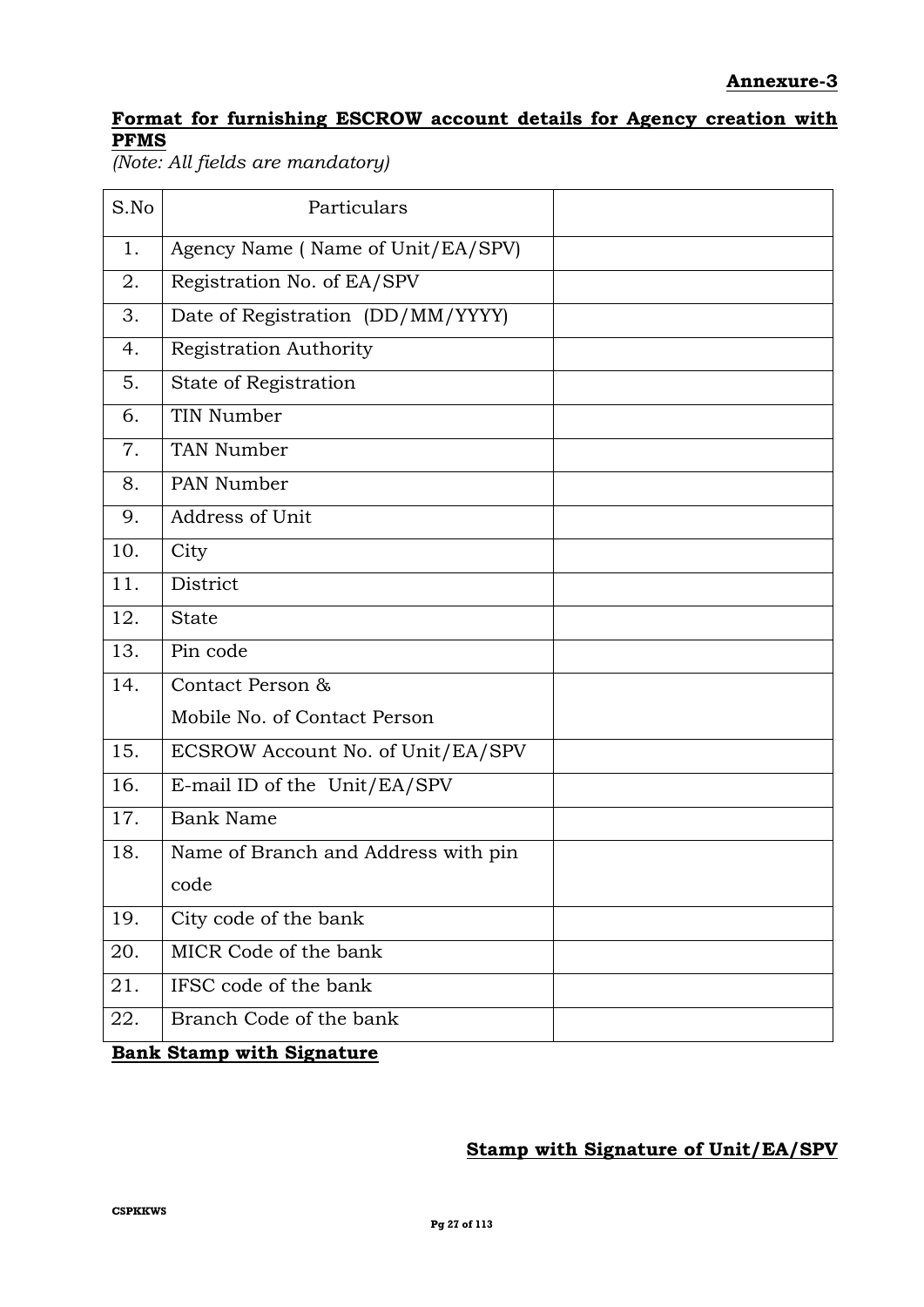#### Reporting format of Local Level Monitoring Committee (LLMC) of the Group Workshed

| <b>Sr</b><br>No. | <b>Details of LLMC Report</b>                                                      | <b>Recommendation of</b><br><b>LLMC</b> |
|------------------|------------------------------------------------------------------------------------|-----------------------------------------|
| $\mathbf{1}$     | Name and address of the Group work<br>shed                                         |                                         |
| 2                | Date of LLMC                                                                       |                                         |
| 3                | Venue of the Meeting                                                               |                                         |
| $\overline{4}$   | Stage of LLMC                                                                      |                                         |
| 5                | Names of LLMC Members present                                                      |                                         |
| 6                | Present status of work Shed                                                        |                                         |
| $\overline{7}$   | Area of work shed constructed                                                      |                                         |
| 8                | Financial progress made so far                                                     |                                         |
| 9                | approved Architect/ Charted<br>Govt.<br>Engineer's Certificate                     |                                         |
| 10               | <b>Chartered Accountant Certificate</b>                                            |                                         |
| 11               | Total area of the work shed approved                                               |                                         |
| 12               | Govt. of India Subsidy sanctioned                                                  |                                         |
| 13               | Govt of India subsidy released                                                     |                                         |
| 14               | area/construction<br>of<br>work<br>Present<br>shed completed                       |                                         |
| 15               | Percentage of work completed                                                       |                                         |
| 16               | Details of machinery proposed                                                      |                                         |
| 17               | No. of machinery installed                                                         |                                         |
| 18               | Eligible subsidy recommended                                                       |                                         |
| 19               | Photographs<br>members<br>of<br>with<br>all<br>LLMC and indicating the date & time |                                         |
| 20               | Over all Remarks                                                                   |                                         |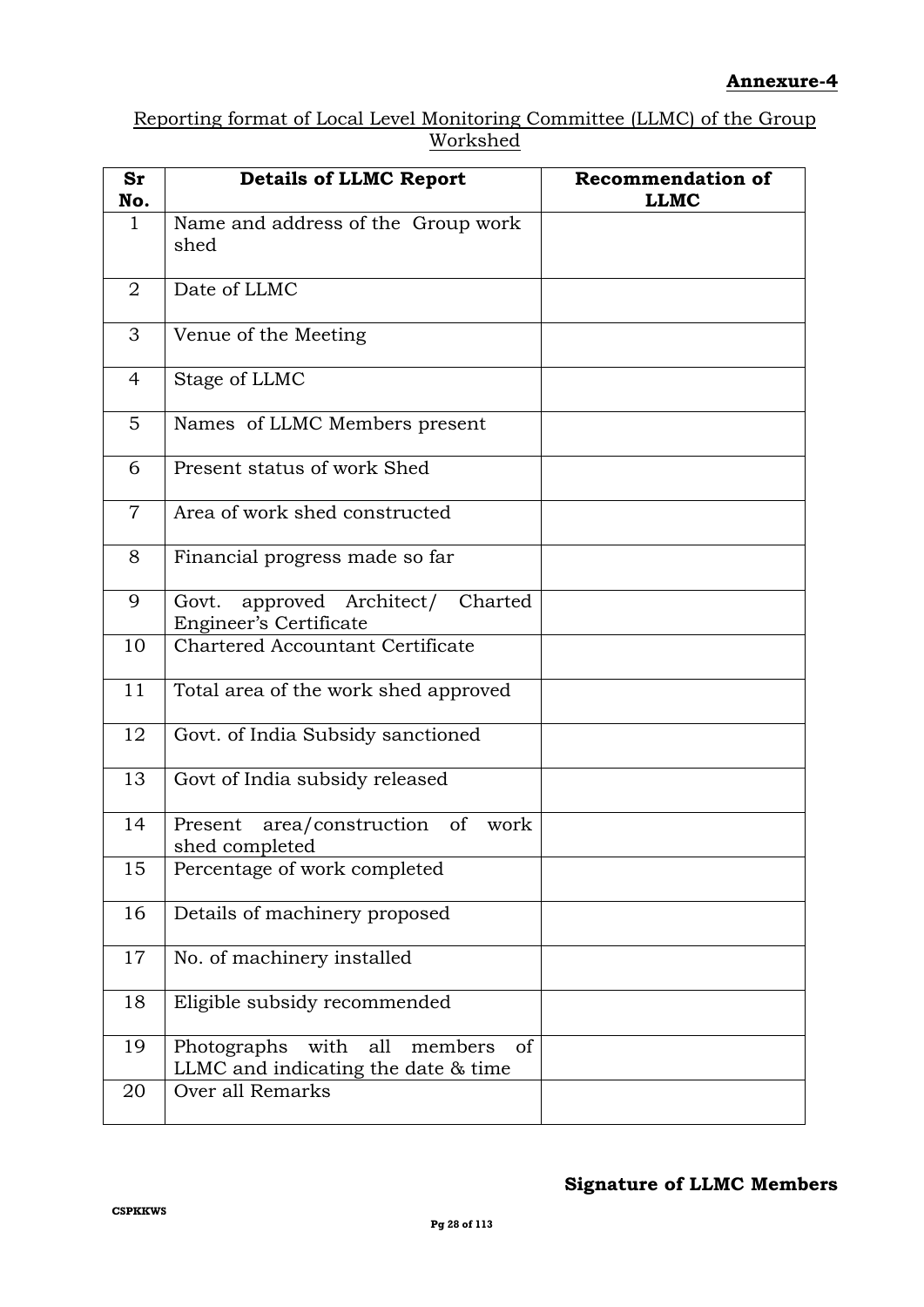#### **Annexure-5**

**Format of application by the EA alongwith documents to be submitted for the release of first instalment of 30% GOI subsidy. (To be submitted within 90 days of the date of sanction)**

To Date-The Officer Incharge, Regional Office of the Textile Commissioner

------------------

Sir,

We herewith submit our claim for the release of first instalment of Govt. of India subsidy under the Group Workshed Scheme of PowerTex India. We are enclosing the following documents further necessary action.

1. Mortgage deed of the land to the Govt. of India on Ist charge/ $2<sup>nd</sup>$  charge in case of advance release of GOI share.

2. Charted Accountant Certificate of expenditures incurred towards construction of Worksheds.

3. Certificate of proportionate expenditure by a Govt. approved architect.

4. Any other details.

You are requested to conduct necessary LLMC verification at the earliest.

Yours faithfully,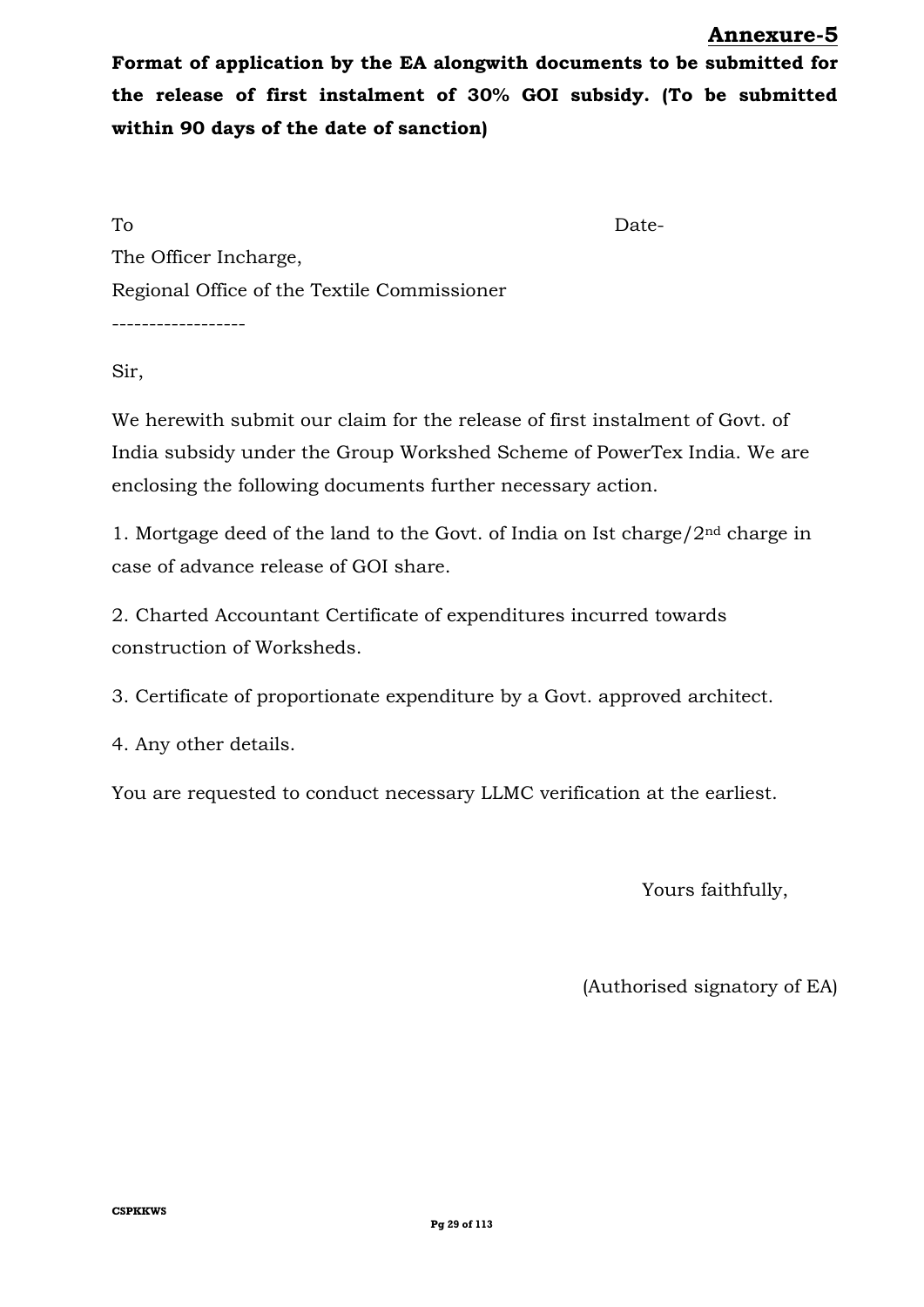**Format of application of claim by the EA alongwith documents to be submitted for the release of second instalment of 30% GOI subsidy. (To be submitted within 180 days of the date of sanction)**

To Date-The Officer Incharge, Regional Office of the Textile Commissioner

------------------

Sir,

We herewith submit our claim for the release of second instalment of Govt. of India subsidy under the Group Workshed Scheme of PowerTex India. We are enclosing the following documents further necessary action.

1. Charted Accountant Certificate of expenditures incurred towards construction of Worksheds.

2. Certificate of proportionate expenditure by a Govt. approved architect.

3. Sanction letters of the bank for the Term Loan for purchasing plant and machineries for each beneficiaries /Executing agency for tie-up for funds for purchase of machineries.

4. Utilisation Certificate (UC) of Ist instalment.

5. Any other details.

You are requested to conduct necessary LLMC verification at the earliest.

Yours faithfully,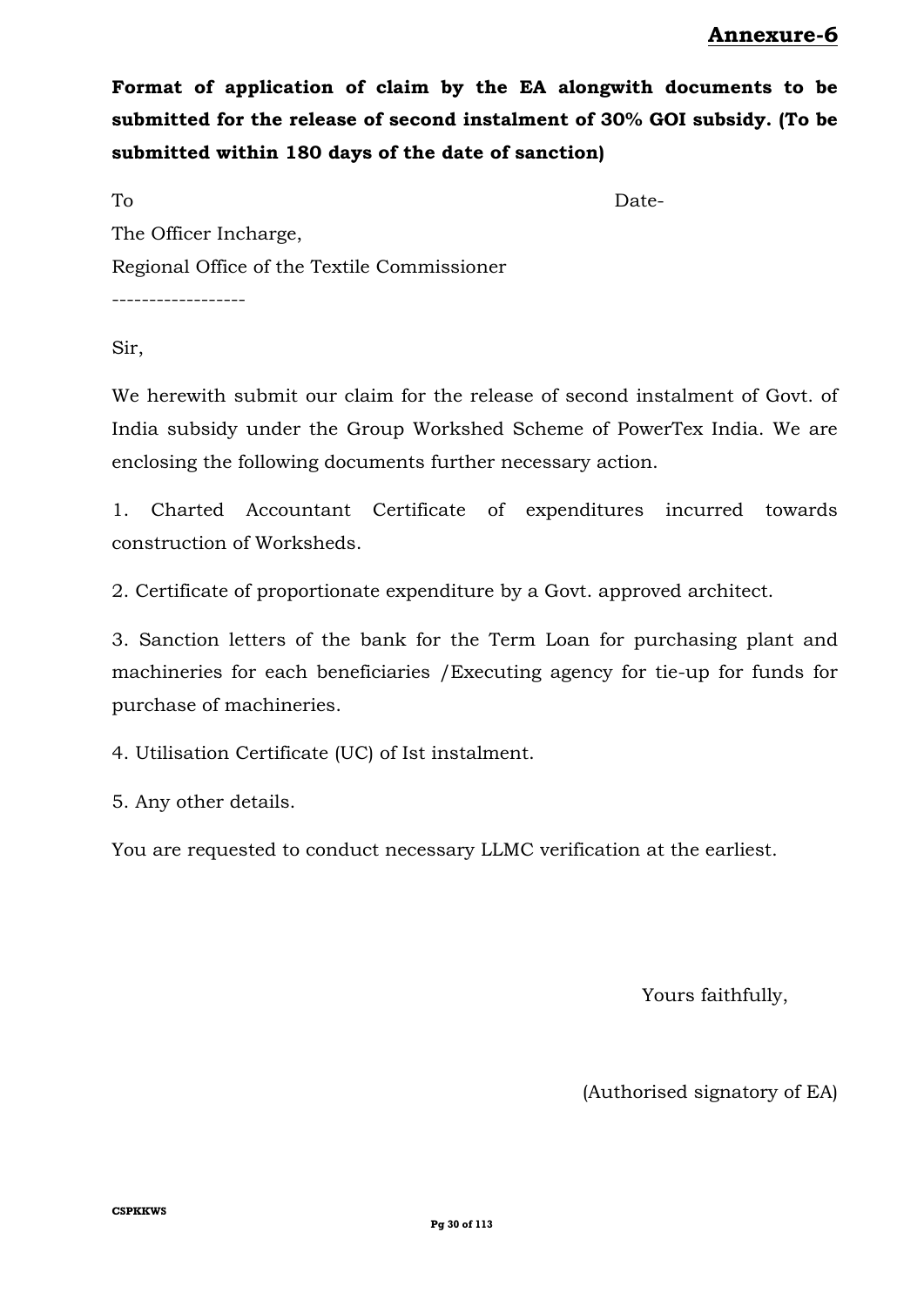**Format of application of claim by the EA alongwith documents to be submitted for the release of third instalment of 20% GOI subsidy. (To be submitted within 270 days of the date of sanction)**

To Date-The Officer Incharge, Regional Office of the Textile Commissioner ------------------

Sir,

We herewith submit our claim for the release of third instalment of Govt. of India subsidy under the Group Workshed Scheme of PowerTex India. We are enclosing the following documents further necessary action.

1. Charted Accountant Certificate of expenditures incurred towards construction of Worksheds.

2. Certificate of proportionate expenditure and construction completion certificate by a Govt. approved architect.

3. Documents of placement of order for plant and machineries and advance / token money released to the machinery supplier by each beneficiaries / Executing agency.

4. Utilisation certificate (UC) of 2nd instalment.

5. Any other details.

You are requested to conduct necessary LLMC verification at the earliest.

Yours faithfully,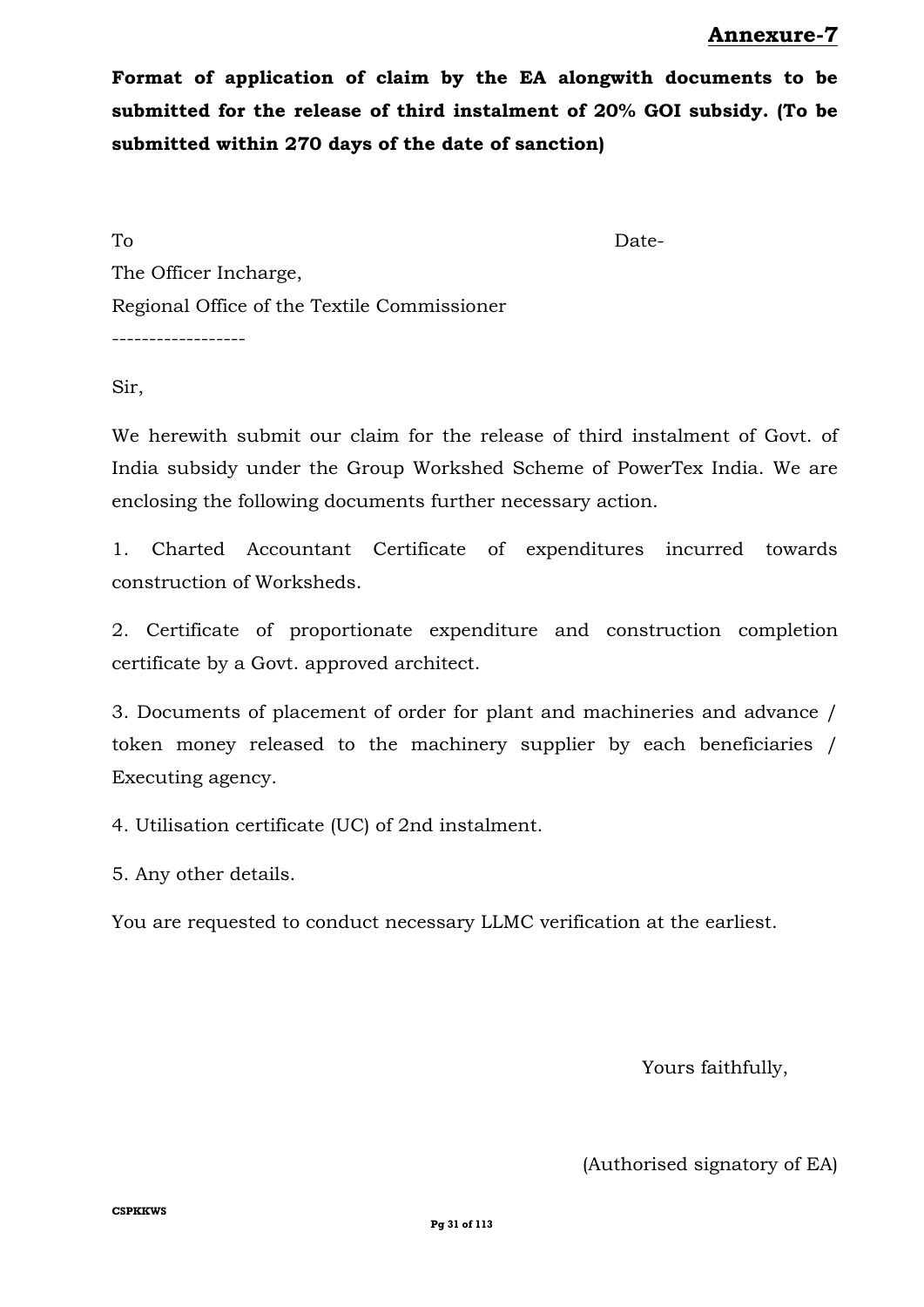**Format of application of claim by the EA alongwith documents to be submitted for the release of last instalment of 20% GOI subsidy. (To be submitted within 2 years of the date of sanction)**

To Date-The Officer Incharge, Regional Office of the Textile Commissioner ------------------

Sir,

We herewith submit our claim for the release of last instalment of Govt. of India subsidy under the Group Workshed Scheme of PowerTex India. We are enclosing the following documents further necessary action.

1. Charted Accountant Certificate of expenditures on incurred on plant and machineries.

2. Invoices of plant and machineries towards installation of machineries by each beneficiary / EA.

3. Utilisation Certificate (UC) of 3rd instalment.

4. Any other details.

You are requested to conduct necessary LLMC verification at the earliest.

Yours faithfully,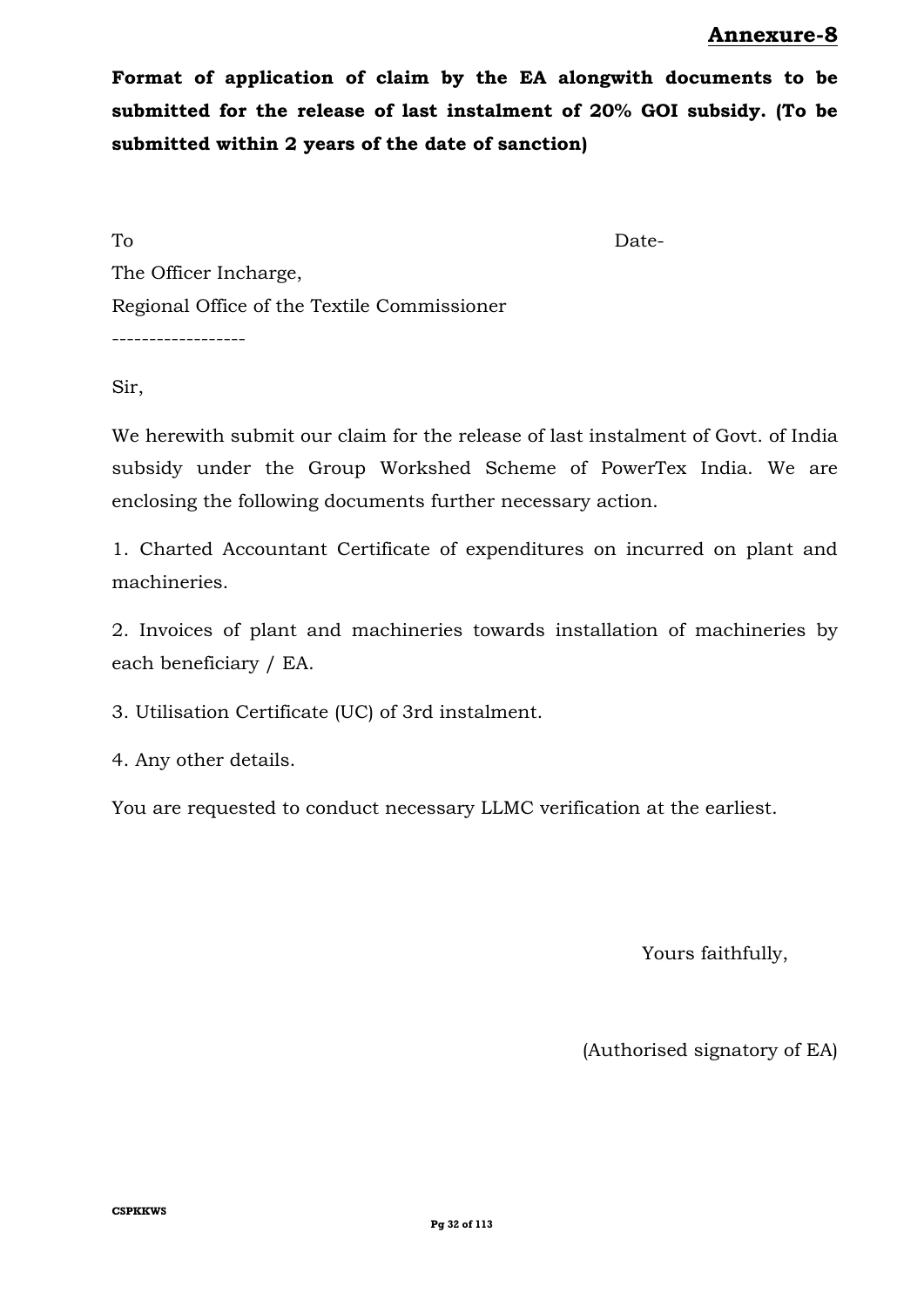#### *Specimen of Surety Bond One Hundred Rupees Judicial Paper*

#### BOND PRESCRIBED TO BE EXECUTED BEFORE GRANT IS RELEASED

KNOW ALL MEN BY THESE PRESENTS that we, M/s \_\_\_\_\_\_\_\_\_\_\_\_\_\_\_\_\_\_\_\_\_\_\_\_, a company incorporated under the LLP Act/Companies Act/Co-op. Society registered under Co-op Society Act of Govt. of\_\_\_\_\_\_\_\_\_\_\_\_\_\_\_\_ and having its registered office at \_\_\_\_\_\_\_\_\_\_\_\_\_\_\_\_\_\_\_\_\_ (hereinafter called the "Obligors") are held fully and firmly bounded to the President of India (hereinafter called the "Government") for the sum of Rs. (Rupees\_\_\_\_\_\_\_\_\_\_\_\_\_\_\_\_\_\_\_\_\_\_\_\_\_\_\_\_\_\_\_\_\_\_\_\_\_only) well and truly to be paid to the Government on demand and without a demur for which payment we firmly bind ourselves and our successors and assigns by these presents.

Signed on the \_\_\_\_\_\_\_\_\_\_\_\_\_\_\_\_\_\_\_\_\_\_\_\_\_ day of \_\_\_\_\_\_\_\_\_\_\_\_\_\_\_\_\_\_\_\_\_\_ in the year Two Thousand \_\_\_\_\_\_\_.

WHEREAS on the Obligors' request, the Government as per Sanction Order No.\_\_\_\_\_\_\_\_\_\_\_\_\_\_\_\_\_\_\_\_ Dated \_\_\_\_\_\_\_\_\_\_\_\_\_\_\_\_\_\_\_\_ of Office of the Textile Commissioner, Ministry of Textiles (hereinafter referred to as the "Letter of Sanction") which forms an integral part of these presents, and a copy whereof is annexed hereto and marked as Annexure-I, agreed to make in favour of the Obligors a grant of Rs. \_\_\_\_\_\_\_\_\_\_\_\_\_ (Rupees \_\_\_\_\_\_\_\_\_\_\_\_\_\_\_\_\_\_\_\_\_\_\_\_\_\_\_\_\_\_\_\_\_\_) for the purpose of construction of workshed and installation of specified machines at \_\_\_\_\_\_\_\_\_\_\_\_\_\_\_\_\_\_\_\_\_\_\_\_\_\_\_\_\_\_ out of which the sum of Rs. \_\_\_\_\_\_\_\_\_\_\_\_ (Rupees \_\_\_\_\_\_\_\_\_\_\_\_\_\_\_\_\_\_\_\_\_\_\_\_\_ only) have been paid to the Obligors (the receipt of which the Obligors do hereby admit and acknowledge) on condition of the Obligors executing a bond in the terms and manner contained hereinafter which the Obligors have agreed to do.

NOW the conditions of the above written obligation is such that if the Obligors duly fulfill and comply with all the conditions mentioned in the letter of sanction, the above written Bond or obligation shall be void and of no effect. But otherwise, it shall remain in full force and virtue. The Obligors will abide by the terms & conditions of the grant by the target dates, if any specified therein.

**CSPKKWS**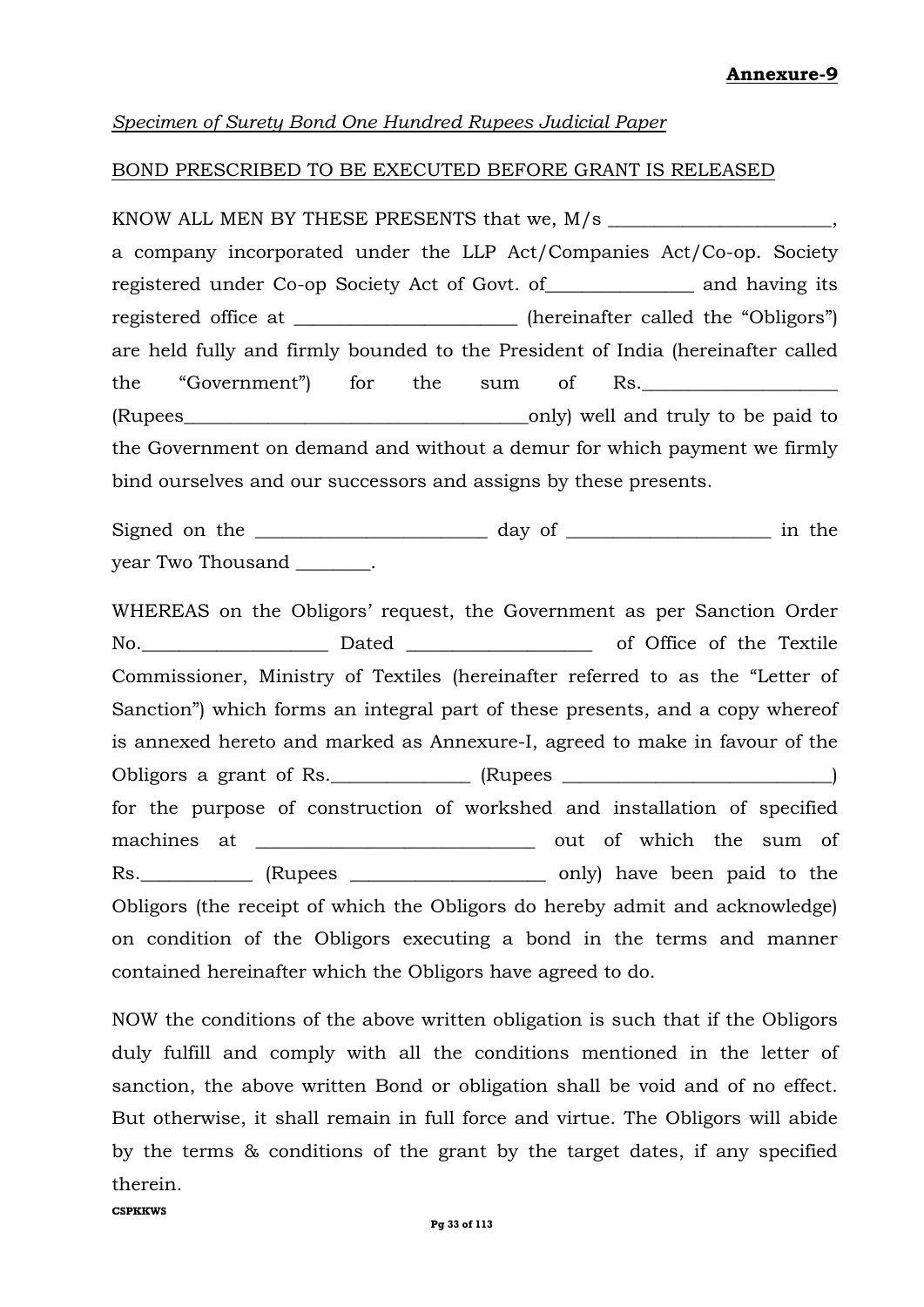THAT the Obligors shall not divert the grants and entrust execution of the Scheme or work concerned to another institution(s) or organization(s).

THAT the Obligors shall abide by any other conditions specified in this agreement and in the event of their failing to comply with the conditions or committing breach of the bond, the Obligors and the sureties individually and jointly will be liable to refund to the President of India, the entire amount of the grant with interest of 10% per annum thereon. If a part of the grant is left unspent after the expiry of the period within which it is required to be spent, interest @10% per annum shall be charged upto the date of its refund to the Government, unless it is agreed to be carried over.

The Obligors agree and undertake to surrender/pay the Government the monetary value of all such pecuniary or other benefits which it may receive or derive / have received or derived through / upon unauthorized use of (such as letting out the premises on adequate or less than adequate consideration or use of the premises for any purpose other than that for which the grant was intended of the property) building created/acquired constructed largely from out of the Grant sanctioned by Government of India, Ministry of Textiles or the Administrative Head of the Department concerned. As regards the monetary value aforementioned to be surrendered/paid to the Government, the decision of the Project Approval Committee will be final and binding on the Obligors.

## AND THESE PRESENTS ALSO WITNESS THAT

i) the decision of the Secretary to the Government of India in the Ministry of Textiles on the question whether there has been breach or violation of any of the terms or conditions mentioned in the sanction letter shall be final and binding upon the Obligors and;

ii) the Government shall bear the stamp duty payable on these presents.

IN WITNESS WHEREOF these presents have been executed as under on behalf of the Obligors the day herein above written in pursuance of the Resolution No. 2012 Dated Dated passed by the governing body of the Obligor, a copy whereof is annexed hereto as Annexure-II and on behalf of the sureties and by \_\_\_\_\_\_\_\_\_\_\_\_\_\_\_\_\_\_\_\_\_\_\_\_\_\_\_\_\_\_\_\_\_\_\_\_\_\_\_ for and on behalf of the president on the date appearing below:-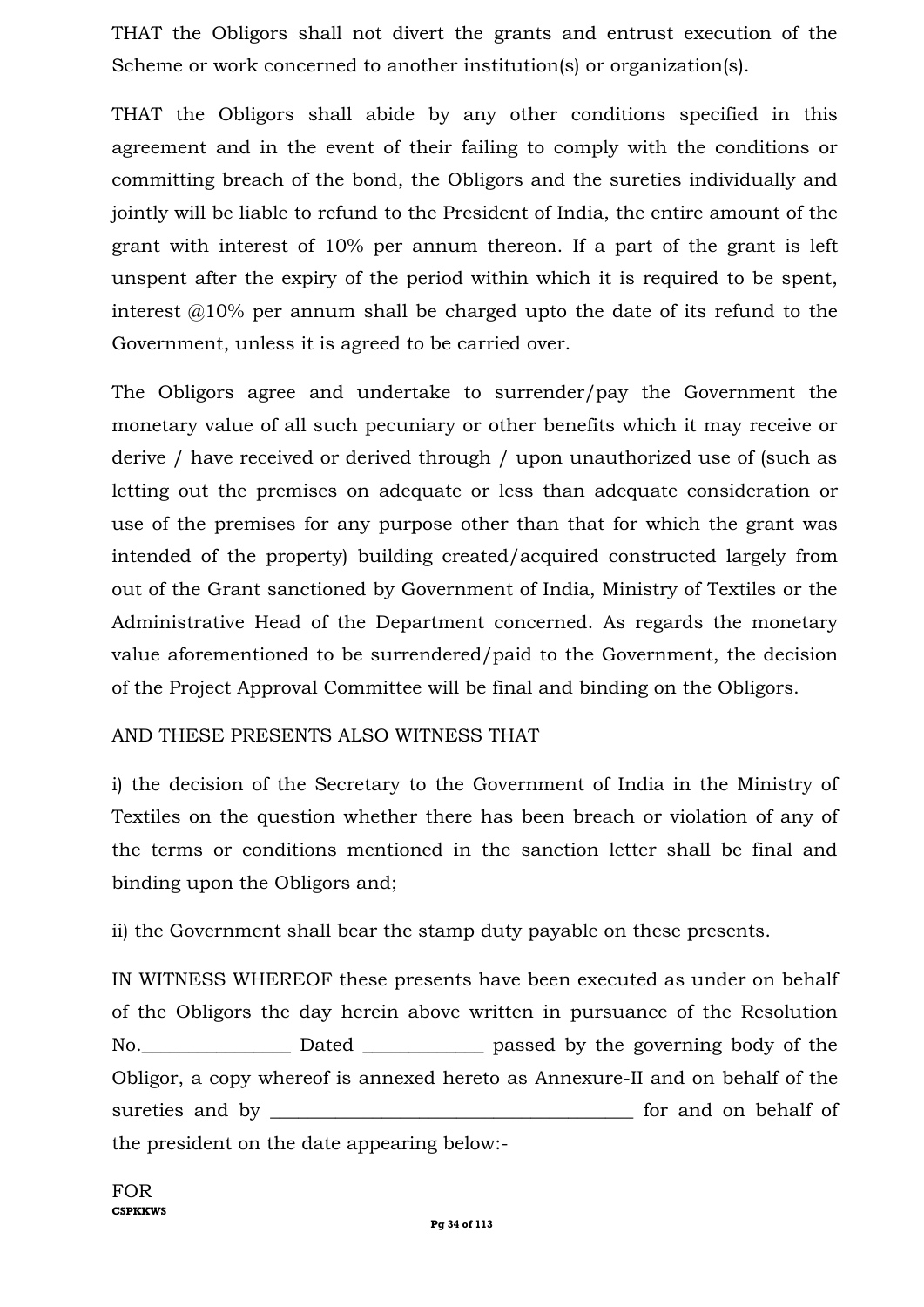Signature of the AUTHORISED SIGNATORY

\_\_\_\_\_\_\_\_\_\_\_\_\_\_\_\_\_\_\_\_\_\_\_\_\_\_\_\_\_\_\_\_\_\_\_\_

Signed for and on behalf of

(Name of the Obligor)

1. Signature of witness 2. Signature of witness

\_\_\_\_\_\_\_\_\_\_\_\_\_\_\_\_\_\_\_\_\_\_ \_\_\_\_\_\_\_\_\_\_\_\_\_\_\_\_\_\_

 $\overline{\phantom{a}}$  , and the set of the set of the set of the set of the set of the set of the set of the set of the set of the set of the set of the set of the set of the set of the set of the set of the set of the set of the s

Name & Address Name & Address

#### *TO BE FILLED UP BY THE OFFICE OF THE TEXTILE COMMISSIONER*

(ACCEPTED)

For and on behalf of the President of India

Designation \_\_\_\_\_\_\_\_\_\_\_\_\_\_\_\_\_\_\_\_\_\_\_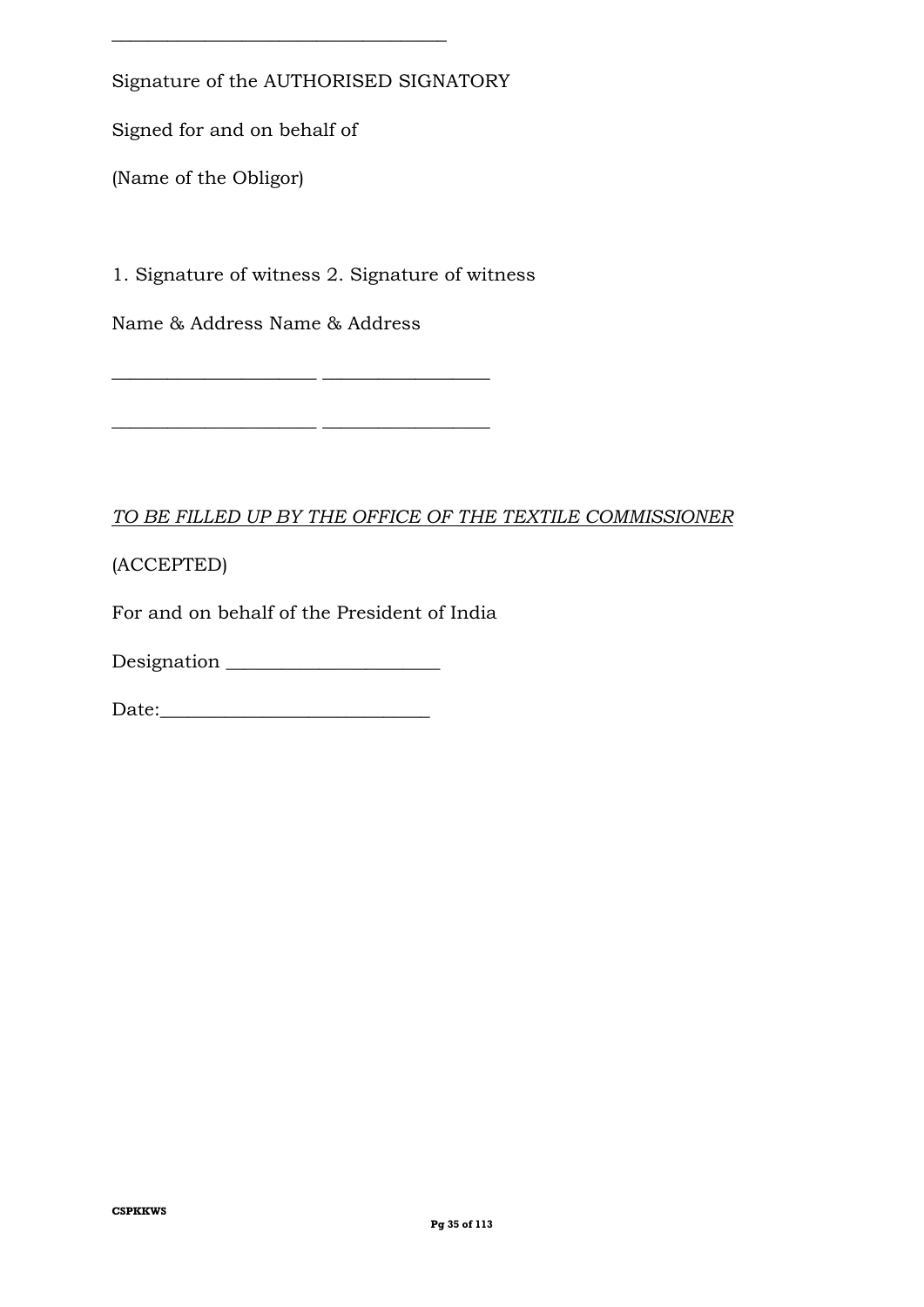## **SUMMARY AND CHECKLIST OF DOCUMENTS REQUIRED TO BE SUBMITTED PROJECT PROPOSAL UNDER GROUP WORKSHED SCHEME.**

| <b>Stage</b> | Objectiv                                                                                                  | <b>Checklist of</b><br>Requirement                                                                                                                                                                                                                        |                                                                                                                                                                                                                                                                                                                                              | Stage of                                                           |
|--------------|-----------------------------------------------------------------------------------------------------------|-----------------------------------------------------------------------------------------------------------------------------------------------------------------------------------------------------------------------------------------------------------|----------------------------------------------------------------------------------------------------------------------------------------------------------------------------------------------------------------------------------------------------------------------------------------------------------------------------------------------|--------------------------------------------------------------------|
| S            |                                                                                                           |                                                                                                                                                                                                                                                           | documents required                                                                                                                                                                                                                                                                                                                           | submissio<br>n of                                                  |
|              |                                                                                                           |                                                                                                                                                                                                                                                           |                                                                                                                                                                                                                                                                                                                                              | document                                                           |
|              |                                                                                                           |                                                                                                                                                                                                                                                           |                                                                                                                                                                                                                                                                                                                                              | s                                                                  |
| 1.           | Sanction<br>for<br>construc<br>tion<br>of  <br>work<br>shed.                                              | Application<br>be<br>to<br>submitted<br>the<br>by<br>Executing<br>Agency<br>(EA)<br>at concerned<br>Regional office of the<br>Textile<br>Commissioner.                                                                                                    | Application<br>in<br>of the<br>Annexure-<br>$\mathbf{1}$<br>guidelines along with<br>1. Executive summary<br>of the project.<br>2. Nature of EA<br>3. Sale / lease deed of<br>land in the name of EA.<br>4. Non-agricultural land<br>certificate.<br>5.<br>Approved<br>layout<br>plan.                                                       | For taking<br>Sanction<br>for<br>constructio<br>n of work<br>shed. |
| 2.           | Forward<br>ing<br>applicati<br>$\mathsf{to}$<br>on<br>$office$ of<br>the<br>Textile<br>Commis  <br>sioner | Forwarding<br>application<br>by <sub>l</sub><br>Regional office with<br>recommendation<br>to<br>office of the Textile<br>Commissioner<br>for<br>sanction within $30$<br><b>days</b> of receipt of<br>application.                                         | 1. Executive summary<br>of the project.<br>2. Nature of EA<br>3.Sale /lease deed of<br>land in the name of<br>EA.<br>4. Non-agricultural land<br>certificate.<br>5. Approved layout plan.<br>6. Photos of the site.                                                                                                                          |                                                                    |
| 3.           | Claimin<br>for $ $<br>g<br>release<br>$first \mid$<br>οf<br>installm<br>ent of 30<br>$\%$ .               | within 90 days from<br>the date of sanction.<br>2. Inform concern RO subsidy.<br>30<br>about<br>completion<br>of<br>construction.<br>3. RO has to forward<br>LLMC report to PDC $ 3$ .<br>within 10 days from proportionate<br>the date of LLMC<br>visit. | 1.EA has to claim $ 1$ . Mortgage deed of the<br>land to GOI in case of<br>advance<br>release<br><sub>of</sub><br>$\%$ 2.CA<br>certificate<br>οf<br>expenditure incurred<br>for construction<br>of<br>workshed.<br>Certificate<br><sub>of</sub><br>expenditure by Govt.<br>approved architect.<br>Photos<br>of<br>4.<br>the<br>construction. | During<br>LLMC visit.                                              |
| 4.           | Claimin<br>for $ $<br>g<br>release<br>of<br>second<br>installm  <br>ent of 30<br>$\%$ .                   | 1. EA has to claim<br>within<br>from the<br>of  <br>date<br>sanction.<br>2. Inform concern RO<br>about<br>60<br>$\%$<br>completion<br>$\sigma$                                                                                                            | 1.<br>CA certificate<br><b>180 days</b> expenditure incurred<br>for construction<br>οf<br>workshed.<br>2.<br>Certificate<br>of<br>proportionate<br>expenditure by Govt.<br>approved architect.                                                                                                                                               | of During<br>LLMC visit                                            |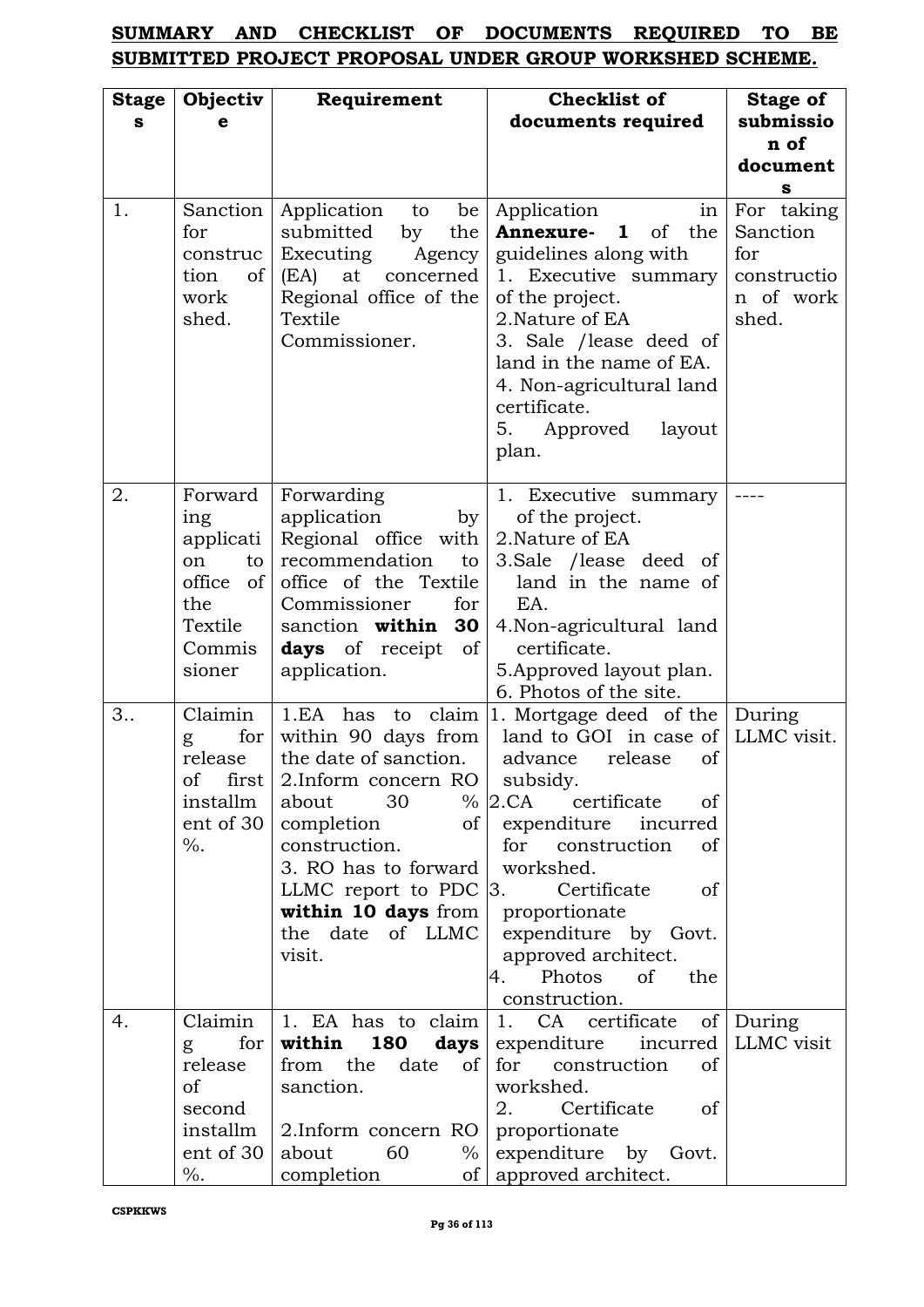| <b>Stage</b> | Objectiv              | Requirement                          | <b>Checklist of</b>          | <b>Stage of</b> |
|--------------|-----------------------|--------------------------------------|------------------------------|-----------------|
| s            | е                     |                                      | documents required           | submissio       |
|              |                       |                                      |                              | n of            |
|              |                       |                                      |                              | document        |
|              |                       |                                      |                              | s               |
|              |                       | construction.                        | 3. Utilization certificate   |                 |
|              |                       |                                      | of first installment.        |                 |
|              |                       | 3.RO has to forward                  | Photos<br>of<br>the<br>4.    |                 |
|              |                       | LLMC report to PDC                   | building construction.       |                 |
|              |                       | within 10 days from                  | 5.Sanction<br>letter<br>of   |                 |
|              |                       | the date of LLMC                     | bank for the Term loan       |                 |
|              |                       | visit.                               | for purchasing plant $\&$    |                 |
|              |                       |                                      | machineries for each         |                 |
|              |                       |                                      | beneficiary/EA               |                 |
| 5.           | Claimin               | 1.EA has<br>claim<br>to              | 1.CA<br>certificate<br>of    | During          |
|              | for <sub>l</sub><br>g | within<br>270<br>days                | expenditure incurred         | LLMC visit      |
|              | release               | from the<br>date<br><sub>of</sub>    | for<br>construction<br>οf    |                 |
|              | of third              | sanction.                            | workshed.                    |                 |
|              | installm              |                                      | 2.Certificate<br>of          |                 |
|              | ent of 20             | 2.Inform concern RO                  | proportionate                |                 |
|              | $\%$ .                | about<br>100<br>$\%$                 | expenditure<br>by            |                 |
|              |                       | completion<br>of                     | Govt.approved                |                 |
|              |                       | construction.                        | architect.                   |                 |
|              |                       |                                      | 3. Photos of the building    |                 |
|              |                       | 3.RO has to forward                  | 4. Utilization certificate   |                 |
|              |                       | LLMC report to PDC                   | of second installment.       |                 |
|              |                       | within 10 days from                  | 5.<br>Documents<br>of        |                 |
|              |                       | of LLMC<br>the date                  | placement of order for       |                 |
|              |                       | visit.                               | plant & machinery by         |                 |
|              |                       |                                      | each beneficiary/EA &        |                 |
|              |                       |                                      | advance/token money          |                 |
|              |                       |                                      | released.                    |                 |
| 6            | Claimin               | 1. EA has to claim                   | 1. CA certificate            | of During       |
|              | for<br>g              | within 2 years from                  | expenditure incurred on      | LLMC visit      |
|              | release               | the date of sanction.                | plant & Machineries.         |                 |
|              | of fouth              |                                      |                              |                 |
|              | installm              | 2. Inform concern RO   2. Submission | οf                           |                 |
|              | ent of 20             | about installation &                 | Invoices of<br>Plant<br>$\&$ |                 |
|              | $\%$ .                | commissioning<br>of                  | Machineries                  |                 |
|              |                       | plant & machinery.                   | 3. Utilization certificate   |                 |
|              |                       | 3. RO has to forward                 | of third installment.        |                 |
|              |                       | LLMC report to PDC                   |                              |                 |
|              |                       | within 10 days from                  | 4. C.E. Certificate for      |                 |
|              |                       | of LLMC<br>the date                  | installation<br>&            |                 |
|              |                       | visit.                               | commissioning<br>of          |                 |
|              |                       |                                      | machineries.                 |                 |
|              |                       |                                      |                              |                 |

 $\alpha$ ରାରେ କ୍ଷି କେନ୍ଦେ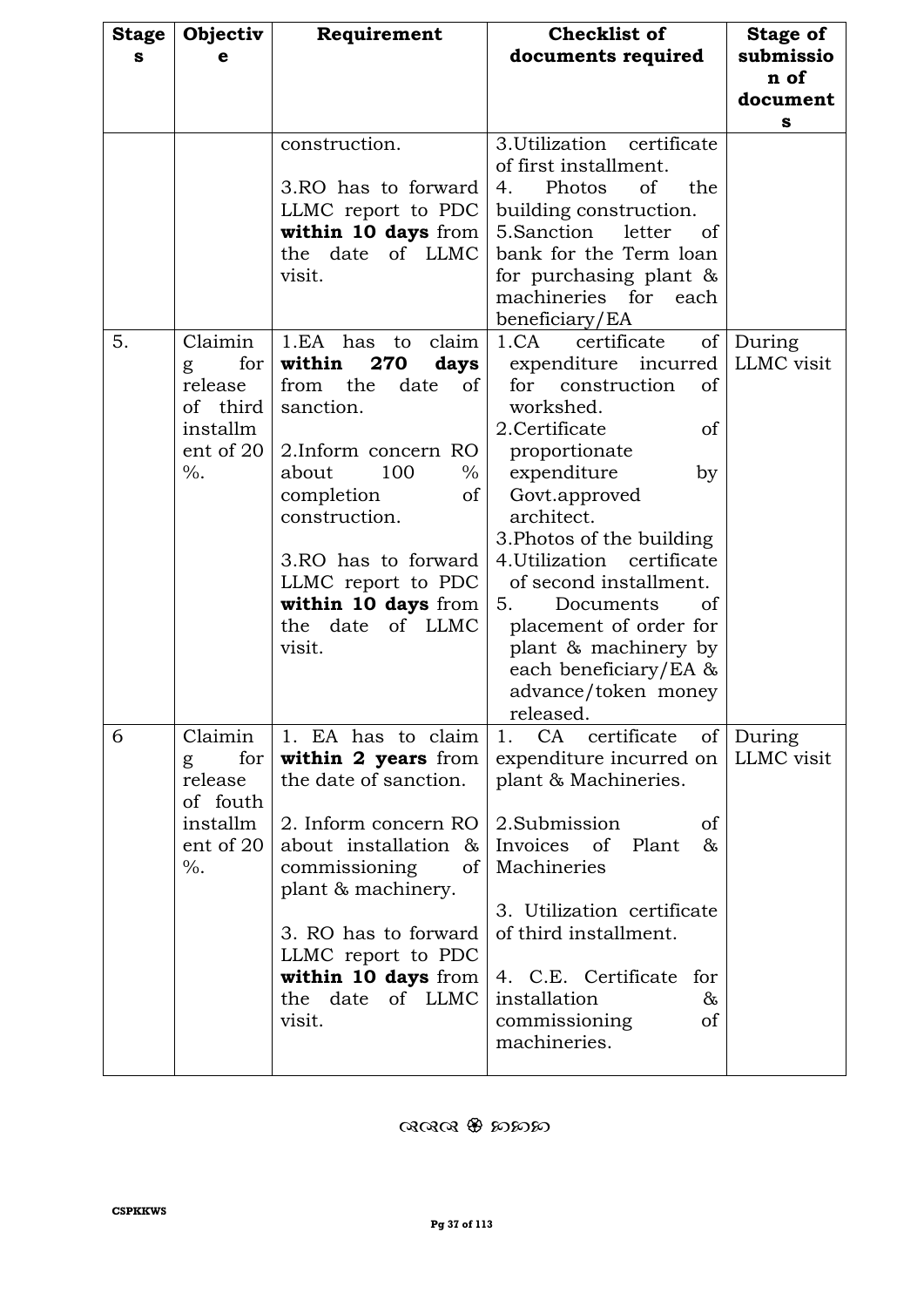#### **1.0 Background**

Small units in the Knitting and knitwear sector may have no capacity to purchase yarn in bulk from the open market due to high rate. They depend on local supplier of yarn for their day to day consumption. The local supplier sells the yarn at high rate and takes advantage of fluctuation in price. Due to this the small knitting and knitwear units are not able to get yarn at reasonable price and unable to plan his production. Therefore, it is necessary to set up yarn bank to assure the availability of yarn at reasonable rate, to the Knitting and knitwear sector units. Such Yarn Bank will help the small knitting and knitwear sector units to tide over the fluctuation in yarn prices.

Normal working capital cycle for Knitting and knitwear industry includes yarn procurement, work-in-process, folding at grey stage and sale of grey knitted fabrics and cash/creditors etc., taking approximately 2- 2 1/2 months for completion of the cycle. Therefore, in a year, the SPV is expected to rotate the corpus funds including their contribution at least **4 - 5 times**.

### **1.1 Objectives**

To enable small Knitting and knitwear units to purchase the yarn at wholesale rate and in large quantities by avoiding middle man / local supplier's charges by way of providing interest free corpus fund to Special Purpose Vehicle (SPV)/consortium of Knitting and knitwear sector units.

### **2. Period of Operation**

As a component under A Comprehensive Scheme for Development of Powerloom and Knitting & Knitwear Sector, the Yarn Bank Scheme shall remain in operation for the period i.e. 01.07.2019 to 31.03.2020.

#### **3. Financial assistance**

Government shall provide interest free corpus fund maximum upto **Rs.200 lakh** per yarn bank to SPV/Consortium.

#### **4. Eligible Criteria**

a. The Special Purpose Vehicles (SPV) would be constituted in the form of a registered Co-op. Society, a trust or in the form of a company registered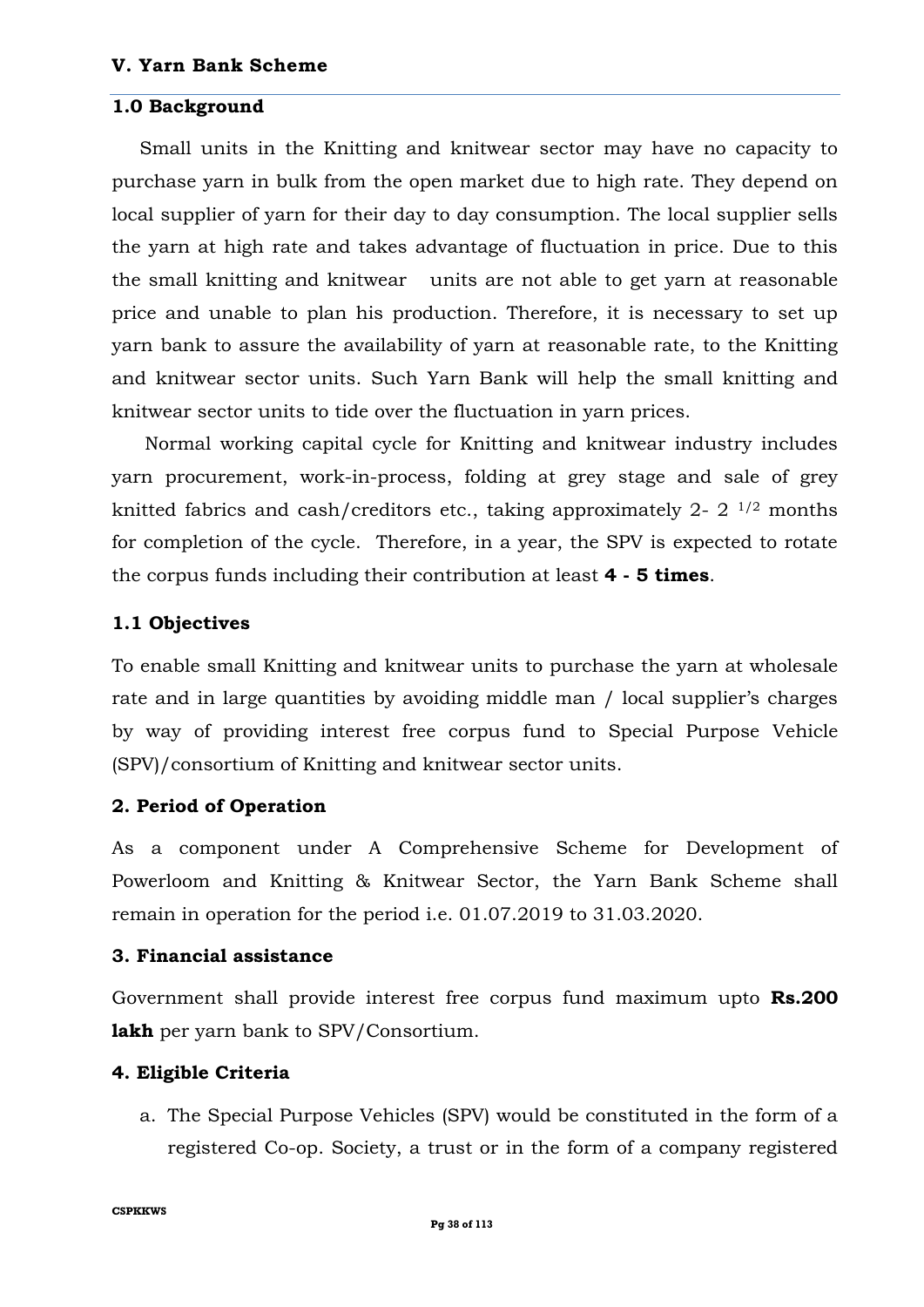under Companies Act, 1956 and a firm established under Limited Liability Partnership Act, 2008.

- b. Minimum 11 members are required to form SPV.
- c. The Members of SPV should be Knitting and knitwear sector and its allied industry unit, Co-operative Societies, Private Entrepreneurs and NGO's working for Knitting and Knitwear sector.

### **5. Pre-requisite**

- a. The Special Purpose Vehicles (SPV) shall be registered as mentioned at 4 (a) above before applying for setting up of Yarn Bank.
- b. The SPV shall give undertaking
	- i. for arrangement of their own fund equal to the fund provided by the Government.
	- ii. for submission of the bank guarantee for 25% of Government share of the corpus fund (or) an alternate option like Mortgage of Property, Surety Bond, Promissory Note, etc. for 25% of the GOI Share in favour of Textile Commissioner valid for at least 3 years period.
	- iii. that all members of SPV are interested to participate in the Yarn Bank.
	- iv. that the corpus fund for yarn bank will be utilized by the SPV for purchasing and supply of the yarn to the members of SPV and Knitting and knitwear sector units in and around the cluster.
	- v. that they will arrange a suitable Warehouse for storage of yarn, safety / security arrangements and insurance.

The specimen format prescribed for the above purpose is at **Annexure-I.**

### **6. Term and Conditions for Implementation**

The terms and conditions for providing corpus fund to SPV are as under:-

- a. Government shall provide interest free corpus fund maximum **Rs.200 Lakh** per yarn bank to SPV/Consortium.
- b. The SPV shall arrange their own fund equal to the fund sanctioned by the PAC within 60 days of the date of sanction.
- c. The said corpus fund provided by the Govt. shall be released to SPV against the bank guarantee for 25% of Government share of the corpus fund in favour of Textile Commissioner valid for at least 3 years period (or) an alternate option like Mortgage of Property, Surety Bond, Promissory Note, etc. for 25% of the GOI Share in favour of Textile Commissioner valid for at least 3 years period. Format of bank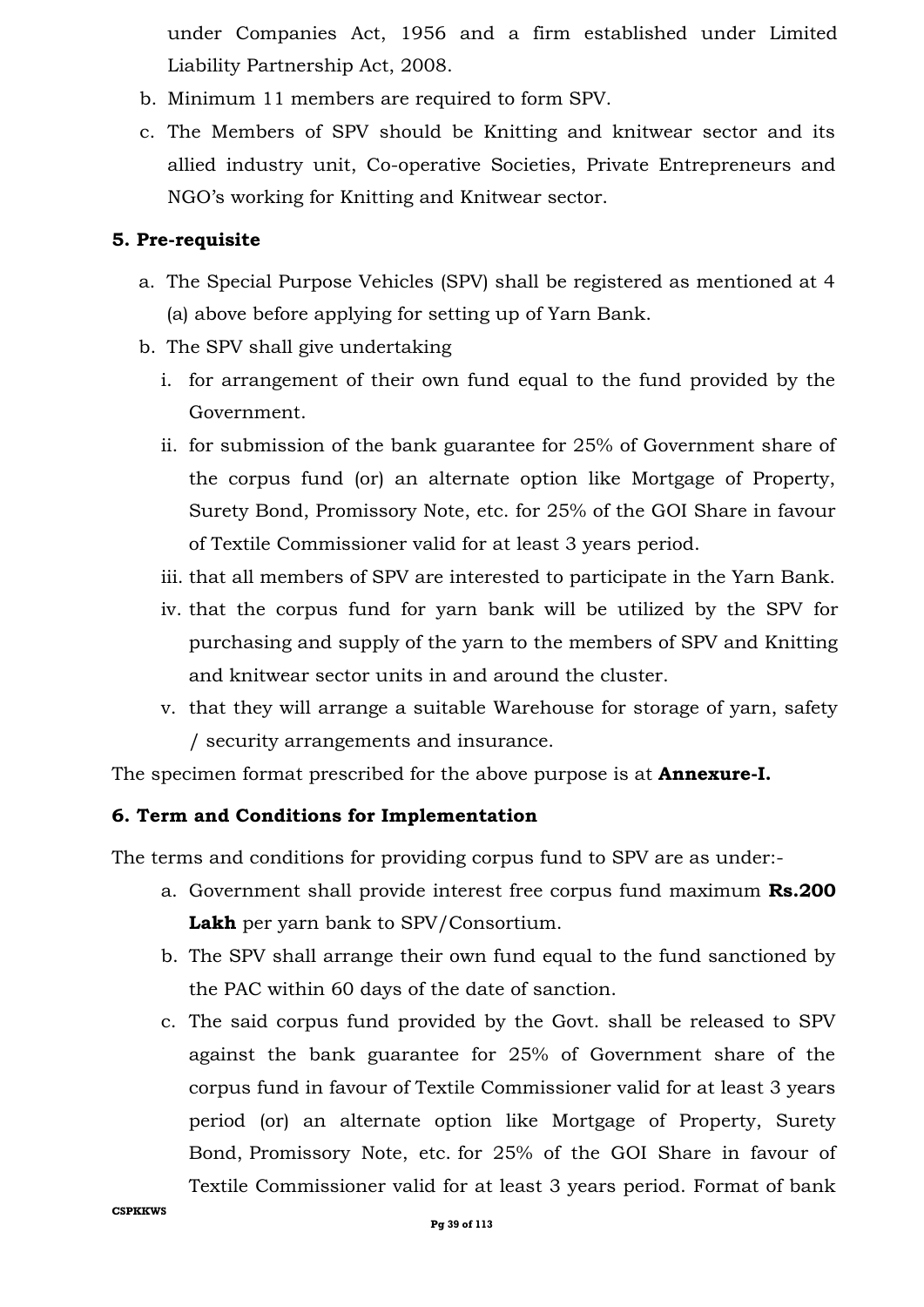guarantee prescribed for this purpose is at **Annexure-II**

- d. The SPV will identify/provide a suitable Warehouse for storage of yarn with proper documentation, safety / security arrangements and insurance.
- e. GOI share of corpus will be deposited in the ESCROW account which will be jointly operated by one member of SPV and one member from the concerned Regional Office of Textile Commissioner. The Govt. of India share shall be deposited in the Escrow Account immediately after deposit of share of SPV and furnishing of prescribed Bank Guarantee. After opening of ESCROW account, the SPV shall submit their claim for Govt. Of India share of the corpus fund within 60 days of the date of sanction, in the prescribed format at **Annexure-III** along with the documents enlisted therein to the concerned Regional Office of the Textile Commissioner who will in turn will forward to the Powerloom Development Cell of the Office of the Textile Commissioner within 10 days of the receipt of claim.
- f. The said corpus fund for yarn bank will be utilized by the SPV for purchasing and supply of the yarn and maintaining its stock required by the knitting and knitwear sector units in and around the cluster.
- g. The SPV should rotate the corpus fund including their contribution at least 4 – 5 times in a year.
- h. After implementation of the project SPV shall have to furnish monthly performance report to the concerned Regional Office of the Textile Commissioner with a copy to the Office of the Textile Commissioner, Mumbai, in prescribed format at **Annexure-IV**.
- i. The SPV should maintain records properly with entry of each purchase and delivery of yarn, showing the details of members i.e. the membership numbers whom yarn is sold by the yarn bank in the enclosed performa at **Annexure-V.**
- j. The SPV should ensure that if the demand of the yarn is more than the availability, then the yarn supply should go to every member separately, and no members should be given the scheme benefit twice before each member is given the scheme benefit at least once as per their requirement.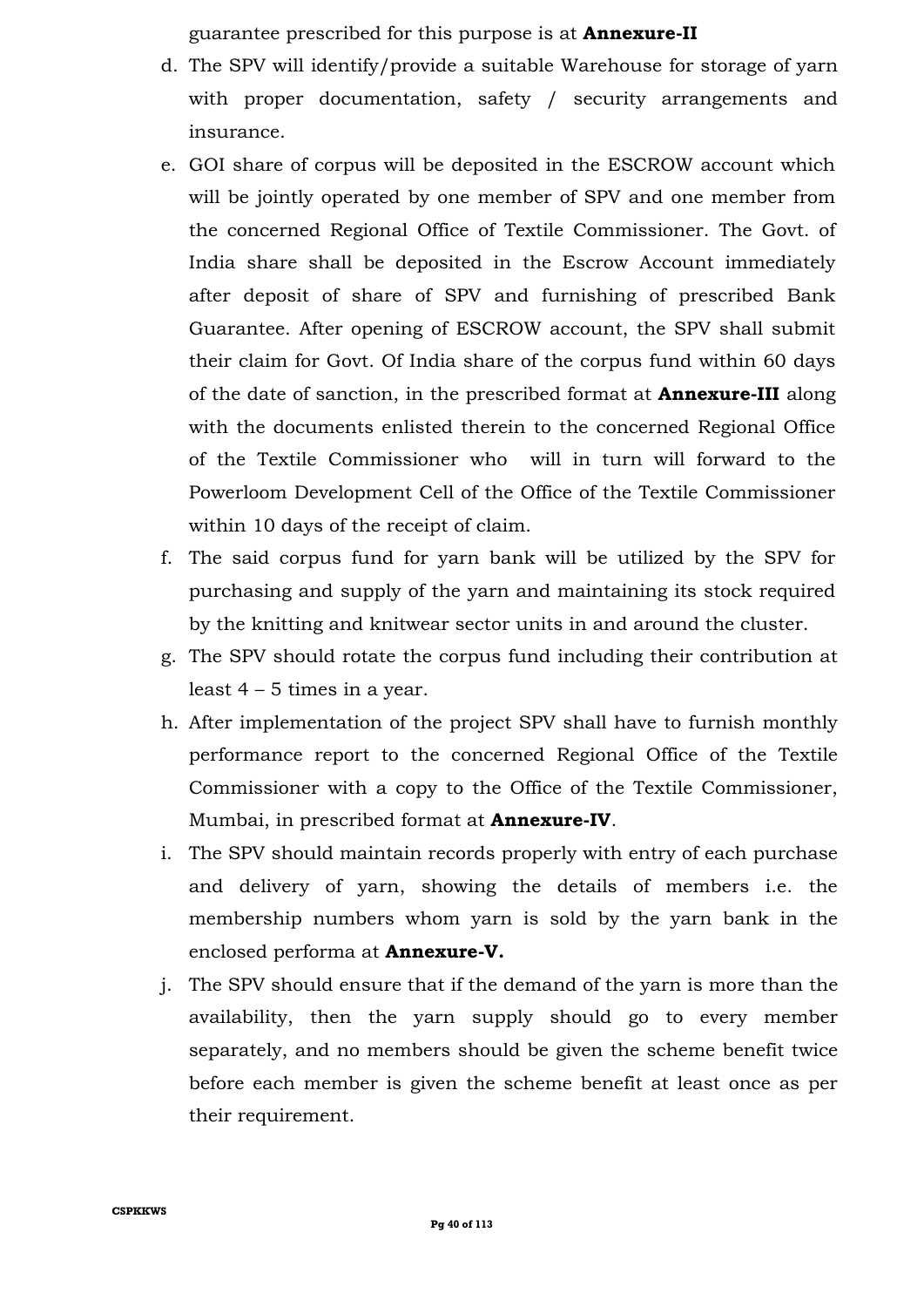- k. The said corpus fund will be available with SPV for **three years period**, extension of which may be considered by Project Approval Committee (PAC) on the basis of its performance.
- l. In case, due to any reason, amount is not recovered from the bank guarantee / security, then the SPV / consortium shall have to refund the amount with simple interest (10%) w.e.f. the date of expiry of three years to Govt. of India.
- m. The SPV will submit an application in prescribed format at **Annexure-VI** along with DPR to the Textile Commissioner through concerned Regional Office of Textile Commissioner for sanction of the project. The concerned Regional office of the Textile Commissioner will examine the proposal and forward the same along with recommendation within 30 days of the date of application.
- n. The said proposal for corpus fund will be further scrutinized by the Office of the Textile Commissioner and will be placed before Project Approval Committee (PAC) for approval within 60 days of the date of receipt from the concerned Regional Office of the Textile Commissioner.

## **7. Implementing Agency**

The scheme will be implemented/ monitored by the Office of the Textile Commissioner through Regional Offices, in association with Knitting and Knitwear Export promotion councils, Knitting and knitwear sector Associations/Federations/Organizations, State Governments etc.

## **8. Project Approval Committee**

All projects submitted under the scheme will be approved by the Project Approval Committee (PAC) constituted as under:-

Textile Commissioner - Chairman Joint Secretary (PL) - Member Representative from IFW The Representative from IFW Joint Textile Commissioner/ Director/Deputy Director of Powerloom Development Cell in the Office of the Textile Commissioner - Member Secretary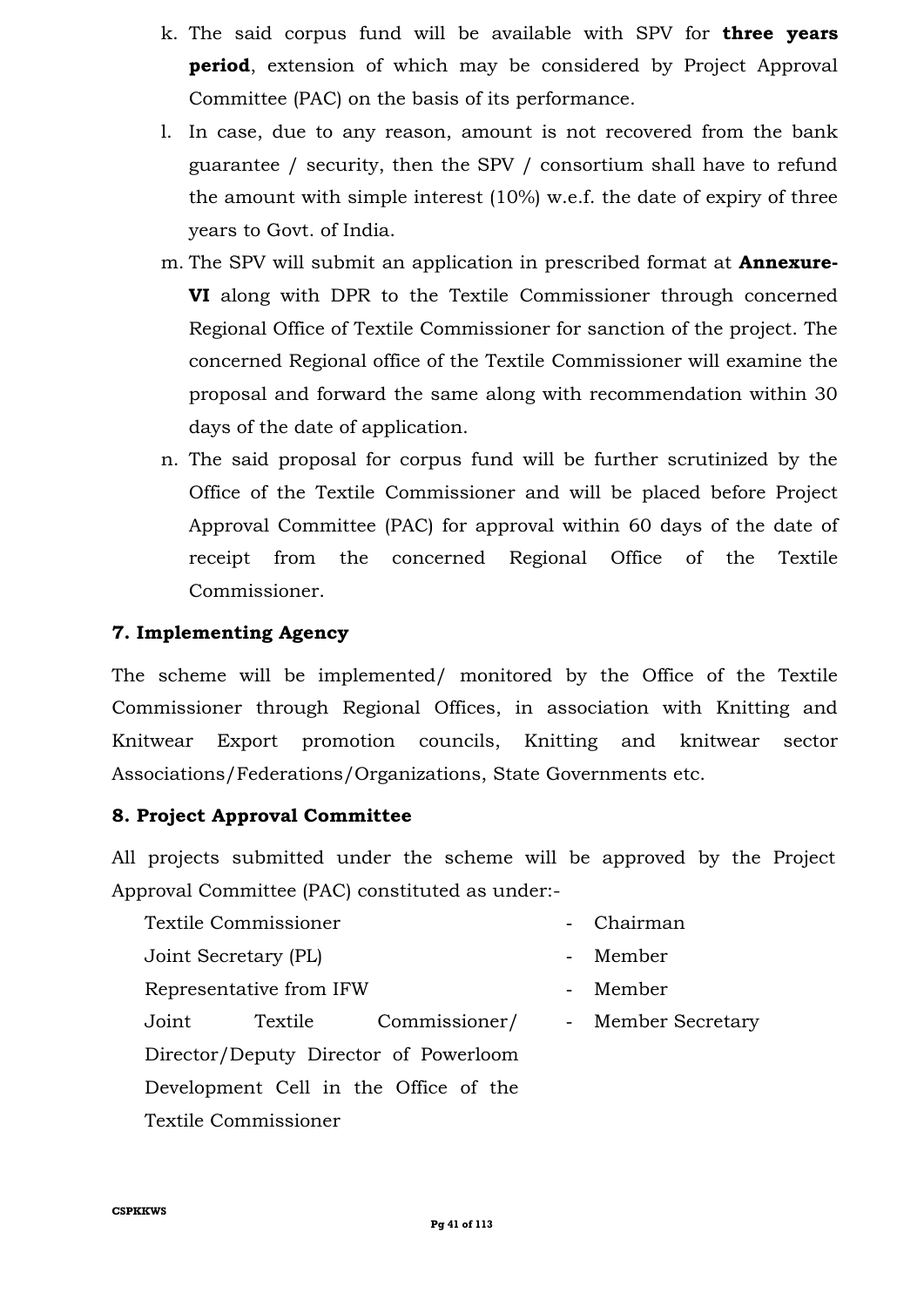### **9. Monitoring and Review**

- a. With a view to monitor the implementation of the scheme and ensuring proper usage of the benefit, the Textile Commissioner shall call for any documents/information from the SPV as may be deemed necessary.
- b. Failure on the part of SPV to submit any of the information / documents as called for by the Textile Commissioner within the specified time shall amount to breach of the provisions of the Yarn Bank Scheme and action as deemed fit including action to cancel the approval of the project, or premature recall of an immediate recovery of the corpus fund availed.
- c. The SPV shall function at least for a period of 3 years from the date of last release of the GOI share.
- d. Project Approval Committee (under PowerTex India) decisions/directions is final.

### **10. Redressal of Grievance**

All grievances related to implementation of the scheme shall be submitted to the Textile Commissioner who will take necessary action to resolve the grievance.

\*\*\*\*\*\*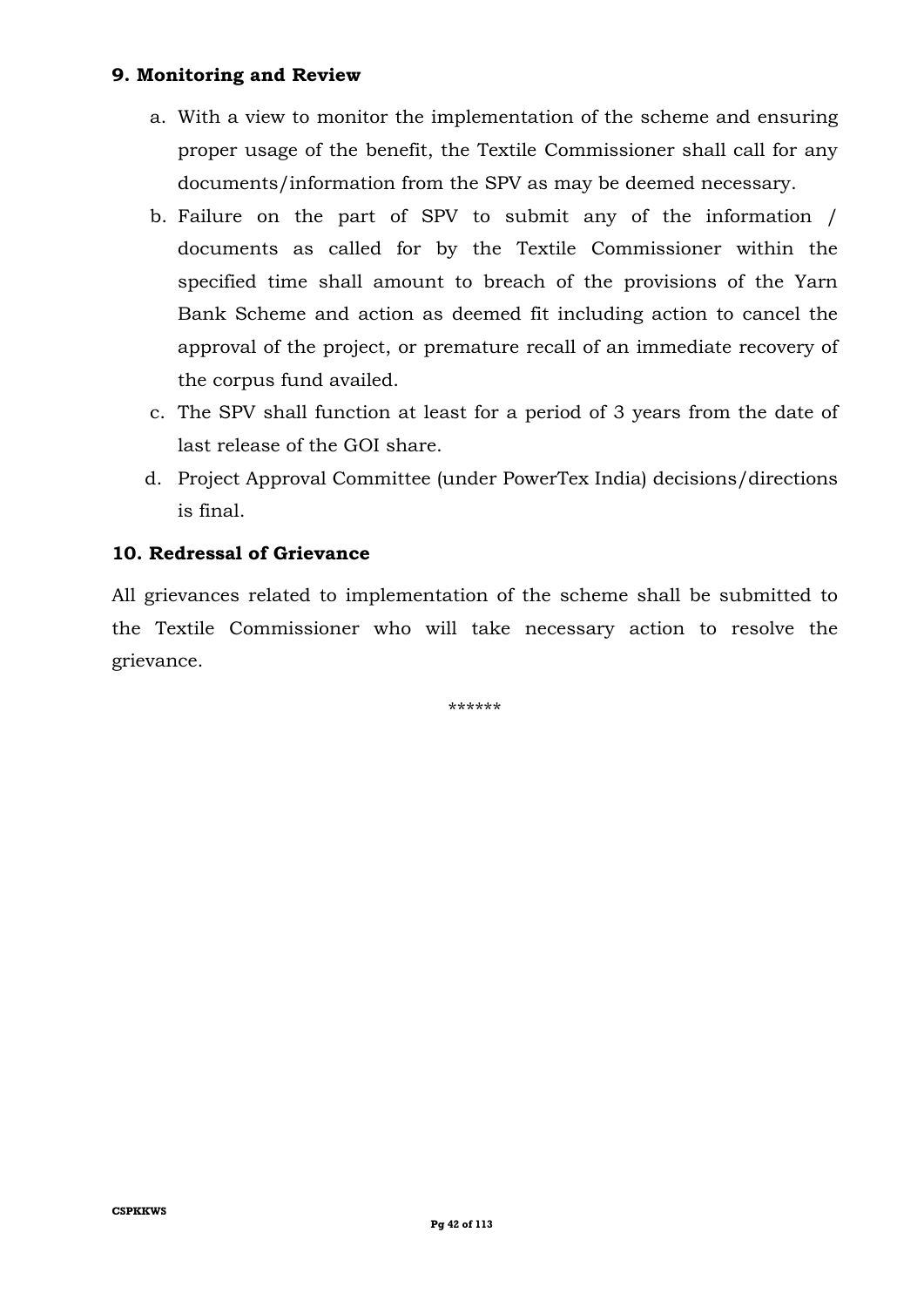#### **UNDERTAKING**

I/We, hereby undertake that

- (i) The SPV will arrange of their own fund equal to the fund provide by the Govt. of India.
- (ii) The SPV will arrange Bank Guarantee for 25% of Government Share of the Corpus Fund (or) an alternate option like mortgage of property, surety bond, Promissory Note etc. for 25% of Government Share in favour of Textile Commissioner valid for at least 3 year period from the date of issue of the bond.
- (iii) All Members of SPV interested to participate in the Yarn Bank Scheme under Scheme for Knitting and Knitwear Sector Development under PowerTex India.
- (iv) The interest free corpus fund for Yarn Bank under Scheme for Knitting and Knitwear Sector Development under PowerTex India will be utilized by the SPV for purchasing and supply of the yarn to the members of the SPV.
- (v) The SPV have identified a warehouse of area measuring \_\_\_\_\_ sq.ft located at (Full Address). Further, I/We undertake that the Safety/Security and Insurance will be done after the approval of the proposal.

Content of the undertaking are true and correct to the best of my/our knowledge.

Date: Name: Place: Designation: Name of the SPV: Seal of SPV: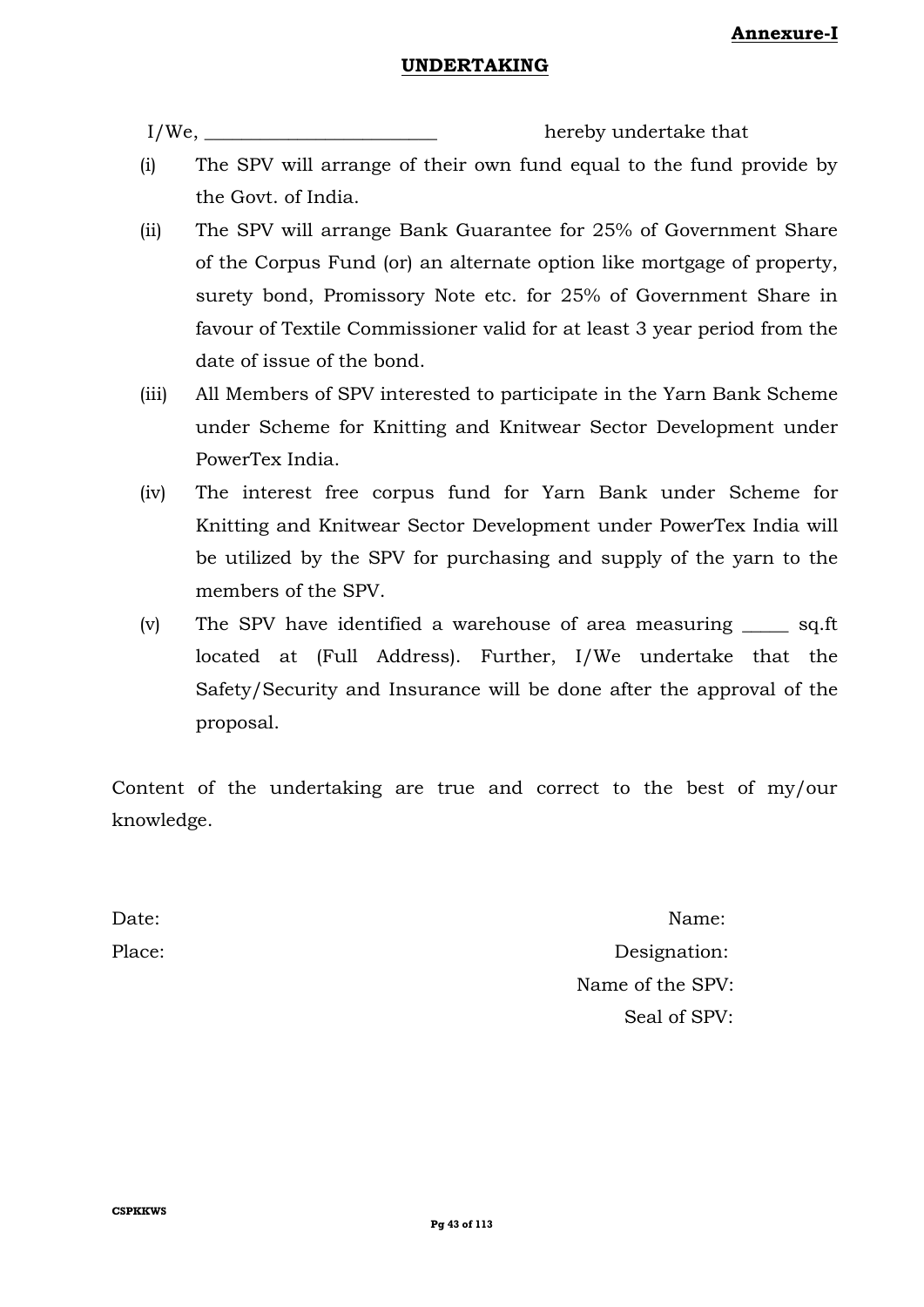### **Annexure-II**

To, The President of India, Acting Through the Textile Commissioner, Nishtha Bhavan, New C.G.O. Building, Mumbai- 400 020.

Bank Guarantee for utilization of Corpus for Yarn Bank under Schemes for Knitting and Knitwear Sector Development under PowerTex India. Confirmation of this Bank Guarantee is available.

THIS DEED OF BANK GUARANTEE is executed by the.................. Bank, (preferably a Nationalised Bank) a Banking Company within the meaning of the Companies Act, 1956 having its Registered Office at......................................... and one of its Branches at ........................................................ in favour of **the President of India acting through the Officer-in-charge, Regional Office of the Textile Commissioner, \_\_\_\_\_\_\_\_\_\_\_.**

WHEREAS the Project Approval Committee (PAC) constituted under the Schemes for Knitting and Knitwear Sector Development under PowerTex India has agreed to grant to (name and address of the SPV / Consortium) the benefit of utilisation of Corpus for Yarn Bank under PowerTex India (as amended from time to time) which was approved by the Ministry of Textiles, Government of India and issued by the Office of the Textile Commissioner, Mumbai vide letter No. \_\_\_\_\_\_\_\_\_\_\_\_\_\_\_\_\_\_\_\_\_\_\_\_ under the terms and conditions mentioned in the Guidelines of Yarn Bank Scheme under PowerTex India.

WHEREAS as the above said (name and address of the SPV / Consortium) is required to execute the Bond with such Surety and Security as may be specified by the Office of the Textile Commissioner, Mumbai binding themselves to fulfil the terms and conditions under the said Scheme.

WHEREAS The Officer-in-charge, Regional Office of the Textile Commissioner, \_\_\_\_\_\_\_\_ has called upon the above said (name and address of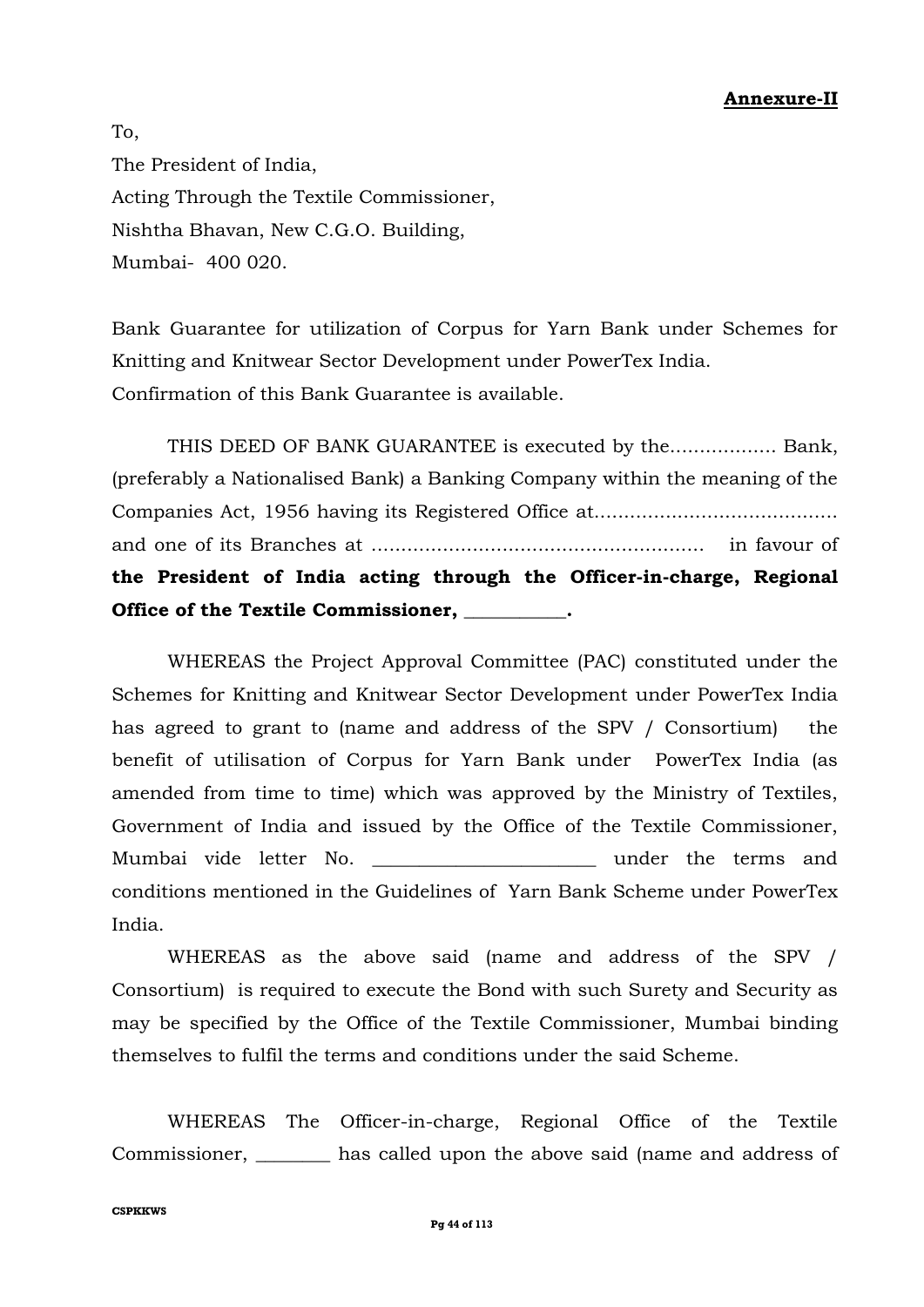the SPV / Consortium) to furnish Security in the form of a Bank Guarantee for the fulfilment of the terms and conditions under the said Scheme.

AND WHEREAS the above said (name and address of the SPV / Consortium) has / have requested us (name of the Bank furnishing the Bank Guarantee) to furnish Bank Guarantee to the President of India acting through the Officer-in-charge, Regional Office of the Textile Commissioner, \_\_\_\_\_\_\_\_\_\_ for the amount due and payable under the above said Bond executed by (name and address of the SPV / Consortium).

WE, (name and address of the Bank furnishing the Bank Guarantee) do hereby unconditionally and irrevocably agree to pay to the President of India acting through Textile Commissioner on demand forthwith as and when such demand is made by an Officer authorized in that behalf without any demur or protest the amount due and payable under the above said Bond namely Rs. **(Rupees** 

**\_Only)** by way of Loss or damage caused or suffered or on any other count by the President of India acting through the Textile Commissioner, by reason of non fulfilment of the terms and conditions laid down in the Guidelines of Yarn Bank Scheme under PowerTex India or by reason or any breach of any of the terms and conditions of the above said Bond or otherwise by the said (name and address of the SPV / Consortium) .

WE, (name and address of the Bank furnishing the Bank Guarantee), unconditionally and unequivocally agree to pay the President of India acting through the Textile Commissioner, any money so demanded not withstanding any dispute raised by the said (name and address of the SPV / Consortium) before any Court / Tribunal or any other Authority.

WE, (name and address of the Bank furnishing the Bank Guarantee), further agree that the demand made by the President of India acting through the Textile Commissioner shall be conclusive as regards the amount due and payable by us under present agreement as our absolute and unequivocal liability.

WE, (name and address of the Bank furnishing the Bank Guarantee), further agree that this Guarantee shall remain in full force and effect during the period that would be taken for the implementation of the Guidelines of

#### **CSPKKWS**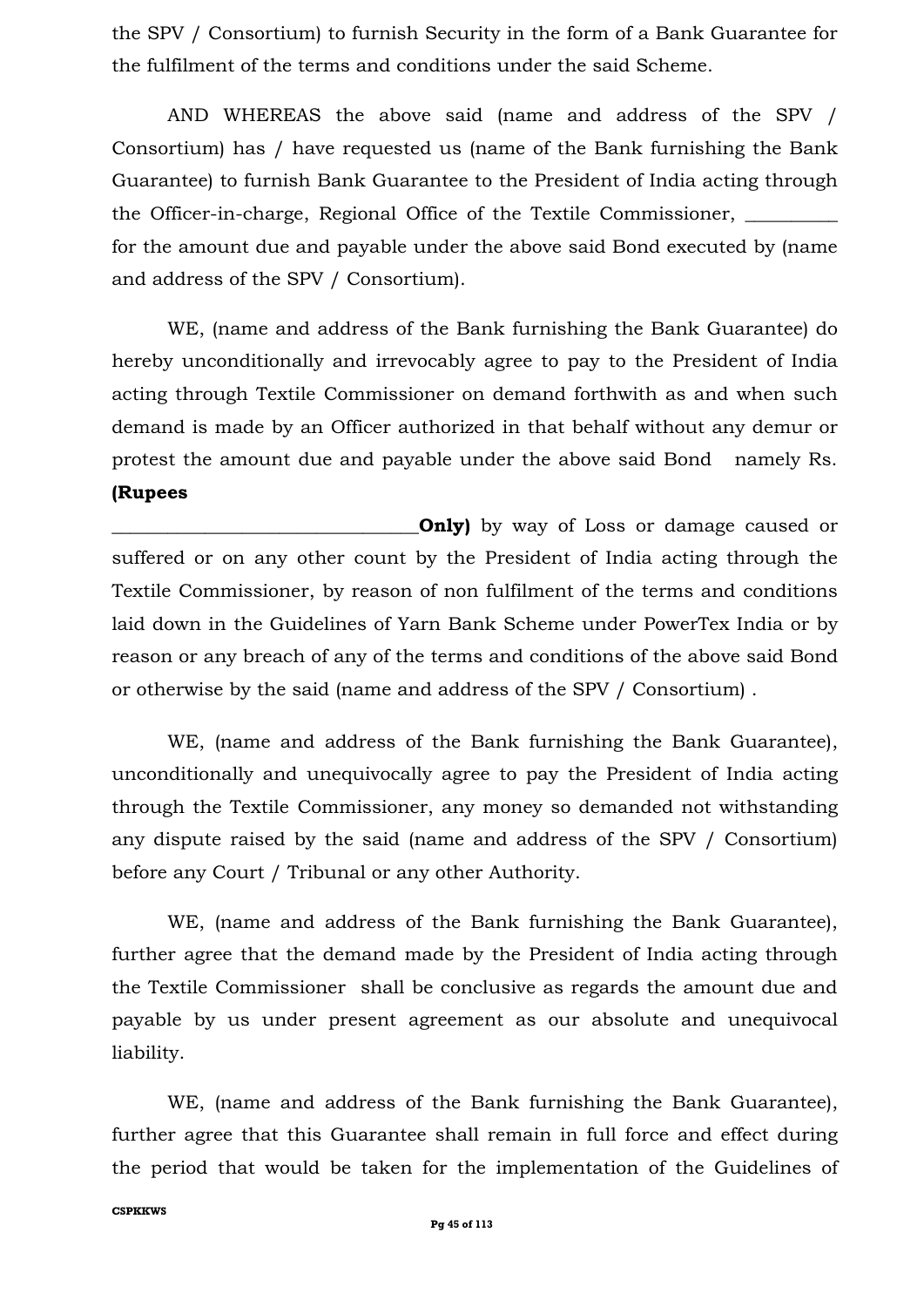Yarn Bank Scheme under PowerTex India by the said (name and address of the SPV / Consortium) under the said Guidelines and it shall continue to be in force till all the said terms and conditions under the said Guidelines are fully discharged to **the Officer-in-charge, Regional Office of the Textile Commissioner, \_\_\_\_\_\_\_ or till Officer-in-charge, Regional Office of the Textile Commissioner, Certifies that the terms and conditions under** the said guidelines are fully and properly carried out and the said bond executed by the said (name and address of the SPV / Consortium) fully discharged.

We, (name and address of the Bank furnishing the Bank Guarantee), further agree that the President of India acting through the Textile Commissioner shall have the fullest liberty without our consent and without affecting in any manner or obligation under this Bank Guarantee to vary any of the terms and conditions laid down in the Guidelines of Yarn Bank Scheme under PowerTex India or extend the time for performance under the said Guidelines of Yarn Bank Scheme under PowerTex India or to forebear or enforce any to the terms and conditions of the above said Guidelines and we shall not be relieved or our liability under this Bank Guarantee by reason of any such variation or extension of forbearance or indulgence or any act of commission on the part of the President of India acting through the Textile Commissioner which under the law relating to sureties, but for its provision, have the effect of so relieving us (name and address of the Bank furnishing the Bank Guarantee).

WE, (name and address of the Bank furnishing the Bank Guarantee), declare that this shall be a continuing Bank Guarantee and shall not be discharged by any change in the constitution of the said (name and address of the SPV / Consortium). We further declare that we will not revoke this Bank Guarantee during its currency without prior written consent of the President of India acting through the Textile Commissioner.

WE, (name and address of the Bank furnishing the Bank Guarantee), further declare that this Bank Guarantee will be valid up to **from to example 1** and we undertake to renew this Bank Guarantee on our own till the matter is settled and fully discharged by **the Officer-in-charge, Regional Office of the Textile Commissioner, \_\_\_\_\_**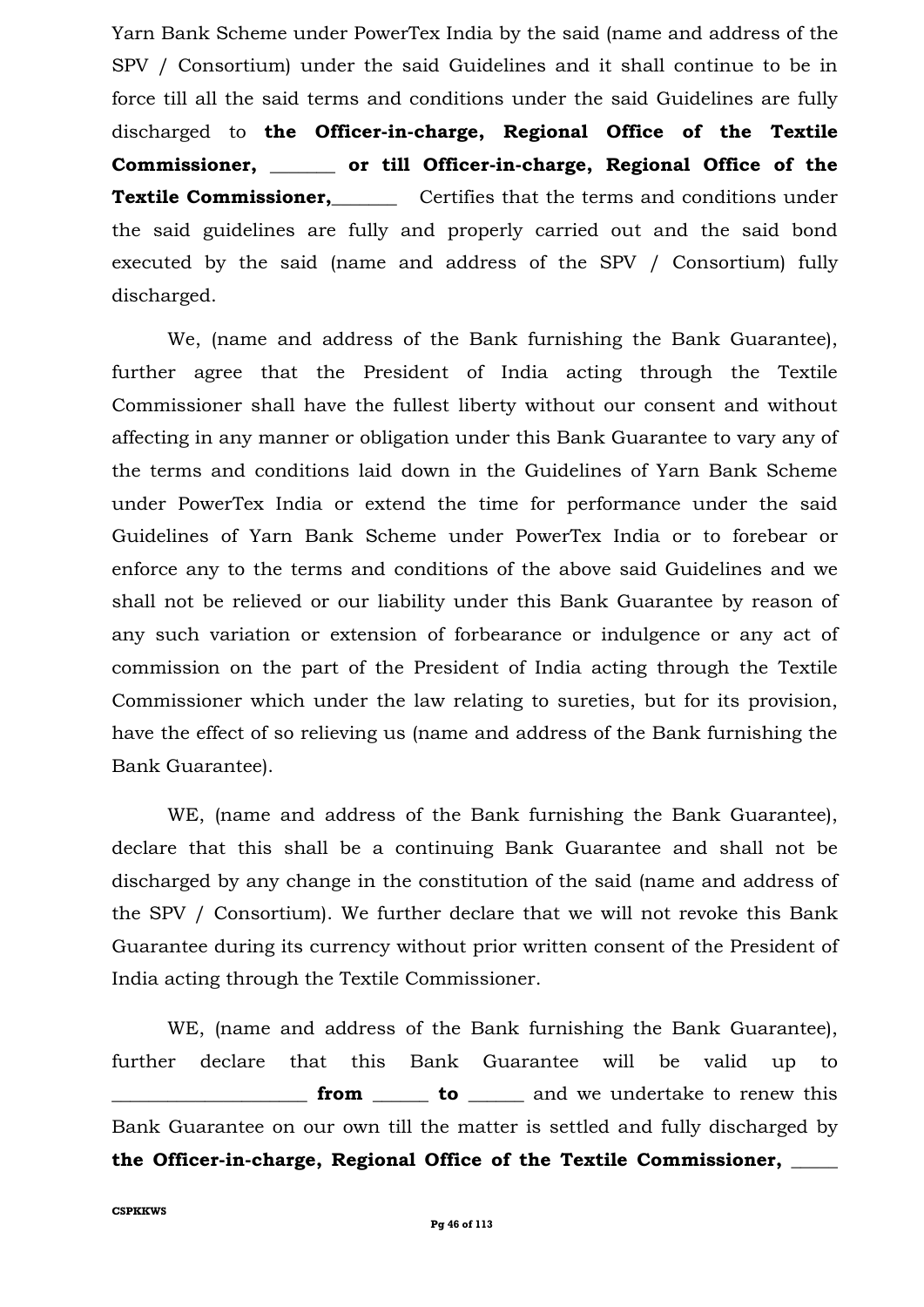or till any demand is raised pursuant to this Bank Guarantee by the President of India acting through the Textile Commissioner.

Notwithstanding anything contained herein above.

- 1. Our liability under the Bank Guarantee shall not exceed **Rs. (Rupees\_\_\_\_\_\_\_\_\_\_\_\_\_\_\_ Only).**
- 2. This Bank Guarantee shall be valid up to
- 3. We are liable to pay the guarantee amount or any part thereof under this Bank Guarantee only and only if you serve upon us a written claim or demand.
- 4. We further declare that this Bank Guarantee will be renewed automatically; we undertake to renew this Bank Guarantee on our own till the matter is settled and fully discharged by the Officer-in-charge, Regional Office of the Textile Commissioner, \_\_\_\_\_\_\_\_.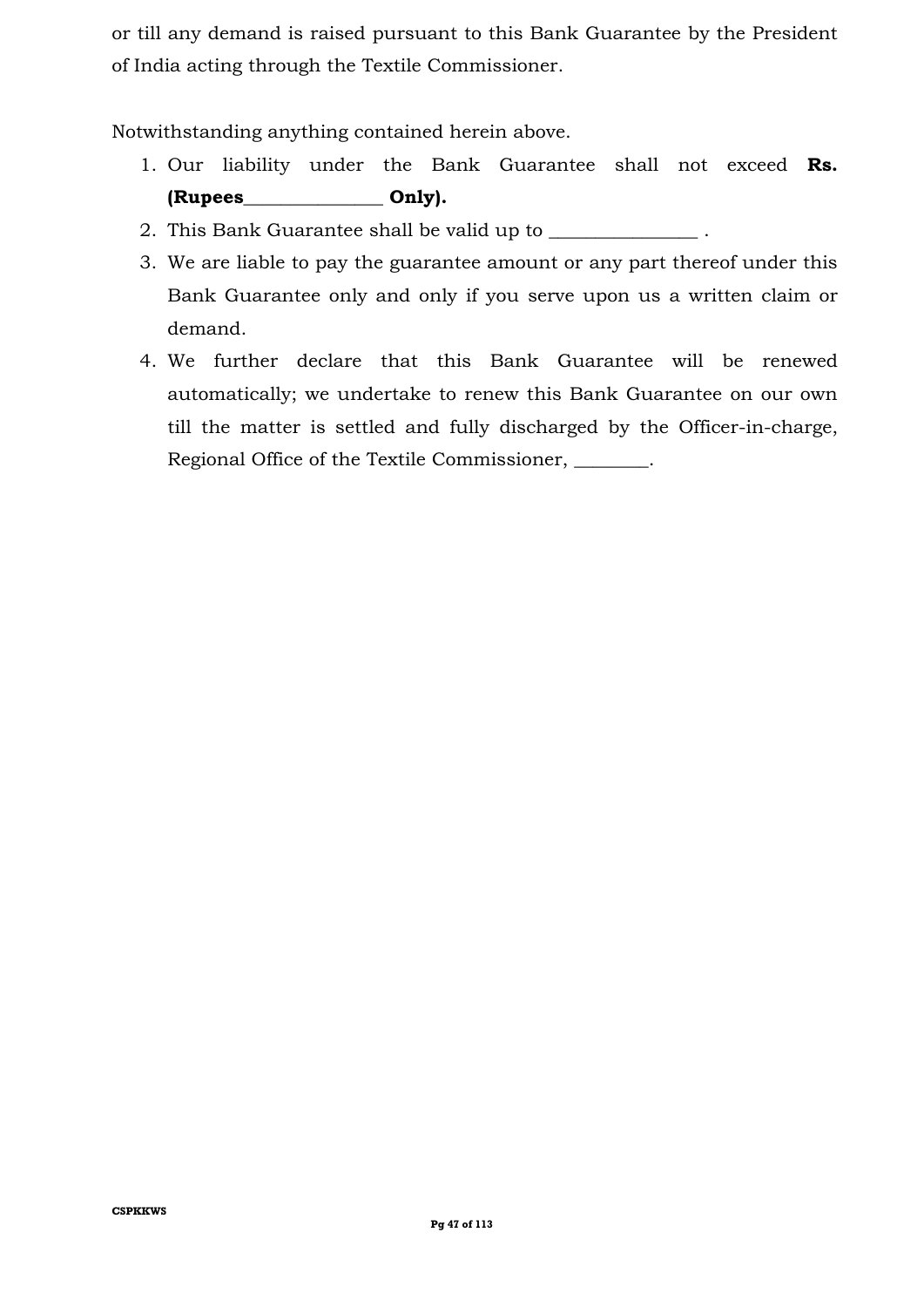**Format of application of claim by the SPV alongwith documents to be submitted for the release of Govt. of India share of Yarn Bank Scheme. (To be submitted within 60 days from the date of sanction)**

To Date-The Officer Incharge, Regional Office of the Textile Commissioner ------------------

Sir,

We herewith submit our claim for the release of Govt. of India share towards Yarn Bank Scheme. We are enclosing the following documents for further necessary action.

1. Escrow account details with the copy of the mandate form.

2. Proof of warehouse/godown for yarn storage.

3. Bank statement showing the deposit of equal amount of Govt. share in the Escrow account.

4. Document showing that the Officer in charge of the concerned Regional Office of the Textile Commissioner inducted as one of the Directors of the SPV.

5. 25% Bank Guarantee on GoI share valid at least for a period of 3 years.

6. Any other details.

You are requested to forward the above claim to the Office of the Textile Commissioner along with your recommendation.

Yours faithfully,

(Authorised signatory of SPV)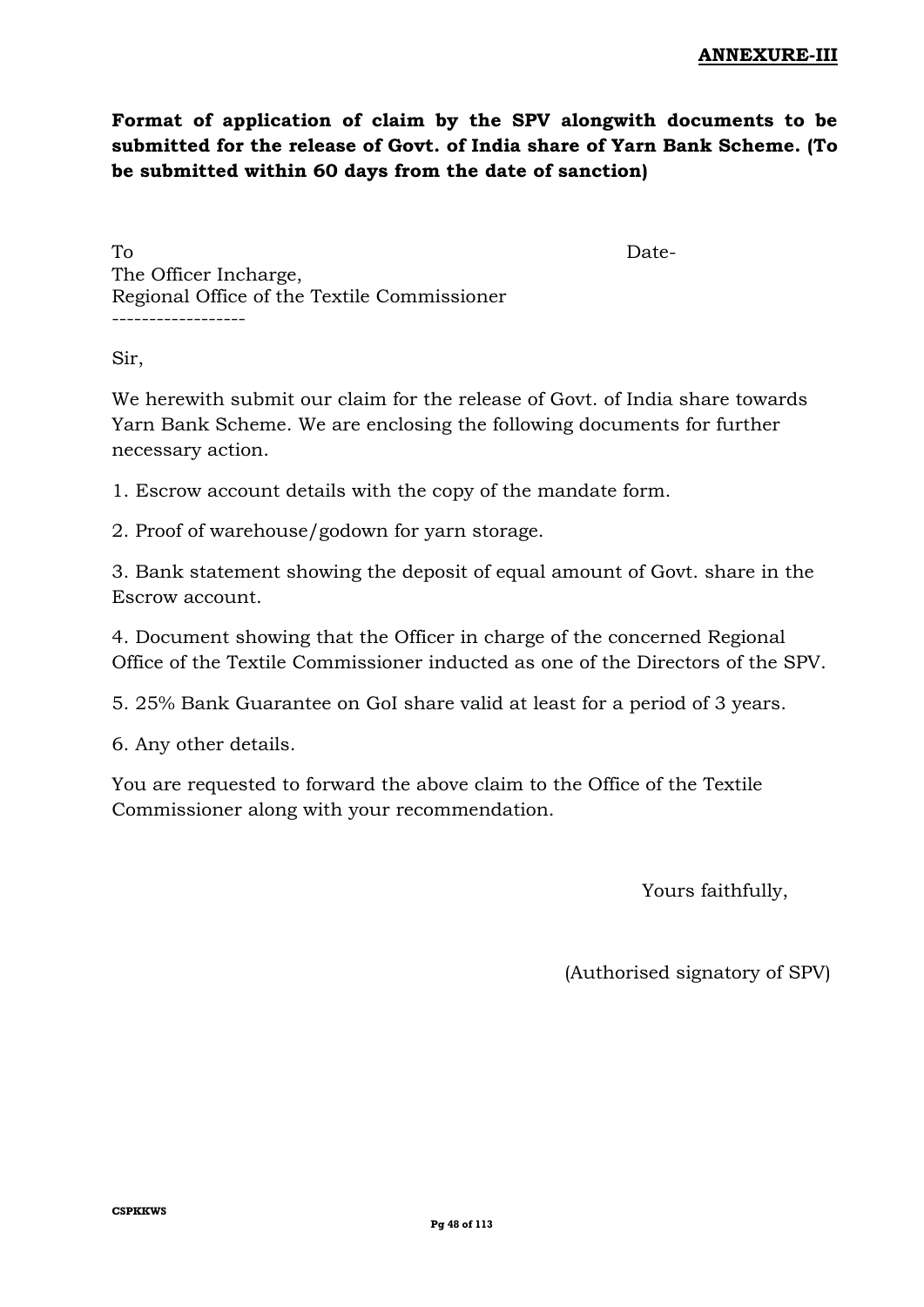|             |               |                                       |               |                            |                                       |   |             |                     |             |                               |             |                            |                                      |                                    |             |                            |                    |                                          | Annexure-IV                                          |
|-------------|---------------|---------------------------------------|---------------|----------------------------|---------------------------------------|---|-------------|---------------------|-------------|-------------------------------|-------------|----------------------------|--------------------------------------|------------------------------------|-------------|----------------------------|--------------------|------------------------------------------|------------------------------------------------------|
|             |               |                                       |               |                            |                                       |   |             |                     |             |                               |             |                            | Monthly Progress Report of Yarn Bank |                                    |             |                            |                    |                                          |                                                      |
| Name of     |               |                                       |               |                            |                                       |   |             |                     |             |                               |             |                            |                                      |                                    |             |                            |                    | <b>Report dated</b>                      |                                                      |
| SPV:        |               |                                       |               |                            |                                       |   |             |                     |             |                               |             |                            |                                      |                                    |             |                            |                    |                                          |                                                      |
| Month       |               | Opening<br>stock of<br>yarn in<br>Kgs |               | Value of<br>Yarn in<br>Rs. | Qty of<br>yarn<br>purchased<br>in Kgs |   | Rs.         | Value of<br>Yarn in |             | Qty of<br>yarn sold<br>in Kgs |             | Value of<br>Yarn in<br>Rs. |                                      | Closing<br>stock of<br>yarn in Kgs |             | Value of<br>Yarn in<br>Rs. | Turnover<br>in Rs. | No. of<br>Members<br>added in<br>SPV, if | No. of<br>Member<br>$\mathbf{s}$<br>discard<br>ed in |
|             |               |                                       |               |                            |                                       |   |             |                     |             |                               |             |                            |                                      |                                    |             |                            |                    | any                                      | SPV, if<br>any                                       |
|             | $\mathcal{C}$ | S                                     | $\mathcal{C}$ | S                          | $\mathbf C$                           | S | $\mathbf C$ | S                   | $\mathbf C$ | S                             | $\mathbf C$ | S                          | $\mathsf C$                          | ${\bf S}$                          | $\mathbf C$ | ${\bf S}$                  |                    |                                          |                                                      |
| April, 2019 |               |                                       |               |                            |                                       |   |             |                     |             |                               |             |                            |                                      |                                    |             |                            |                    |                                          |                                                      |
| May, 2019   |               |                                       |               |                            |                                       |   |             |                     |             |                               |             |                            |                                      |                                    |             |                            |                    |                                          |                                                      |
| June, 2019  |               |                                       |               |                            |                                       |   |             |                     |             |                               |             |                            |                                      |                                    |             |                            |                    |                                          |                                                      |
| July, 2019  |               |                                       |               |                            |                                       |   |             |                     |             |                               |             |                            |                                      |                                    |             |                            |                    |                                          |                                                      |
| August,     |               |                                       |               |                            |                                       |   |             |                     |             |                               |             |                            |                                      |                                    |             |                            |                    |                                          |                                                      |
| 2019        |               |                                       |               |                            |                                       |   |             |                     |             |                               |             |                            |                                      |                                    |             |                            |                    |                                          |                                                      |
| Sept., 2019 |               |                                       |               |                            |                                       |   |             |                     |             |                               |             |                            |                                      |                                    |             |                            |                    |                                          |                                                      |
| Oct., 2019  |               |                                       |               |                            |                                       |   |             |                     |             |                               |             |                            |                                      |                                    |             |                            |                    |                                          |                                                      |
| Nov., 2019  |               |                                       |               |                            |                                       |   |             |                     |             |                               |             |                            |                                      |                                    |             |                            |                    |                                          |                                                      |
| Dec., 2019  |               |                                       |               |                            |                                       |   |             |                     |             |                               |             |                            |                                      |                                    |             |                            |                    |                                          |                                                      |
| Jan., 2020  |               |                                       |               |                            |                                       |   |             |                     |             |                               |             |                            |                                      |                                    |             |                            |                    |                                          |                                                      |
| Feb., 2020  |               |                                       |               |                            |                                       |   |             |                     |             |                               |             |                            |                                      |                                    |             |                            |                    |                                          |                                                      |
| March,      |               |                                       |               |                            |                                       |   |             |                     |             |                               |             |                            |                                      |                                    |             |                            |                    |                                          |                                                      |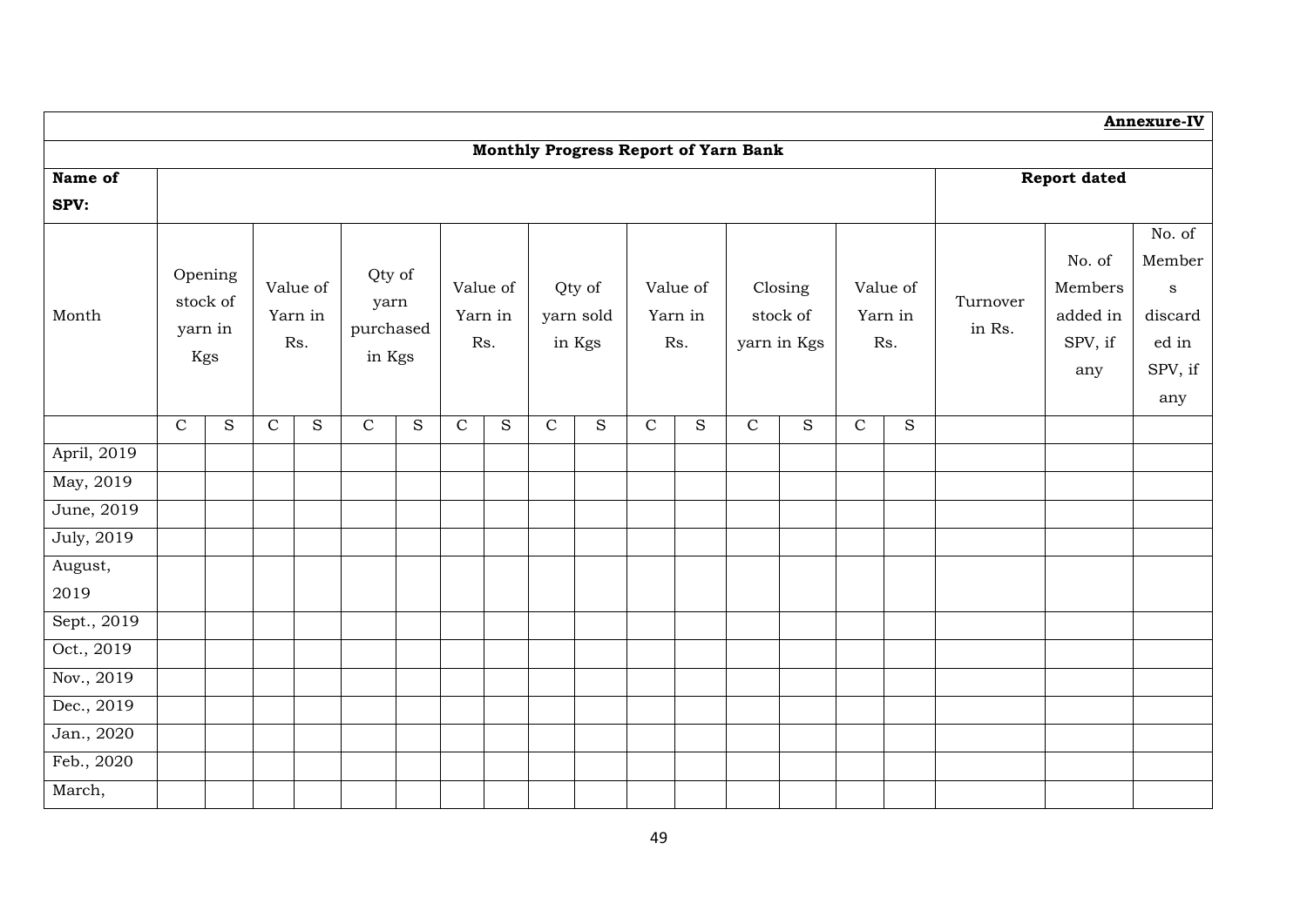| 2020                                                                    |  |  |  |  |  |  |  |  |  |                         |
|-------------------------------------------------------------------------|--|--|--|--|--|--|--|--|--|-------------------------|
| Report shall be furnished on 5 <sup>th</sup> of every month<br>C-cotton |  |  |  |  |  |  |  |  |  |                         |
| <b>S</b> - Synthetic Yarn                                               |  |  |  |  |  |  |  |  |  |                         |
|                                                                         |  |  |  |  |  |  |  |  |  | <b>Signature of OIC</b> |

**Regional Office of the Textile Commissioner: \_\_\_\_\_\_\_\_\_\_\_\_\_\_\_\_\_\_\_\_\_\_\_\_\_\_\_**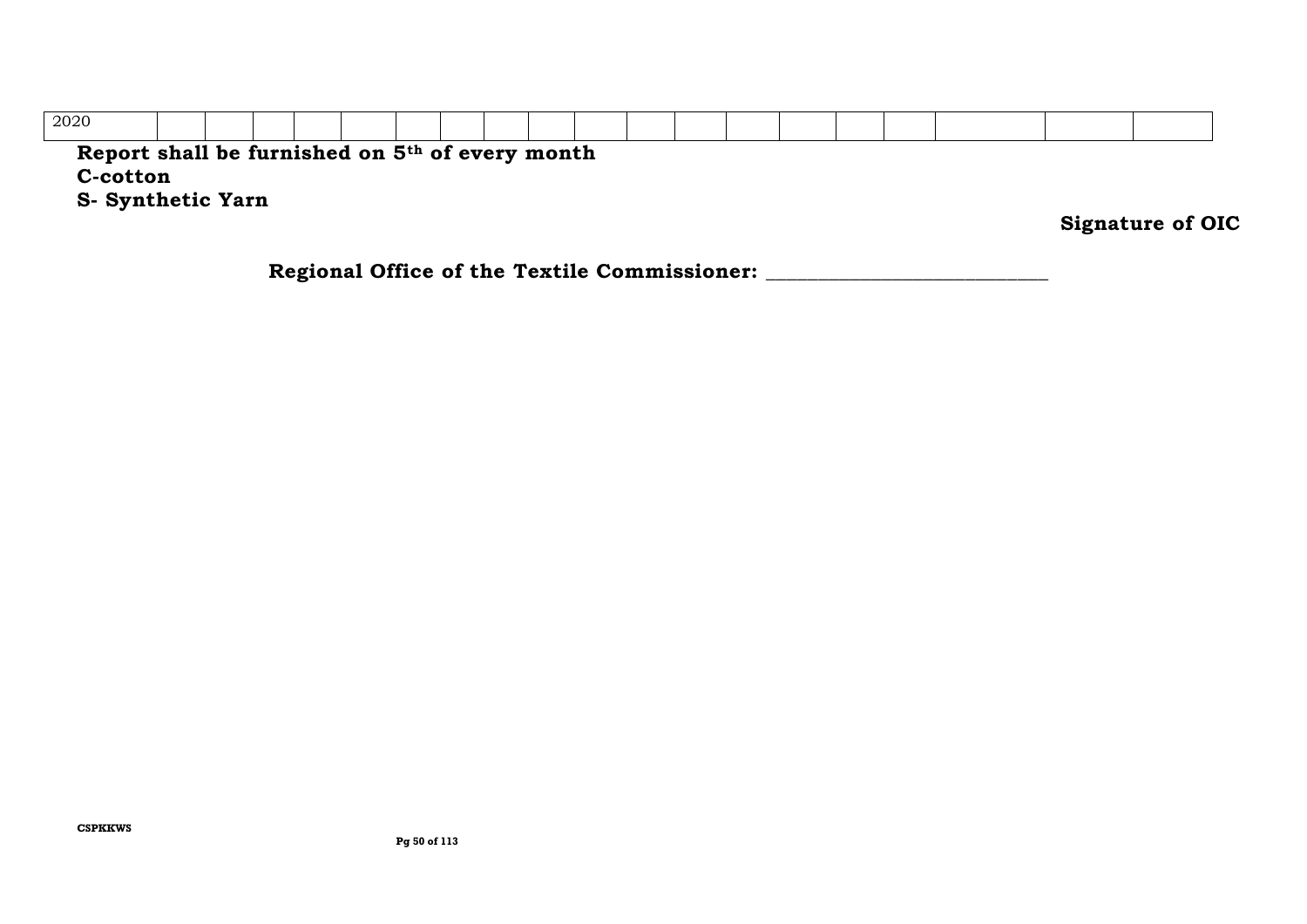## **Details of Monthly Purchase & Sales of Yarn Bank Scheme Name of SPV: Name of R.O.: Month:**

| Sr. | Date | Opening            | <b>Purchase</b> | <b>Total</b> |                   | Delivery                         |                            | Yarn                  | Closing                      | Remark |
|-----|------|--------------------|-----------------|--------------|-------------------|----------------------------------|----------------------------|-----------------------|------------------------------|--------|
| NO. |      | stock<br>(in Kgs.) | (in Kgs.)       | (in<br>Kgs.) | Membership<br>No. | <b>Share</b><br>of the<br>Member | No. of<br>Knitting<br>M/c. | supplied<br>(in Kgs.) | <b>Stock</b><br>(in<br>Kgs.) |        |
|     |      |                    |                 |              |                   |                                  |                            |                       |                              |        |
|     |      |                    |                 |              |                   |                                  |                            |                       |                              |        |
|     |      |                    |                 |              |                   |                                  |                            |                       |                              |        |
|     |      |                    |                 |              |                   |                                  |                            |                       |                              |        |
|     |      |                    |                 |              |                   |                                  |                            |                       |                              |        |
|     |      |                    |                 |              |                   |                                  |                            |                       |                              |        |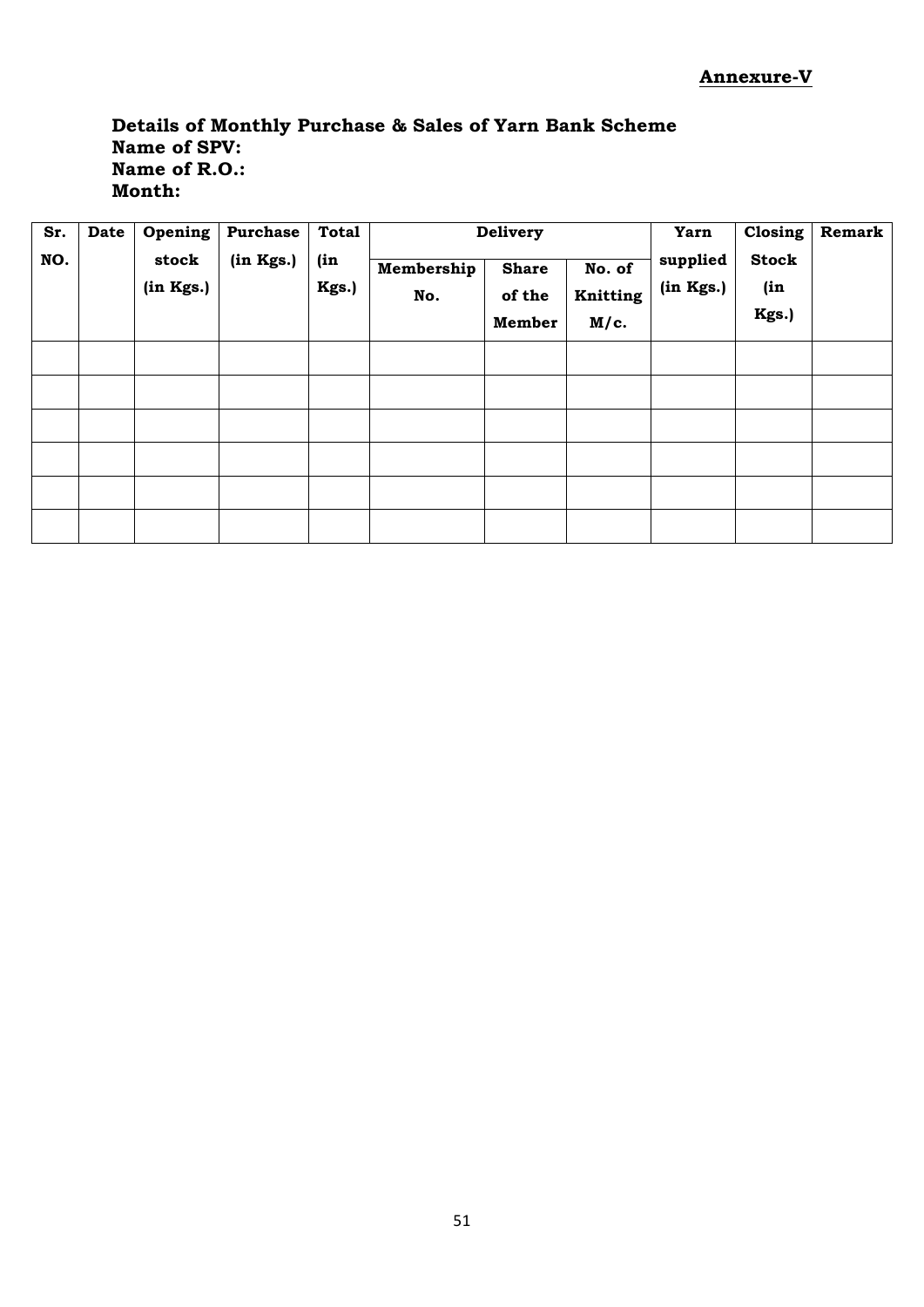## **ANNEXURE-VI**

## **APPLICATION FOR YARN BANK SCHEME**

| S1.<br>No. | <b>PARTICULARS</b>                                                                                                                                                                                                                                                                                                                                                                                                                                                                                                                                                         | To Filled up<br>by SPV |
|------------|----------------------------------------------------------------------------------------------------------------------------------------------------------------------------------------------------------------------------------------------------------------------------------------------------------------------------------------------------------------------------------------------------------------------------------------------------------------------------------------------------------------------------------------------------------------------------|------------------------|
| 1.         | Name of the SPV                                                                                                                                                                                                                                                                                                                                                                                                                                                                                                                                                            |                        |
| 2.         | Address of SPV                                                                                                                                                                                                                                                                                                                                                                                                                                                                                                                                                             |                        |
| 3.         | SPV registered under                                                                                                                                                                                                                                                                                                                                                                                                                                                                                                                                                       |                        |
| 4.         | Registration No. and Date                                                                                                                                                                                                                                                                                                                                                                                                                                                                                                                                                  |                        |
| 5.         | No. of Members of SPV & the list of Members in the                                                                                                                                                                                                                                                                                                                                                                                                                                                                                                                         |                        |
| 6.         | enclosed format at <b>Annexure-VII</b><br>No. of Knitting Machines with SPV                                                                                                                                                                                                                                                                                                                                                                                                                                                                                                |                        |
|            |                                                                                                                                                                                                                                                                                                                                                                                                                                                                                                                                                                            |                        |
| 7.         | Name of the Cluster                                                                                                                                                                                                                                                                                                                                                                                                                                                                                                                                                        |                        |
| 8.         | No. of Knitting machines in the Cluster<br>Ordinary Circular Knitting Machine<br>(i)<br>High speed Circular Knitting Machine<br>(ii)<br>High Speed socks knitting and gloves<br>(iii)<br>knitting machines with or without<br>electronic jacquard<br>Computerized flat bed knitting machine<br>(iv)<br>with minimum speed of 11 revolutions per<br>minute<br>Warp/Raschel Knitting Machines<br>(v)<br>High speed computerized warping<br>(vi)<br>machine for Knitting<br>Computerized label making machine<br>(vii)<br>Computerized strap (Collar/Cuff) flat bed<br>(viii) |                        |
|            | knitting machine<br><b>Others Knitting Machines</b><br>(ix)                                                                                                                                                                                                                                                                                                                                                                                                                                                                                                                |                        |
| 9.         | No. of knitwear (stitching) machines in the Cluster                                                                                                                                                                                                                                                                                                                                                                                                                                                                                                                        |                        |
| 10.        | Name of Products Manufactured                                                                                                                                                                                                                                                                                                                                                                                                                                                                                                                                              |                        |
| 11.        | Variety of yarn used in the Cluster                                                                                                                                                                                                                                                                                                                                                                                                                                                                                                                                        |                        |
|            | (Cotton/Synthetic/Blended)                                                                                                                                                                                                                                                                                                                                                                                                                                                                                                                                                 |                        |
| 12.        | Total Kgs. of yarn required per annum                                                                                                                                                                                                                                                                                                                                                                                                                                                                                                                                      |                        |
| 13.        | Total fund required per annum to purchase the                                                                                                                                                                                                                                                                                                                                                                                                                                                                                                                              |                        |
|            | said yarn                                                                                                                                                                                                                                                                                                                                                                                                                                                                                                                                                                  |                        |
| 14.        | Interest free corpus fund required by SPV                                                                                                                                                                                                                                                                                                                                                                                                                                                                                                                                  |                        |
| 15.        | Details of funds arranged by SPV equal to the<br>amount of fund requested for interest free corpus<br>fund from Govt of India                                                                                                                                                                                                                                                                                                                                                                                                                                              |                        |
| 16.        | Details of funds arranged by SPV & Bank                                                                                                                                                                                                                                                                                                                                                                                                                                                                                                                                    |                        |
|            | Guarantee for three years                                                                                                                                                                                                                                                                                                                                                                                                                                                                                                                                                  |                        |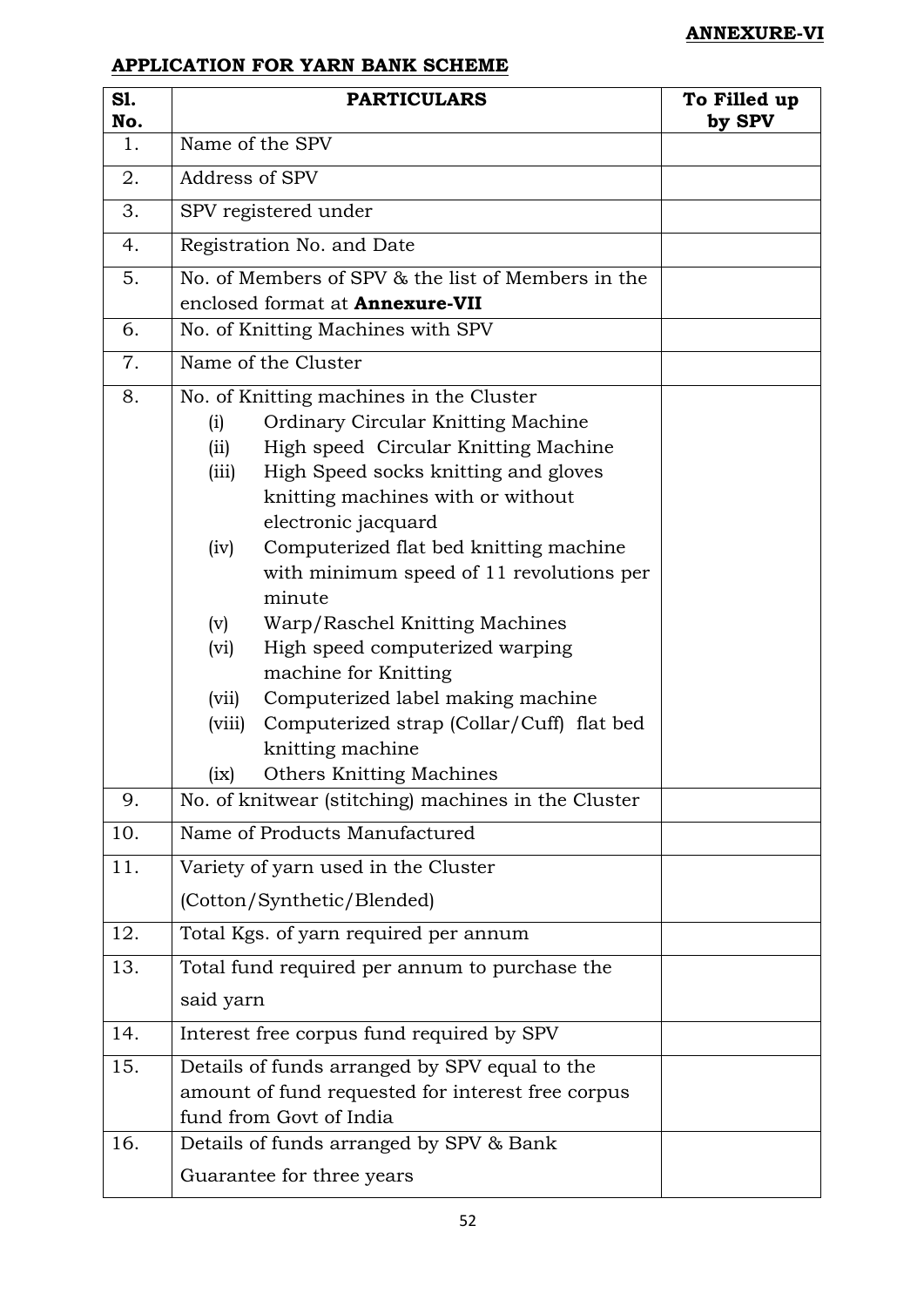| 17  | Details of suitable warehouse for storage of yarn |  |
|-----|---------------------------------------------------|--|
|     | with proper documentation, safety/ security       |  |
|     | arrangements and insurance                        |  |
| 18. | List of documents enclosed                        |  |

**Date : Name : Name :** 

Place : **Designation: Name of the SPV: Seal of SPV:**

### **For office use only :**

Visited the location of proposed yarn bank of SPV on .............................. and verified the documents submitted by the SPV. The proposal is recommended for sanction/ not recommended for reasons as under:

Signature of OIC

Regional Office of the Textile Commissioner ...............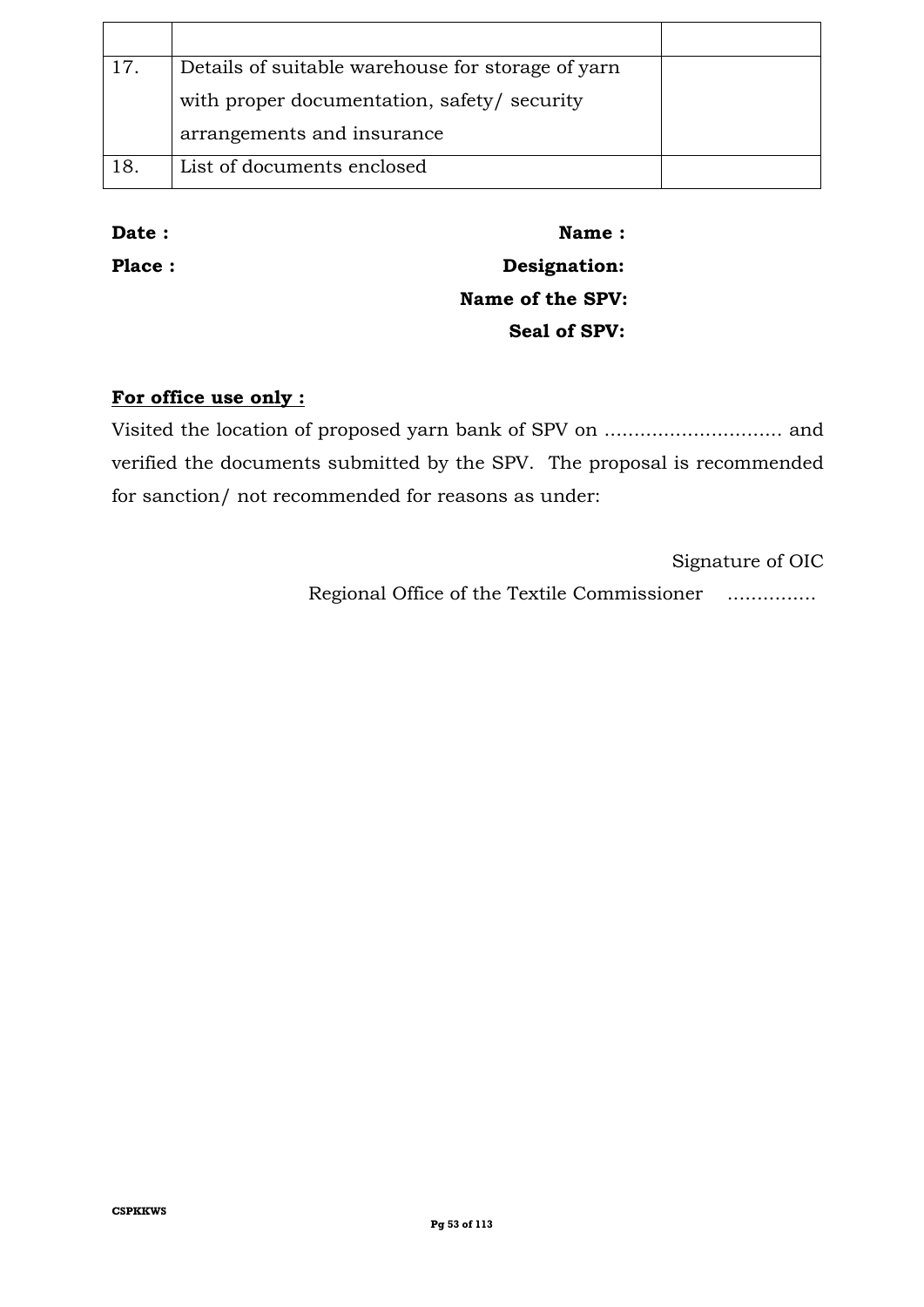## **Details of SPV**

Name and Address of the SPV:

#### Details of SPV and its Members

| Sl. | Name of the | Contact     | Designati  | Number   | Contributio |
|-----|-------------|-------------|------------|----------|-------------|
| No. | Member/Unit | details (E- | on in the  | of       | n by the    |
|     |             | mail        | <b>SPV</b> | Knitting | Member/Un   |
|     |             | Id./Mobile  |            | Machine  | it to the   |
|     |             | No.)        |            | s owned  | corpus fund |
|     |             |             |            | by the   | in Rs.      |
|     |             |             |            | Member/  |             |
|     |             |             |            | Unit     |             |
|     |             |             |            |          |             |
|     |             |             |            |          |             |
|     |             |             |            |          |             |
|     |             |             |            |          |             |
|     |             |             |            |          |             |
|     |             |             |            |          |             |
|     |             |             |            |          |             |
|     |             |             |            |          |             |
|     |             |             |            |          |             |
|     |             |             |            |          |             |
|     |             |             |            |          |             |
|     |             |             |            |          |             |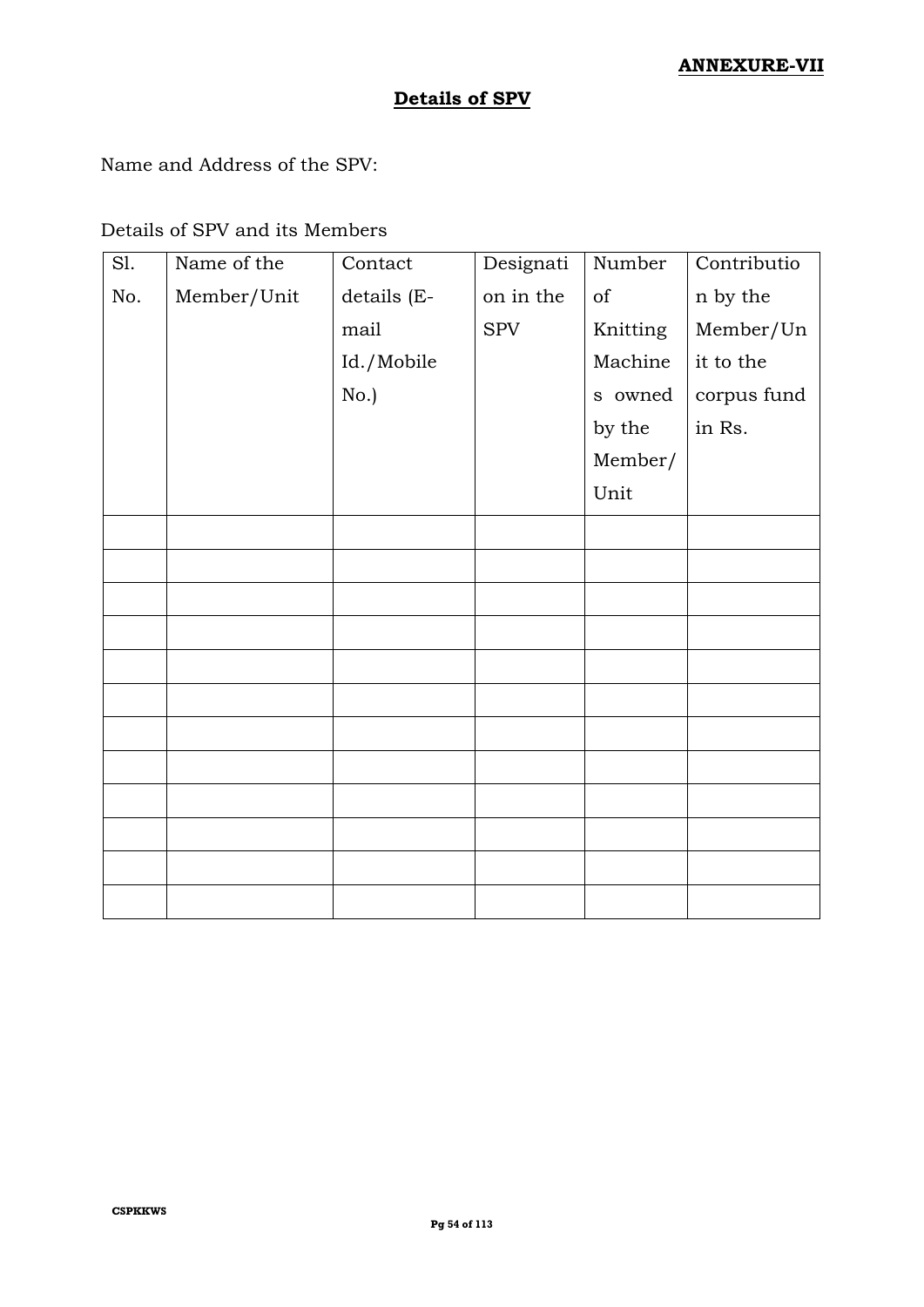### **SUMMARY AND CHECKLIST OF DOCUMENTS REQUIRED**

## **Yarn Bank Scheme under Scheme of Knitting & Knitwear Sector Development under PowerTex India**

| <b>Stage</b><br>s | Objective                                                        | Requirement                                                                                                                                                                                                                                                      | <b>Checklist of</b><br>documents required                                                                                                                                                                                                                                                                    | <b>Stage of</b><br>submissio               |
|-------------------|------------------------------------------------------------------|------------------------------------------------------------------------------------------------------------------------------------------------------------------------------------------------------------------------------------------------------------------|--------------------------------------------------------------------------------------------------------------------------------------------------------------------------------------------------------------------------------------------------------------------------------------------------------------|--------------------------------------------|
|                   |                                                                  |                                                                                                                                                                                                                                                                  |                                                                                                                                                                                                                                                                                                              | n of<br>document<br>s                      |
| 1.                | Applicatio<br>n for<br>Sanction<br>of corpus<br>for yarn<br>bank | Application to be<br>submitted by the<br>SPV at concerned<br>Regional office of<br>the Textile<br>Commissioner.<br>RO has to forward<br>application to<br>Powerloom<br>Development Cell<br>within 30 days<br>from the date of<br>receipt with<br>recommendation. | Application<br>in<br><b>Annexure- VI</b> of the<br>guidelines along with<br>1.Nature of SPV.<br>2. Bank guarantee for<br>25% of GOI share.<br>3. Arranging own fund<br>to the<br>equal<br>fund provided by GOI.<br>Sale/lease deed of<br>4.<br>suitable warehouse for<br>storage of yarn.                    | During<br>submissio<br>n of<br>application |
| 2.                | Sanction<br>of corpus<br>for yarn<br>bank                        | Powerloom<br>Development Cell to<br>convey the sanction<br>to SPV within 60<br>days from the<br>receipt of<br>application from<br>Regional office.                                                                                                               | Application in<br>Annexure- VI of the<br>guidelines along with<br>1. Nature of SPV.<br>2. Bank guarantee for<br>25% of GOI share.<br>3. Arranging own fund<br>equal to the fund<br>provided by GOI.<br>4. Sale/lease deed of<br>suitable warehouse for<br>storage of yarn.<br>5. Insurance for<br>warehouse. |                                            |
| 3.                | Claim for<br>releasing<br>of GOI<br>share                        | SPV has to submit<br>the claim within 60<br>days from the date<br>of sanction.<br>RO has to forward<br>the claim to PDC<br>within 10 days<br>from the date of<br>receipt.                                                                                        | 1.ESCROW<br>account<br>details.<br>2. Copy of the Bank<br>guarantee for 25% of<br>GOI share.<br>3. Proof of fund equal to<br>the fund provided by<br><b>ESCROW</b><br>GOI<br>in<br>account.                                                                                                                  | <b>Before</b><br>release of<br>GOI share.  |

#### **CSPKKWS Format for furnishing ESCROW account details for Agency creation with PFMS**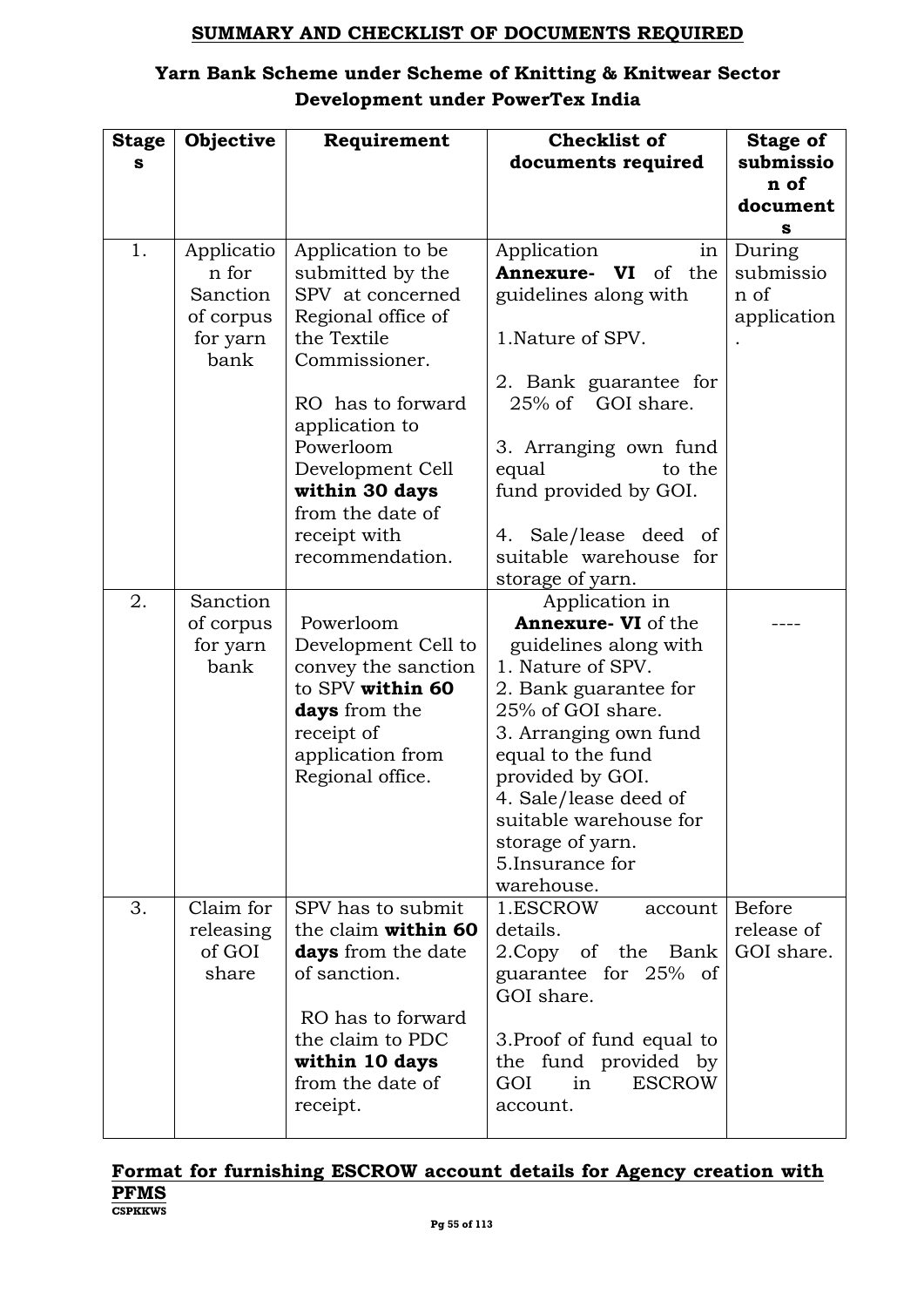*(Note: All fields are mandatory)*

| S.No | Particulars                         |  |
|------|-------------------------------------|--|
| 1.   | Agency Name (Name of Unit/EA/SPV)   |  |
| 2.   | Registration No. of SPV             |  |
| 3.   | Date of Registration (DD/MM/YYYY)   |  |
| 4.   | Registration Authority              |  |
| 5.   | State of Registration               |  |
| 6.   | TIN Number                          |  |
| 7.   | <b>TAN Number</b>                   |  |
| 8.   | PAN Number                          |  |
| 9.   | Address of Unit                     |  |
| 10.  | City                                |  |
| 11.  | District                            |  |
| 12.  | <b>State</b>                        |  |
| 13.  | Pin code                            |  |
| 14.  | Contact Person &                    |  |
|      | Mobile No. of Contact Person        |  |
| 15.  | ECSROW Account No. of Unit/EA/SPV   |  |
| 16.  | E-mail ID of the Unit/EA/SPV        |  |
| 17.  | <b>Bank Name</b>                    |  |
| 18.  | Name of Branch and Address with pin |  |
|      | code                                |  |
| 19.  | City code of the bank               |  |
| 20.  | MICR Code of the bank               |  |
| 21.  | IFSC code of the bank               |  |
| 22.  | Branch Code of the bank             |  |

**Bank Stamp with Signature**

## **Stamp with Signature of /SPV**

 $\alpha$ ରାରା ବିଧାରର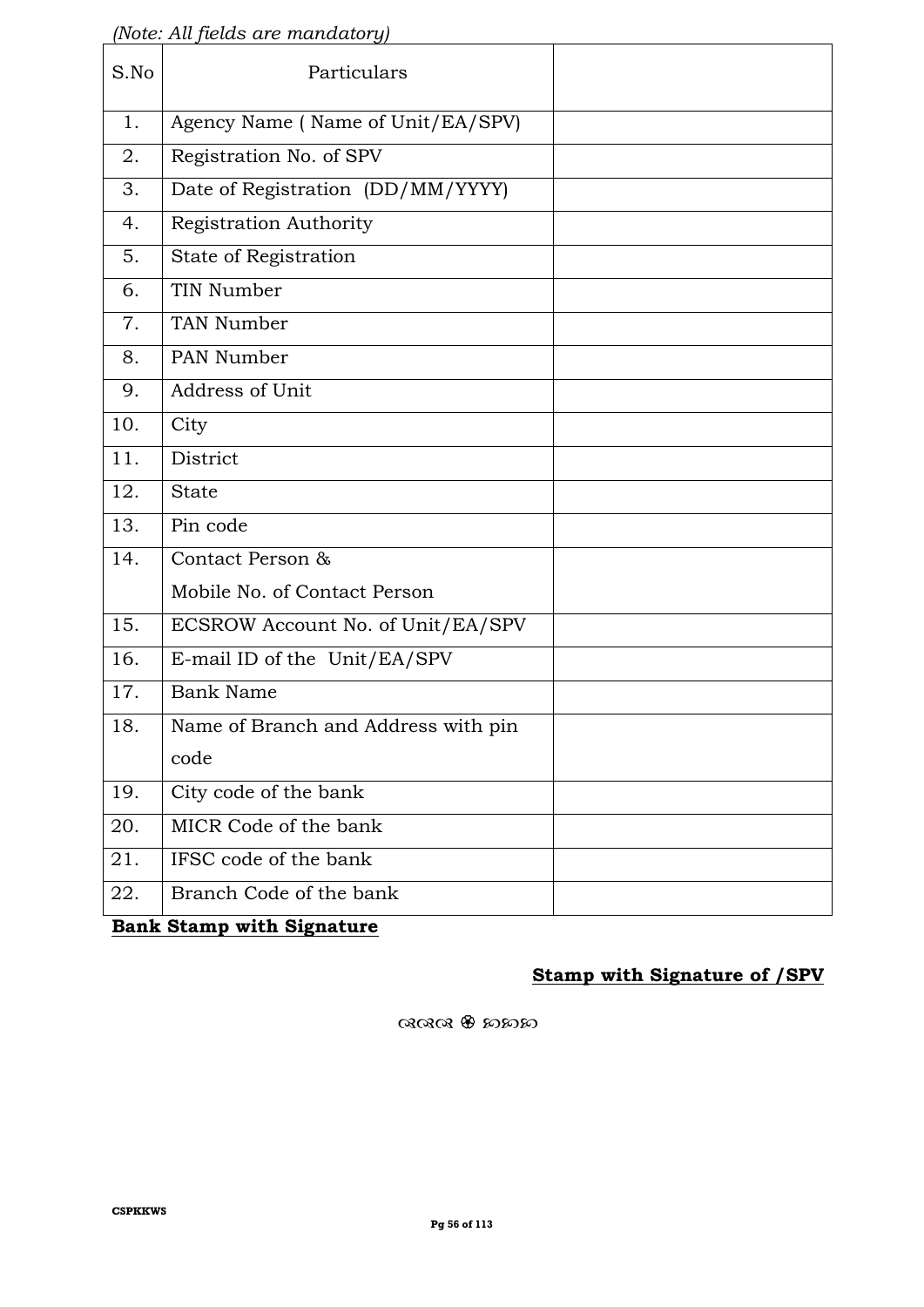## **COMMON FACILITY CENTRE SCHEME (CFC) FOR KNITTING & KNITWEAR CLUSTER**

The most critical problems being faced in the Knitting & Knitwear sector are the low level of technology prevalent therein, coupled with widespread fragmentation of knitting & knitwear units, lack of economies of scale, lack of pre & post knitting facilities and design development/testing facilities in Knitting & Knitwear clusters in order to overcome poor productivity, generally poor product quality and low unit realization etc.

#### **Objective:**

To establish Common Facility Centres (CFC) in various Knitting & Knitwear clusters and provide pre & post knitting and other infrastructure facilities to group of knitters/units joined together, Knitting & Knitwear sector industry associations and other organizations allied with Knitting & Knitwear sector industry by way of providing financial assistance for the setting up of Common Facility Centres (CFC). The Common Facility Centre will house design centre / studio, testing facilities, training centre, information cum trade centre and common raw material / yarn / sales depot, water treatment plant for industrial use, dormitory for workers, common pre-knitting facilities viz. A-TUF Compatible Yarn processing and post knitting facilities viz. A-TUF Compatible fabric Processing machines, Folding machine, cutting machine & stitching machines and post knit wear facilities viz. A-TUF compatible garment processing machines. There can also be other tangible assets that could be set up in clusters, as long as they are put to common use by decentralized Knitting & Knitwear units in and around the cluster.

#### **Period of Operation of Scheme:**

Common Facility Centre Scheme (CFC) for Knitting & Knitwear Clusters under PowerTex India will be in operation from 01.7.2019 to 31.03.2020.

#### **Eligibility of SPV:**

**CSPKKWS** It is necessary to form a Special Purpose Vehicle (SPV) with at least 11 members prior to setting up and running the proposed Common Facilities Centre. The SPV registered under Companies Act, 1956, registered Co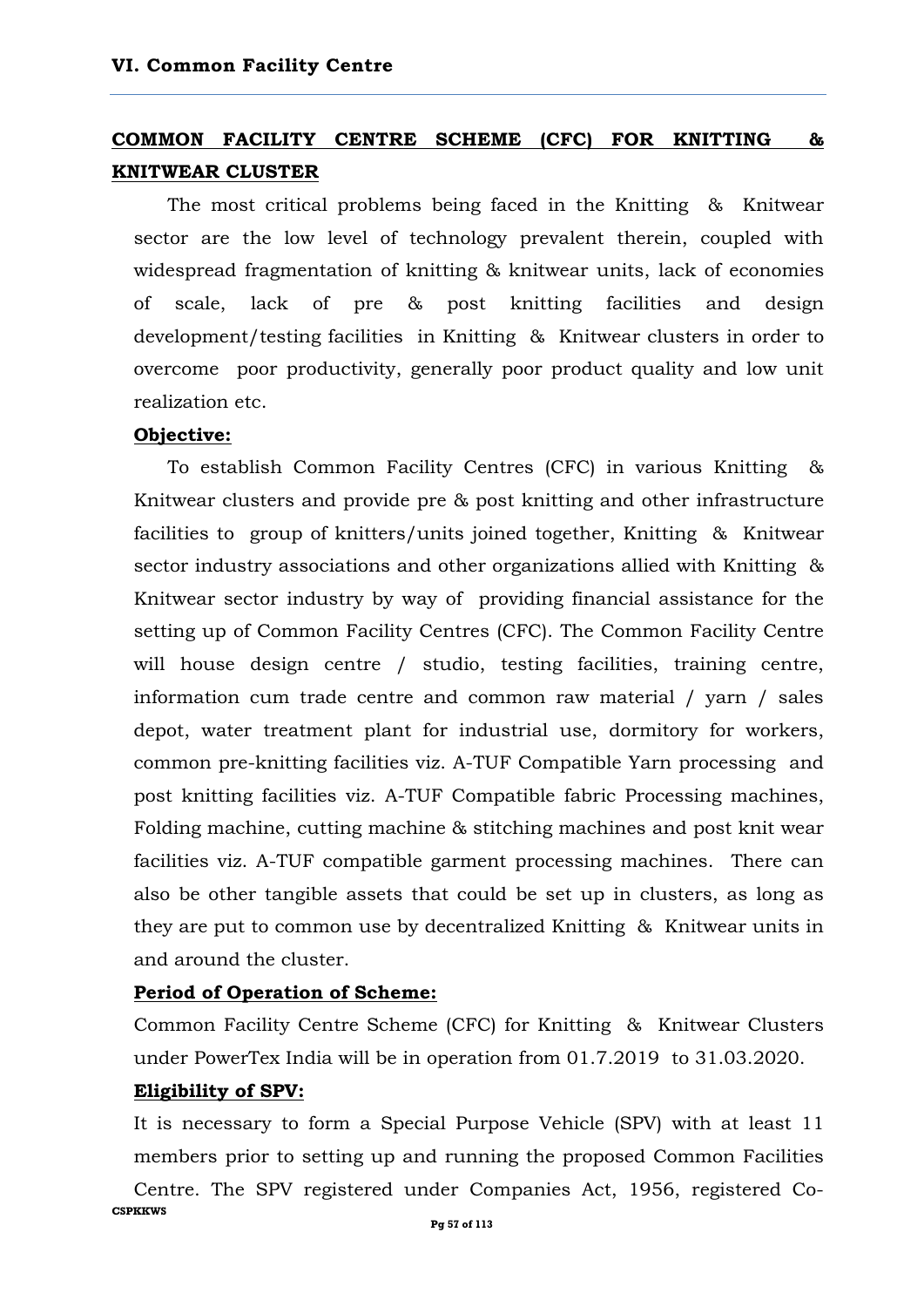operative societies, a trust, Limited Liabilities Partnership (LLP) firm registered under LLP Act, 2008, State Government/State Government Agencies are eligible for establishment CFC under the Scheme. The members of the SPV should be the stake holders i.e. weavers, master weavers, private entrepreneurs, NGO's working for Knitting & Knitwear sector, Co-operative societies.

### **Operation of SPV:**

In addition to the contributing members of the SPV, the organizers should obtain written commitments from as many 'users' of the proposed facility so that its benefits can be further enlarged.

The SPV should have a democratic constitution with an inbuilt scope for increasing the membership including individual Knitting & Knitwear entrepreneurs in future.

The SPV will be required to interact with the weavers and tie up with the connected organizations like banks/ financial institutions, market institutions / market experts, marketers, legal experts, Government machineries etc.

The SPV will prepare project report for setting up of the Common Facilities Centre / yarn depot, infrastructure etc. specifying inter- alia annual action plans, clearly indicating the requirement of the cluster, activities and expected outputs, outcomes / deliverables time limit for completion of the projects and submit the proposal in the prescribed formats **Annexure I & II** along with documents enlisted in the checklist at **Annexure-III** to the concerned Regional Office of the Textile Commissioner. Regional Office of the Textile Commissioner will examine the proposal and forward the same to the Office of the Textile Commissioner along with their recommendation within 30 days of the receipt of the proposal. The Office of the Textile Commissioner will further scrutinize the proposal and place the same before the Project Approval Committee (PAC) on the receipt of the proposal from the concerned Regional Office of the Textile Commissioner.

The SPV will also submit physical and financial progress report periodically and also, completion report to the Textile Commissioner.

After completion of the projects, the SPV will continue as consortium for the Knitting & Knitwear units to run and maintain the common facilities/infrastructure.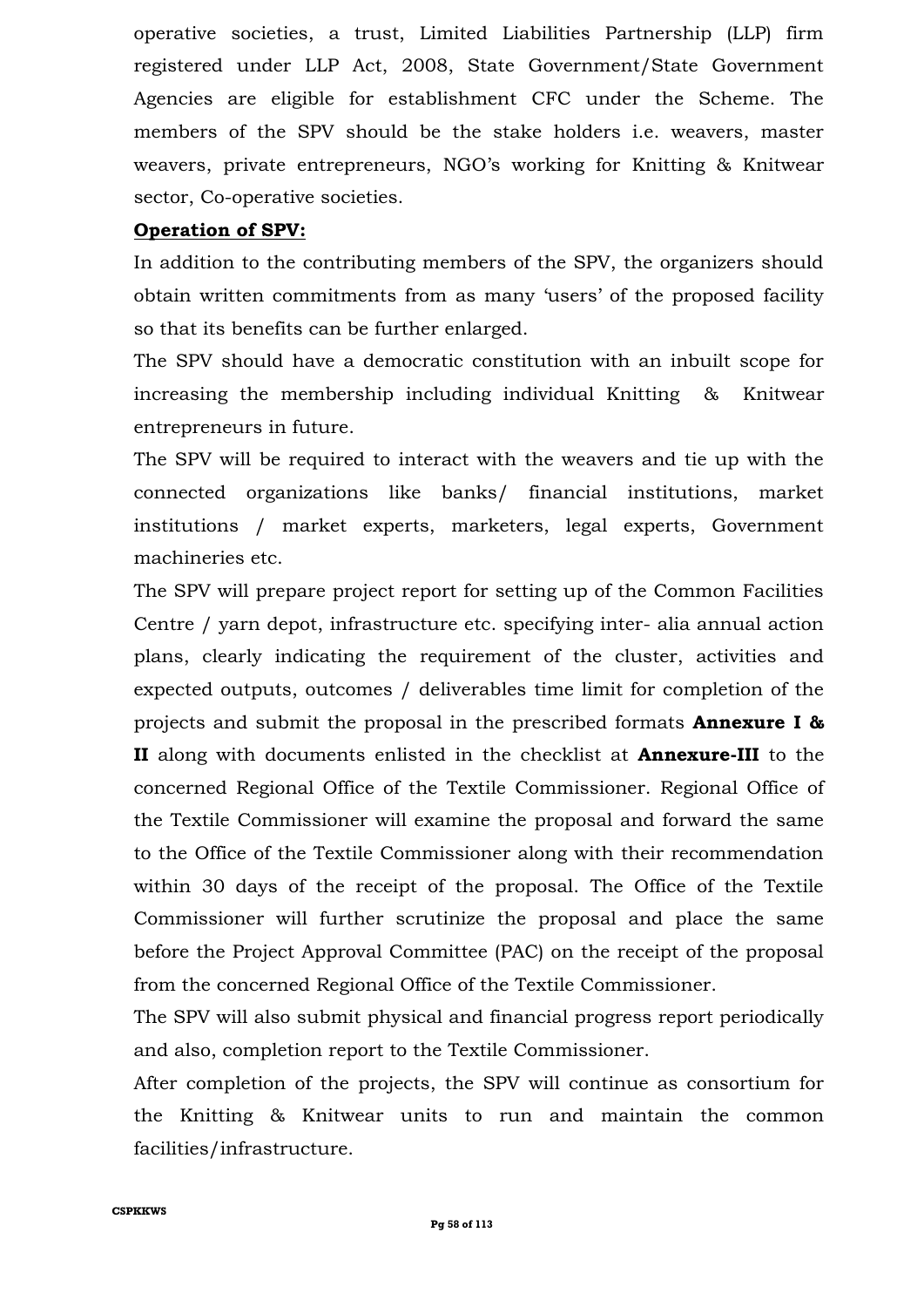The SPV shall not charge the non SPV members more than 20% of the charges they charge to their own SPV members towards the usage of Common Facility Centres, since the Govt. of India subsidy is provided for the establishment of CFC.

## **Conditions:**

- (i) More than one proposals/ projects in a single cluster are allowed as per the requirement of the cluster without restricting the maximum subsidy limit per CFC. However, the SPVs of CFCs shall not have any common Director i.e., Director of one SPV of a CFC shall not be a Director of any other SPV of CFC.
- (ii) Owned Land/Building, Leased land/Building registered in favor of SPV for minimum period of 10 Years is to be arranged by SPV before submitting the proposal for financial assistance from Govt. of India is prerequisite.
- (iii) A minimum of 11 members are required to form an SPV
- (iv) In case of any change in project profile, the approval of PAC is to be obtained.
- (v) Only A-TUF compatible machineries are eligible to install in the CFC.
- (vi) In case of non utilization/mis-utilisation of subsidy and delay in completion of the project, as approved by PAC, funds released shall be recovered from the Executive Agency with simple interest @10% per annum.
- (vii) PAC decision will be the final.
- (viii) Multi source funding should be allowed provided the beneficiary contributes at least 5 % of the cost of project/equipment being subsidized by both the central and state government will be capped at 95 % of the eligible cost of the project/equipment.
- (ix) Subsidized assets are retained by the beneficiary for a period of at least 5 years from the date of release/withdrawal of subsidy from Escrow account.
- (x) Certificate of Commissioning of machineries should also be obtained from the Chartered Engineer during the final LLMC.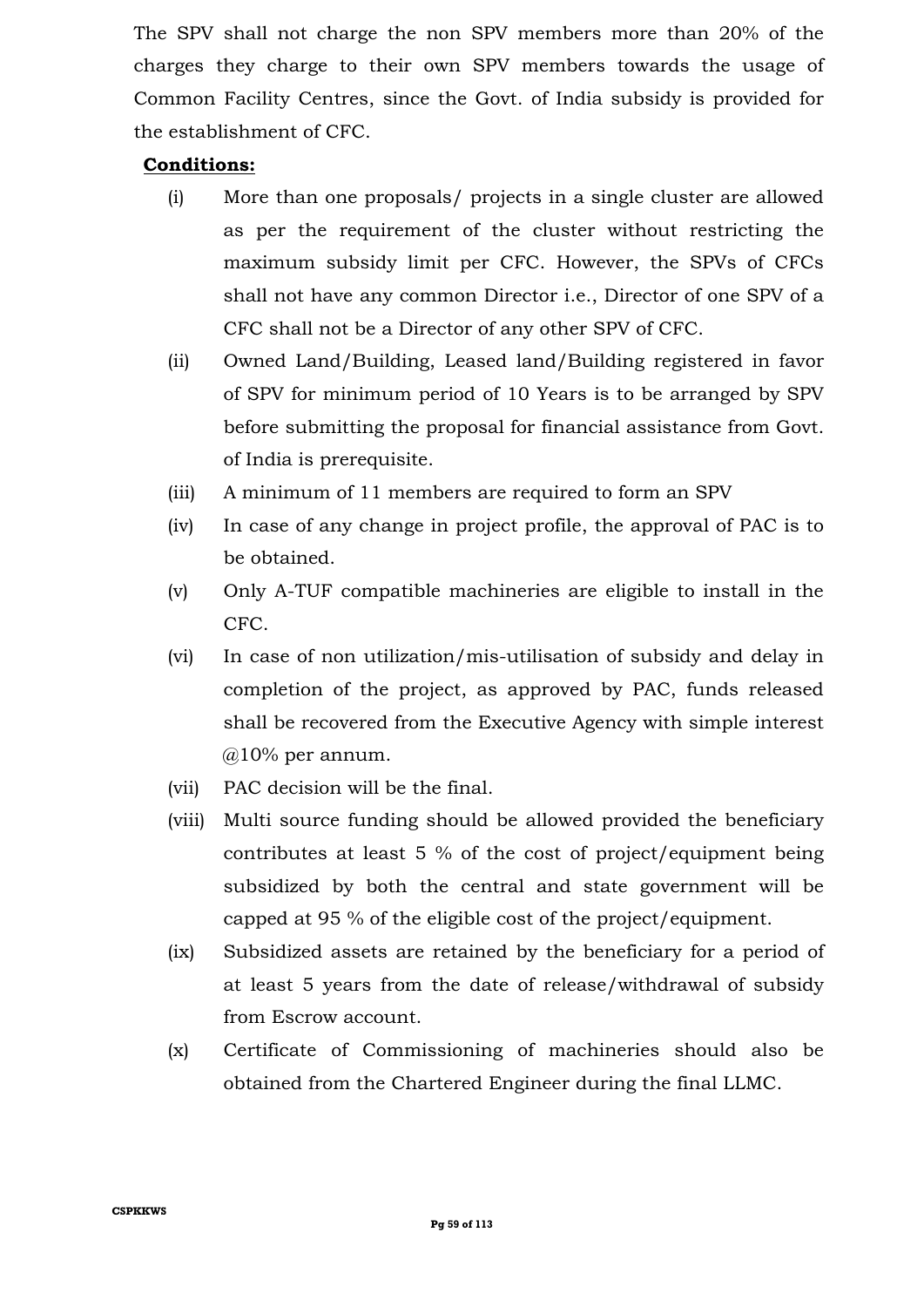## **Eligible facilities, Machines, Equipments, Instruments etc under the Scheme:**

Common Facility Centre will house design centre / studio, testing facilities, training centre, information cum trade centre and common raw material / yarn / sales depot, water treatment plant for industrial use, dormitory for workers/ worker's residential place, common pre-knitting facilities viz. A-TUF Compatible Yarn processing and post knitting facilities viz. A-TUF Compatible fabric Processing machines, Folding machine, cutting machine & stitching machines and post knit wear facilities viz. A-TUF compatible garment processing machines. There can also be other tangible assets that could be set up in clusters, as long as they are put to common use by decentralized Knitting & Knitwear units in and around the cluster.

#### **Quantum of Subsidy:**

(i) The Common Facility Centre is entitled to the different levels of assistance from the Government on the basis of different grading of Knitting & Knitwear clusters i.e.,:

Grade - A - subsidy upto 60% of project cost.

Grade – B- subsidy upto 70% of project cost.

Grade - C- subsidy upto 80% of project cost.

Grade - D & clusters in NER/J&K - subsidy upto 90% of project cost.

 The grading of the clusters will be done by a Committee constituted by the Textile Commissioner. The criteria for grading the Knitting & Knitwear Cluster is indicated at **Annexure-IV.** 

(ii) Assistance available for setting up of Common Facilities Centre including Yarn depot will be Rs. 400 lakh per CFC.

(iii) The project cost for providing the above assistance will include the following:

The cost of building, the cost of Plant and machinery, equipment, laboratory, other tangible assets, pre-operative/ preliminary expenses etc.

(iv) Only 25% of the construction cost of the building will be eligible as subsidy subject to the maximum limit of Rs.80 lakhs. The schedule of rates of CPWD as in the state shall be used as the basis for arriving at the cost estimates of construction of building.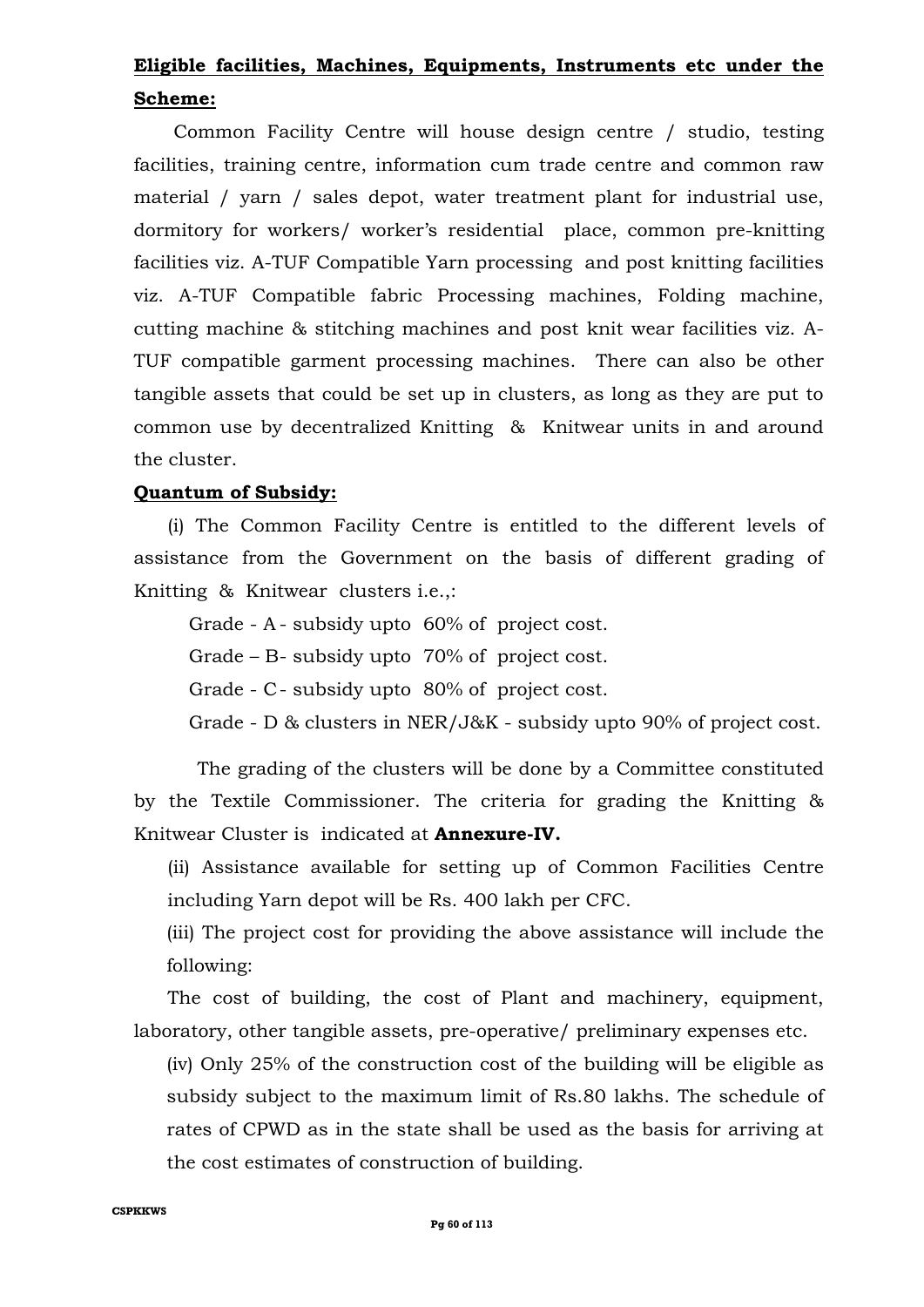(v) Proposals, where Building is already in existence, construction of the building is completed prior to sanction of the proposed CFC and registered lease building, then such proposals are allowed under CFC provided the building should be registered in the name of the SPV or the lease agreement of the building in favour of the SPV should be at least for 10 years. However, in such cases, subsidy shall be allowed only for the eligible machinery component and no subsidy will be given for the construction component.

(vi) For Example:

| Project cost                 |         | Maximum eligible cost |
|------------------------------|---------|-----------------------|
|                              |         | for calculating the   |
|                              |         | assistance            |
| Machinery, plant, equipment, | Rs.3.20 | Rs. 3.20 core         |
| laboratory, other tangible   | crore   |                       |
| assets, pre-                 |         |                       |
| operative/preliminary        |         |                       |
| expenses, etc.               |         |                       |
| Construction of Building     | Rs.2.00 | $Rs. 0.50$ crore      |
|                              | crore   |                       |
| Total                        | Rs.5.20 | Rs 3.70 core          |
|                              | crore   |                       |

#### **Release of Assistance:**

The SPV` will open an escrow account with any schedule bank and all payments for CFC will be made through escrow account which will be jointly operated by one member of SPV and one member from Regional Office.

The SPV should submit the claim for release of financial assistance to the concerned Regional Office of the Textile Commissioner.

### **Safeguard against Mis-utilisation:**

- (i) The land on which Common Facility Centre is proposed for establishment must have clear title for use in favour of SPV and also must have all NOC from local bodies, Municipal Authority, State Administrative and State Pollution Control Board as applicable.
- (ii) In order to avoid default by the beneficiaries, the mortgage of assets on 1st or 2nd charge would be taken in all cases approved under the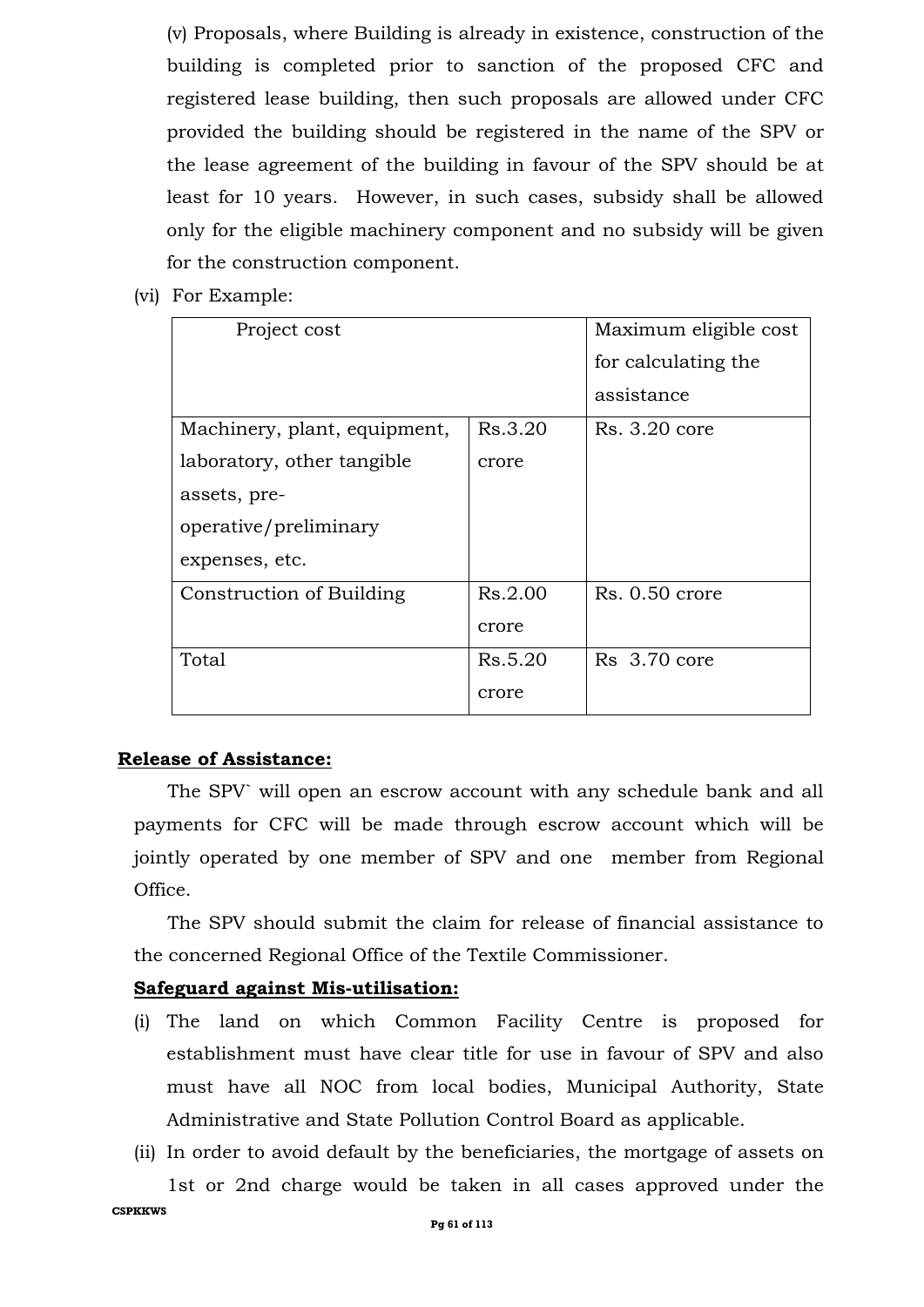scheme failing which the beneficiary shall execute surety bond as per the format **(Annexure-V)** before release of funds.

- (iii) The SPV shall function at least for a period of five years from the date of release of last installment of GOI subsidy.
- (iv) In case of non utilization/mis-utilisation of subsidy and delay beyond 18 months in completion of the project, as approved by PAC, funds released shall be recovered from the SPV with simple interest  $@10\%$  per annum from the date of release to date of refunding back the amount.
- (v) Before releasing the 1st installment it will be ensured that the cost of land is more than the amount (1st installment) being released to the SPV.
- (vi) Utilization of Govt. subsidy will be made through the Escrow account indicated in the foregoing para i.e release of assistance.

#### **Implementation:**

Local Level Monitoring Committee (LLMC):

Local Level Monitoring Committee will be formed for each CFC; which will include an officer from the Regional Office of the Textile Commissioner, a representative of the SPV preferably Director and State Govt officer. The eligible financial assistance will be released only after getting the physical verification report of LLMC as per format at **Annexure-VI.**

The following schedule will be adopted for release of GOI subsidy to the SPV:

1st instalment: 30% of the total GOI share will be released, after submission of the claim by the SPV in the prescribed format at **Annexure-VII** along with documents enlisted therein to the concerned Regional Office of the Textile Commissioner within 90 days of the sanction after the proportionate expenditure incurred by the SPV for construction which is approved by a Govt. Architect and Chartered Accountant. The LLMC will submit the report to the Office of the Textile Commissioner within 30 days of the submission of claim.

**2nd instalment:** 30% of the total GOI share after getting the utilization Certificate of 1st instalment and after submission of claim by the SPV in the prescribed format at **Annexure-VIII** along with documents enlisted therein to the concerned Regional Office of the Textile Commissioner within 180 days from the date of sanction and the proportionate expenditure by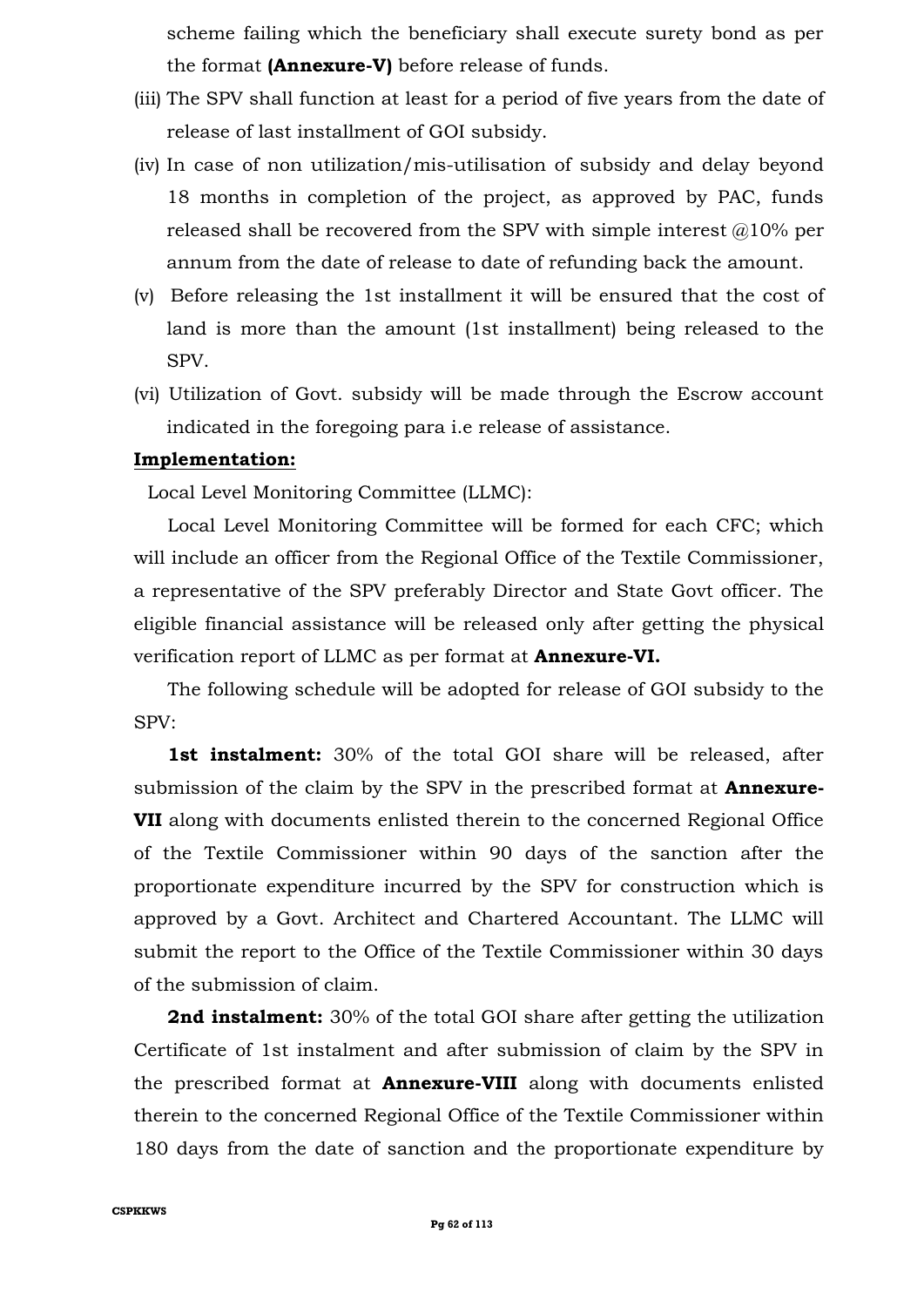the SPV, on completion of 60 % or above construction which will be duly approved by the Govt. Architect and Chartered Accountant.

The LLMC will submit the report to the Office of the Textile Commissioner within 30 days of the submission of claim.

**3rd instalment:** 40% of the total GOI share will be released after the successful completion of the construction of the building/shed and after submission of claim in prescribed format **Annexure-IX** along with documents enlisted therein to the concerned Regional Office of the Textile Commissioner within 270 days from the date of sanction and certification by Govt. Architect and Chartered Accountant. The LLMC will submit the report to the Office of the Textile Commissioner within 30 days of the submission of claim.

Financial Assistance for the machinery & equipments will be released after its purchase, installation, commissioning, commencement of Commercial Production and after submission of claim in the prescribed format at **Annexure-X** along with documents enlisted therein to the Regional Office of the Textile Commissioner. The LLMC will submit the report to the Office of the Textile Commissioner within 30 days of the submission of claim.

In case of CFC approved with pre existing building facilities on ownership/lease basis the time limit for the completion of the project is only 01 year from the date of communication of the PAC decision and the subsidy towards the project will be processed on installation & commissioning of machines & submission of LLMC report.

\*\*\*\*\*\*\*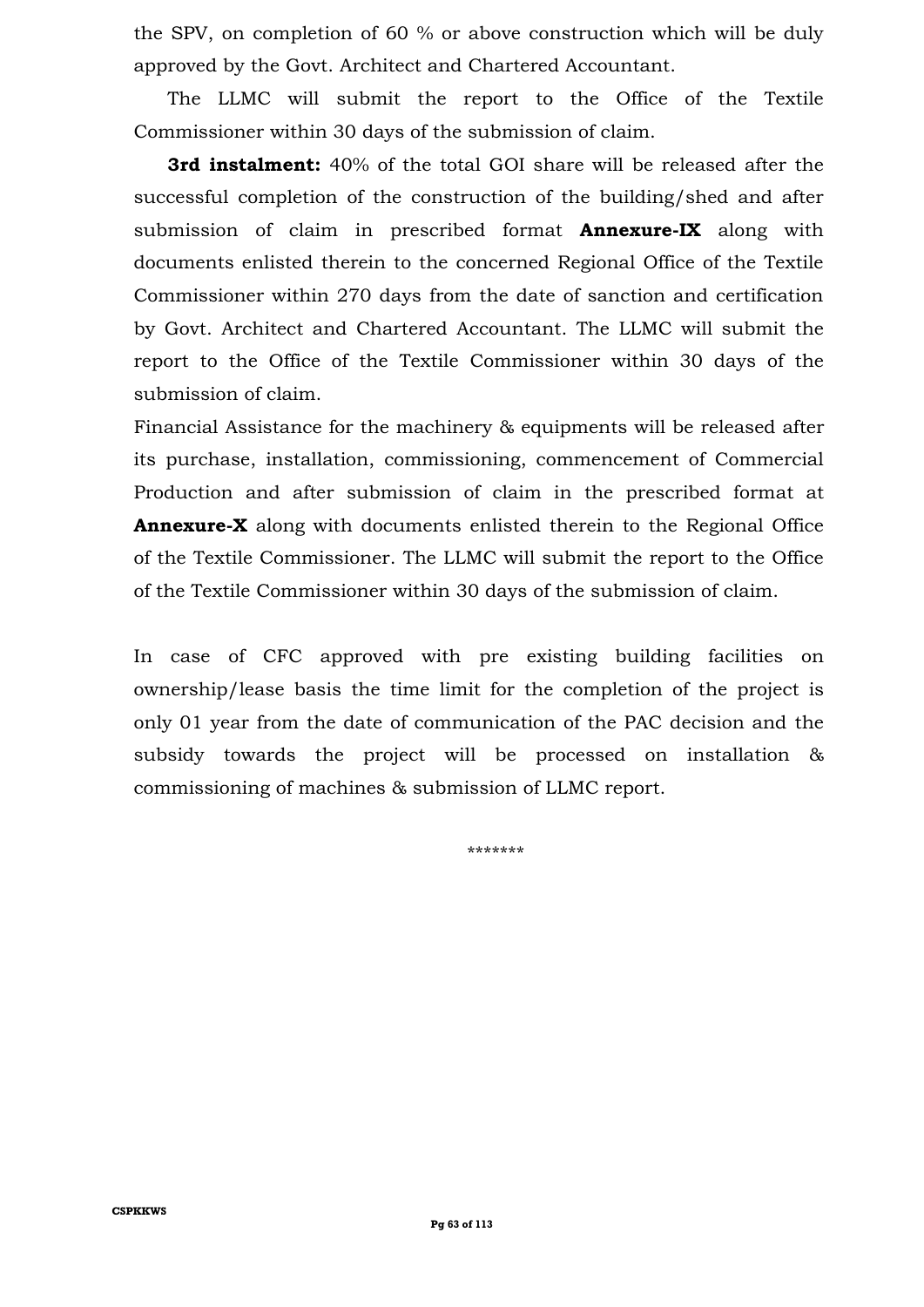# **1. Information about cluster & its Study to be submitted by SPV with their proposal for financial assistance for CFC Summary Details of the Proposed Cluster**

- 1. Location: (State, city/town/village)
- 2. The SPV/Co-op. Societies/Trust/Company, name of the contact person authorised in SPV in the cluster along with address, telephone no., fax, e-mail address, mobile no., etc.:

| S.No | Name         | Contact  | Designation | No. of Knitting | Contributi |
|------|--------------|----------|-------------|-----------------|------------|
|      | of the       | details  | of the      | & Knitwear      | on of the  |
|      | membe        | (Email & | member in   | machines        | member     |
|      | $\mathbf{r}$ | Mobile)  | the SPV     | owned by the    |            |
|      |              |          |             | member          |            |
|      |              |          |             |                 |            |
|      |              |          |             |                 |            |
|      |              |          |             |                 |            |

- 3. Bank's details of SPV
- 4. Name of Products
- 5. Nature of the Cluster:
	- (a) Total No. of micro and small enterprises
	- (b) No. of enterprises of each category
		- (i) micro,
		- (ii) small,
		- (iii) women-owned,
		- (iv) owned by SC,
		- (v) owned by ST,
		- (vi) owned by minorities
	- (c) Total turnover of the cluster including exports
	- (d) Average yearly income of men/ women of workers/ unit owner
	- (e) pollution angle, if any
- 6. Major Cluster Problems: [Preliminary perception Give in one or two page]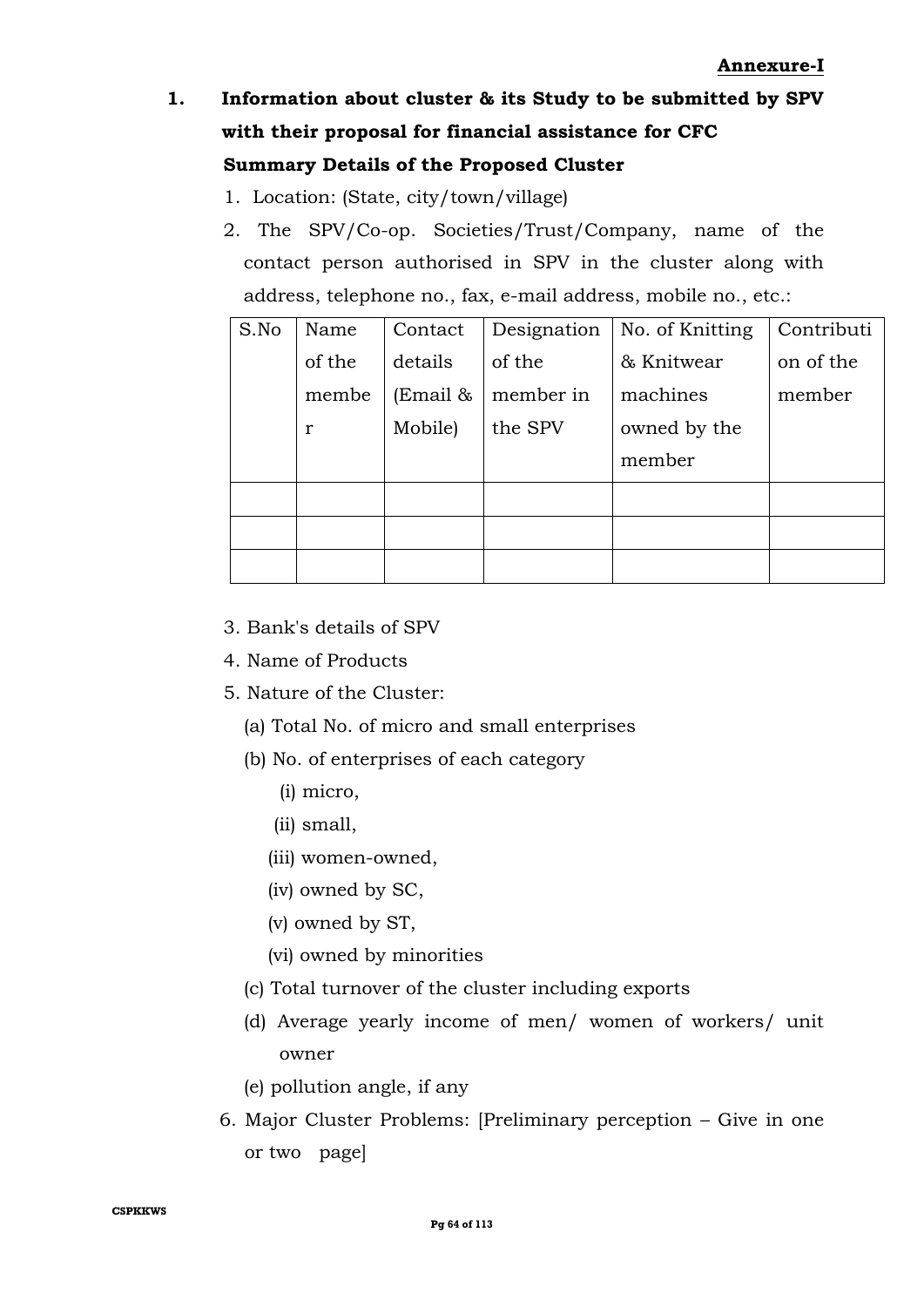- 7. Key Intervention expected under Proposed CFC: Technology Improvement / Product Quality / Marketing / Export / Quality/ Design, etc.
- 8. Extent of Competition: With large domestic firms or other similar clusters in India or abroad [Give in one page]
- 9. Name of organisation/Committee which have assessed/evaluated/conducted/diagnosed the study of cluster with details of its appointment/nomination.
- 2. **Check list for Common Facility Centre to be submitted by SPV with their proposal for financial assistance for CFC**
	- I. What are the similar facilities in the cluster and the challenges faced by them.
	- II. How is the present CFC addressing these challenges.
	- III. What is (or are) proposed as "Common Facilities"? Give benefits of each in 2-3 sentences.
	- IV. These facilities already available if any, in cluster? Give its details.
	- V. From where these facilities are being availed at present? In absence of these facilities what problems are the units facing?
	- VI. Is there any other such facility established by Govt. /NGO in the Cluster or nearby to cater the need?
	- VII. Is the above facility being fully utilised? If no, what are the reasons?
	- VIII. How many units have confirmed that they are going to join the SPV? List may be given.
	- IX. Has SPV been constituted? Whether the members of the SPV have agreed to give their contribution. (formal letter of agreeing for contribution, certificate of incorporation, articles of association etc.).
	- X. Nature of SPV (open or close ended) Whether enrolment of cluster members will open at any time in future and to that extent provision has been made in the capital structure of SPV (paid up capital should not be more than 30% of the authorized capital).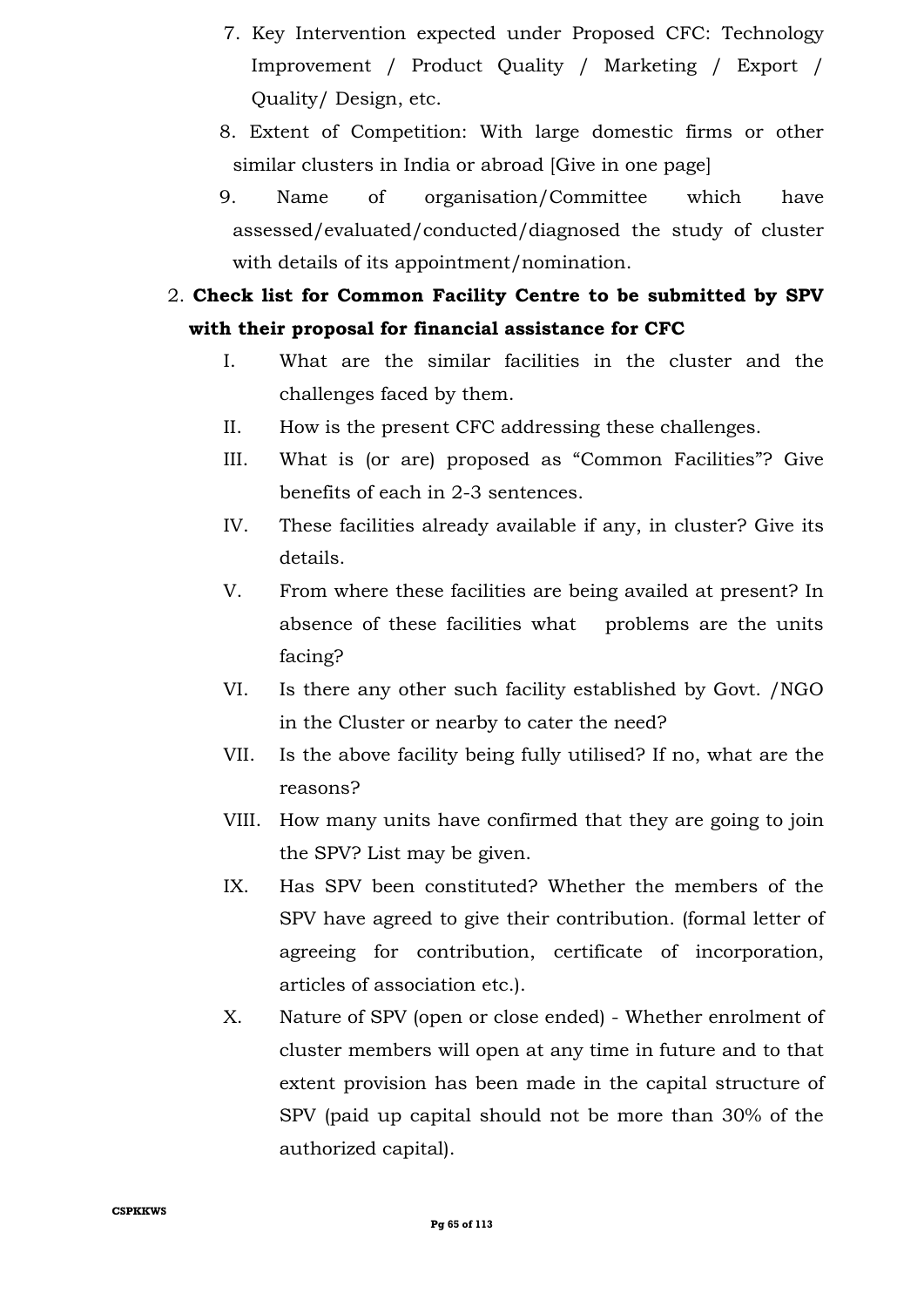- XI. How many other units wish to avail the common facility as "users", without joining SPV?
- XII. Has the suitable plant and machinery been identified, their specification and quotation invited for the purpose of DPR?
- XIII. Name of the Agency who has prepared the DPR for the proposed CFC?
- XIV. Whether "in-principle" approval from the bank has been obtained, in case loan is being availed of.
- XV. Whether the State Govt. has been contributing in CFC, the confirmation of State Government for their contribution may be given.
- XVI. Name of committees of SPV for implementing the project, including the 'purchase committee'.
- XVII. Management Information System (MIS) for reporting/monitoring progress of work.
- XVIII. Has the capacity of plant and machinery been established on the basis of demand in the cluster? Evidence that CFC will be utilized at least 60% of their capacity.
- XIX. Whether viability-gap funding has been worked out for availing GoI assistance on the basis of following:
	- a. Types of plant and machinery absolutely needed for the CFC.
	- b. The capacity of plant and machinery and their number on the basis of total demand of the services from the CFC.
- XX. Whether the "user charge" has been determined on the basis of the following:

a. Will it generate sufficient revenue to meet all its cost of production?

- b. Has Depreciation been calculated on written down value? [NPV of the total depreciations during the usable life of plant and machinery should be equal to cost of plant and machinery]
- c. There will be differential user charges: one for members of SPV and other for non-members. The user charges for the members may be fixed in a manner that they are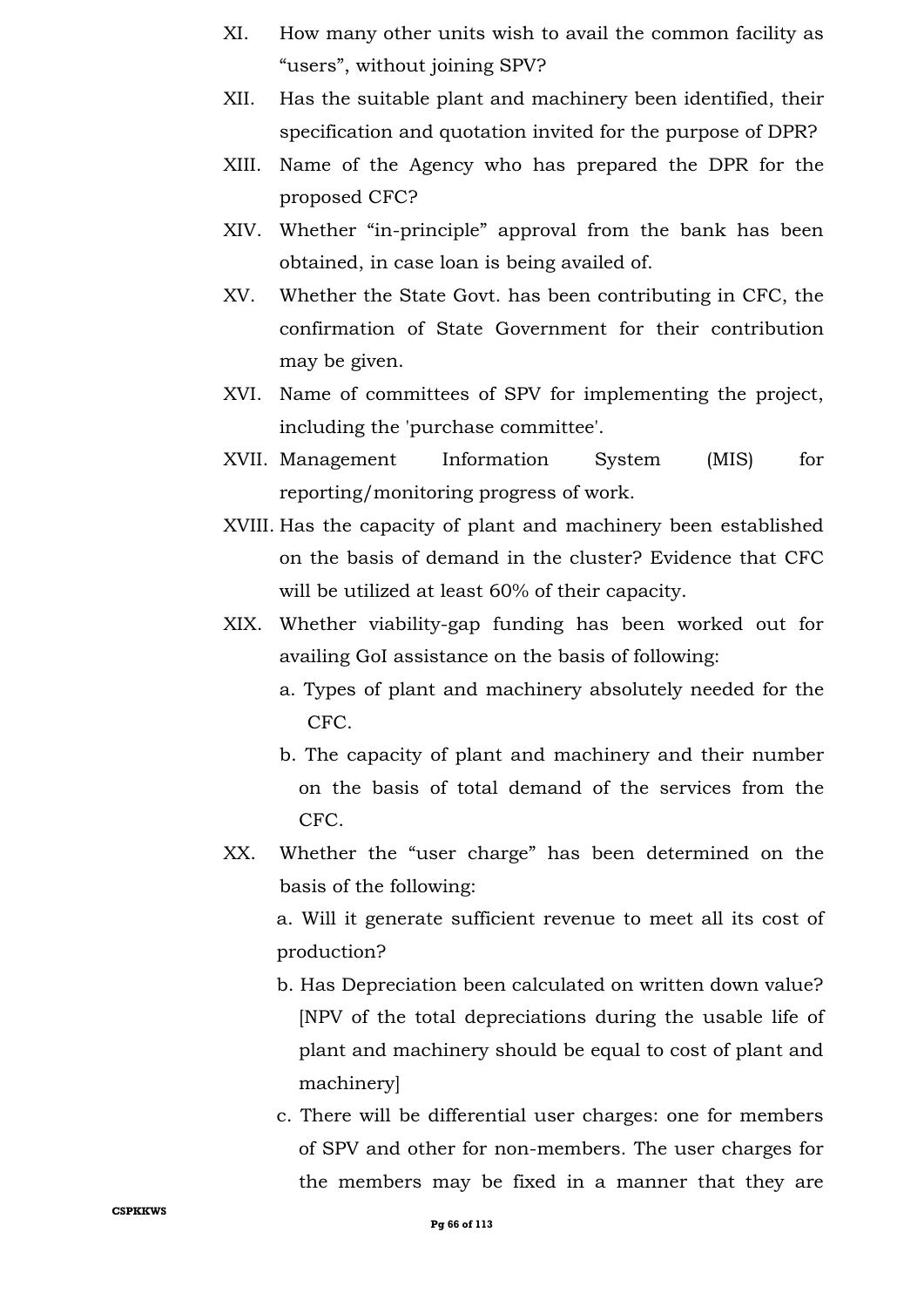suitably compensated towards the contribution made by them.

XXI. Whether the CFC proposal comply with financial norms of appraisal, i.e. internal rate of return, break-even point analysis, debt service coverage ratio, sensitivity analysis, etc, using basic templates, such as projected profit & loss account, and projected balance sheet for the proposed CFC. Full details may be given.

## **Elements of Detailed Project Report to be submitted by SPV with their proposal for financial assistance for CFC**

- (1) **Plant and machinery** 
	- (a) List of Plant and Machinery

| Sr.            | Particulars | No. | Power       | F.O.R. | Name of  | Delivery     |
|----------------|-------------|-----|-------------|--------|----------|--------------|
| No.            | of plant    |     | requirement | Price  | propose  | Schedule     |
|                | and         |     | (HP/KW)     | (Rs)   | đ        | (month-wise) |
| $\mathbf N$    | machinery   |     |             |        | supplier |              |
| $\overline{O}$ |             |     |             |        | S        |              |

te: Add GST, packing and forwarding charges, transit insurance, and freight charges to costs.

- (b) Capacity of plant and machinery on single shift basis
- (c) Production pattern

## **(2) Annual requirement of raw materials and consumables at 100% capacity utilisation**

| Sr. | Particulars | Quantity                | Unit | price Total |       | value |
|-----|-------------|-------------------------|------|-------------|-------|-------|
| No. | of          | raw required at $(Rs.)$ |      |             | (Rs.) |       |
|     | material    | full capacity           |      |             |       |       |

## **(3) Utilities and services at full capacity utilization**

(a) Power for industrial purpose

| Sr. |           | Particulars   KW   No. of working $ KW $ | Rs. / | Total |
|-----|-----------|------------------------------------------|-------|-------|
| No. | the<br>οt | hrs. per month $\vert$ month             | . KW  |       |
|     | machinery |                                          |       |       |

(b) Power requirement for domestic purpose

- (c) Water
- (d) Gas/Oil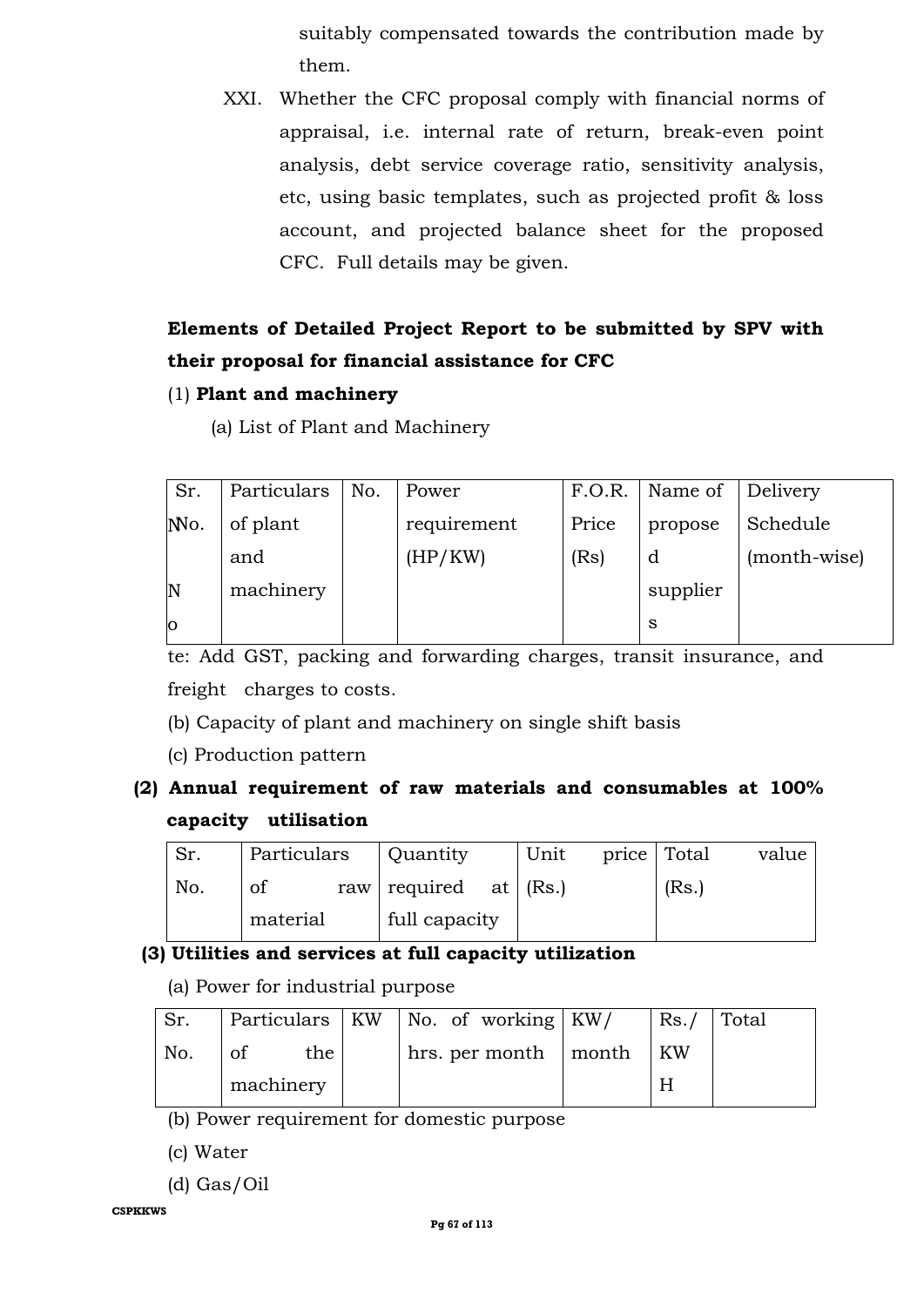| Sr.   | Particulars                            |      | Total Cost |
|-------|----------------------------------------|------|------------|
|       |                                        | Rate |            |
| No.   |                                        |      | in<br>(Rs. |
|       |                                        |      | lakh)      |
| (i)   | Cost of land                           |      |            |
| (ii)  | its<br>Development cost of land $\&$   |      |            |
|       | development, if any                    |      |            |
| (iii) | Cost of construction of shed/building  |      |            |
|       | including compound wall if any for the |      |            |
|       | purpose of CFC                         |      |            |

## (**4) Plant location, site and details of civil construction**

- $\triangleright$  Land documents may be enclosed indicating that it is in the name of SPV whether on purchase or lease basis.
- $\triangleright$  The copy of NA Certificate for land may be enclosed.
- $\triangleright$  Building lay-out & Building Plan approval may be enclosed.

## (5) **Organizational set up and man power requirement**

| Sr. | Category | No.     | of Salary  |      | per Total salary |
|-----|----------|---------|------------|------|------------------|
| No. |          | persons | month (Rs) | (PM) |                  |

Note: Add 25% towards fringe benefits and 5% annual increment

## **(6) Project cost**

| Sr.   | Particulars of cost                                   | Amount (Rs.) |
|-------|-------------------------------------------------------|--------------|
| No.   |                                                       |              |
| (i)   | Land & site development cost (Total area)             |              |
| (ii)  | Building/shed for the purpose of CFC(Total sq.ft.     |              |
|       | of construction). The cost will be inclusive of Misc. |              |
|       | fixed assets (fixture, furniture, firefighting        |              |
|       | equipment, first aid equipment, backup power          |              |
|       | supply, etc.)                                         |              |
| (iii) | Plant and machinery (cost of plant and machinery      |              |
|       | 10% installation, electrification<br>and<br>$+$       |              |
|       | commissioning)                                        |              |
| (iv)  | Preliminary expenses (diagnostic study, DPR, legal    |              |
|       | & administrative expenses, telephone, stationery,     |              |
|       | etc.                                                  |              |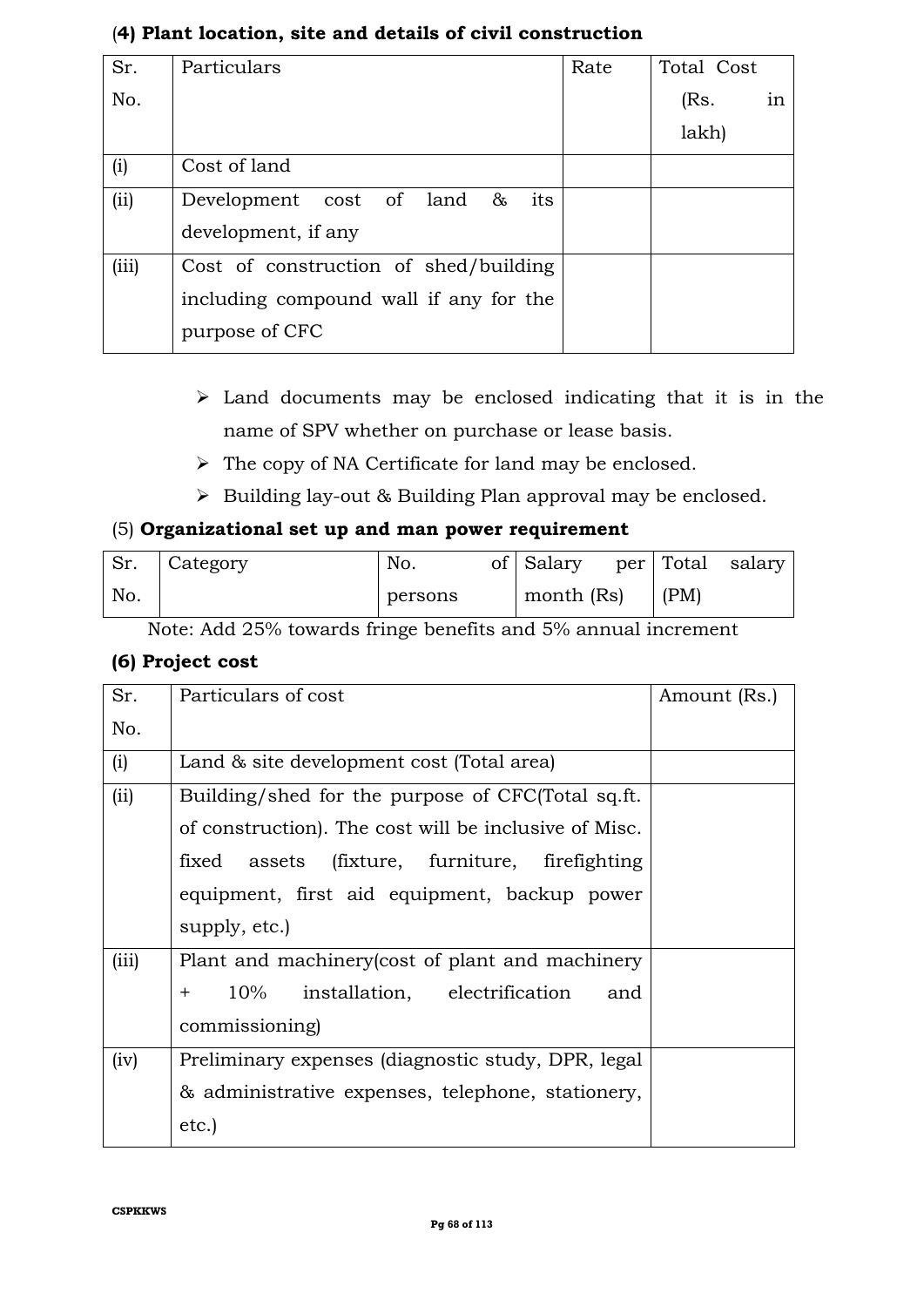| (v)   | (establishment,<br>Pre-operative expenses<br>travel,  |  |
|-------|-------------------------------------------------------|--|
|       | interest on borrowings, committed charges during      |  |
|       | construction period, start up expenses, etc.)         |  |
| (vi)  | Provision for contingencies $(2\%$ building and 5% on |  |
|       | plant and machinery)                                  |  |
| (vii) | Margin money for working capital                      |  |
| Total |                                                       |  |

## **(7) Means of finance**

| Sr. No. | Agency                 | Amount(Rs. | % of the project cost |
|---------|------------------------|------------|-----------------------|
|         |                        | lakh)      |                       |
|         | <b>SPV</b>             |            |                       |
| 2.      | GOI                    |            |                       |
| 3.      | State Govt. if any     |            |                       |
| 4.      | <b>Bank Borrowings</b> |            |                       |
| 5.      | Others                 |            |                       |

## **(8) Working capital and margin money calculation (on the basis of actual capacity utilisation year wise)**

| Sr.  | Particulars      |           | No. of Margi | 1st | year                    |          | 2nd Year | 3rd      | year        |
|------|------------------|-----------|--------------|-----|-------------------------|----------|----------|----------|-------------|
| No.  |                  | month   n |              | (as | per                     | (as      | per      | (as      | per         |
|      |                  | S         |              |     | capacity                | capacity |          | capacity |             |
|      |                  |           |              |     | utilisation utilisation |          |          |          | utilisation |
|      |                  |           |              |     |                         |          |          |          |             |
| $1.$ | Raw material     |           |              |     |                         |          |          |          |             |
|      | and              |           |              |     |                         |          |          |          |             |
|      | consumables      |           |              |     |                         |          |          |          |             |
| 2.   | <b>Utilities</b> |           |              |     |                         |          |          |          |             |
|      | Working          |           |              |     |                         |          |          |          |             |
|      | expenses         |           |              |     |                         |          |          |          |             |
|      | of<br>(salary    |           |              |     |                         |          |          |          |             |
|      | manpower)        |           |              |     |                         |          |          |          |             |
| 4.   | in<br>Works      |           |              |     |                         |          |          |          |             |
|      | process (cost    |           |              |     |                         |          |          |          |             |
|      | of<br>raw        |           |              |     |                         |          |          |          |             |
|      | material,        |           |              |     |                         |          |          |          |             |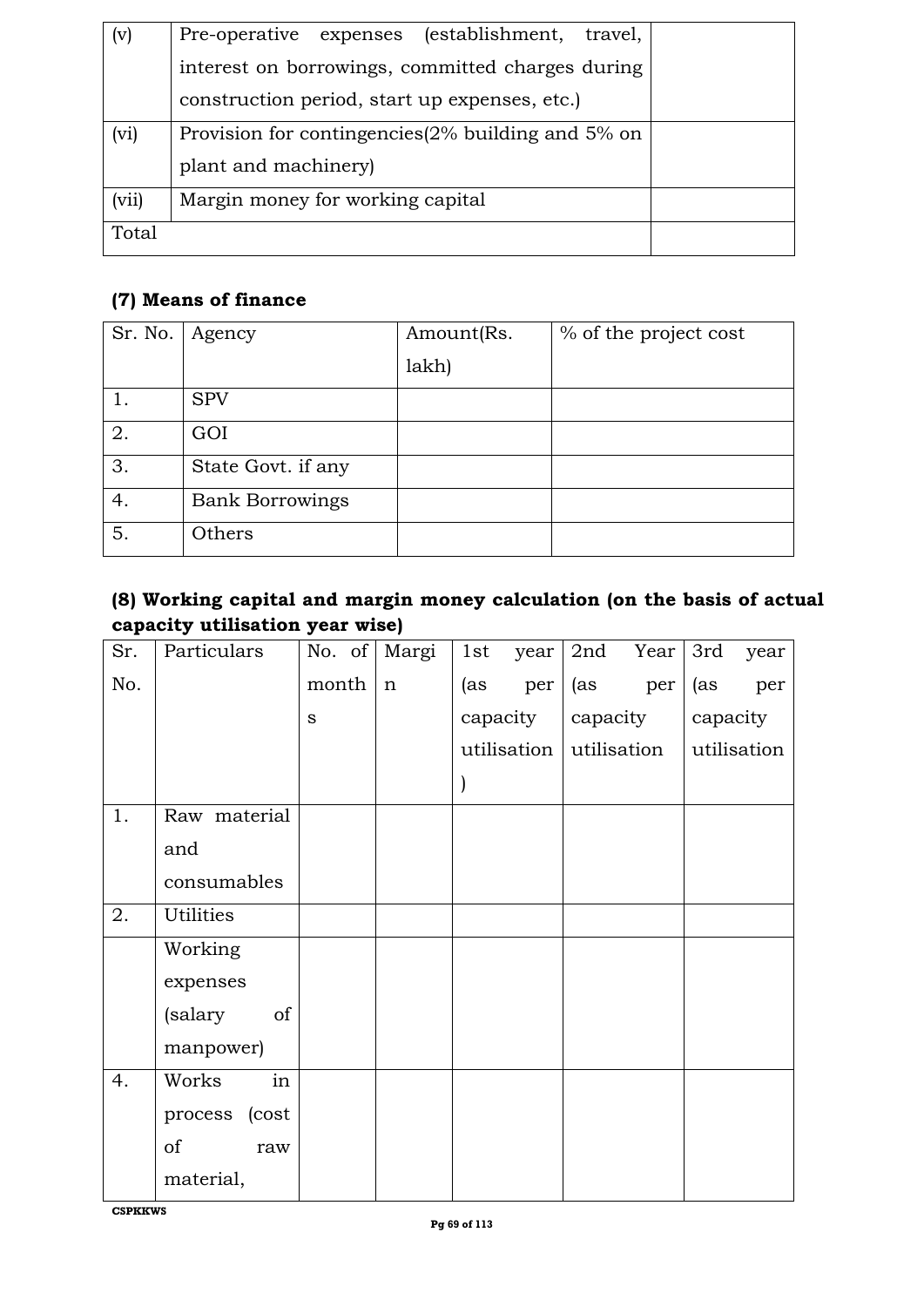|    | utility<br>and |  |  |  |
|----|----------------|--|--|--|
|    | salary<br>on   |  |  |  |
|    | actuals)       |  |  |  |
| 5. | of<br>Stock    |  |  |  |
|    | finished       |  |  |  |
|    | goods (cost of |  |  |  |
|    | raw material,  |  |  |  |
|    | utility,       |  |  |  |
|    | salary,        |  |  |  |
|    | factory        |  |  |  |
|    | overheads on   |  |  |  |
|    | actuals)       |  |  |  |
| 6. | <b>Bills</b>   |  |  |  |
|    | receivables    |  |  |  |
|    | (Sales value)  |  |  |  |

Broad parameters of financial viability of CFC and likely year of its becoming financially viable (Rs. in lakh)

| Working expenses** | Revenues**                          |
|--------------------|-------------------------------------|
| 1. Salaries        | $1_{-}$<br>1<br>Revenue stream      |
|                    | (specify)                           |
| 2. Consumables     | $\overline{2}$<br>2. Revenue stream |
|                    | (specify)                           |
| 3. Depreciation    | 3.                                  |
| 4.<br>Others       | 4.                                  |
| (specify)          |                                     |
| 5. Total           | 5. Total                            |

\*\* Note: Please give year-wise projections, till attainment of viability.

## (9) **Cost of production (projection could be for a maximum of 10 years of project life)**

- (i) Raw materials and consumables
- (ii) Utilities
- (iii) Wages and salary
- (iv) Repairs and maintenance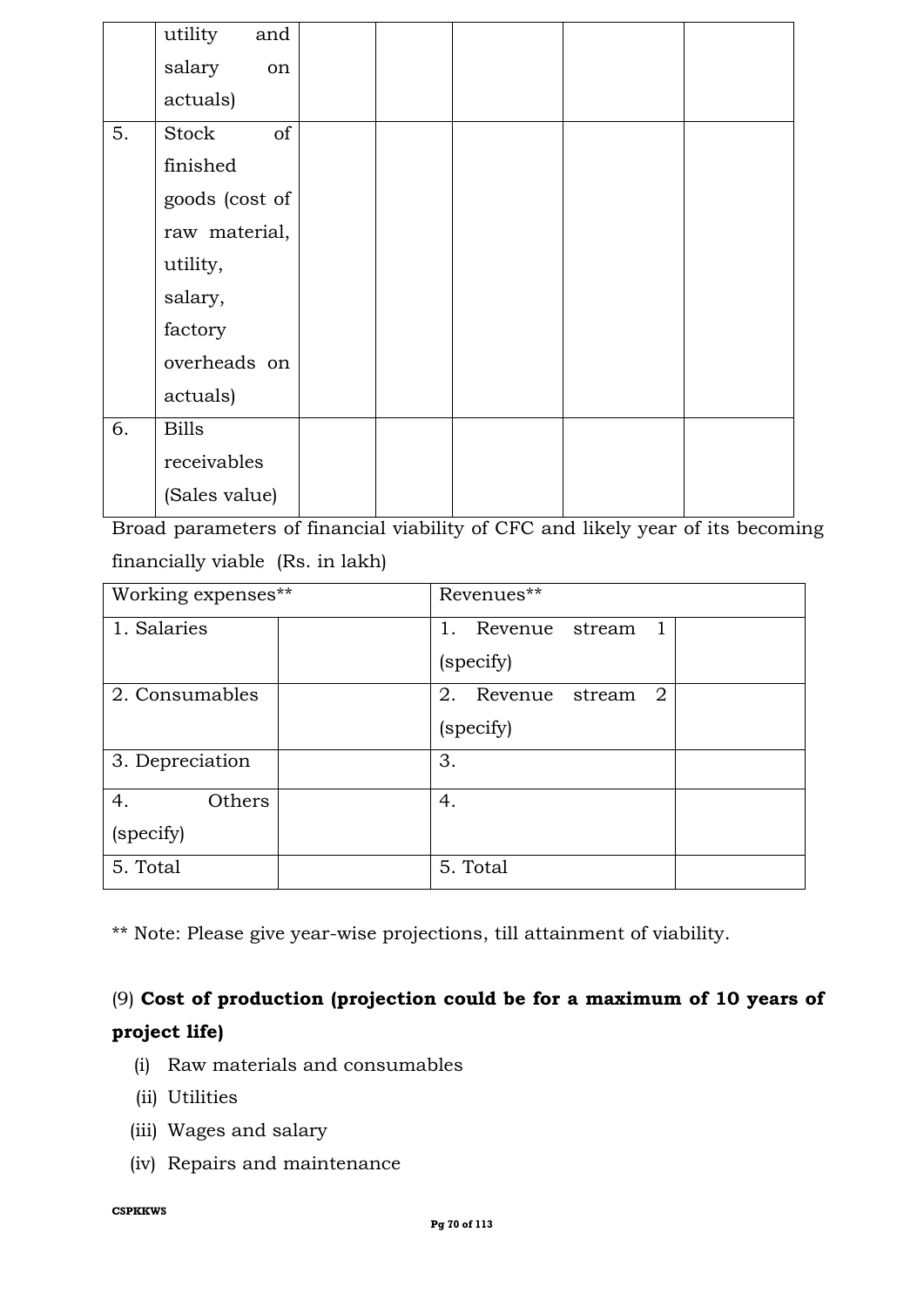- (v) Insurance
- (vi) Administrative and factory overheads
- (vii) Selling expenses

#### (10) **Estimation of profitability (projection for the project life)**

- (i) Installed capacity
- (ii) Number of working days (single shift basis)
- (iii) Capacity utilization
- (iv) Production (in single unit)

(v)Sales realization

(vi)Cost of production

(vii)Gross profit [(v)-(vi)]

(viii)Financial expenses

- (a) Interest on bank borrowing
- (ix) Depreciation on written down value method (as per separate schedule to be attached for different categories of fixed assets)

(xi) Preparatory expenses not written off

(xi)Operating profit  $[(vii) - {(viii)} + (ix) + (x)]$ 

(xii)Tax vide separate schedule

 $(xiii)$ Profit after tax  $[(xi) - (xii)]$ 

(xiv)Available surplus [(xiii) + (ix)]

### (11) **Cash flow statement (projection for the project life)**

- (A) Sources of fund:
	- (a) Gross profit less depreciation
	- (b) Term loan
	- (c) Subsidy/Grant
	- (d) Promoter's contribution
	- (e) Increase in bank borrowings
	- (f) Depreciation

#### (B) Disposal of funds:

- (a) Preliminary & pre-operative expenses
- (b) Capital expenditure
- (c) Increase in working capital
- (d) Interest on term loan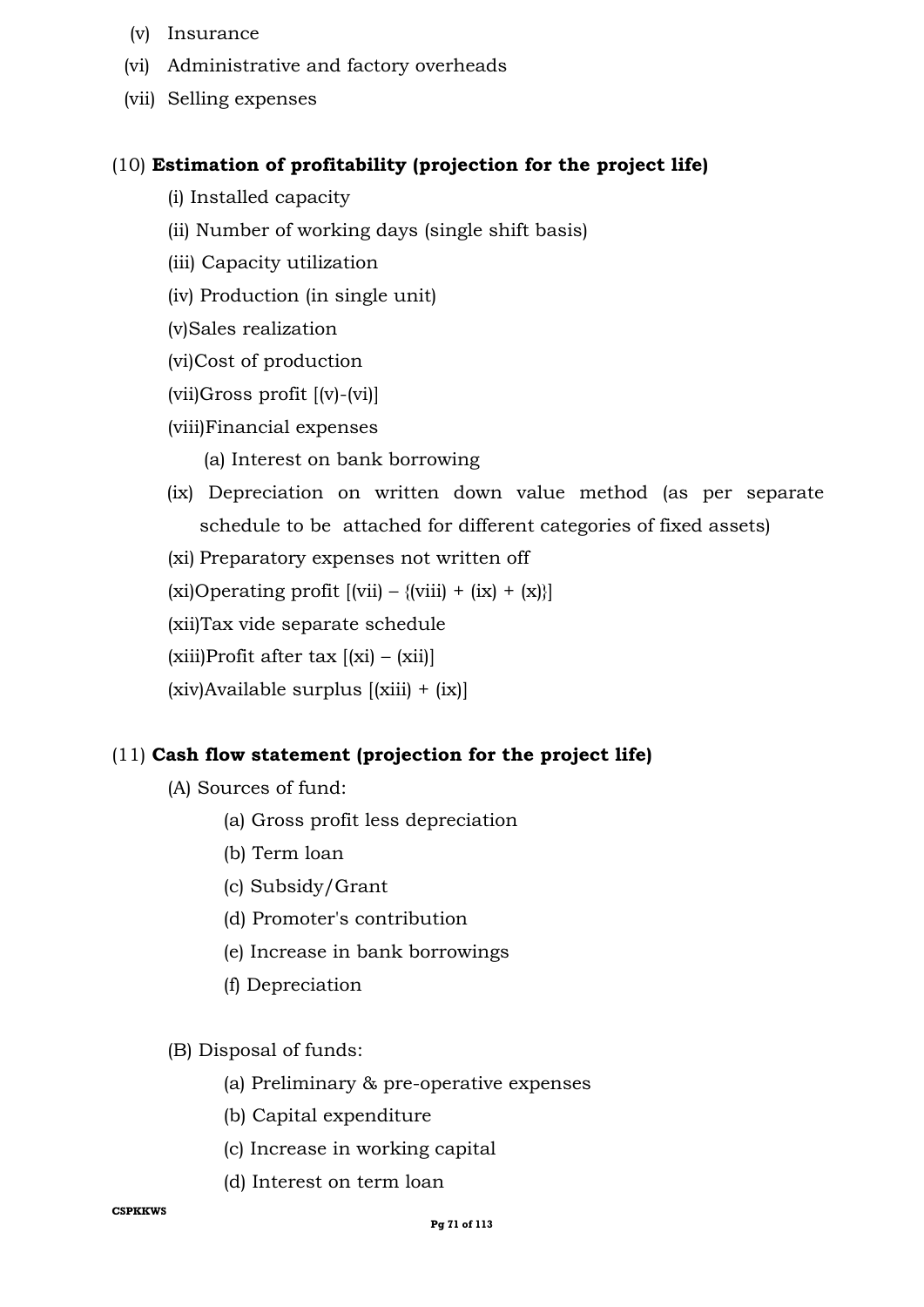- (e) Interest on bank borrowings
- (f) Decrease in term loan
- (g) Taxes
- (C) Opening balance of cash in hand or at bank [sum total of {(A)-(B}]
- (D) Net surplus/Deficit
- (E) Closing balance of cash in hand or at bank

## **(12) Debt Service coverage ratio (projection for the project life)**

- (i) Available surplus as per the table at Sr. No. 10(xiv)
- (ii) Interest on term loan
- (iii) Term loan instalment

Debt Service Coverage Ratio (DSCR) = [Available surplus + interest on term

loan] / [Term Loan instalment +interest on term loan]

(13) Balance sheet & P/L account (projection for 10 years)

(14) Break even point = Fixed cost / Contribution (= Sales-Variable cost)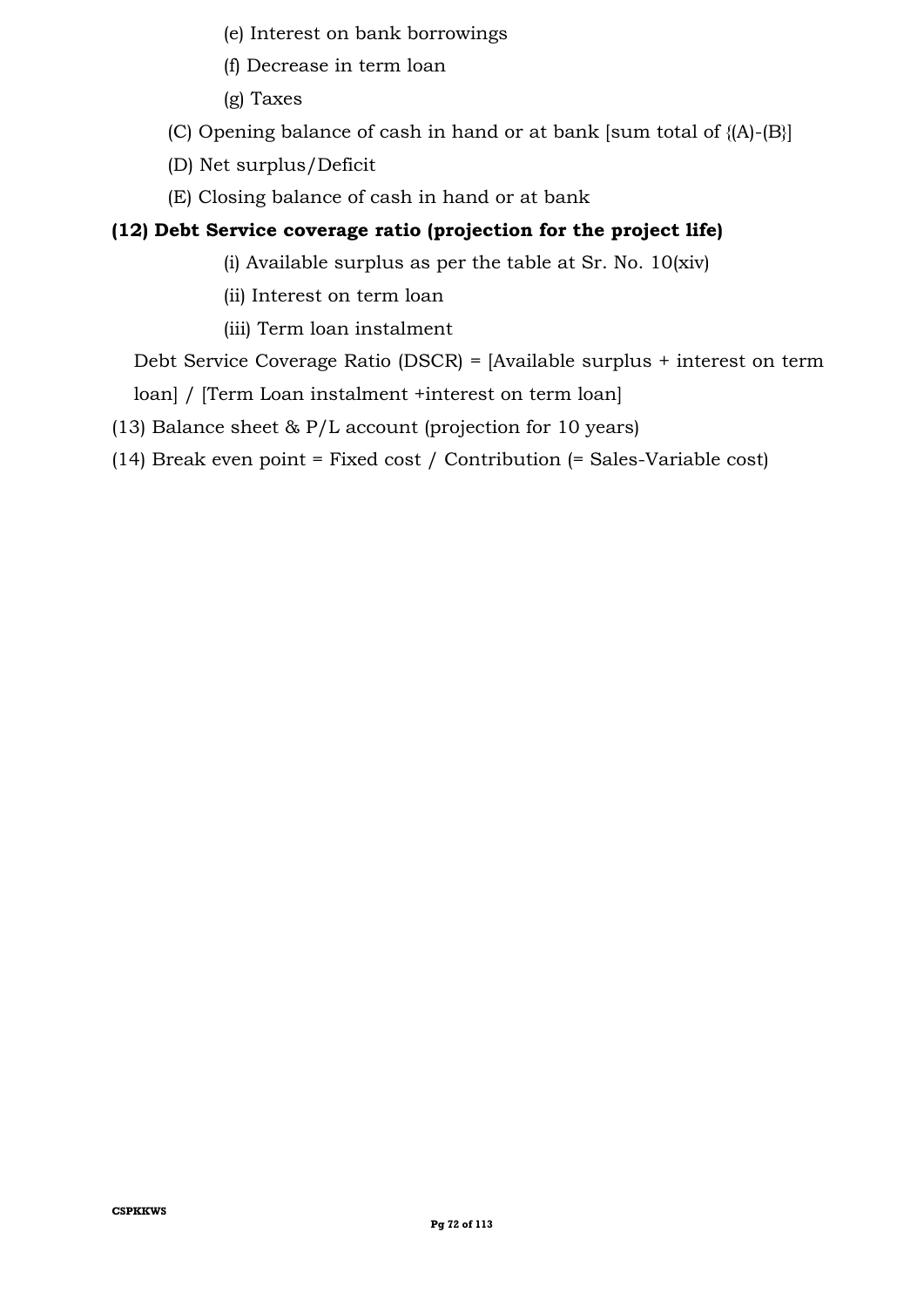Application for sanction of Common Facilities Centre under PowerTex India

| S.NO. | Particulars   |                                 |              | Details |             |               |            |
|-------|---------------|---------------------------------|--------------|---------|-------------|---------------|------------|
|       |               | Name & address of the SPV, its  |              |         |             |               |            |
|       |               | constitution along with copy of |              |         |             |               |            |
|       |               | the Memorandum and Articles     |              |         |             |               |            |
|       | of            |                                 | Association, |         |             |               |            |
|       |               | ROC/Partnership deed/Society    |              |         |             |               |            |
|       |               | Registration as the case may    |              |         |             |               |            |
|       | be.           |                                 |              |         |             |               |            |
|       | S.No.         | of<br>Name                      | Contact      |         | Designatio  | No.<br>of     | Contributi |
|       |               | the                             | details      |         | of the<br>n | Knitting $\&$ | on of the  |
|       |               | member                          | (Email       | &       | member in   | Knitwear      | member     |
|       |               |                                 | Mobile)      |         | the SPV     | units         |            |
|       |               |                                 |              |         |             | owned<br>by   |            |
|       |               |                                 |              |         |             | the           |            |
|       |               |                                 |              |         |             | member        |            |
|       |               |                                 |              |         |             |               |            |
|       |               | Contact Mobile no of SPV &      |              |         |             |               |            |
|       | E mail ID     |                                 |              |         |             |               |            |
|       |               | Name of the cluster where CFC   |              |         |             |               |            |
|       | is            | proposed to be set              | up           |         |             |               |            |
|       | alongwith DPR |                                 |              |         |             |               |            |
|       |               | Proof of Identity of            | the          |         |             |               |            |
|       | members       | of the                          | group        |         |             |               |            |
|       |               | alongwith copy (PAN Card/       |              |         |             |               |            |
|       | Bank Pass     | Book/ Aadhar                    |              |         |             |               |            |
|       |               | Card/ Ration card/ Voter Card)  |              |         |             |               |            |
|       |               | Full address of the SPV where   |              |         |             |               |            |
|       |               | the CFC will be set up          |              |         |             |               |            |
|       | Area<br>a.    | of land/Building                |              |         |             |               |            |
|       |               | documents for the proposed      |              |         |             |               |            |
|       |               | location (own/ leased).         |              |         |             |               |            |
|       |               | Registered land deed copy as    |              |         |             |               |            |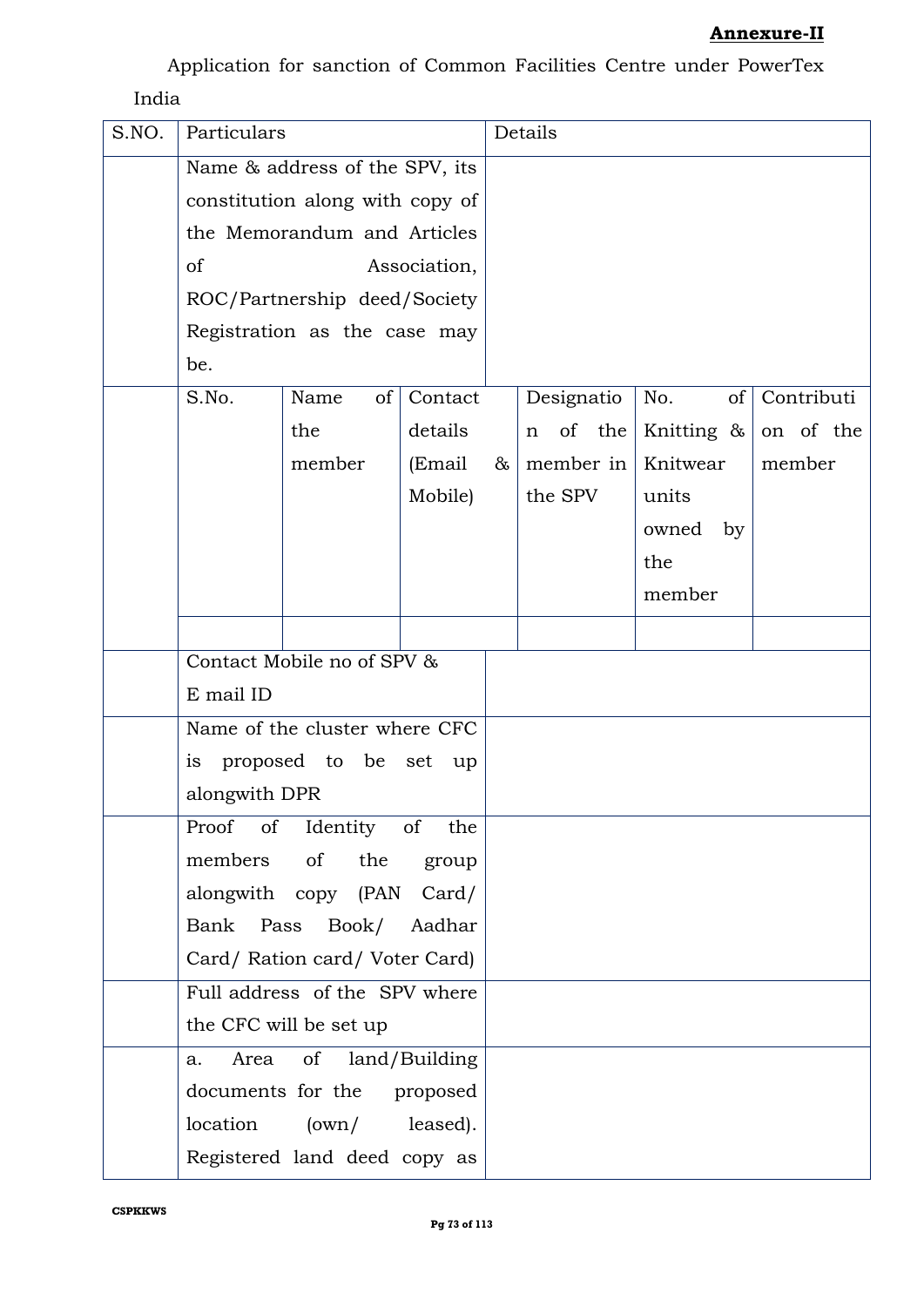| the case may be   |                                 |              |  |         |           |  |
|-------------------|---------------------------------|--------------|--|---------|-----------|--|
|                   | b. Size of the Factory building |              |  |         |           |  |
|                   | a. Area of land documents for   |              |  |         |           |  |
| the               | proposed location (own/         |              |  |         |           |  |
|                   | leased). Registered land deed   |              |  |         |           |  |
|                   | copy as the case may be         |              |  |         |           |  |
|                   | b. Size of the Factory building |              |  |         |           |  |
| Means of finance: |                                 |              |  |         |           |  |
|                   |                                 |              |  |         |           |  |
| S.no.             | Components                      | Promoter     |  | GOI     | Bank loan |  |
|                   |                                 | contribution |  | subsidy |           |  |
| $\mathbf{1}$      | Factory                         |              |  |         |           |  |
|                   | <b>Building</b>                 |              |  |         |           |  |
| $\overline{2}$    | Plant<br>$\&$                   |              |  |         |           |  |
|                   | Machinery                       |              |  |         |           |  |
| 3                 | Other                           |              |  |         |           |  |
|                   | eligible                        |              |  |         |           |  |
|                   | investment                      |              |  |         |           |  |
| <b>TOTAL</b>      |                                 |              |  |         |           |  |

Place :

Date :

(Signature of SPV)

..............................................................................................................

............................

#### **For office use only :**

Visited the location of proposed CFC on .............................. and verified the documents submitted by the SPV and the proposal is recommended for sanction/ not recommended for reasons as under:

#### **Signature of OIC**

**Regional Office of the Textile Commissioner, ...............**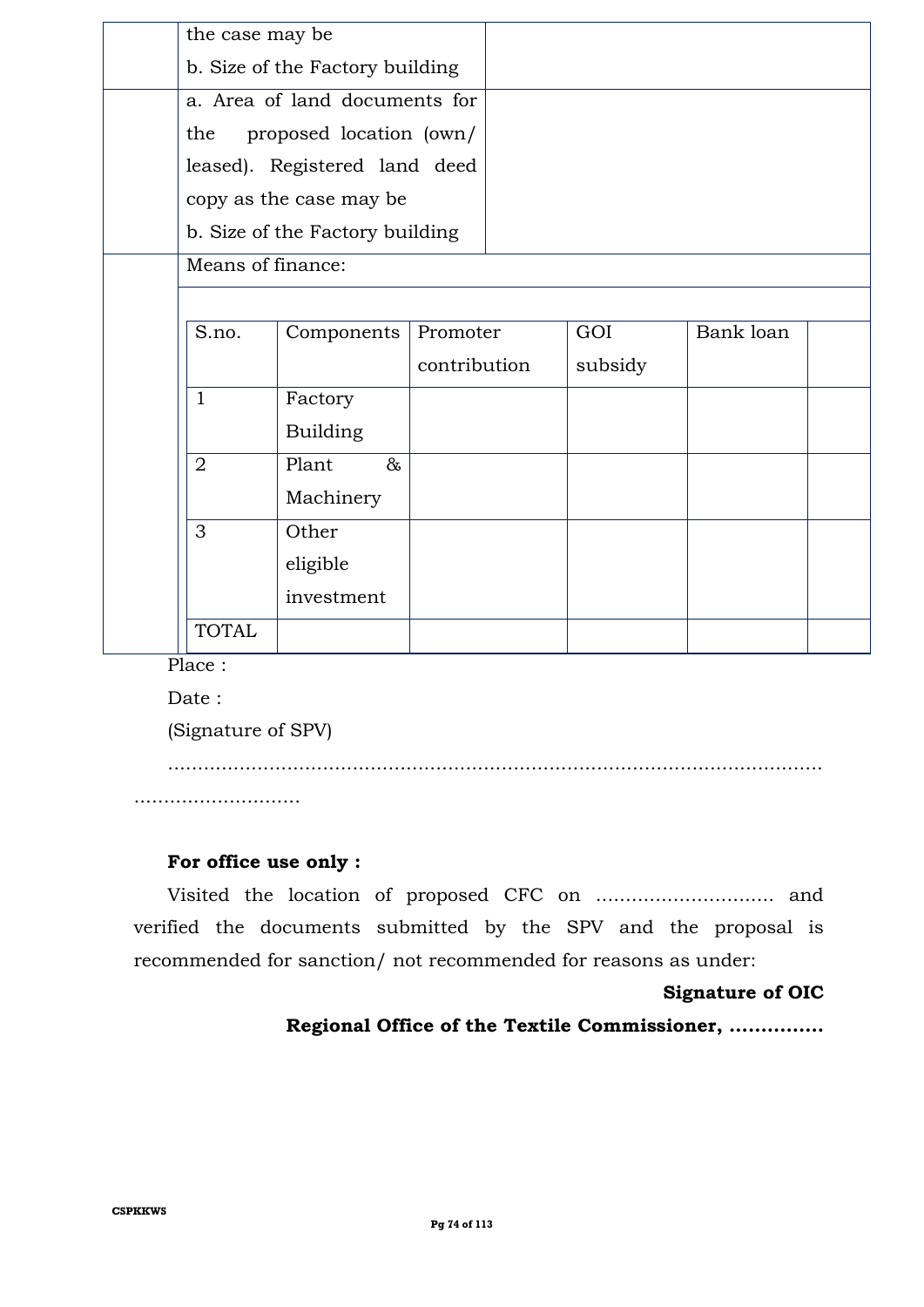# **Checklist of documents to be submitted along with detailed project report (DPR)**

- 1. Copy of the registration of land in the name of SPV or copy of the registered lease deed of the land not less than 10 years, as applicable.
- 2. Non-agriculture land certificate issued by the concerned Gram Panchayat/District Town Planning Authority or any other competent authority, as applicable.
- 3. Layout Plan for construction of Common Facility Centre duly approved the concerned Gram Panchayat/District Town Planning Authority or any other competent authority, as applicable.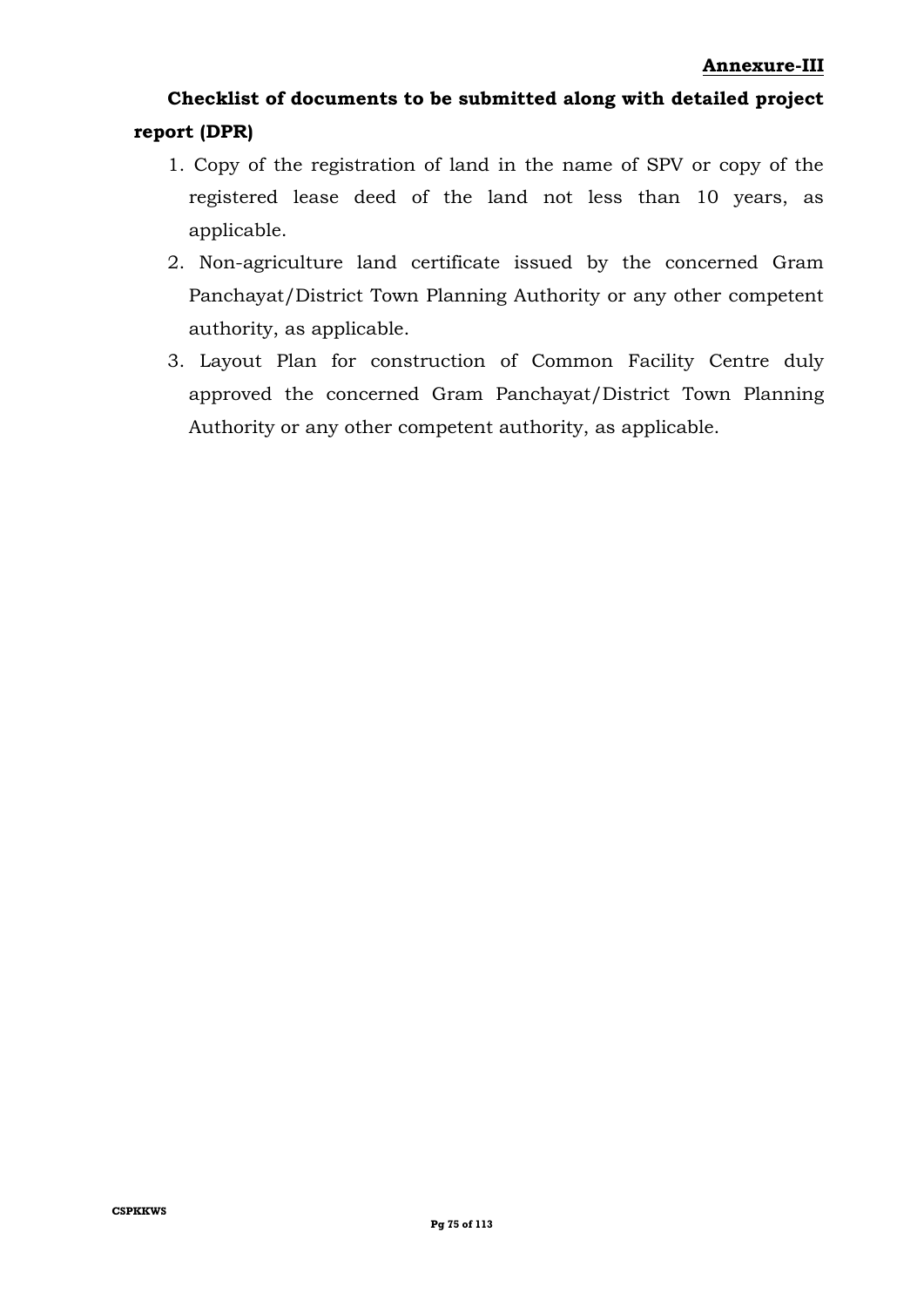#### **Annexure-IV**

Reporting format of Local Level Monitoring Committee (LLMC) of the CFC

| S. No.         | Details of LLMC Report                  | Recommendation of LLMC |
|----------------|-----------------------------------------|------------------------|
| $\mathbf{1}$   | Name and address of the CFC             |                        |
| $\overline{2}$ | Date of LLMC                            |                        |
| 3              | Venue of the Meeting                    |                        |
| 4              | Stage of LLMC                           |                        |
| 5              | Names of LLMC Members present           |                        |
| 6              | Present status of work Shed /           |                        |
|                | installation of Machinery               |                        |
| $\overline{7}$ | Area of work shed constructed           |                        |
| 8              | Financial progress made so far          |                        |
| 9              | Charted Engineer's Certificate          |                        |
| 10             | <b>Chartered Accountant Certificate</b> |                        |
| 11             | Total<br>of the<br>work<br>shed<br>area |                        |
|                | approved                                |                        |
| 12             | Govt. of India Subsidy sanctioned       |                        |
| 13             | Govt of India subsidy released          |                        |
| 14             | Present area/construction of work       |                        |
|                | shed completed                          |                        |
| 15             | Percentage of work completed            |                        |
| 16             | Details of machinery proposed           |                        |
| 17             | No. of machinery installed              |                        |
| 18             | Eligible subsidy recommended            |                        |
|                |                                         |                        |
| 19             | Photographs with date & Time            |                        |
|                |                                         |                        |
| 20             | Over all Remarks                        |                        |
|                |                                         |                        |

## **Signature of LLMC Members**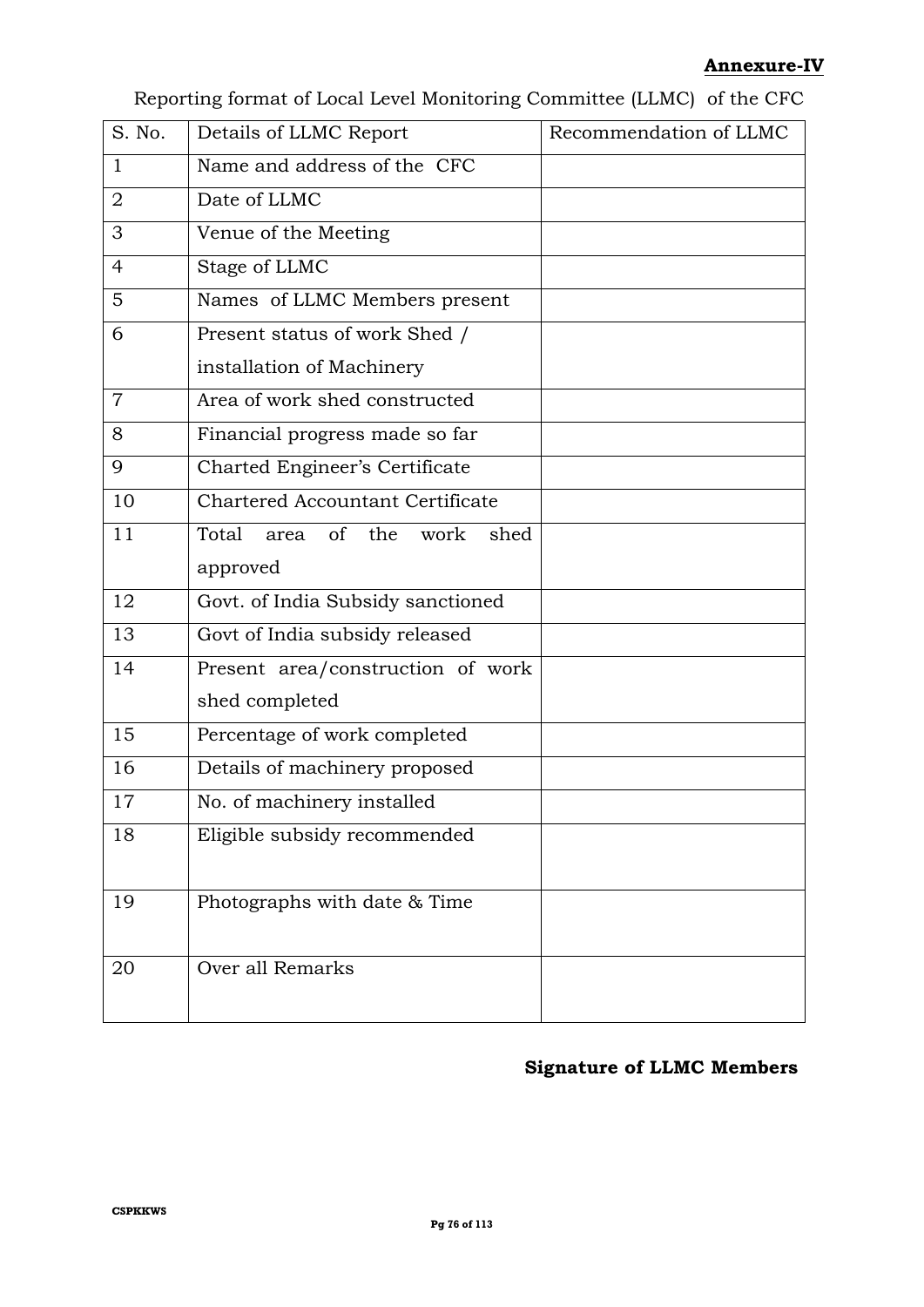## **Annexure-V**

| Sr. | Criteria                              | <b>Total Mark</b> | Mark allotted |
|-----|---------------------------------------|-------------------|---------------|
| No. |                                       |                   | by Committee  |
| 1.  | Total number of knitting & knitwear   | 10                |               |
|     | machines                              |                   |               |
| 2.  | Technology level                      | 25                |               |
| 3.  | Product Profile                       | 20                |               |
|     | Low value fabrics                     |                   |               |
|     | Medium value                          |                   |               |
|     | High value fabric                     |                   |               |
|     | Value added                           |                   |               |
| 4.  | Infrastructure                        | 10                |               |
|     | Preparatory level                     |                   |               |
|     | Testing facilities                    |                   |               |
|     | Mill stores availability              |                   |               |
|     | Yarn depot / Availability of yarn     |                   |               |
|     | Power availability and its price      |                   |               |
|     | Post-Knitting                         |                   |               |
|     | Transportation,<br>water,             |                   |               |
|     | communication                         |                   |               |
| 5.  | <b>Market Access</b>                  | 15                |               |
|     | Export and its value, percentage of   |                   |               |
|     | total product of cluster              |                   |               |
|     | Domestic and its value, percentage    |                   |               |
|     | of total product of cluster           |                   |               |
| 6.  | Skilled Manpower Availability         | 10                |               |
| 7.  | No. of banks / financial institutions | 5                 |               |
|     | in the cluster                        |                   |               |
| 8.  | production/<br>Jobwork<br>Own         | 5                 |               |
|     | production                            |                   |               |
|     | Total                                 | 100               |               |

# **Criteria of grading the Knitting & Knitwear cluster**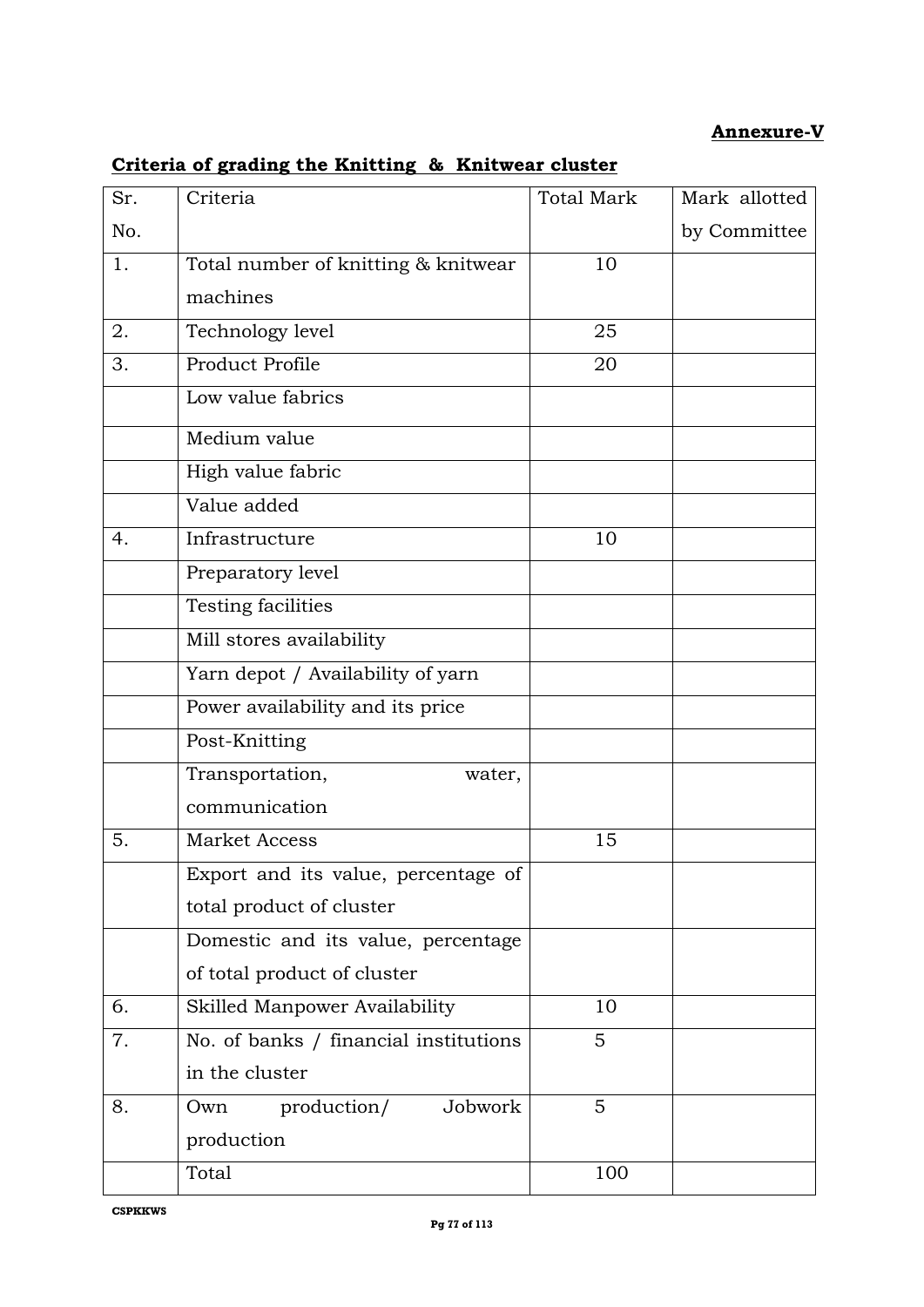Grading on the basis of marks allotted

| Upto 40 -  | D |
|------------|---|
| 41 to 60   | С |
| 61 to 75 - | B |
| Above 75 - | А |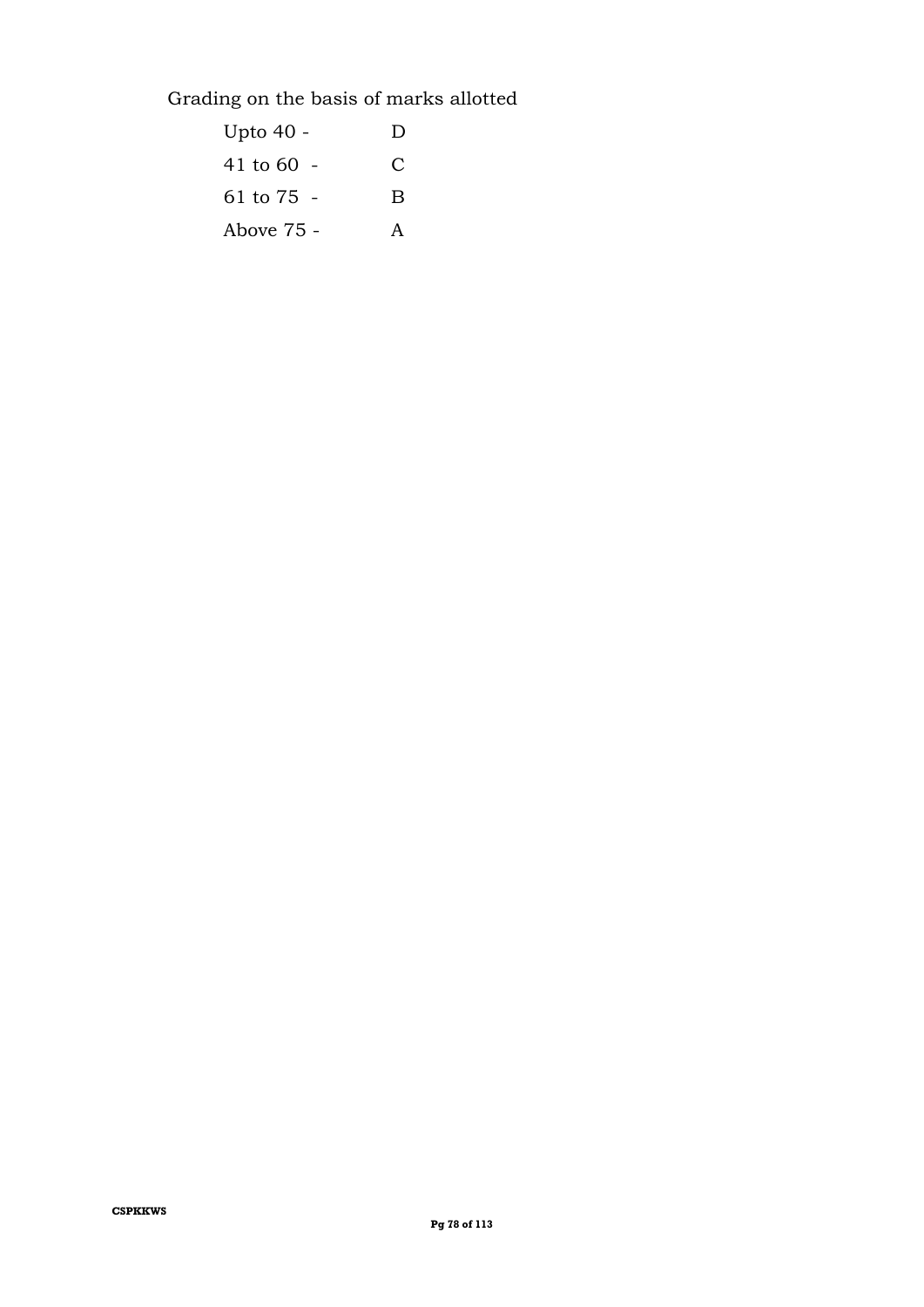#### **Annexure-VI**

# **Specimen of Surety Bond One Hundred Rupees Judicial Paper BOND PRESCRIBED TO BE EXECUTED BEFORE GRANT IS RELEASED**

KNOW ALL MEN BY THESE PRESENTS that we, M/s \_\_\_\_\_\_\_\_\_\_\_\_\_\_\_\_\_\_\_\_\_\_\_\_, a company incorporated under the Companies Act/Co-op. Society registered under Co-op Society Act of Govt. of and having its registered office at \_\_\_\_\_\_\_\_\_\_\_\_\_\_\_\_\_\_\_\_\_\_\_\_ (hereinafter called the "Obligors") are held fully and firmly bounded to the President of India (hereinafter called the "Government") for the sum of Rs. (Rupees\_\_\_\_\_\_\_\_\_\_\_\_\_\_\_\_\_\_\_\_\_\_\_\_\_\_\_\_\_\_\_\_\_\_\_\_\_only) well and truly to be paid to the Government on demand and without a demur for which payment we firmly bind ourselves and our successors and assigns by these presents.

Signed on the \_\_\_\_\_\_\_\_\_\_\_\_\_\_\_\_\_\_\_\_\_\_\_\_\_ day of \_\_\_\_\_\_\_\_\_\_\_\_\_\_\_\_\_\_\_\_\_\_ in the year Two Thousand \_\_\_\_\_\_\_\_.

WHEREAS on the Obligors' request, the Government as per Sanction Order No. 2012 Dated 2003 Dated 2004 Of Office of the Date of  $\alpha$ Textile Commissioner, Ministry of Textiles (hereinafter referred to as the "Letter of Sanction") which forms an integral part of these presents, and a copy whereof is annexed hereto and marked as Annexure-I, agreed to make in favour of the Obligors a grant of Rs.\_\_\_\_\_\_\_\_\_\_\_\_\_\_\_ (Rupees \_\_\_\_\_\_\_\_\_\_\_\_\_\_\_\_\_\_\_\_\_\_\_\_\_\_\_\_\_) for the purpose of construction of workshed and installation of specified machines at \_\_\_\_\_\_\_\_\_\_\_\_\_\_\_\_\_\_\_\_\_\_\_\_\_\_\_\_\_\_ out of which the sum of Rs.  $(Rupees)$  only) have been paid to the Obligors (the receipt of which the Obligors do hereby admit and acknowledge) on condition of the Obligors executing a bond in the terms and manner contained hereinafter which the Obligors have agreed to do.

NOW the conditions of the above written obligation is such that if the Obligors duly fulfill and comply with all the conditions mentioned in the letter of sanction, the above written Bond or obligation shall be void and of no effect. But otherwise, it shall remain in full force and virtue. The Obligors will abide by the terms & conditions of the grant by the target dates, if any specified therein.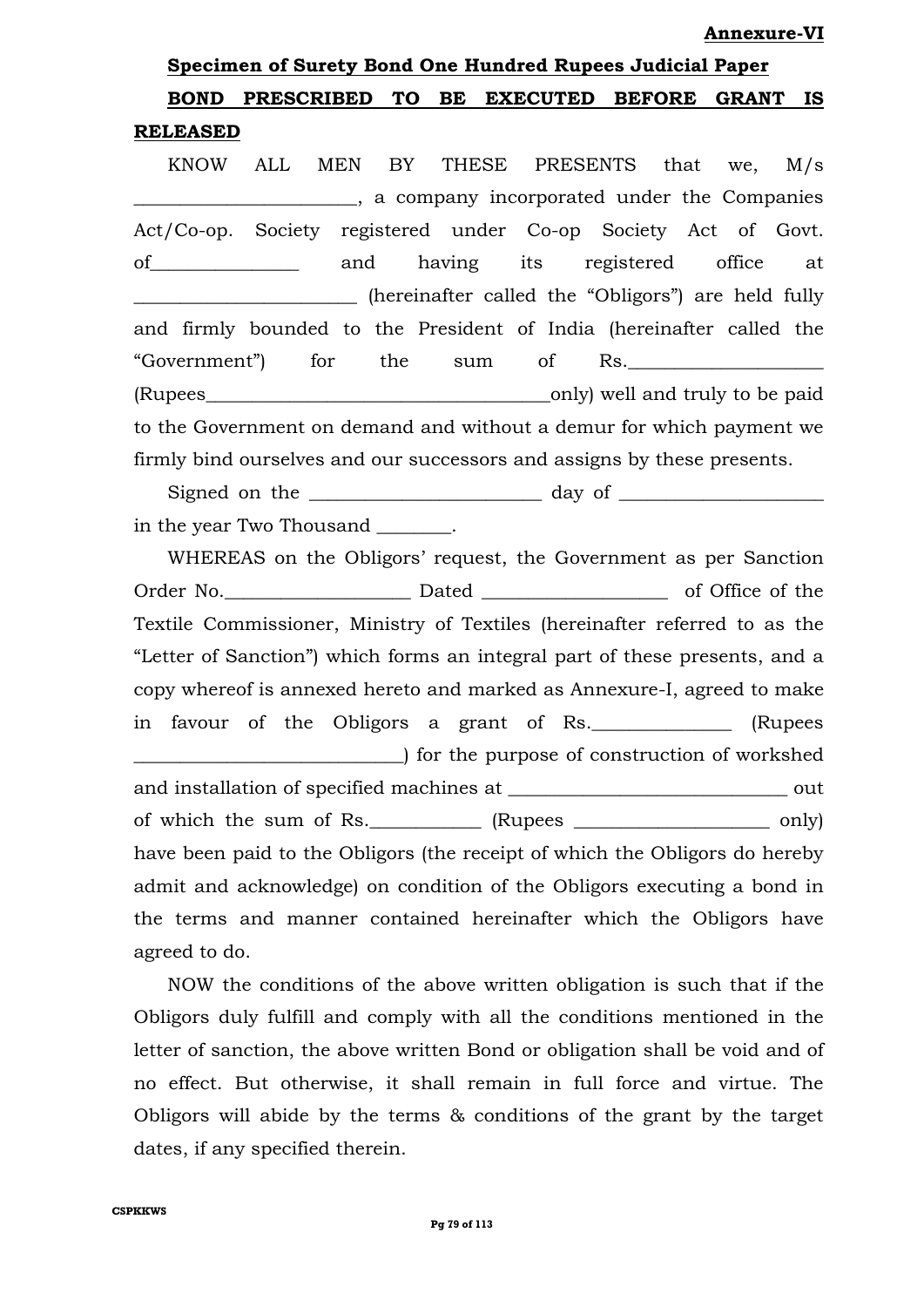THAT the Obligors shall not divert the grants and entrust execution of the Scheme or work concerned to another institution(s) or organization(s).

THAT the Obligors shall abide by any other conditions specified in this agreement and in the event of their failing to comply with the conditions or committing breach of the bond, the Obligors and the sureties individually and jointly will be liable to refund to the President of India, the entire amount of the grant with interest of 10% per annum thereon. If a part of the grant is left unspent after the expiry of the period within which it is required to be spent, interest  $@10\%$  per annum shall be charged upto the date of its refund to the Government, unless it is agreed to be carried over.

The Obligors agree and undertake to surrender/pay the Government the monetary value of all such pecuniary or other benefits which it may receive or derive / have received or derived through / upon unauthorized use of (such as letting out the premises on adequate or less than adequate consideration or use of the premises for any purpose other than that for which the grant was intended of the property) building/machineries created/acquired constructed largely from out of the Grant sanctioned by Government of India, Ministry of Textiles or the Administrative Head of the Department concerned. As regards the monetary value aforementioned to be surrendered/paid t the Government, the decision of the Project Approval Committee will be final and binding on the Obligors.

AND THESE PRESENTS ALSO WITNESS THAT

i) the decision of the Secretary to the Government of India in the Ministry of Textiles on the question whether there has been breach or violation of any of the terms or conditions mentioned in the sanction letter shall be final and binding upon the Obligors and;

ii) the Government shall bear the stamp duty payable on these presents.

IN WITNESS WHEREOF these presents have been executed as under on behalf of the Obligors the day herein above written in pursuance of the Resolution No. 2012 Dated 2012 passed by the governing body of the Obligor, a copy whereof is annexed hereto as Annexure-II and on behalf of the sureties and by for and on behalf of the president on the date appearing below:-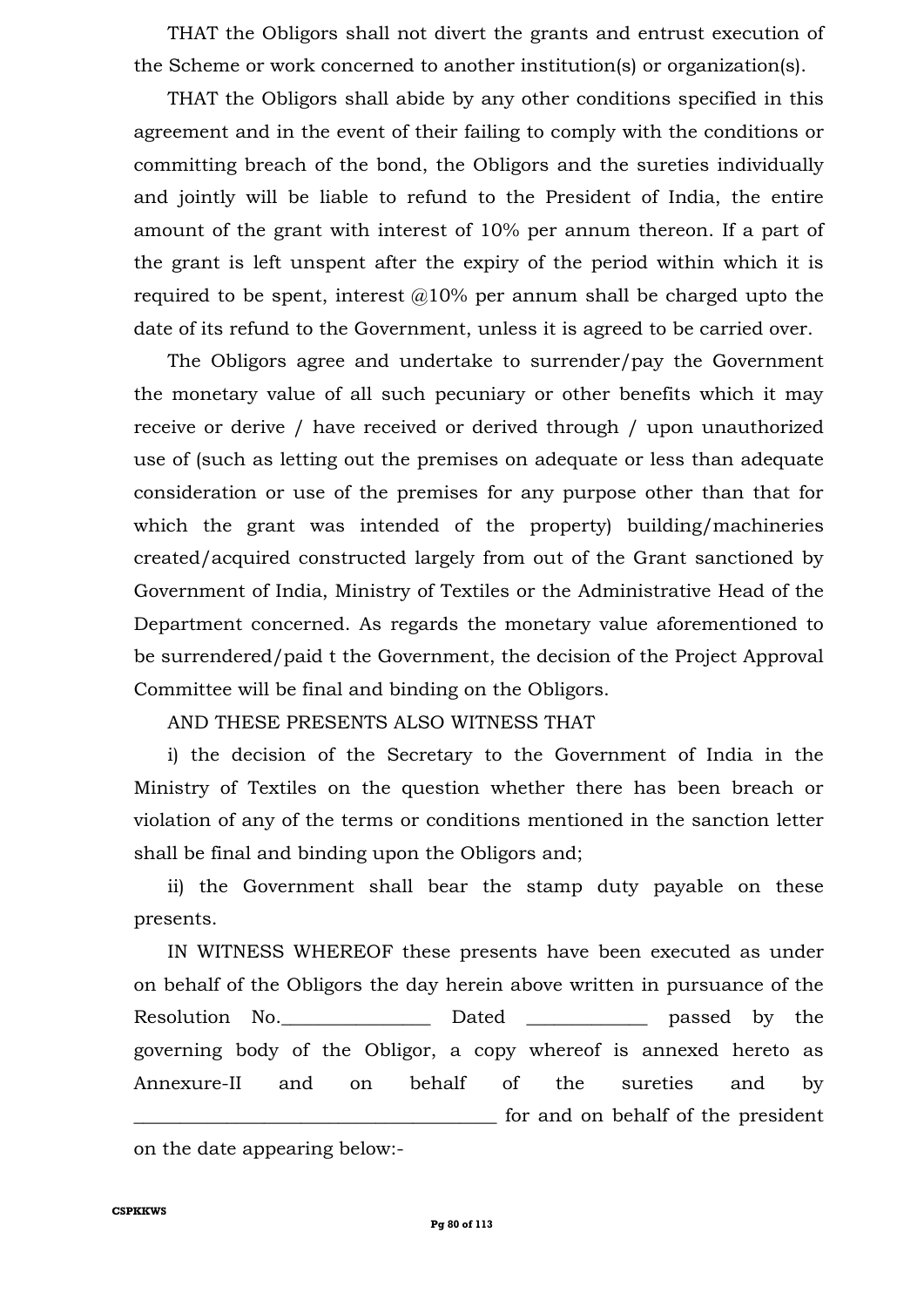#### FOR

Signature of the AUTHORISED SIGNATORY Signed for and on behalf of (Name of the Obligor) 1. Signature of witness 2. Signature of witness Name & Address Name & Address

 $\overline{\phantom{a}}$  , and the set of the set of the set of the set of the set of the set of the set of the set of the set of the set of the set of the set of the set of the set of the set of the set of the set of the set of the s

\_\_\_\_\_\_\_\_\_\_\_\_\_\_\_\_\_\_\_\_\_\_\_\_\_\_\_\_\_\_\_\_\_\_\_\_\_

TO BE FILLED UP BY THE OFFICE OF THE TEXTILE COMMISSIONER (ACCEPTED)

For and on behalf of the President of India

\_\_\_\_\_\_\_\_\_\_\_\_\_\_\_\_\_\_\_\_\_\_ \_\_\_\_\_\_\_\_\_\_\_\_\_\_\_\_\_\_

| Designation |  |
|-------------|--|
|             |  |

Date: \_\_\_\_\_\_\_\_\_\_\_\_\_\_\_\_\_\_\_\_\_\_\_\_\_\_\_\_\_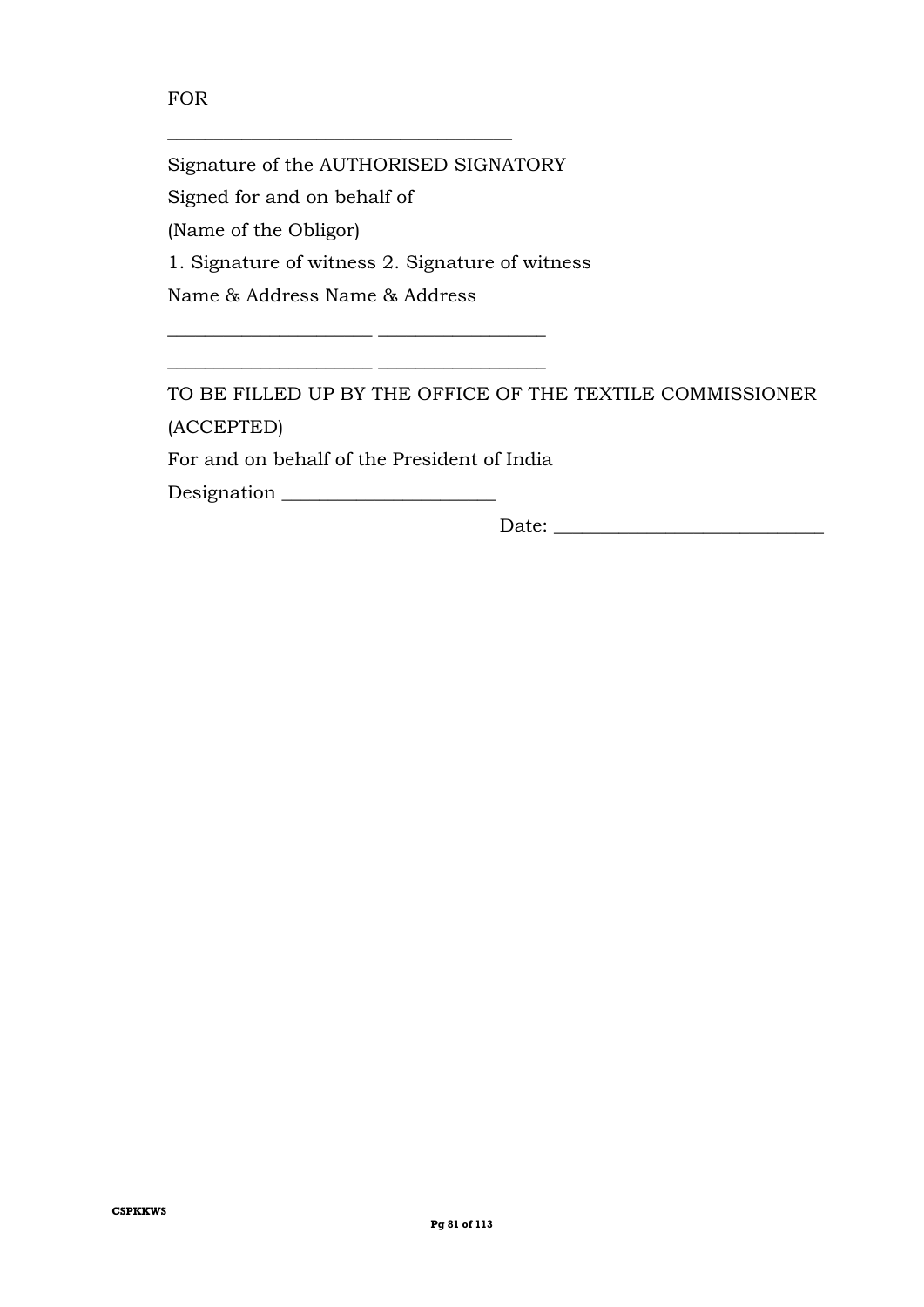Format of application of claim by the SPV alongwith documents to be submitted for the release of first instalment of 30% subsidy under CFC Scheme. (To be submitted within 90 days from the date of sanction)

To Date-

The Officer In-charge,

Regional Office of the Textile Commissioner

------------------

#### Sir,

We herewith submit our claim for the release of first instalment of Govt.

of India subsidy towards Common Facility Centre Scheme. We are enclosing the following documents for further necessary action.

- 1. Charted Accountant Certificate of expenditures incurred towards construction of Common Facility Centre.
- 2. Certificate of proportionate expenditure by a Govt. approved architect.
- 3. Any other details.

You are requested to carryout LLMC verification and forward the report to the Office of the Textile Commissioner along with your recommendation.

Yours faithfully,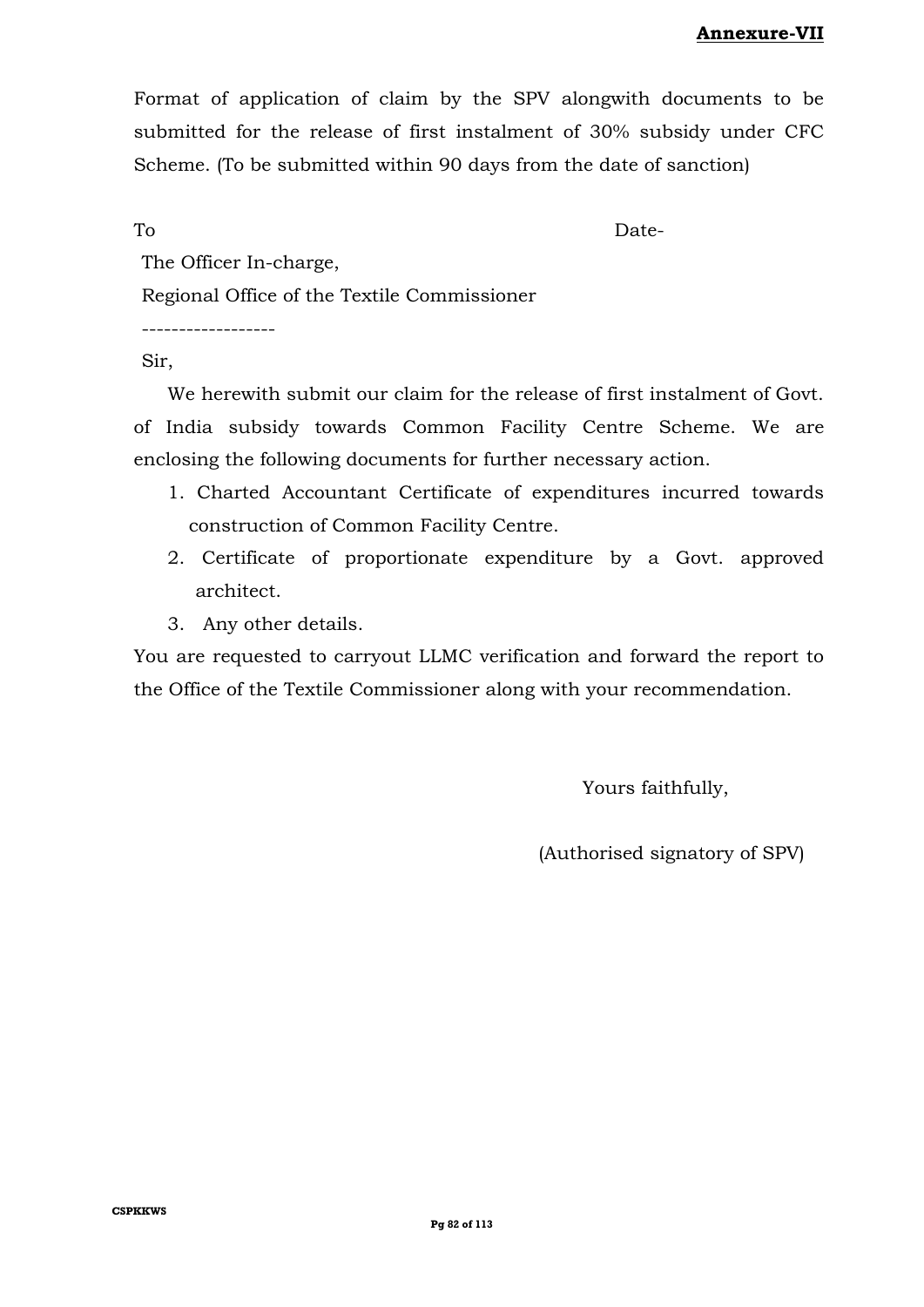Format of application by the SPV along with documents to be submitted for the release of second instalment of 30% GOI subsidy towards construction of building. (To be submitted within 180 days of the date of sanction)

To Date-

The Officer In-charge,

Regional Office of the Textile Commissioner,

------------------

Sir,

We herewith submit our claim for the release of second instalment 30% of Govt. of India subsidy under the CFC Scheme of PowerTex India towards construction of building. We are enclosing the following documents further necessary action.

- 1. Charted Accountant Certificate of expenditures incurred towards construction of Common Facility Centre.
- 2. Certificate of proportionate expenditure by a Govt. approved architect.
- 3. Sanction letters of the bank for the Term Loan for purchasing plant and machineries by the SPV.
- 4. Utilisation Certificate (UC) of 1st instalment.
- 5. Any other details.

You are requested to conduct necessary LLMC verification and forward the same to the Office of the Textile Commissioner along with your recommendation at the earliest.

Yours faithfully,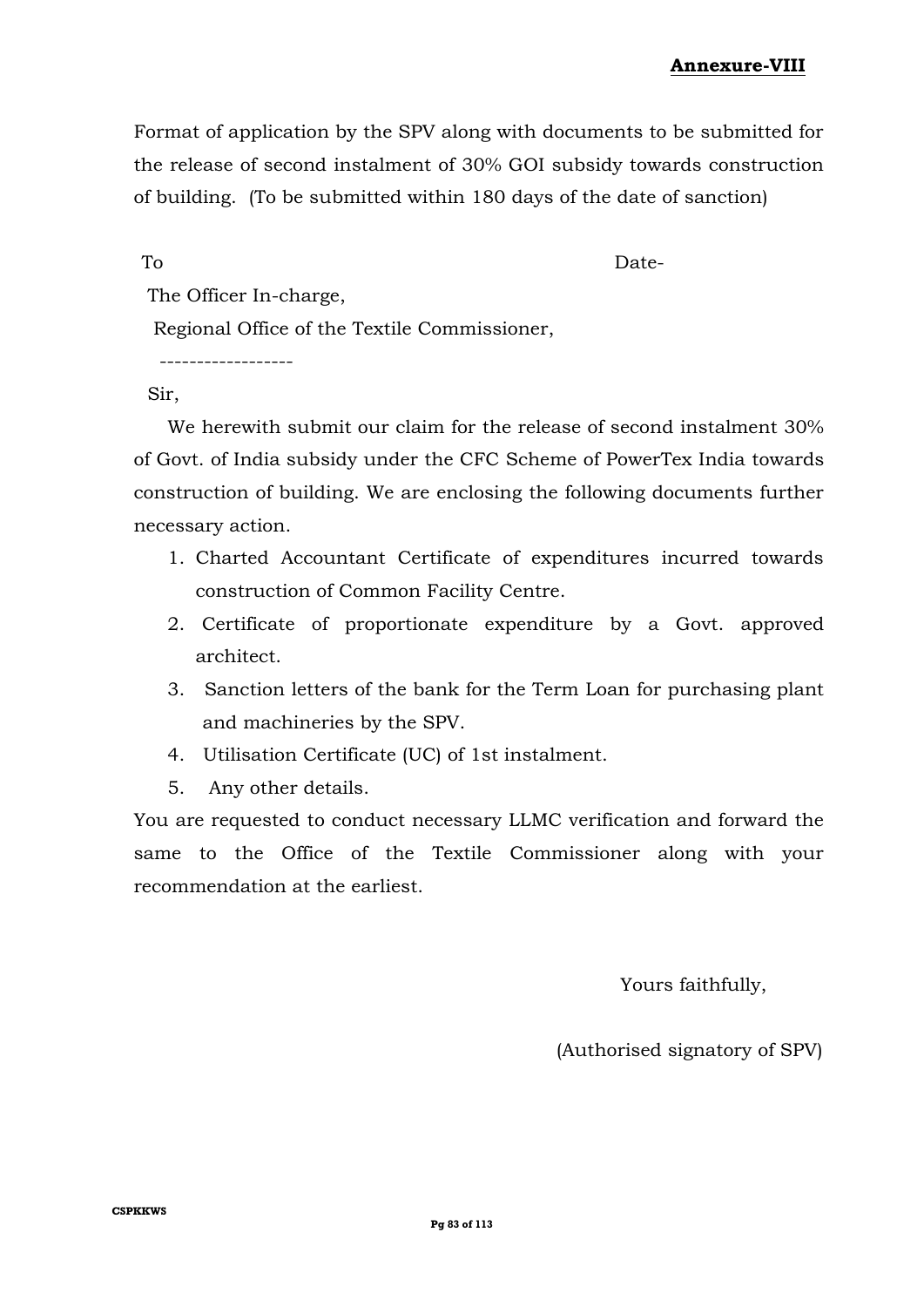## **Annexure-IX**

Format of application by the SPV along with documents to be submitted for the release of third instalment of 40% GOI subsidy towards construction of building. (To be submitted within 360 days of the date of sanction)

To Date-

The Officer In-charge,

Regional Office of the Textile Commissioner,

------------------

#### Sir,

We herewith submit our claim for the release of third instalment of Govt. of India subsidy towards construction of buildings under the CFC Scheme of PowerTex India. We are enclosing the following documents further necessary action.

- 1. Charted Accountant Certificate of expenditures incurred towards construction of Common Facility Centre.
- 2. Certificate of proportionate expenditure and construction completion certificate by a Govt. approved architect.
- 3. Documents of placement of order for plant and machineries and advance / token money released to the machinery supplier by SPV.
- 4. Utilisation Certificate (UC) of 2nd instalment.
- 5. Certificate from pollution control authorities as applicable.
- 6. Any other details.

You are requested to conduct necessary LLMC verification and forward the same to the Office of the Textile Commissioner along with your recommendation at the earliest.

Yours faithfully,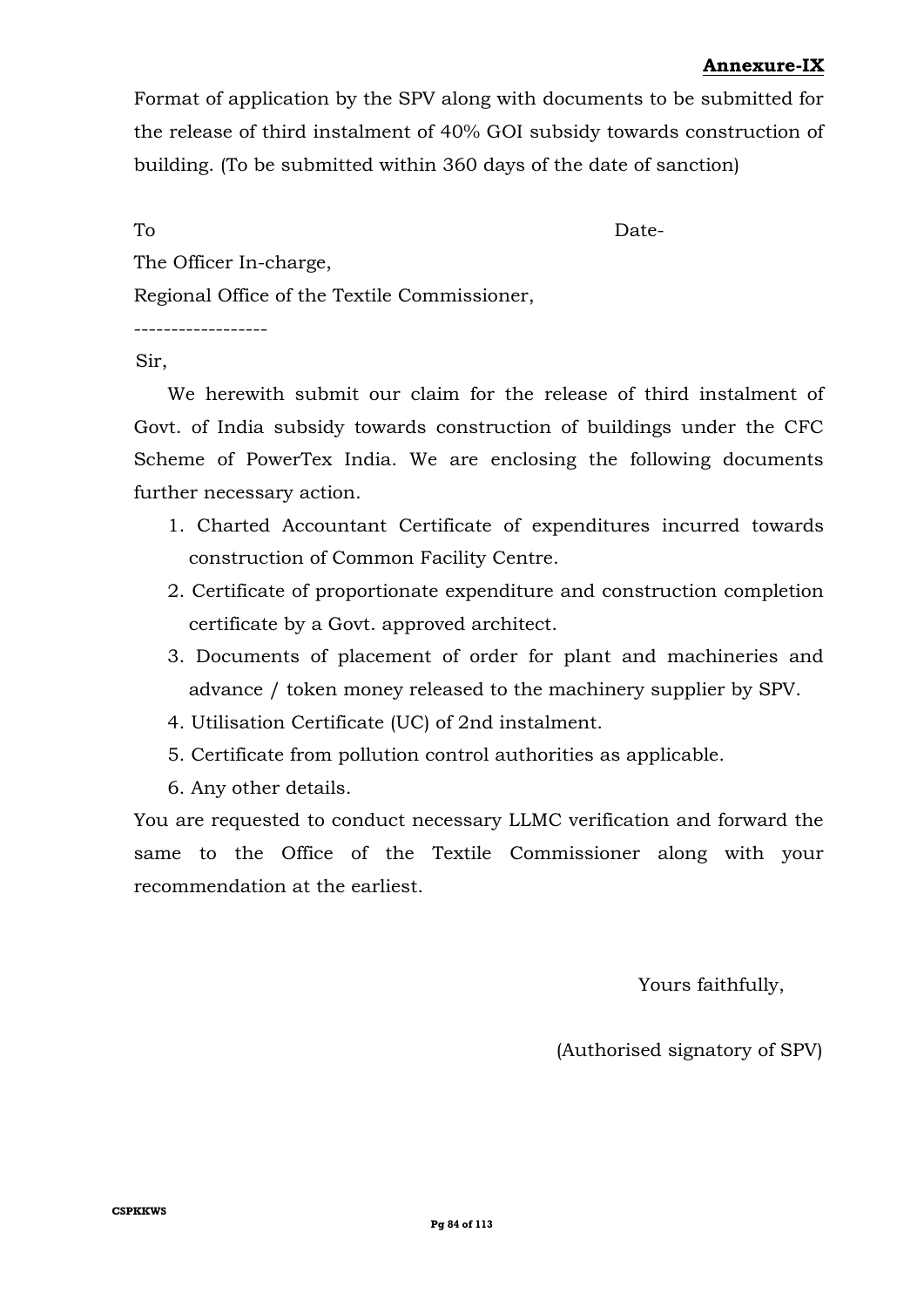#### **Annexure-X**

Format of application by the SPV along with documents to be submitted for the release of GOI subsidy towards installation of machineries under CFC Scheme. (To be submitted within 18 months from the date of sanction)

To Date-

The Officer In-charge,

Regional Office of the Textile Commissioner,

------------------

Sir,

We herewith submit our claim for the release of Govt. of India subsidy towards installation of machineries under the CFC Scheme of PowerTex India. We are enclosing the following documents further necessary action.

- 1. Charted Accountant Certificate of expenditures on incurred on plant and machineries.
- 2. Invoices of plant and machineries towards installation of machineries by SPV.
- 3. Utilisation Certificate (UC) of 3rd instalment towards building.
- 4. Any other details.

You are requested to conduct necessary LLMC verification and forward the same to the Office of the Textile Commissioner along with your recommendation at the earliest.

Yours faithfully,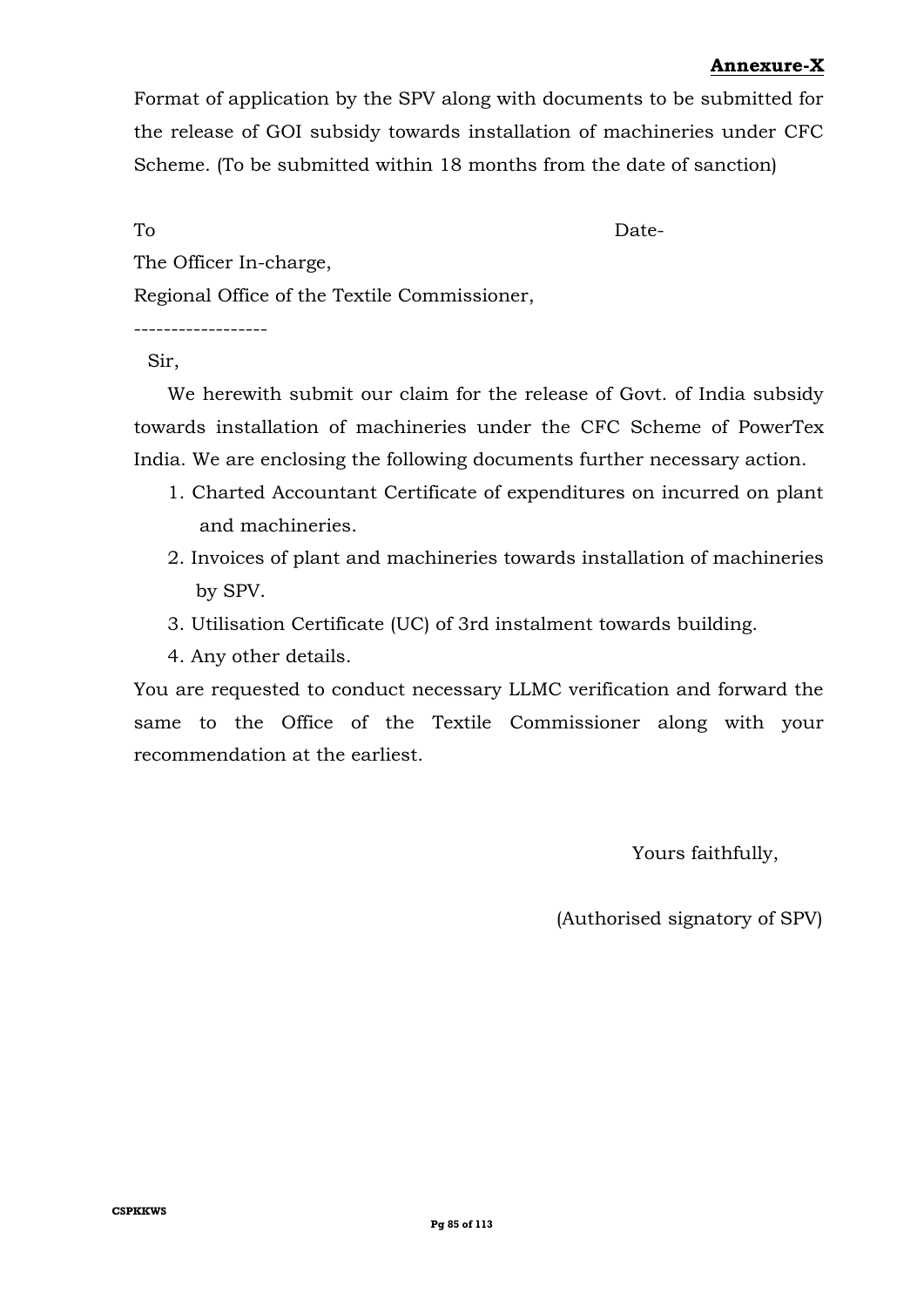## **SUMMARY AND CHECKLIST OF DOCUMENTS REQUIRED**

Common Facility Centre (CFC) Scheme under Knitting & Knitwear Sector.

| <b>Stage</b> | Objectiv             | Requirement                                  | <b>Checklist</b><br>of                 | Stage of        |
|--------------|----------------------|----------------------------------------------|----------------------------------------|-----------------|
| S            | $\mathbf e$          |                                              | documents required                     | submissi        |
|              |                      |                                              |                                        | <b>of</b><br>on |
|              |                      |                                              |                                        | documen         |
|              |                      |                                              |                                        | ts              |
| 1.           | Applicati            | Application to<br>be                         | Application<br>in                      | During          |
|              | for<br><sub>on</sub> | submitted<br>by<br>the                       | $\rm II$<br>of<br>the<br>Annexure-     | submissi        |
|              | Sanction             | Executing<br>Agency                          | guidelines along with                  | of<br>on        |
|              | of CFC.              | (EA)<br>at<br>concerned                      |                                        | applicatio      |
|              |                      | Regional office of the                       | 1.Detailed<br>Project                  | n.              |
|              |                      | Textile Commissioner                         | Report                                 |                 |
|              |                      |                                              | 2. Nature of SPV                       |                 |
|              |                      |                                              | 3. Sale / lease deed of                |                 |
|              |                      |                                              | land/building<br>in<br>the             |                 |
|              |                      |                                              | name of SPV.                           |                 |
|              |                      |                                              | 4. Non-agricultural land               |                 |
|              |                      |                                              | certificate.                           |                 |
|              |                      |                                              | 5. Approved layout plan.               |                 |
| 2.           | Forwardi             | RO has to forward                            | Application<br>in                      |                 |
|              | ng                   | application<br>to                            | the<br>Annexure-<br>$\mathbf{I}$<br>of |                 |
|              | applicati            | Knitting & Powerloom   guidelines along with |                                        |                 |
|              | to<br>on             | Development<br>Cell                          | 1.Detailed<br>Project                  |                 |
|              | office<br>of         | within 30 days from                          | Report 2. Nature of SPV                |                 |
|              | the                  | the date of receipt                          | 3. Sale /lease deed of                 |                 |
|              | Textile              | with                                         | land/building<br>in<br>the             |                 |
|              | Commiss              | recommendation.                              | name of SPV.                           |                 |
|              | ioner                |                                              | 4. Non-agricultural land               |                 |
|              |                      |                                              | certificate.                           |                 |
|              |                      |                                              | 5. Approved layout plan.               |                 |
|              |                      |                                              | 6. Photos of the site.                 |                 |
| 3.           | Claiming             | claim<br>EA<br>has<br>to                     | 1.CA<br>certificate<br>of              | During          |
|              | for                  | within 90 days from                          | expenditure incurred for               | <b>LLMC</b>     |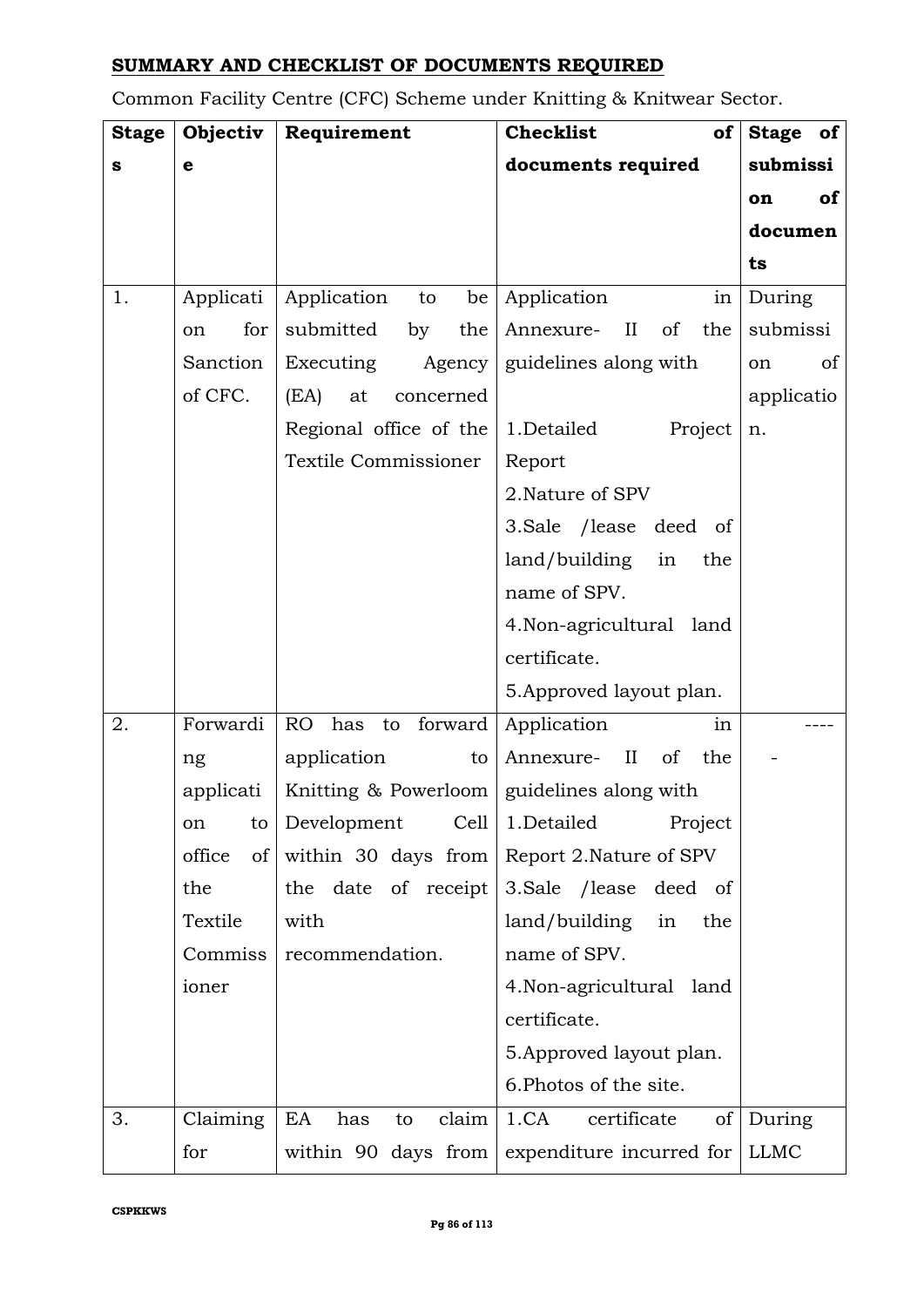|              | release                | the date of sanction.                          | of<br>construction                            | visit.             |
|--------------|------------------------|------------------------------------------------|-----------------------------------------------|--------------------|
|              | <sub>of</sub><br>first | Inform concern<br>RO                           | workshed.                                     |                    |
|              | installme              | 30<br>$\%$<br>about                            | 2.Certificate<br>of                           |                    |
|              | nt of 30               | completion<br>of                               | proportionate                                 |                    |
|              | $\%$ .                 | construction.                                  | expenditure<br>by                             |                    |
|              |                        | 3. RO has to forward                           | Govt.approved architect.                      |                    |
|              |                        | <b>LLMC</b><br>report<br><b>PDC</b><br>to      | 3. Photos<br>of<br>building                   |                    |
|              |                        | within 30 days from the<br>date of LLMC visit. | under construction.                           |                    |
| <b>Stage</b> | Objective              | Requirement                                    | Checklist of documents                        | of<br><b>Stage</b> |
| S            |                        |                                                | required                                      | submissi           |
|              |                        |                                                |                                               | of                 |
|              |                        |                                                |                                               | on                 |
|              |                        |                                                |                                               | documen            |
|              |                        |                                                |                                               | ts                 |
| 4.           | Claiming               | 1. EA has to claim                             | 1.CA<br>certificate<br>of                     | During             |
|              | for                    |                                                | within 180 days from expenditure incurred for | <b>LLMC</b>        |
|              | release                | the date of sanction.                          | construction<br>of                            | visit              |
|              | of                     | 2. Inform concern RO                           | workshed.                                     |                    |
|              | second                 | 60<br>$\%$<br>about                            | 2. Certificate<br>of                          |                    |
|              | installme              | completion<br>of                               | proportionate                                 |                    |
|              | nt of 30               | construction.                                  | expenditure<br>by                             |                    |
|              | $\%$ .                 |                                                | 3. RO has to forward Govt.approved architect. |                    |
|              |                        |                                                | LLMC report to PDC 3.Utilization certificate  |                    |
|              |                        | within 10 days from                            | of first installment.                         |                    |
|              |                        | date of LLMC<br>the                            | 4. Sanction letter of bank                    |                    |
|              |                        | visit.                                         | for the Term loan for                         |                    |
|              |                        |                                                | purchasing plant<br>&                         |                    |
|              |                        |                                                | machineries for each                          |                    |
|              |                        |                                                | beneficiary/EA                                |                    |
|              |                        |                                                | 5.Photos of<br>building                       |                    |
|              |                        |                                                | under construction.                           |                    |
| 5.           | Claiming               | 1.EA<br>to claim<br>has                        | 1.CA certificate<br>of                        | During             |
|              | for                    | within 270 days from                           | expenditure incurred for                      | <b>LLMC</b>        |
|              | release                | the date of sanction.                          | construction<br>of                            | visit              |
|              | third<br>of            | 2. Inform concern RO                           | workshed.                                     |                    |
|              | installme              | about<br>100<br>$\%$                           | 2. Certificate<br>of                          |                    |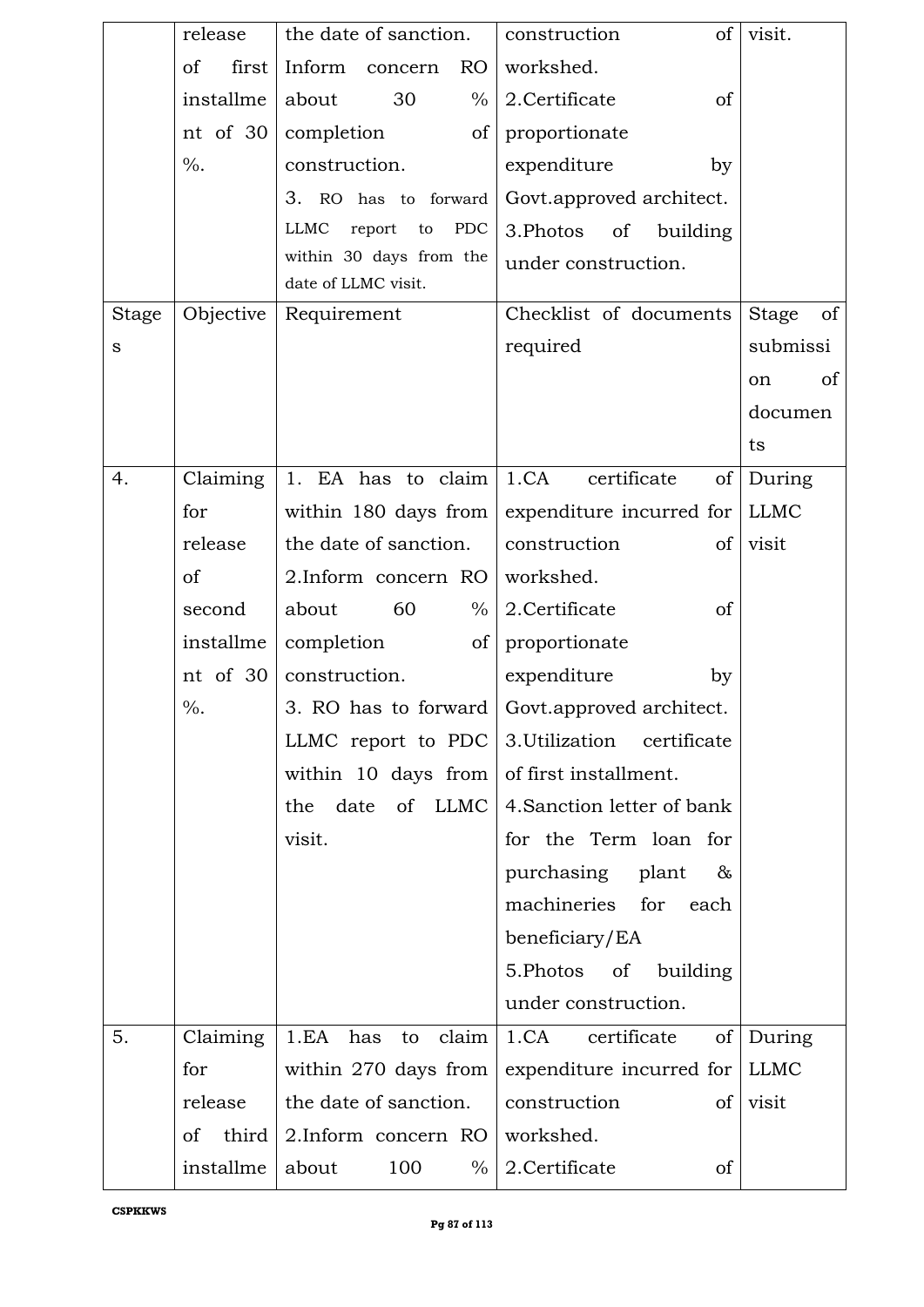|    | nt of 40 | completion                        | of proportionate                                   |             |
|----|----------|-----------------------------------|----------------------------------------------------|-------------|
|    | $\%$ .   | construction.                     | expenditure<br>&                                   |             |
|    |          |                                   | 3. RO has to forward $ $ construction completion   |             |
|    |          | LLMC report to PDC certificate    | by                                                 |             |
|    |          |                                   | within 10 days from Govt.approved architect.       |             |
|    |          | of LLMC<br>date<br>the            | 3. Utilization certificate                         |             |
|    |          | visit.                            | of second installment.                             |             |
|    |          |                                   | Documents<br>of<br>4.                              |             |
|    |          |                                   | placement of order for                             |             |
|    |          |                                   | plant & machinery by                               |             |
|    |          |                                   | SPV & advance/token                                |             |
|    |          |                                   | money released.                                    |             |
|    |          |                                   | 5. Photos of constructed                           |             |
|    |          |                                   | building.                                          |             |
| 6. | Claiming | claim<br>1.EA has<br>to           | 1.CA certificate<br>of                             | During      |
|    | for      | within<br>18<br>months            | expenditure incurred on                            | <b>LLMC</b> |
|    | release  | from the<br>date<br>of            | plant & Machineries.                               | visit       |
|    | of       | sanction.                         | Submission<br>2.<br>of                             |             |
|    | subsidy  |                                   | Invoices of Plant<br>&                             |             |
|    |          | for plant $2$ . Inform concern RO | Machineries.                                       |             |
|    | &        |                                   | about installation $\&$ 3. Utilization certificate |             |
|    | machine  | commissioning<br>of               | of third installment.                              |             |
|    | ry.      | plant & machinery.                | 4.Pollution<br>control                             |             |
|    |          | 3. RO has to forward              | certificate.                                       |             |
|    |          | LLMC report to PDC                | 5.Photos<br>of<br>Plant&                           |             |
|    |          | within 10 days from               | machinery                                          |             |
|    |          | of LLMC<br>date<br>the            |                                                    |             |
|    |          | visit.                            |                                                    |             |

 $\alpha$ ରାସ୍ତ୍ୟ ଖ୍ରି ତେଳେ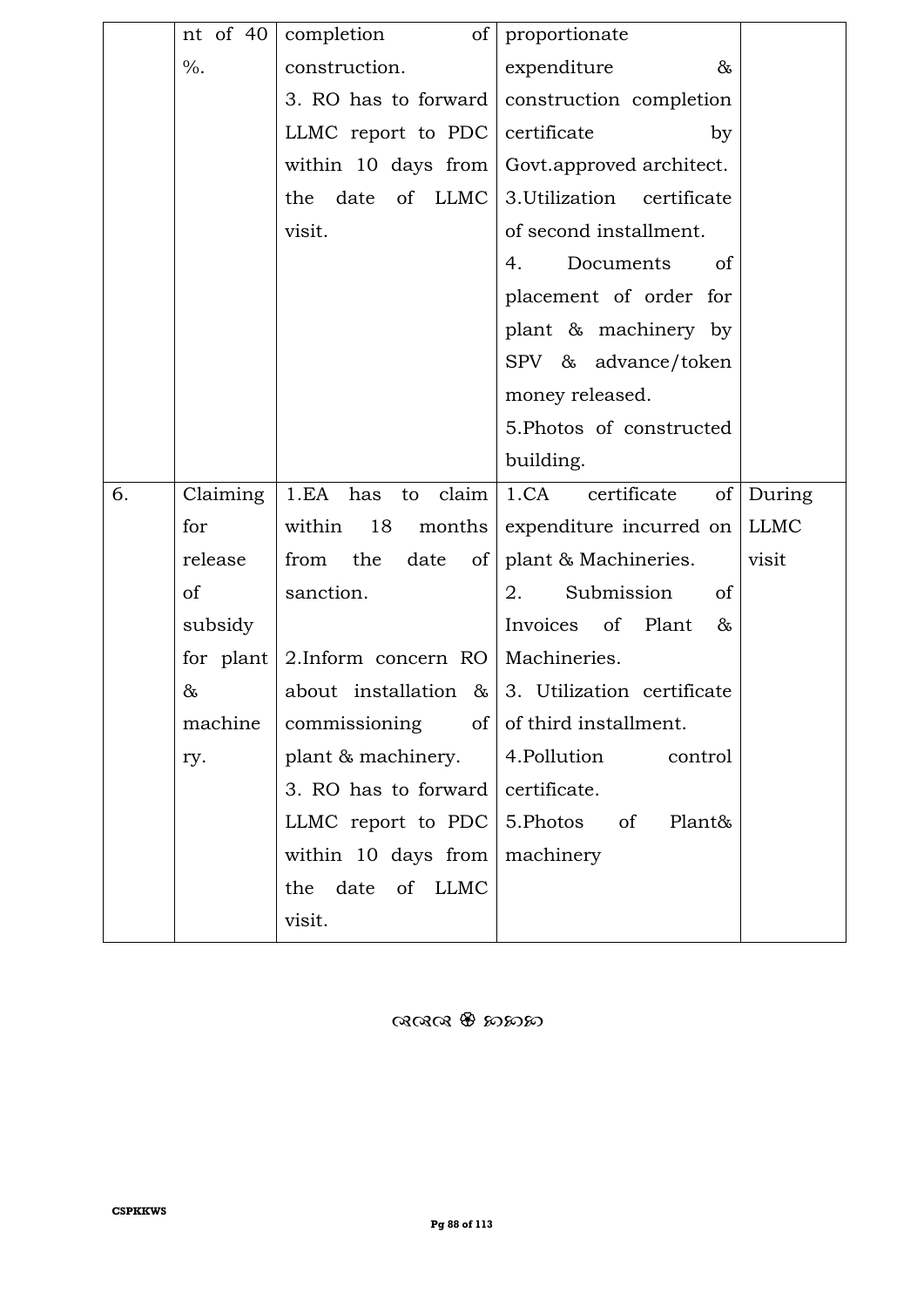#### **1) Objective**

- i) The clothing (Knitwear & woven) industry in India is fragmented and predominantly in the SSI sector. This industry operates in a cluster centric approach which has a clear-cut advantage in terms of raw material, services and customers. Though fragmented, each cluster is quite diversified and unique. **Tirupur, Ludhiana and Kolkata being the major centres for Knitting and knitwear.**
- ii) India's share in the total global apparel trade is about 3.6% and is ranked sixth. India exports more than one hundred garment product categories, mainly falling in cotton, semi fashion middle price segment of casual wear with the main product categories being T-shirts, men's shirts, ladies blouses, ladies dresses and skirts. Member states of the EU, USA, Canada, UAE, Japan, Switzerland and Australia are the major markets for India's clothing exports. The share of knitted garments in value terms is about 38 percent in overall export of clothing, while in quantum terms it is 53 percent. There is no doubt that the knitted sector is emerging as the faster growing sector of the two and over a period, has succeeded in overtaking woven garment sector.
- iii) Due to non-availability of timely funding for their day to day activities, most of the knitting and knitwear sector units/ entrepreneurs in the decentralized sector are not able to go for product diversification and machine modernization.
- iv) Considering the above scenario, the knitting and knitwear sector units/ entrepreneurs in the decentralized sector need more financial support Further, to encourage SC/ST and women entrepreneurs in the Country, timely financial support is quite necessary.
- v) In view of above, GOI decided to launch a "Pradhan Mantri Credit Scheme for Knitting and knitwear sector, which aims at providing adequate and timely financial assistance to the knitting and knitwear sector units to meet their credit requirements, for investment needs (Term Loan), in a flexible and cost effective manner. The scheme will be implemented in all knitwear clusters in the Country. Credit facility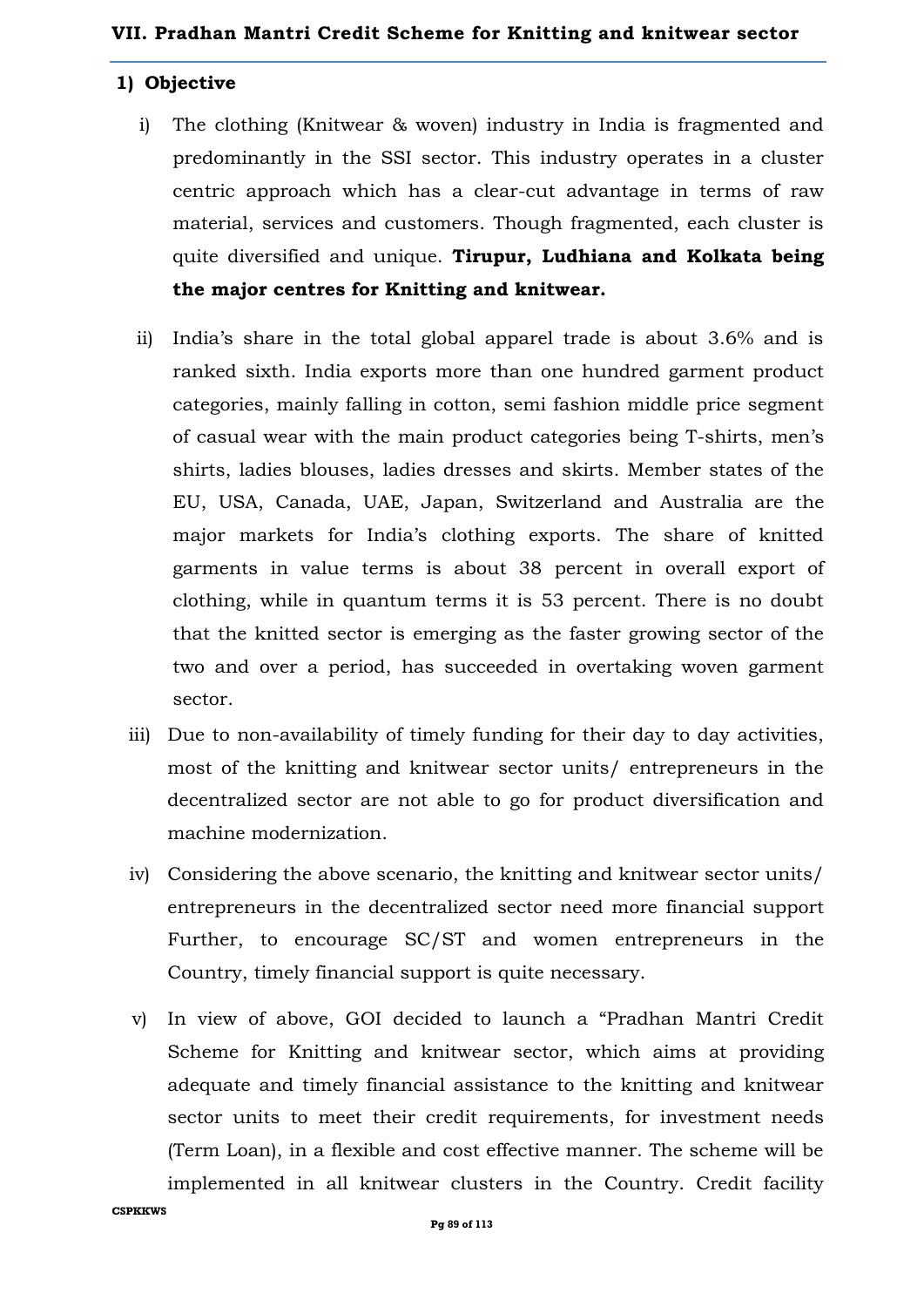should have been availed through all lending agencies covered under PMMY (MUDRA) and Stand-up India Scheme.

### **2) Implementation Procedure**

| Sr.<br>No      | <b>Particulars</b>                                                                                                                                | Category - I<br>(under PMMY)                                                                                                                                                                                                                                                                                                                                                                                                                                                                                                                                             | Category - II<br>(under Stand-up India<br>Scheme)                                                                                                                                                                                                                                                                                                                                                                                                                                                                                                                                                                                                                 |
|----------------|---------------------------------------------------------------------------------------------------------------------------------------------------|--------------------------------------------------------------------------------------------------------------------------------------------------------------------------------------------------------------------------------------------------------------------------------------------------------------------------------------------------------------------------------------------------------------------------------------------------------------------------------------------------------------------------------------------------------------------------|-------------------------------------------------------------------------------------------------------------------------------------------------------------------------------------------------------------------------------------------------------------------------------------------------------------------------------------------------------------------------------------------------------------------------------------------------------------------------------------------------------------------------------------------------------------------------------------------------------------------------------------------------------------------|
| 1              | Eligibility                                                                                                                                       | The eligible units are;<br>a. Only New individual /<br>enterprises<br>group<br>involved in Knitting and<br>knit wear activity who<br>registered<br>with<br>are<br>MSME / Udyog Aadhar<br>b. However<br>Group<br>Enterprises<br>will<br>be<br>covered<br>under<br>the<br>scheme without support<br>of credit guarantee by<br>the government and as<br>per the prevailing norms<br>of the Lending Agency.<br>c. Units should not have<br>availed subsidy under<br>Amended<br>Technology<br>Upgradation<br>Fund<br>Scheme for the assets<br>seeking benefits under<br>PMMY. | The eligible units are;<br>a. Only new knitting and<br>knitwear unit established<br>by a person who belongs<br>to a Scheduled Caste (SC)<br>or Scheduled Tribe (ST) or<br>woman entrepreneur<br>a<br>who are registered with<br>MSME / Udyog Aadhar<br>b. In case of non-individual<br>units at least 51 % of the<br>holding<br>share<br>and<br>controlling stake should<br>be held by either an SC<br><b>ST</b><br>(or)<br>(or)<br>women<br>entrepreneur.<br>c. Units should not have<br>availed<br>under<br>subsidy<br>Amended<br>Technology<br>Upgradation<br>Fund<br>Scheme<br>for<br>the<br>assets<br>benefits<br>seeking<br>under<br>Stand-up India Scheme. |
| $\overline{2}$ | <b>Type of Facility</b><br>& Loan Amount                                                                                                          | a. The Term loan has to be<br>availed.<br>b. Maximum Loan up to<br>Rs.10 lakh.<br>c. Only new loans<br>are<br>eligible under<br>the<br>The<br>scheme.<br>loans<br>already availed<br>by a<br>borrower are not eligible<br>under the scheme.                                                                                                                                                                                                                                                                                                                              | a. The Term loan has to be<br>availed for purchasing of<br>Machinery.<br>b. The loan shall be above<br>Rs.10 lakh and up to Rs.1<br>crore.                                                                                                                                                                                                                                                                                                                                                                                                                                                                                                                        |
| 3              | Due-diligence,<br>Financial<br>benchmark,<br>Requirement<br>of<br>audited financial<br>documents,<br><b>Fixation</b><br>of<br><b>Credit Limit</b> | As per the prevailing norms<br>of lending agency.                                                                                                                                                                                                                                                                                                                                                                                                                                                                                                                        | As per the prevailing norms of<br>lending agency.                                                                                                                                                                                                                                                                                                                                                                                                                                                                                                                                                                                                                 |
| $\overline{4}$ | Repayment                                                                                                                                         | As per the prevailing norms<br>of Banks.                                                                                                                                                                                                                                                                                                                                                                                                                                                                                                                                 | As per the prevailing norms of<br>Banks.                                                                                                                                                                                                                                                                                                                                                                                                                                                                                                                                                                                                                          |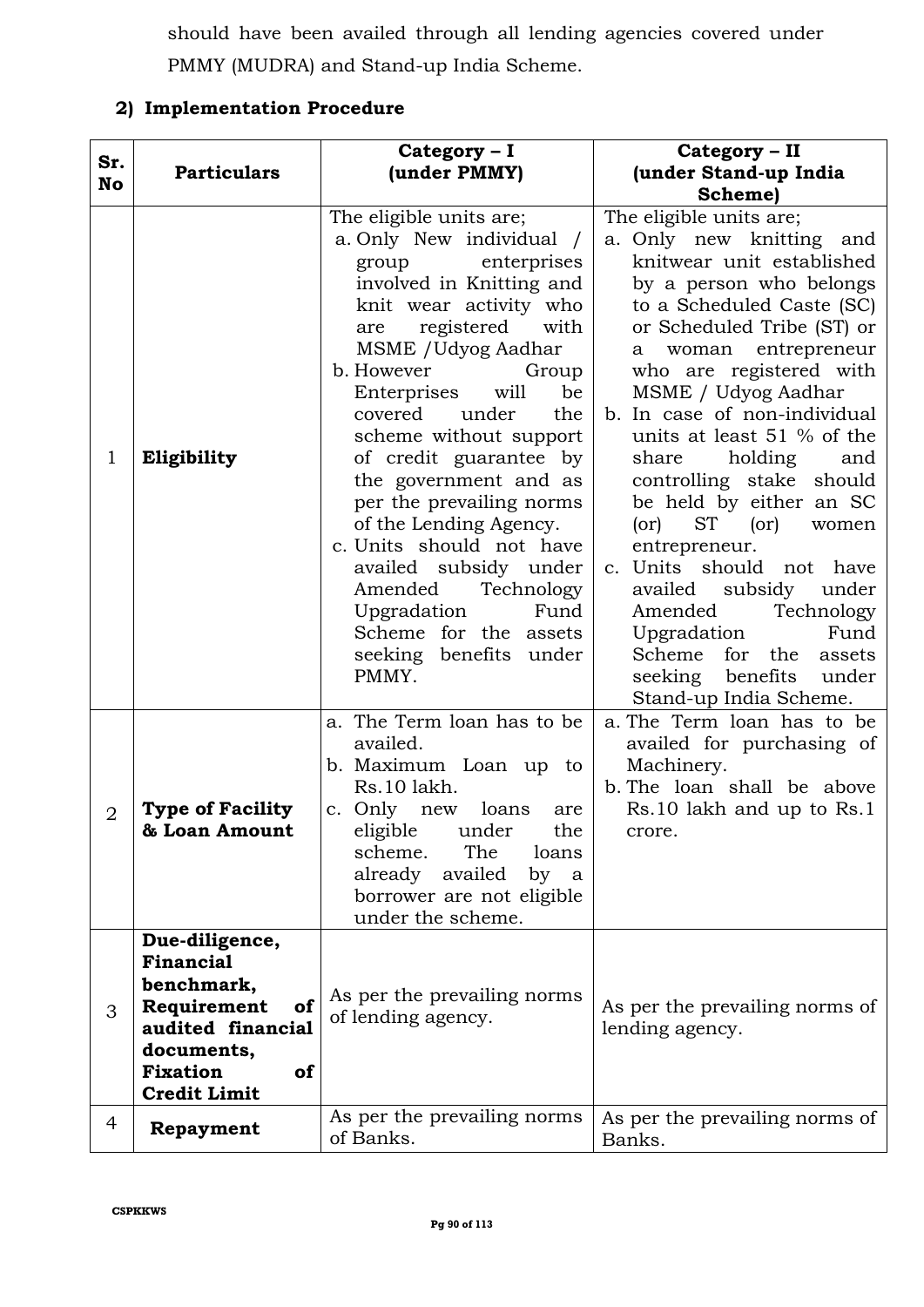|                |                                                                                                                | Category - I                                                                                                                                                                                                                                                                                                                                                                                                                                                                                                | Category - II                                                                                                                                                                                                                                                                                                                                          |
|----------------|----------------------------------------------------------------------------------------------------------------|-------------------------------------------------------------------------------------------------------------------------------------------------------------------------------------------------------------------------------------------------------------------------------------------------------------------------------------------------------------------------------------------------------------------------------------------------------------------------------------------------------------|--------------------------------------------------------------------------------------------------------------------------------------------------------------------------------------------------------------------------------------------------------------------------------------------------------------------------------------------------------|
| Sr.            | <b>Particulars</b>                                                                                             | (under PMMY)                                                                                                                                                                                                                                                                                                                                                                                                                                                                                                | (under Stand-up India                                                                                                                                                                                                                                                                                                                                  |
|                |                                                                                                                |                                                                                                                                                                                                                                                                                                                                                                                                                                                                                                             | Scheme)                                                                                                                                                                                                                                                                                                                                                |
| <b>No</b><br>5 | <b>Financial</b><br>assistance under<br>the scheme<br>i. Margin Money<br>Subsidy<br>ii. Interest<br>Subvention | a Margin money for the<br>project will be decided by<br>the lending agency as per<br>their existing<br>norms.<br>will<br>provide<br>Govt.<br>financial<br>assistance<br>on<br>margin money $\omega$ 20% of<br>basic cost with a ceiling of<br>Rs.1 lakh for a borrower.<br>Remaining amount<br>of<br>margin money will<br>be<br>borne by the borrower.<br>(a) Interest Subvention<br>will be given on Term Loan.<br>(b) Interest Subvention $\omega$<br>6% per year on term loan<br>will be provided upto 5 | b. The Scheme envisages<br>25% of the Basic cost of<br>machinery<br>new<br>will<br>installed<br>be<br>provided as<br>Margin<br>Money subsidy subject<br>to the ceiling of Rs. 25<br>lakh.<br>c. The borrower shall be<br>required to bring in<br>$10\%$ of the<br>cost<br><sub>of</sub><br>machinery as his/her<br>own contribution.<br>Not Applicable |
|                |                                                                                                                | years from the date of<br>first disbursement so that<br>loan<br>where<br>term<br>repayment period is more<br>than 5 years will be also<br>eligible.<br>After payment of interest<br>by the beneficiary,<br>the<br>lending agency will send<br>details<br>$\sigma$<br>the<br>interest<br>subsidy to be paid on the<br>end of every quarter to<br>Textile Commissioner. TxC<br>will release the same.                                                                                                         |                                                                                                                                                                                                                                                                                                                                                        |
|                | Validity/<br><b>Renewal</b><br>0f                                                                              | As per the prevailing norms<br>of lending agency.                                                                                                                                                                                                                                                                                                                                                                                                                                                           |                                                                                                                                                                                                                                                                                                                                                        |
| 6              | Limit, Security,                                                                                               | collateral/security is<br>No                                                                                                                                                                                                                                                                                                                                                                                                                                                                                | As per the prevailing norms of                                                                                                                                                                                                                                                                                                                         |
|                | <b>Rate of Interest</b>                                                                                        | required to be given for                                                                                                                                                                                                                                                                                                                                                                                                                                                                                    | lending agency.                                                                                                                                                                                                                                                                                                                                        |
|                | & other charges                                                                                                | PowerTex MUDRA Loan.                                                                                                                                                                                                                                                                                                                                                                                                                                                                                        |                                                                                                                                                                                                                                                                                                                                                        |
| $\overline{7}$ | Reimbursement                                                                                                  | 1% of the loan amount or                                                                                                                                                                                                                                                                                                                                                                                                                                                                                    |                                                                                                                                                                                                                                                                                                                                                        |
|                | <b>of</b><br>Credit                                                                                            | the actual amount of fees                                                                                                                                                                                                                                                                                                                                                                                                                                                                                   | 1% of the loan amount or the                                                                                                                                                                                                                                                                                                                           |
|                | Guarantee                                                                                                      | whichever is less charged                                                                                                                                                                                                                                                                                                                                                                                                                                                                                   | actual<br>of<br>fees<br>amount                                                                                                                                                                                                                                                                                                                         |
|                |                                                                                                                | for the credit guarantee for                                                                                                                                                                                                                                                                                                                                                                                                                                                                                | credit<br>charged<br>for<br>the                                                                                                                                                                                                                                                                                                                        |
|                |                                                                                                                | a maximum of five years<br>under                                                                                                                                                                                                                                                                                                                                                                                                                                                                            | guarantee for a maximum of                                                                                                                                                                                                                                                                                                                             |
|                |                                                                                                                | CGTMSE/ Credit<br>for<br>Scheme<br>Guarantee                                                                                                                                                                                                                                                                                                                                                                                                                                                                | five years under CGTMSE/<br>Credit Guarantee Scheme for                                                                                                                                                                                                                                                                                                |
|                |                                                                                                                | Micro Units under National                                                                                                                                                                                                                                                                                                                                                                                                                                                                                  | Stand-Up<br>India<br>under                                                                                                                                                                                                                                                                                                                             |
|                |                                                                                                                | Credit Guarantee Trustee                                                                                                                                                                                                                                                                                                                                                                                                                                                                                    | National Credit Guarantee                                                                                                                                                                                                                                                                                                                              |
|                |                                                                                                                | Company (NCGTC) scheme.<br>Not applicable for Group<br>Enterprises.                                                                                                                                                                                                                                                                                                                                                                                                                                         | Trustee Company (NCGTC)<br>scheme, whichever is less.                                                                                                                                                                                                                                                                                                  |
| 8              | <b>GOI Support</b>                                                                                             | a. Interest Subvention<br>(a)                                                                                                                                                                                                                                                                                                                                                                                                                                                                               |                                                                                                                                                                                                                                                                                                                                                        |
|                |                                                                                                                |                                                                                                                                                                                                                                                                                                                                                                                                                                                                                                             | a. The<br>Scheme<br>envisages                                                                                                                                                                                                                                                                                                                          |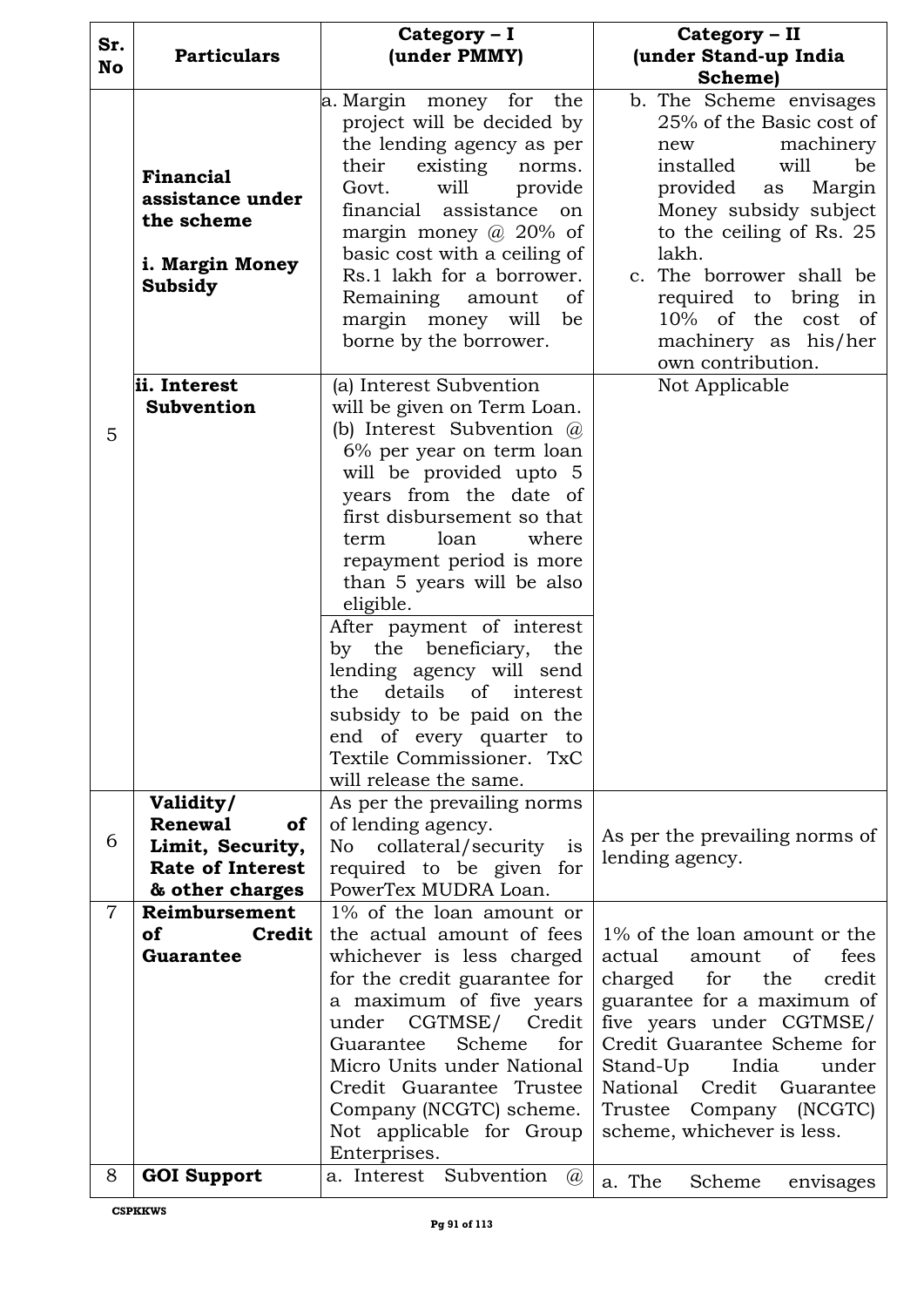| Sr. |                    | Category - I                                                                                                                                                                                                                                                                                                                                                                                                                                                                                                                                                                                                                                                                                                                                                                                                                       | Category - II                                                                                                                                                                                                                                                                                                                                                                                                                                                                                                                                                                                                                                                                                                                                                                                                                                                       |
|-----|--------------------|------------------------------------------------------------------------------------------------------------------------------------------------------------------------------------------------------------------------------------------------------------------------------------------------------------------------------------------------------------------------------------------------------------------------------------------------------------------------------------------------------------------------------------------------------------------------------------------------------------------------------------------------------------------------------------------------------------------------------------------------------------------------------------------------------------------------------------|---------------------------------------------------------------------------------------------------------------------------------------------------------------------------------------------------------------------------------------------------------------------------------------------------------------------------------------------------------------------------------------------------------------------------------------------------------------------------------------------------------------------------------------------------------------------------------------------------------------------------------------------------------------------------------------------------------------------------------------------------------------------------------------------------------------------------------------------------------------------|
| No  |                    |                                                                                                                                                                                                                                                                                                                                                                                                                                                                                                                                                                                                                                                                                                                                                                                                                                    | Scheme)                                                                                                                                                                                                                                                                                                                                                                                                                                                                                                                                                                                                                                                                                                                                                                                                                                                             |
|     | <b>Particulars</b> | (under PMMY)<br>6% per year for term<br>loan will be provided<br>upto 5 years from the<br>date<br>of<br>first<br>that<br>disbursement<br><b>SO</b><br>loan<br>where<br>term<br>repayment period<br>is<br>more than 5 years will<br>be also eligible.<br>b. Margin money for the<br>project will be decided<br>by the lending agency as<br>per their existing norms.<br>Govt.<br>will<br>provide<br>financial assistance on<br>margin money $\omega$ 20% of<br>basic<br>cost<br>of<br>new<br>machinery installed with<br>a ceiling of Rs.1 lakh for<br>a borrower. Remaining<br>of<br>margin<br>amount<br>money will be borne by<br>the borrower.<br>c. Submission<br>of<br>applications will be done<br>online to the Office of<br>the<br>Textile<br>Commissioner which in<br>turn will forward the<br>application(s)<br>the<br>to | (under Stand-up India<br>25% of the Basic cost of<br>machinery installed<br>new<br>will be provided as Margin<br>Money subsidy subject to<br>the ceiling of Rs. 25 lakh.<br>The<br>borrower<br>shall<br>be<br>required to bring in 10% of<br>the cost of machinery as<br>his/her own contribution.<br>b. Submission of applications<br>will be done online through<br>iPowerTex portal to<br>the<br>Regional<br>Office<br>οf<br>the<br>Textile<br>Commissioner<br>which in turn will forward<br>the application(s) to the<br>Banks concerned through<br>online mode.<br>c. Before submission of the<br>claim for Margin Money<br>Subsidy for the first time,<br>particulars of the claim<br>details shall be verified by<br>the Joint Inspection Team<br>(JIT) comprising members<br>of the Branch of the Bank<br>and PSC/ROs of the Office<br>Textile<br>the<br>οf |
|     |                    | Banks<br>concerned,<br>through online mode.<br>d. Before submission of the<br>claim for Margin Money<br>Subsidy/Interest<br>Subvention for the first<br>time, particulars of the<br>claim details shall be<br>verified by<br>Joint<br>a<br>Inspection Team<br>(JIT)<br>comprising of members<br>from the Branch of the<br>Bank and PSC/ROs of<br>the Office of the Textile<br>Commissioner<br>in<br>the<br>prescribed format as at<br>Annexure-III;<br>the<br>inspection details will be<br>uploaded to iPowerTex<br>India.                                                                                                                                                                                                                                                                                                        | Commissioner<br>the<br>in<br>prescribed<br>format<br>The<br>Annexure-IV.<br>inspection report will be<br>uploaded to<br>iPowerTex<br>India.                                                                                                                                                                                                                                                                                                                                                                                                                                                                                                                                                                                                                                                                                                                         |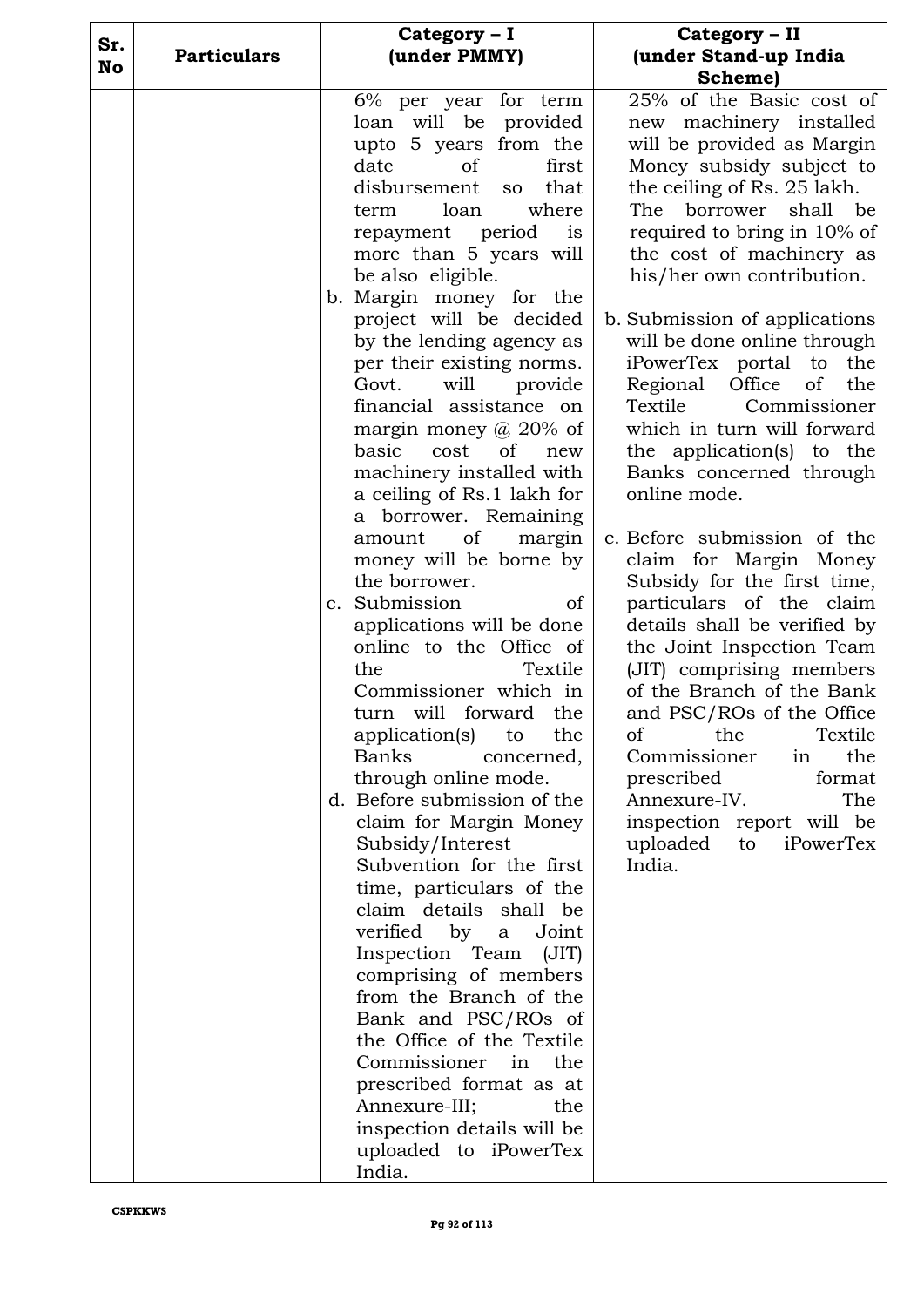| Sr.<br><b>No</b> | <b>Particulars</b>                                    | Category - I<br>(under PMMY)                                                                                                                                                                                                                                                                                                                                                                                                                                                                                               | Category - II<br>(under Stand-up India<br>Scheme)                                                                                                                                                                                                                                                                           |
|------------------|-------------------------------------------------------|----------------------------------------------------------------------------------------------------------------------------------------------------------------------------------------------------------------------------------------------------------------------------------------------------------------------------------------------------------------------------------------------------------------------------------------------------------------------------------------------------------------------------|-----------------------------------------------------------------------------------------------------------------------------------------------------------------------------------------------------------------------------------------------------------------------------------------------------------------------------|
| 9                | <b>Mode of release</b><br>of GOI's subsidy            | The<br>Margin<br>Money<br>a.<br>Subsidy will be credited<br>in the term loan account<br>of the borrower through<br>Lending<br>respective<br>Agency.<br>b. Reimbursement<br><sub>of</sub><br>Credit Guarantee fee will<br>be credited to the Term<br>the<br>loan<br>a/c<br><sub>of</sub><br>borrowers<br>through<br>Lending Agency on an<br>annual basis.<br>c. Interest subvention will<br>be credited to the Term<br><sub>of</sub><br>the<br>a/c<br>loan<br>through<br>borrowers<br>Lending Agency on an<br>annual basis. | a. The<br>Margin<br>Money<br>Subsidy will be credited in<br>the term loan account of<br>borrower<br>the<br>through<br>respective Lending Agency.<br>b. Reimbursement of Credit<br>fee<br>will<br>Guarantee<br>be<br>credited to the Term loan<br>$a/c$ of the<br>borrowers<br>through Lending Agency<br>on an annual basis. |
| 10               | <b>Issuance</b><br>of l<br>cards/<br><b>Passbooks</b> | The lending agency will<br>issue the cards/passbooks<br>to Knit and Knit wear units<br>of<br>the<br>norms<br>per<br>as<br>Lending Agency.                                                                                                                                                                                                                                                                                                                                                                                  | The lending agency will issue<br>cards/passbooks<br>the<br>to<br>Knitting & Knitwear unit as<br>per norms of the Lending<br>Agency.                                                                                                                                                                                         |
| 11               | <b>Management</b><br>Information<br>System(MIS)       | An i-PowerTex software has<br>been developed so that all<br>applications can be filed<br>online.                                                                                                                                                                                                                                                                                                                                                                                                                           | An i-PowerTex software has<br>been developed so that all<br>applications<br>be<br>filed<br>can<br>online.                                                                                                                                                                                                                   |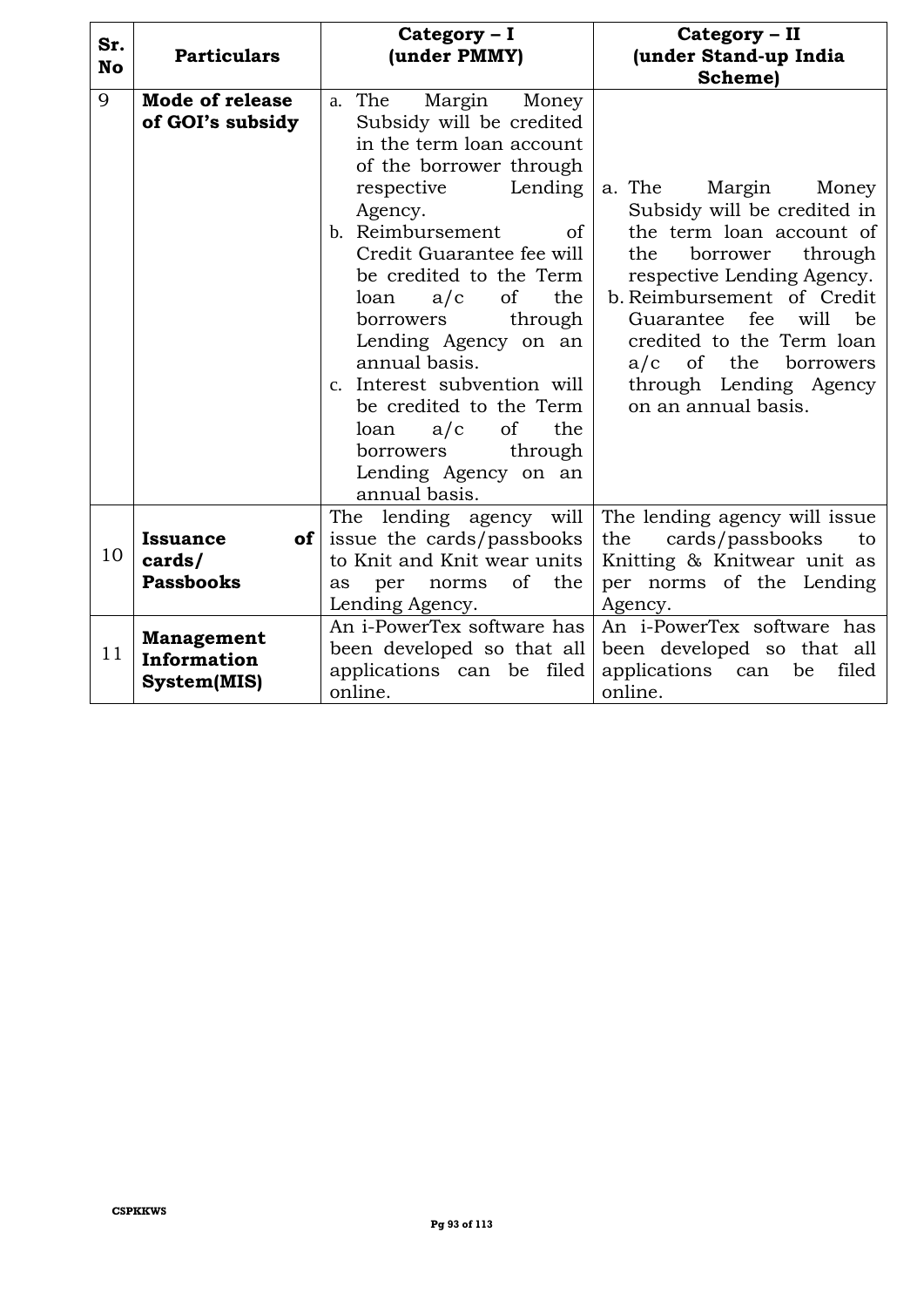#### **Safeguards against mis-utilisation of the Scheme.**

- 1. The lending agencies are required to carry out due diligence before sanctioning of the loan under the Scheme.
- 2. The Regional Office concerned of the Textile Commissioner as well as the senior officers of the Office of the Textile Commissioner will carry out random verification of the beneficiaries.
- 3. Provision should be made for uploading the documents by Knitting & Knitwear Units after the machinery is purchased and installed under the term loan drawn under Stand Up India Scheme.
- 4. The scheme applications will be received through online portal i.powertex India. The sanction of loan will be conveyed by lending agency through this portal.
- 5. All decisions and advices of the lending agency will be communicated to Textile Commissioner's office and the borrowing units online.
- 6. PAC decision will be final

\*\*\*\*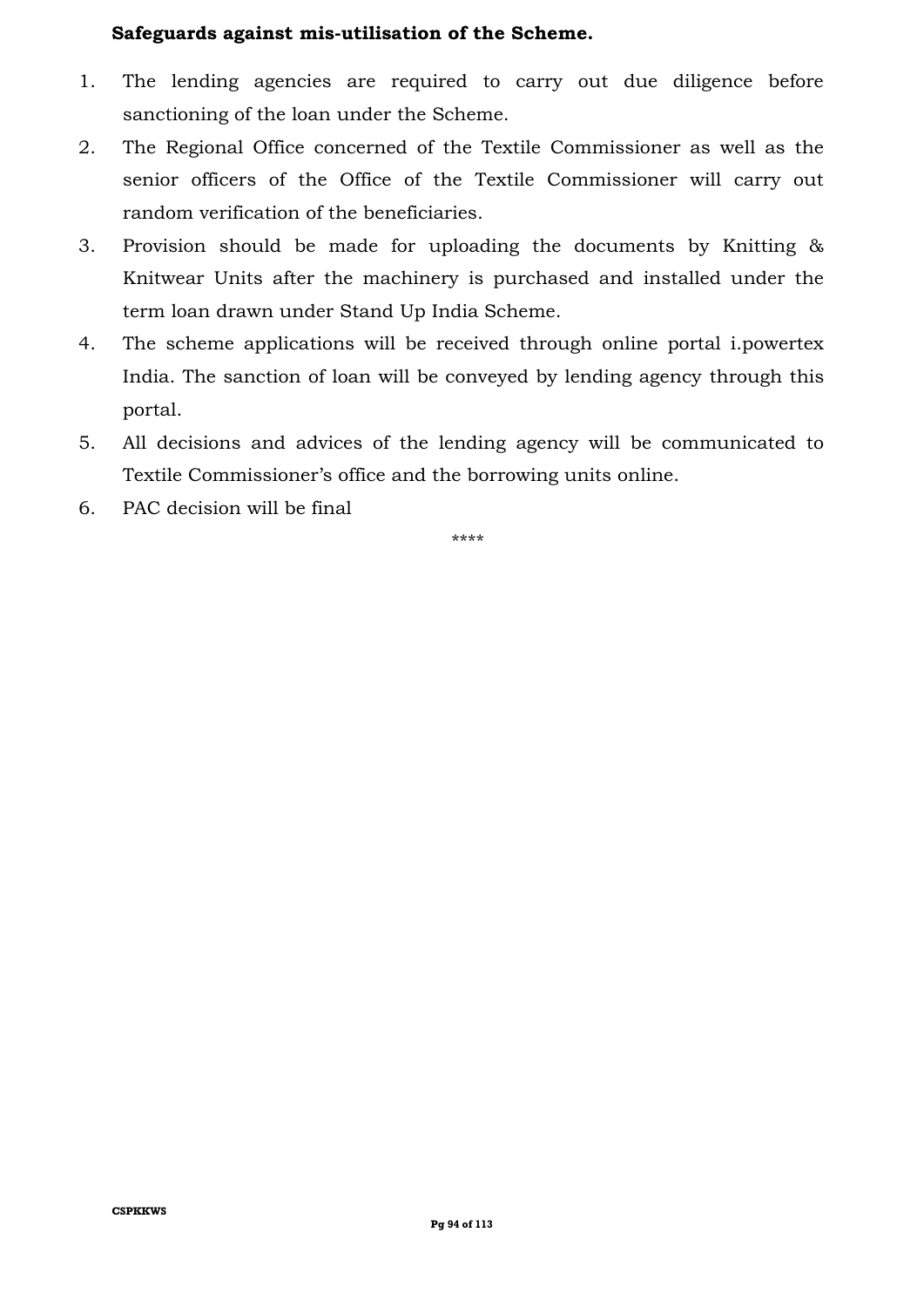#### **FORMAT FOR INCLUSION OF LENDING AGENCY UNDER PRADHAN MANTRI CREDIT SCHEME FOR KNITTING & KNITWEAR (PMCS)**

(To be submitted to the Textile Commissioner through ipowertex software)

|    | Name of the Bank       |  |
|----|------------------------|--|
| 2  | Address                |  |
| 3  | Name of the Contact    |  |
|    | Person                 |  |
| 4  | Contact No. (O)        |  |
| 5  | Mobile No.             |  |
| 6  | E-mail ID              |  |
| 7  | Fax No.                |  |
| 8  | Name of the Nodal      |  |
|    | Branch/ Office         |  |
|    | Nominated by the Bank  |  |
| 9  | IFSC Code of the Nodal |  |
|    | Branch/Office          |  |
| 10 | MICR Code of the Nodal |  |
|    | Branch/ Office         |  |
| 11 | <b>Contact Person</b>  |  |
| 12 | Contact No. (O)        |  |
| 13 | Mobile No.             |  |
| 14 | E-mail ID              |  |
| 15 | Fax No.                |  |

Signature

Date:

Name & Designation with Seal

List of enclosures:

- 1. Copy of Banking Licence issued by RBI under Banking Regulation Act 1949.
- 2. Copy of letter issued by RBI for inclusion in the 2nd Scheduled to the RBI Act, 1934.
- 3. Copy of letter issued by GOI for registration under Multi State Cooperatives Act, if applicable.
- 4. Copy of PAN/TAN No.
- 5. Copies of Audited Balance Sheet for the preceding 3 years.
- 6. Other relevant information, if any.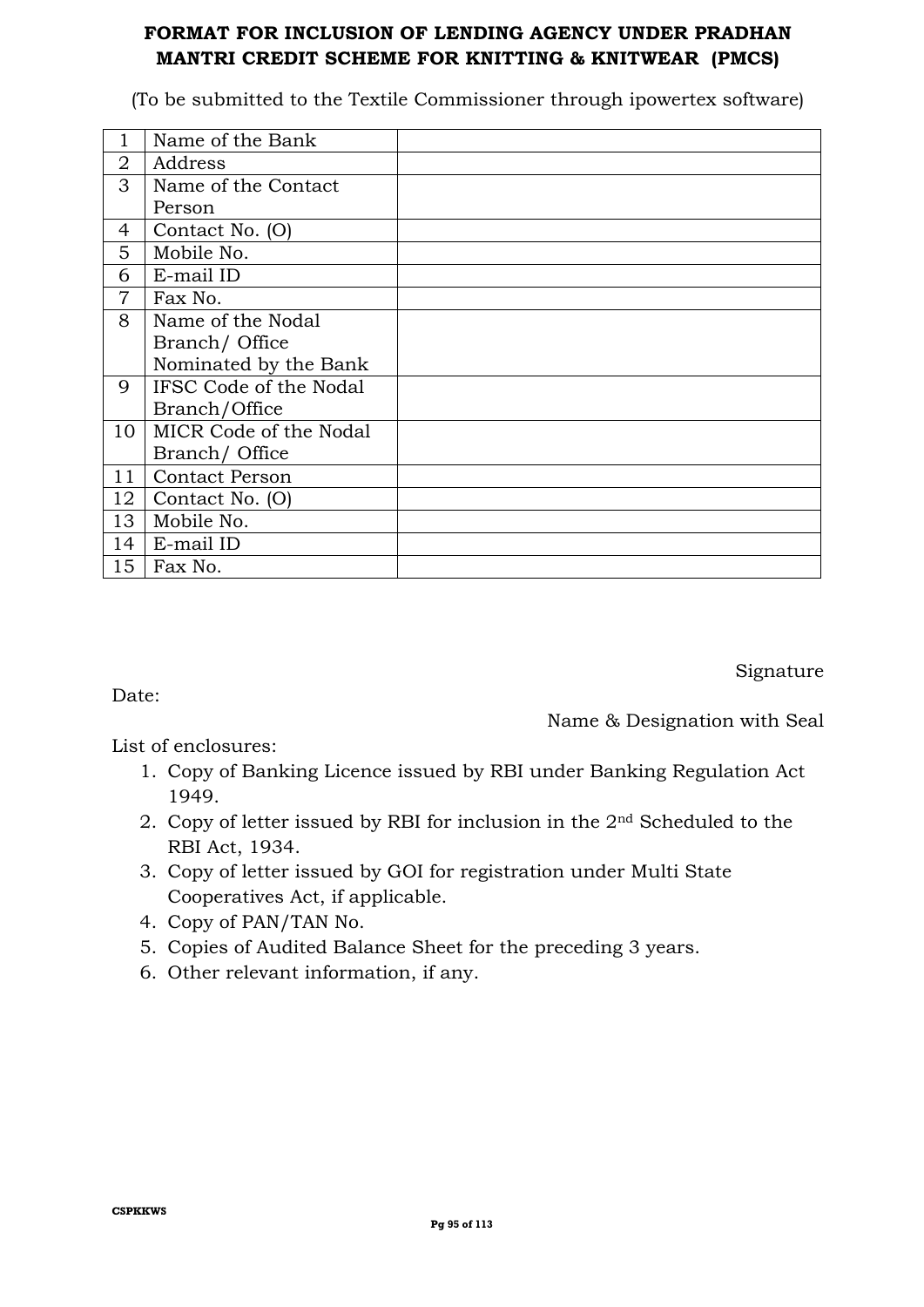#### **Application Form for Loan under "Pradhan Mantri Credit Scheme for Knit and Knit Wear "(PowerTex MUDRA)**

#### **For Loan upto Rs.10,00,000/-**

#### **Name of Bank & Branch from where loan is required**

**.......................................**

I hereby apply for Cash Credit/Over Draft/Term loan of Rs.........for..............

| of<br>Name<br>1.           |                  |                  |                                    | Father's/Husb | 1.        |             |                                  |                           |           |              |
|----------------------------|------------------|------------------|------------------------------------|---------------|-----------|-------------|----------------------------------|---------------------------|-----------|--------------|
| Applicant (s)<br>2.        |                  |                  | and's name                         |               | 2.        |             |                                  |                           |           |              |
| Constitution ()            | Individua        | Joint            |                                    |               | Proprieto |             |                                  | Partnership               | Other     |              |
|                            | 1                |                  |                                    | $\mathbf r$   |           |             |                                  |                           |           |              |
| <b>Residential Address</b> |                  |                  |                                    |               |           |             |                                  |                           |           |              |
|                            |                  |                  |                                    |               |           |             |                                  |                           |           | Rented/Owned |
| <b>Business Address</b>    |                  |                  |                                    |               |           |             |                                  |                           |           |              |
|                            |                  |                  |                                    |               |           |             |                                  |                           |           | Rented/Owned |
| Date<br>οf                 |                  | Age              |                                    |               |           |             |                                  | Sex: Male/Femat/T.G.      |           |              |
| <b>Birth</b>               |                  |                  |                                    |               |           |             |                                  |                           |           |              |
| Educational                | Illitrat         | Upto             |                                    | Upto12        |           |             | Graduat                          | Profession                |           | Other        |
| Qualification ()           | e                | 10 <sup>th</sup> |                                    | th            |           | $\mathbf e$ |                                  | al                        |           | S            |
| KYC Documents (s)          | Voter ID No.     |                  | Aadhar                             |               |           |             | Driving                          |                           | Any Other |              |
|                            |                  |                  |                                    | No./Udyog     |           |             | License No.                      |                           |           |              |
|                            |                  |                  | Aadhar                             |               |           |             |                                  |                           |           |              |
| ID proof (pl. Specify)     |                  |                  |                                    |               |           |             |                                  |                           |           |              |
| Address<br>Proof           |                  |                  |                                    |               |           |             |                                  |                           |           |              |
| (Pl. specify)              |                  |                  |                                    |               |           |             |                                  |                           |           |              |
| Telephone No.:             |                  | Mobile No.       |                                    |               |           |             | E-mail:                          |                           |           |              |
| Line<br>of                 | Existing         | Period           |                                    |               |           |             |                                  |                           |           |              |
| <b>Business</b>            | Proposed         |                  |                                    |               |           |             |                                  |                           |           |              |
| Activity                   |                  |                  |                                    |               |           |             |                                  |                           |           |              |
| (Purpose)                  |                  |                  |                                    |               |           |             |                                  |                           |           |              |
| Annual<br>Sales            | (Rs.in           | Existing:        |                                    |               |           | Proposed:   |                                  |                           |           |              |
| Lakh)                      |                  |                  |                                    |               |           |             |                                  |                           |           |              |
| Experience, if any         |                  |                  |                                    |               |           |             |                                  |                           |           |              |
| Social Category            | General          |                  | <b>SC</b>                          | <b>ST</b>     |           | OBC         |                                  | <b>Minority Community</b> |           |              |
| $(Pl.$ tick                |                  |                  |                                    |               |           |             |                                  |                           |           |              |
| If Minority<br>Buddhi      | Musli            | Christia         | Sik<br>Jai<br>Zoroastrai<br>Others |               |           |             |                                  |                           |           |              |
| st                         | m<br>$\mathbf n$ |                  |                                    | h             | n         | ns          |                                  |                           |           |              |
| Loan Amount Required       | $CC/OD-Rs.$      |                  |                                    |               |           |             | Term Loan-Rs.                    |                           |           |              |
| Details<br>of<br>Existing  |                  | Type (Pls tick)  |                                    |               |           |             | Name of Bank &                   |                           |           |              |
| Account(s),                |                  |                  | <b>Branch</b><br>(Deposit/Lean)    |               |           |             |                                  |                           |           |              |
| if any                     |                  |                  |                                    |               |           |             |                                  |                           |           |              |
| $A/C$ No.                  |                  |                  |                                    |               |           |             | If Loan A/c amount of loan taken | Rs.                       |           |              |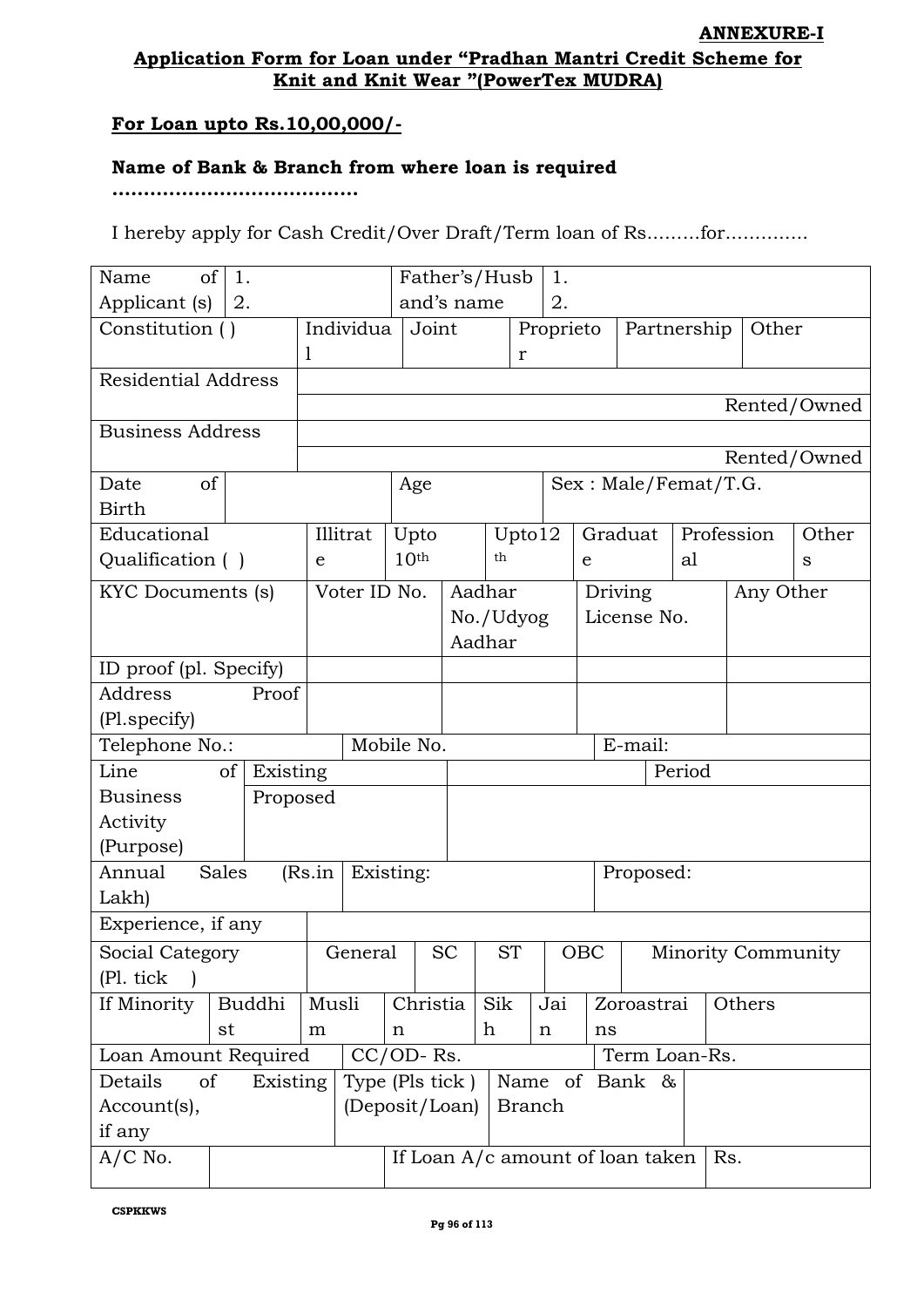#### **Declaration:**

I/We hereby certify that all information furnished by me/us is true, correct and complete. I/We have no borrowing arrangements for the unit except as indicated in the application form. I/We have not applied to any Bank. There is/are no overdue/statutory due owed by me/us. I/We shall furnish all other information that may be required by Bank in connection with my/our application. The information may also be exchanged by you with any agency you may deem fit. You, your representatives or Reserve Bank of Indiaor any other agency as authorised by you, may at any time, inspect/vefiry my/our assets, books of accounts etc. in our factory/business presmises as given above. You may take appropriate safeguards/action for recovery of bank's dues.

Date:\_\_\_\_\_\_\_\_\_\_\_ Place:

#### **Thumb Impression/Signature of Applicant(s)**

(For Office use only)

| Acknowledgement Slop No. Loan Application             |  |  |                                                    |
|-------------------------------------------------------|--|--|----------------------------------------------------|
| No. Dated                                             |  |  |                                                    |
|                                                       |  |  |                                                    |
| Date: $\_\_\_\_\_\_\_\_\_\_\_\_$                      |  |  |                                                    |
| Place:                                                |  |  |                                                    |
|                                                       |  |  | <b>Authorized Signatory (Branch Seal and Sign)</b> |
|                                                       |  |  |                                                    |
|                                                       |  |  |                                                    |
|                                                       |  |  | -----------------------------                      |
|                                                       |  |  |                                                    |
| (Applicant's copy) received with thanks from Sh./Smt. |  |  |                                                    |
| application dated_______for Rs.___________            |  |  |                                                    |
| Date: $\_\_\_\_\_\_\_\_\_\_\_\_\_\_\_\_$              |  |  |                                                    |
|                                                       |  |  |                                                    |
|                                                       |  |  | <b>Authorized Signatory (Branch Seal and Sign)</b> |
| <b>CSPKKWS</b>                                        |  |  |                                                    |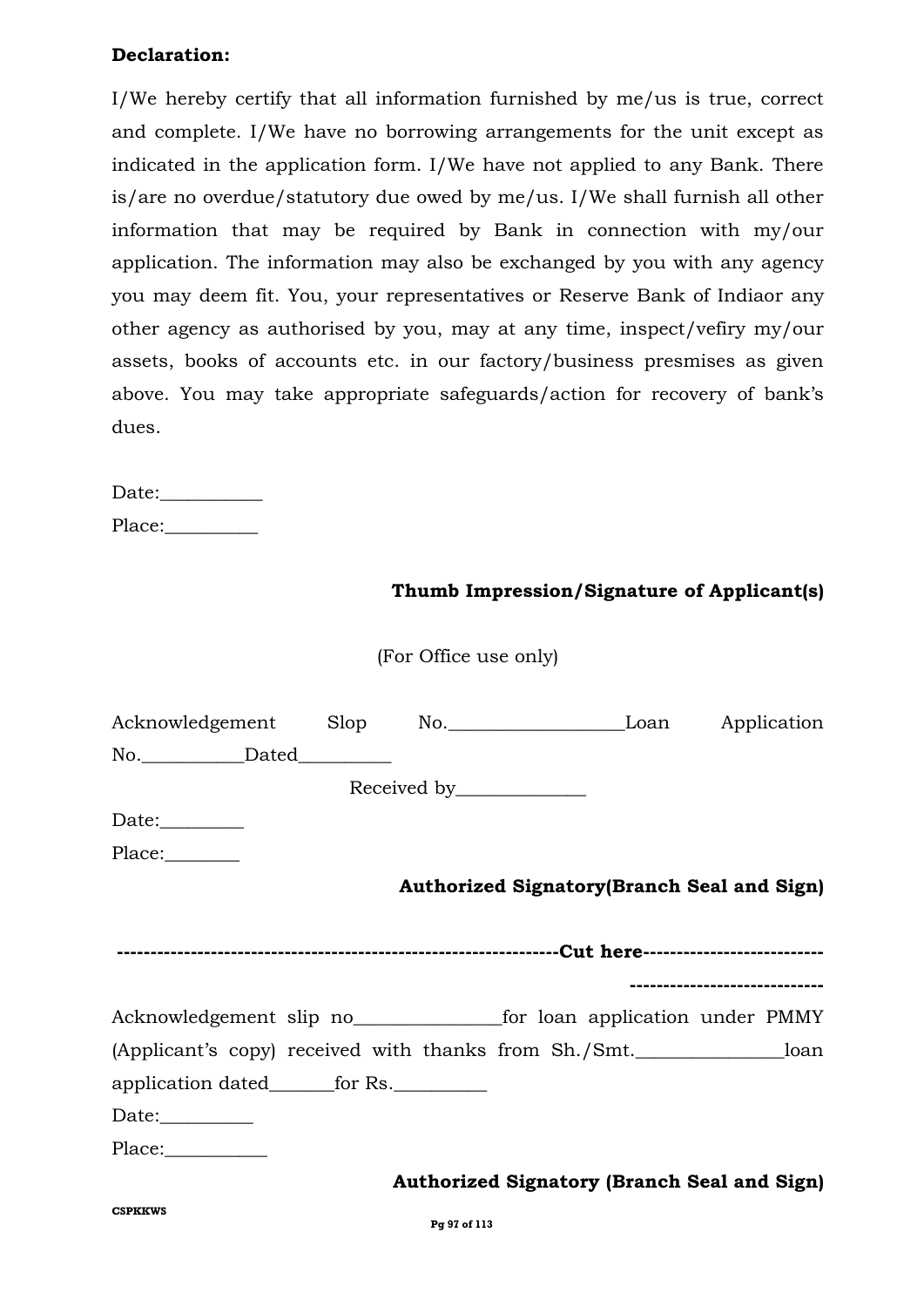#### **CHECK LIST: (Document(s) to be submitted along with the application)**

- 1) Proof of identity Self attestyed copy of Voter's ID Card/ Driving Licence /PAN Card/ Aadhaar Card/ Udyog Aadhar/Passport / Photo IDs issued by Govt. Authority, IM-Acknowledgement issued by the concered Regional Offices of the Textile Commissioner etc.
- 2) Proof of Residence Recent telephone bill/ electricity bill/ property tax receipt (not older than 2 months) /Voter's ID Card/ Aadhaar Card/ Passport for Individual/ Proprietor /Partners Bank Passbook or latest account statement duly attested by Bank Officials/ Domicile Certificate/ Certificate issued by Govt. Authority/ Local Panchyat/Minicipality etc.
- 3) Applicant's Recent Photograph (2 copies) not older than 6 months.
- 4) Quotation of Machinery/Other items to be purchased.
- 5) Name of supplier/details of machinery/ price of machinery and/or items to be purchased.
- 6) Proof of Identity/Address of the Business Enterprise Copies of relevant Licenses/ Registration Certificates/ Other Documents pertaining to the ownership, identity and address of business unit, if any.
- 7) Proof of category like SC/ST/OBC/Minority etc.

#### **NOTE :**

- 1) No collateral/security for PowerTex MUDRA Loan.
- 2) Applicant should not be defaulter of any bank/Financial Institution.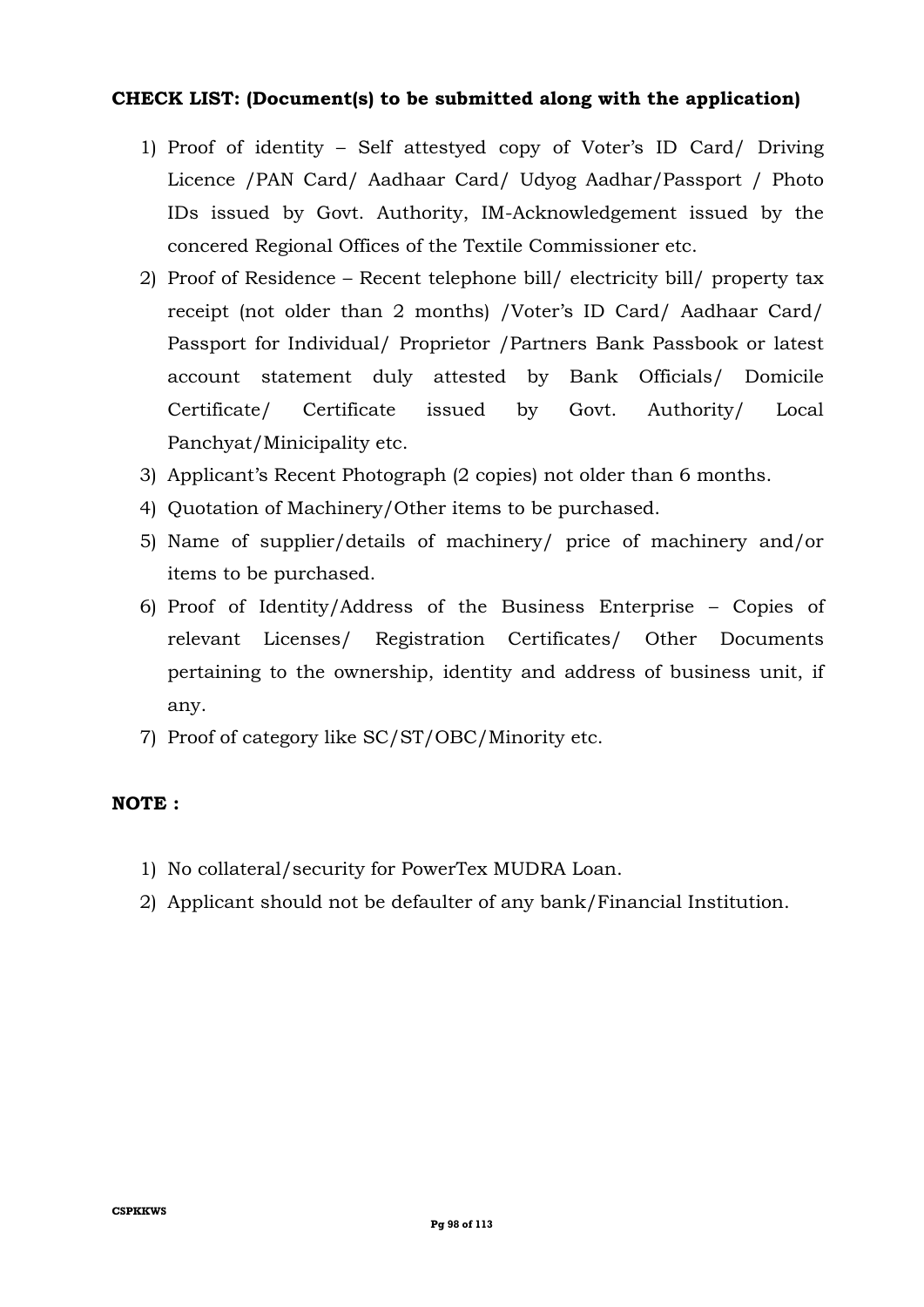#### **ANNEXURE-II**

#### **Name of the Bank: …………..**

Bank's Logo

## **Loan under "Pradhan Mantri Credit Scheme for Knit and Knitwear(Stand Up India)"**

(To be submitted along with documents as per the check list)

#### **A. For Office Use:**

| --- -- ------ - - - |                        |                              |             |
|---------------------|------------------------|------------------------------|-------------|
| Enterprise Name     | Application Sl.<br>No. | Name of the<br><b>Branch</b> | Category    |
|                     |                        |                              | SC/ST/Woman |

#### **B. Business Information:**

| Name of                        |              |                          |  |  |             |  |               |           |      |         |        |                           |             |   |  |
|--------------------------------|--------------|--------------------------|--|--|-------------|--|---------------|-----------|------|---------|--------|---------------------------|-------------|---|--|
| the                            |              |                          |  |  |             |  |               |           |      |         |        |                           |             |   |  |
| Applicant                      |              |                          |  |  |             |  |               |           |      |         |        |                           |             |   |  |
|                                |              |                          |  |  |             |  |               |           |      |         |        |                           |             |   |  |
| Enterprise                     |              |                          |  |  |             |  |               |           |      |         |        |                           |             |   |  |
| Constitutio                    | Proprietary  |                          |  |  | Partnership |  | Pvt.          |           | Ltd. |         |        |                           | Any Others  |   |  |
| n                              |              |                          |  |  |             |  | Ltd.          |           |      | Company |        | (specify)                 |             |   |  |
| <b>Business</b><br>Address     |              |                          |  |  |             |  |               |           |      |         |        |                           |             |   |  |
|                                | <b>State</b> |                          |  |  |             |  |               |           |      |         | PIN    |                           |             |   |  |
|                                |              |                          |  |  |             |  |               |           |      |         | Code   |                           |             |   |  |
|                                |              | <b>Business Premises</b> |  |  |             |  |               |           |      |         | Rented |                           | Owned       |   |  |
| Telephone                      |              |                          |  |  |             |  | Mobile<br>No. |           |      | 91      |        |                           |             |   |  |
|                                |              |                          |  |  |             |  |               |           |      |         |        |                           |             |   |  |
| E-mail:                        |              |                          |  |  |             |  |               |           |      |         |        |                           |             |   |  |
| <b>Business</b>                |              |                          |  |  |             |  |               |           |      |         |        |                           |             |   |  |
| Activity                       | Proposed     |                          |  |  |             |  |               |           |      |         |        |                           |             |   |  |
| Date of                        |              |                          |  |  |             |  |               |           |      |         |        |                           |             |   |  |
| Commencement(DD/MM/YYYY)       |              |                          |  |  |             |  |               |           |      |         |        |                           |             |   |  |
| Whether the Unit is Registered |              |                          |  |  |             |  | Yes           |           |      |         | No     |                           |             |   |  |
| If Registered (Please mention: |              |                          |  |  |             |  |               |           |      |         |        |                           |             |   |  |
| Registration no. And the Act   |              |                          |  |  |             |  |               |           |      |         |        |                           |             |   |  |
| under which registered)        |              |                          |  |  |             |  |               |           |      |         |        |                           |             |   |  |
| Udyog Aadhar Registration No.  |              |                          |  |  |             |  |               |           |      |         |        |                           |             |   |  |
| (Non Mandatory)                |              |                          |  |  |             |  |               |           |      |         |        |                           |             |   |  |
| Registered Office Address      |              |                          |  |  |             |  |               |           |      |         |        |                           |             |   |  |
| Social Category                |              |                          |  |  | <b>SC</b>   |  |               | <b>ST</b> |      |         |        | <b>Minority Community</b> |             |   |  |
| If Minority                    |              | <b>Buddhist</b>          |  |  | Muslim      |  | Christia      |           |      | Sikhs   |        | Jain                      | Zoroastrian |   |  |
| Community                      |              | S                        |  |  | S           |  |               | ns        |      |         |        | S                         |             | S |  |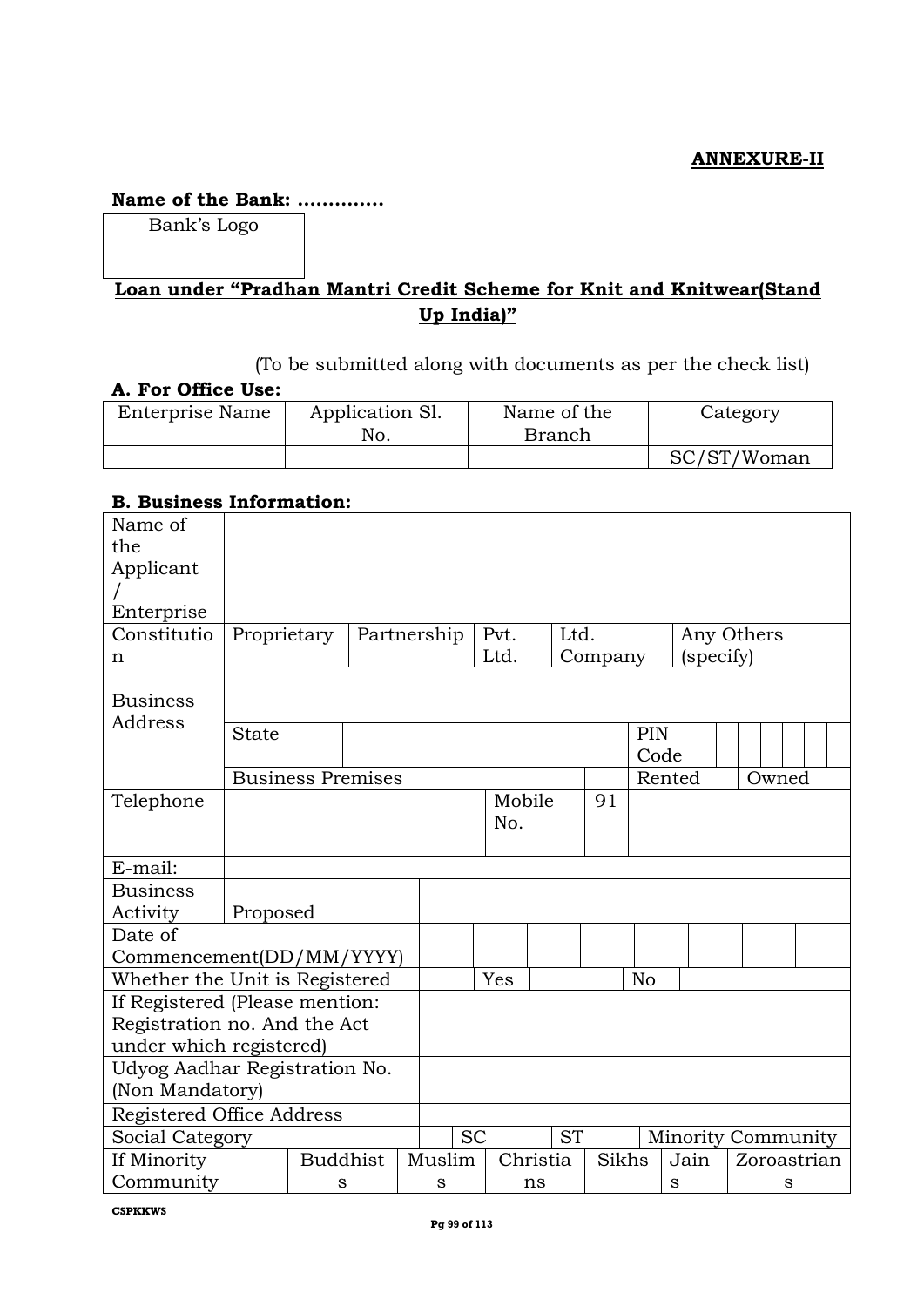#### **C. Background Information of Proprietor/ Partners/ Directors of Company and their addresses:**

| S.No. | Name | Date of      | Sex   Residential                                      | Academic | Experience  |
|-------|------|--------------|--------------------------------------------------------|----------|-------------|
|       |      | <b>Birth</b> | Address with $\vert$ Qualification $\vert$ in the line |          |             |
|       |      |              | Mobile No.                                             |          | of activity |
|       |      |              |                                                        |          | (years)     |
|       |      |              |                                                        |          |             |
|       |      |              |                                                        |          |             |

| S.No. Id proof | Id proof<br>no. | Address<br>proof | Address<br>proof no. | <b>PAN</b><br>Card/DIN<br>No. | Relationship<br>with the<br>Official/<br>Director of<br>the bank if<br>any |
|----------------|-----------------|------------------|----------------------|-------------------------------|----------------------------------------------------------------------------|
|                |                 |                  |                      |                               |                                                                            |
|                |                 |                  |                      |                               |                                                                            |

#### **D. Names of Associate Concerns, if any, of JV Partner or Director of proposed Unit:**

| Names of  | Address of | Presently    | Nature of   | Extent of        |
|-----------|------------|--------------|-------------|------------------|
| Associate | Associate  | Banking with | Association | Interest as a    |
| Concern   | Concern    |              | Concern     | Prop./Partner/   |
|           |            |              |             | Director or Just |
|           |            |              |             | Investor in      |
|           |            |              |             | Associate        |
|           |            |              |             | Concern          |
|           |            |              |             |                  |
|           |            |              |             |                  |

## **E. Banking/Credit Facilities Existing: (In Rs.)**

| Type of                                                                 | Banks Name and Branch                                                        | Limit   | Outstanding |  |  |  |  |
|-------------------------------------------------------------------------|------------------------------------------------------------------------------|---------|-------------|--|--|--|--|
| Facilities                                                              |                                                                              | Availed | As $on$     |  |  |  |  |
| Savings                                                                 |                                                                              | N.A     |             |  |  |  |  |
| Account                                                                 |                                                                              |         |             |  |  |  |  |
| Current                                                                 |                                                                              | N.A     |             |  |  |  |  |
| Account                                                                 |                                                                              |         |             |  |  |  |  |
| Term Loan                                                               |                                                                              |         |             |  |  |  |  |
|                                                                         | If banking with this bank, customer ID to be given here:                     |         |             |  |  |  |  |
|                                                                         | It is certified that our unit has not availed any loan from any other Bank / |         |             |  |  |  |  |
|                                                                         | Financial Institution in the past and I/we am/are not indebted to any other  |         |             |  |  |  |  |
| Bank / Financial Institution other than those mentioned in column no. E |                                                                              |         |             |  |  |  |  |
| above.                                                                  |                                                                              |         |             |  |  |  |  |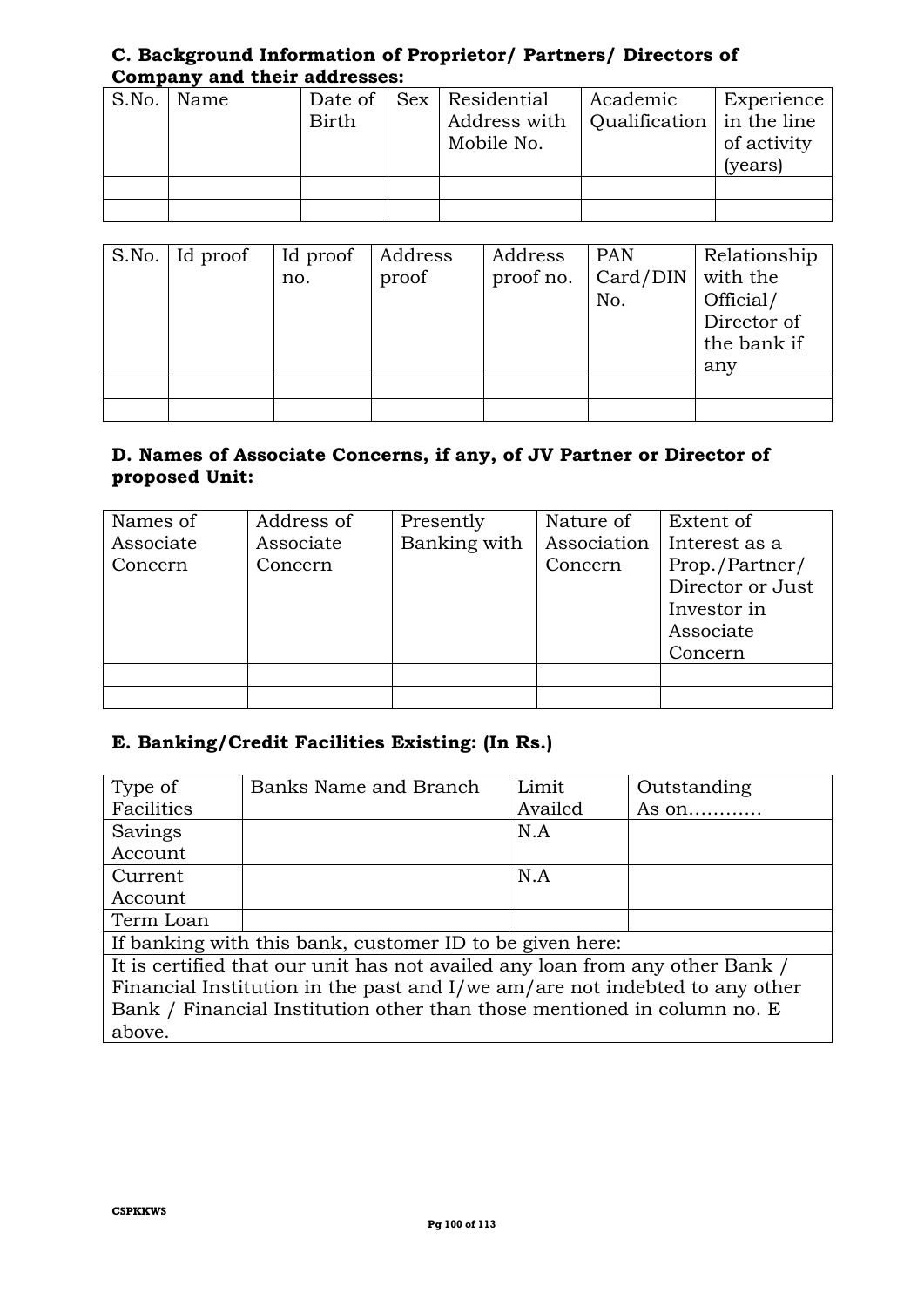|  | F. Credit Facilities Proposed: (In Rs.)** |  |  |
|--|-------------------------------------------|--|--|
|  |                                           |  |  |

| Types of      | Amount | Purpose for    | Security Offered |                   |  |
|---------------|--------|----------------|------------------|-------------------|--|
| Facilities    |        | which Required | Primary          | Whether           |  |
|               |        |                | Security         | Collateral        |  |
|               |        |                | (Details with    | Security          |  |
|               |        |                | approx. value    | Offered (If, yes, |  |
|               |        |                | to be            | then provide      |  |
|               |        |                | mentioned)       | detains on        |  |
|               |        |                |                  | column I) (       |  |
|               |        |                |                  | yes/No)           |  |
| Cash Credit** |        |                |                  |                   |  |
| Term Loan     |        |                |                  |                   |  |
| LC/BG         |        |                |                  |                   |  |
| Total         |        |                |                  |                   |  |

\*\* Mandatory Fields

## **G. In case of Working Capital: Basis of Cash Credit Limit applied: (In Rs.)**

|        | Projected |         |          |        |          |             |       |
|--------|-----------|---------|----------|--------|----------|-------------|-------|
|        | Sales     | Workin  | Inventor | Debtor | Creditor | Promoter's  | Limit |
| Cash   |           | g Cycle |          | S      | S        | Contributio | S     |
| Credit |           | 1n      |          |        |          |             |       |
|        |           | Months  |          |        |          |             |       |
|        |           |         |          |        |          |             |       |

### **H. In case of Term loan requirements, the details of machinery/equipment may be given as under:**

| Type of<br>Machine/<br>Equipment | Purpose<br>for which<br>required | Name of<br>supplier | Total Cost<br>of Machine | Contribution<br>being made<br>by the<br>promoters<br>(Rs.) | Loan<br>Required<br>(Rs.) |
|----------------------------------|----------------------------------|---------------------|--------------------------|------------------------------------------------------------|---------------------------|
|                                  |                                  |                     |                          |                                                            |                           |
|                                  | Total                            |                     |                          |                                                            |                           |

| Repayment period with Moratorium period |  |
|-----------------------------------------|--|
| requested for                           |  |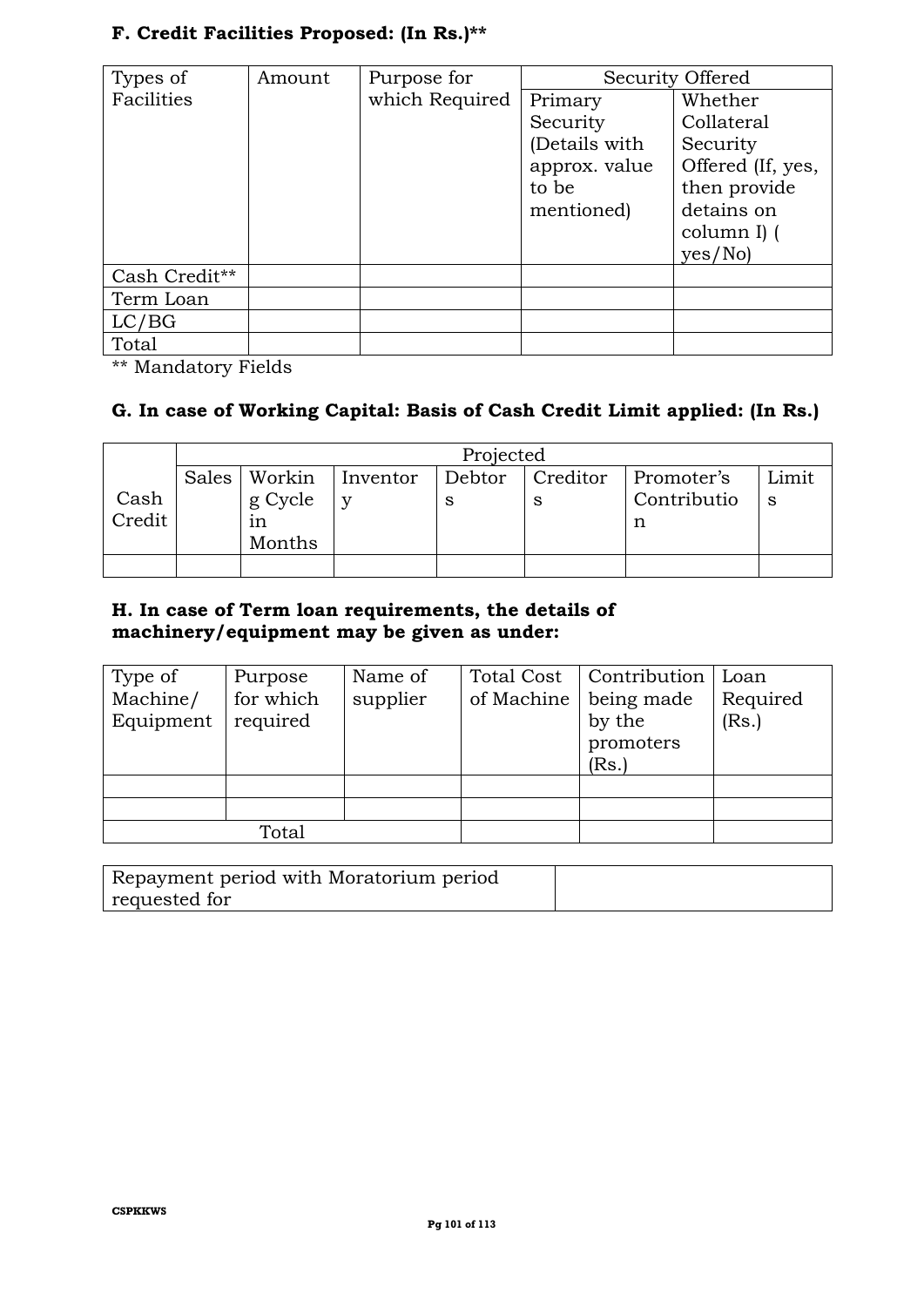### **I. Future Estimates: (In Rs.)**

Future Estimates (Estimates for current year and projections for first year to be provided for working capital facilities. However for term loan facilities projections to be provided till the proposed year of repayment of loan) Current Year (Estimate) First Year (Projection) Second Year (Projection) Third Year (Projection) Net Sales Net Profit Capital (Net Worth in case of Companies)

#### **J. Status Regarding Statutory Obligations:**

|                                       | Whether Complied | Remarks (Any     |
|---------------------------------------|------------------|------------------|
|                                       | with (select)    | details in       |
| <b>Statutory Obligations</b>          | $Yes/No)$ If not | connection       |
|                                       | applicable then  | with the         |
|                                       | select N.A.      | relevant         |
|                                       |                  | obligation to be |
|                                       |                  | given)           |
| 1. Registration under Shops and       |                  |                  |
| Establishment Act                     |                  |                  |
| 2. Registration under MSME            |                  |                  |
| (Provisional / Final)                 |                  |                  |
| 3. Latest Sales Tax Return Filed      |                  |                  |
| 4. Latest Income Tax Returns Filed    |                  |                  |
| 5. Any other Statutory dues remaining |                  |                  |
| outstanding                           |                  |                  |

## **K. Declaration:**

I/We hereby certify that all information furnished by me/us is true, correct and complete. I/We have no borrowing arrangements for the unit except as indicated in the application form. There is/are no overdue/statutory due owed by me/us. I/We shall furnish all other information that may be required by Bank in connection with my/our application. The information may also be exchanged by you with any agency you may deem fit. You, your representatives or Reserve Bank of India or any other agency as authorised by you, may at any time, inspect/verify my/our assets, books of accounts etc. in our factory/business premises as given above. You may take appropriate safeguards/action for recovery of bank's dues.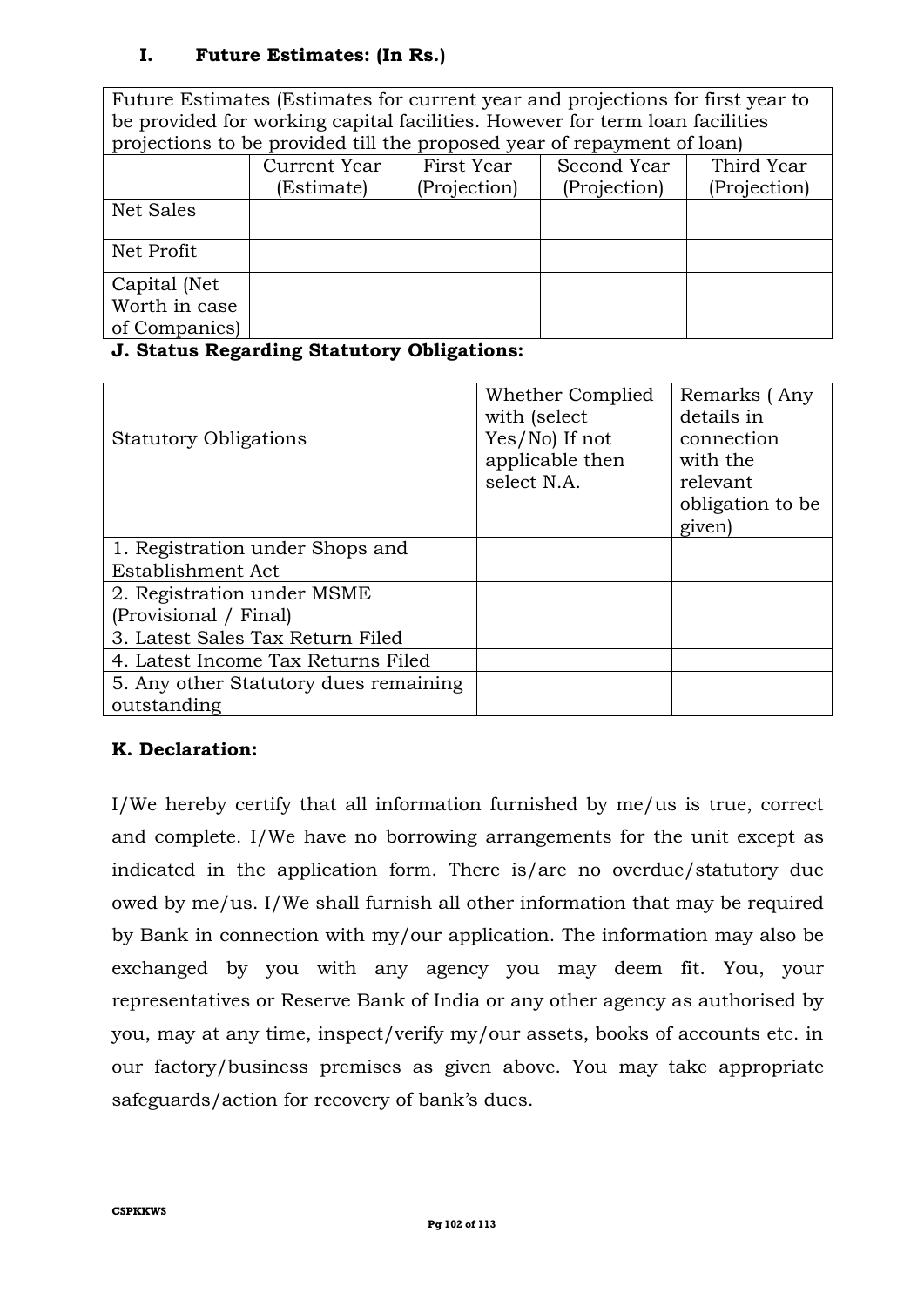(Signatures of Proprietor/partner/director whose photo is affixed above)

#### **Date:\_\_\_\_\_\_\_\_\_\_\_\_\_\_\_\_\_**

Place:

## **CHECK LIST**

- 1. Proof of Identity: Voter's ID/ Passport/Driving License/PAN Card/Signature identification from Present Bankers of Proprietor, partner of Director (If a company).
- 2. Proof of Residence: Recent Telephone Bills, Electricity Bill, Property Tax Receipt /Passport/Voter's ID Card of Proprietor, partner of Director (if a company).
- 3. Proof of Business Address.
- 4. Applicant should not be defaulter in any Bank/F.I.
- 5. Memorandum and articles of association of the Company/Partnership Deed of partner etc.
- 6. Assets and liabilities statement of promoters and guarantors along with latest income tax returns.
- 7. Rent Agreement (if business premises on rent) and clearance from pollution control board if applicable.
- 8. SSI / MSME registration if applicable.
- 9. Projected balance sheets for the next two years in case of working capital limits and for the period of the loan in case of term loan.
- 10. Photocopies of lease deeds/title deeds of all the properties being offered as primary and collateral securities.
- 11. Documents to establish whether the applicant belongs to SC/ST Category, wherever applicable.
- 12. Certificate of incorporation for ROC to establish whether majority stake holding in the company is in the hands of a person who belongs to SC/ST/Woman category.

#### **For Cases with Exposure above Rs. 25 Lakhs**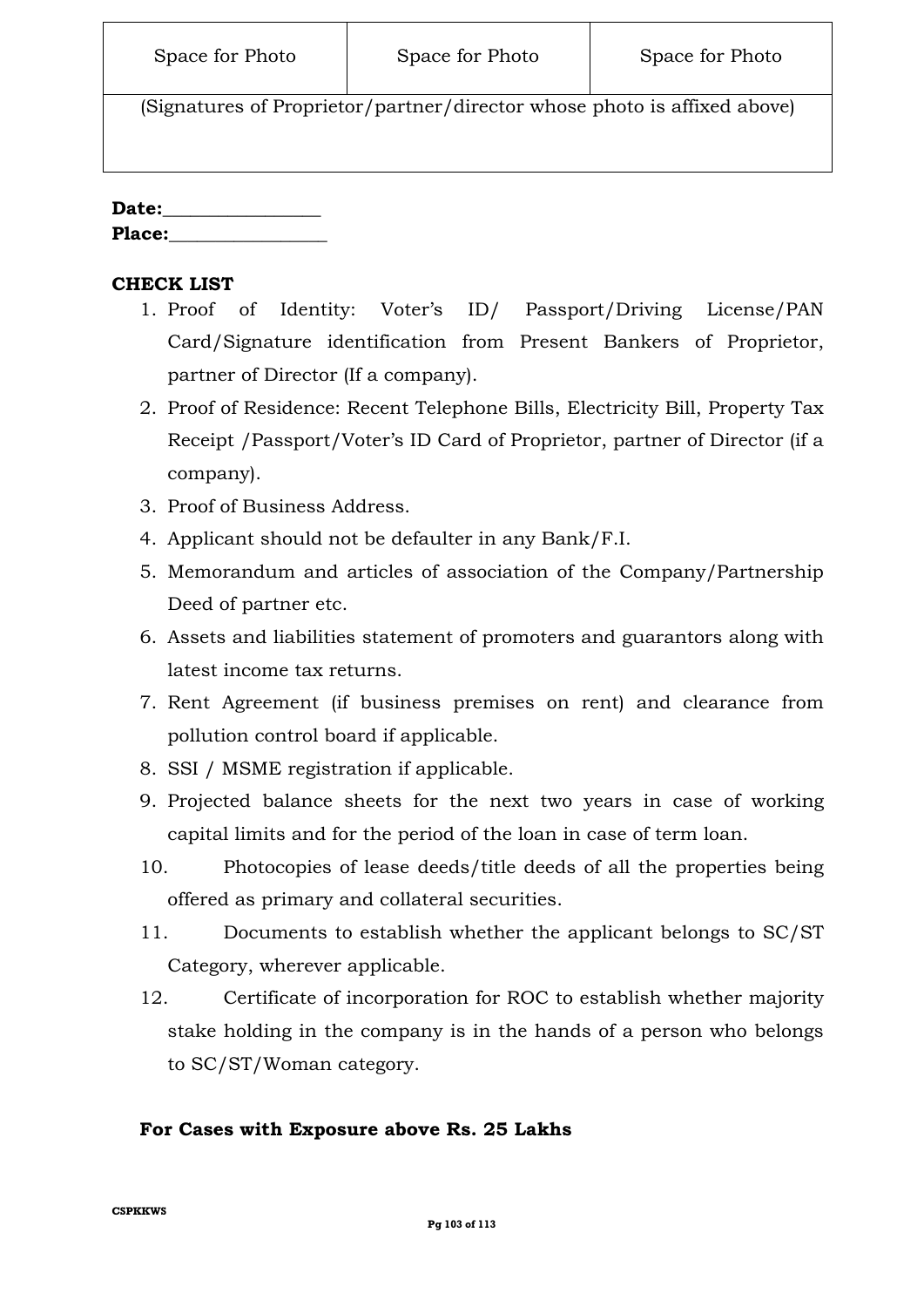- 1. Profile of the unit (includes names of promoters, other directors in the company, the activity being undertaken addresses of all offices and plants, shareholding pattern etc.
- 2. Last three years balance sheets of the Associate / Group Companies (if any).
- 3. Project report (for the proposed project if term funding is required) containing details of the machinery to be acquired, from whom to be acquired, price, names of suppliers, financial details like capacity of machines, capacity of utilisation assumed, production sales, projected profit and loss and balance sheets for the tenor of the loan, the details of labour, staff to be hired, basis of assumption of such financial details etc.
- 4. Manufacturing process if applicable, major profile of executives in the company, any tie-ups, details about raw material used and their suppliers, details about the buyers, details about major-competitors and the company's strength and weaknesses as compared to their competitors etc.

*(The check list is only indicative and not exhaustive and depending upon the local requirements at different places addition could be made as per necessity).*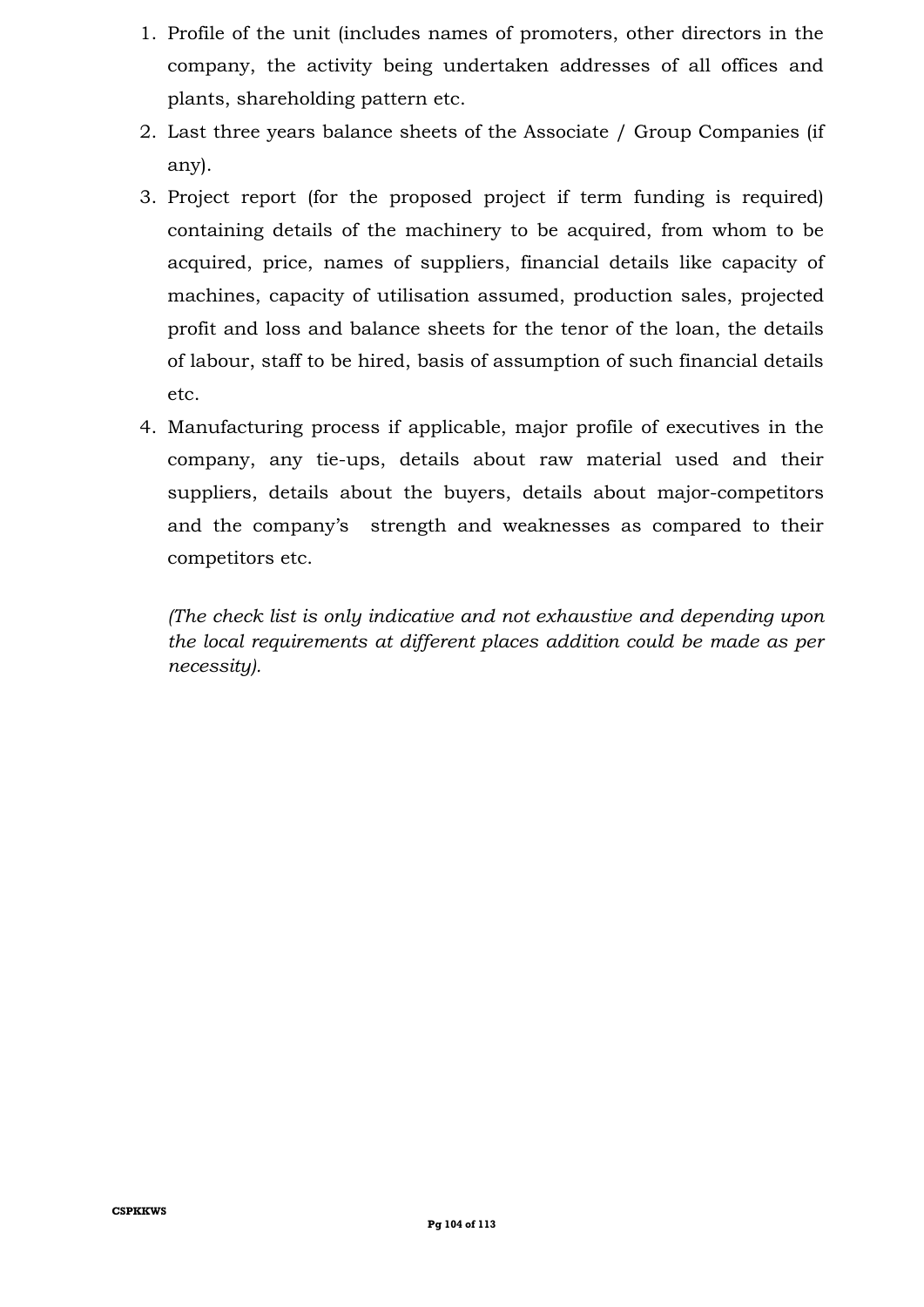## **Format for verification of claims under "Pradhan Mantri Credit Scheme for Knit and Knitwear"(PowerTex MUDRA)**

|                      | Name & Address of the factory                                                                                         |  |
|----------------------|-----------------------------------------------------------------------------------------------------------------------|--|
| 1                    | Taluka/Tahshil/Mandal:<br>District:<br>State:<br>Pin code:<br>Phone No./Mobile No.<br>Fax No.<br>E-Mail ID<br>PAN No. |  |
| $\mathbf{2}$         | Aadhar Number                                                                                                         |  |
| 3                    | Name of Contact Person with<br>Tel. /<br>Mob. no                                                                      |  |
| 4                    | <b>IM Acknowledgement</b><br>No./Udhyog Aadhar No & Date<br>along with Registering Authority                          |  |
| 5                    | Number of Looms                                                                                                       |  |
| 6                    | Constitution<br>(Individual/Proprietorship /<br>Partnership/Pvt. Ltd.)                                                |  |
| 7                    | Name of Proprietor / Partner(s) /<br>Director(s)                                                                      |  |
| 8                    | Gender of the<br>Applicant(Male/Female)                                                                               |  |
| 9                    | Category of the Applicant<br>(General/ OBC/SC/ST/Minority<br>etc.)<br>In case of Minority pls. mention<br>the detail  |  |
| 10                   | <b>Total Cost of Project</b>                                                                                          |  |
| 11                   | Amount of Loan<br>a. Term Loan                                                                                        |  |
| 12                   | Amount of Loan disbursed<br>a. Term Loan                                                                              |  |
| 13                   | <b>Existing Machineries</b><br>a. Name of the Machine<br>b. Quantity                                                  |  |
| 14                   | New Machineries installed under<br>the scheme (if any)<br>a. Name of the Machine<br>b. Quantity                       |  |
| 15                   | Basic value of the claimed<br>machineries                                                                             |  |
| 16<br><b>CSPKKWS</b> | Name and address of the Bank                                                                                          |  |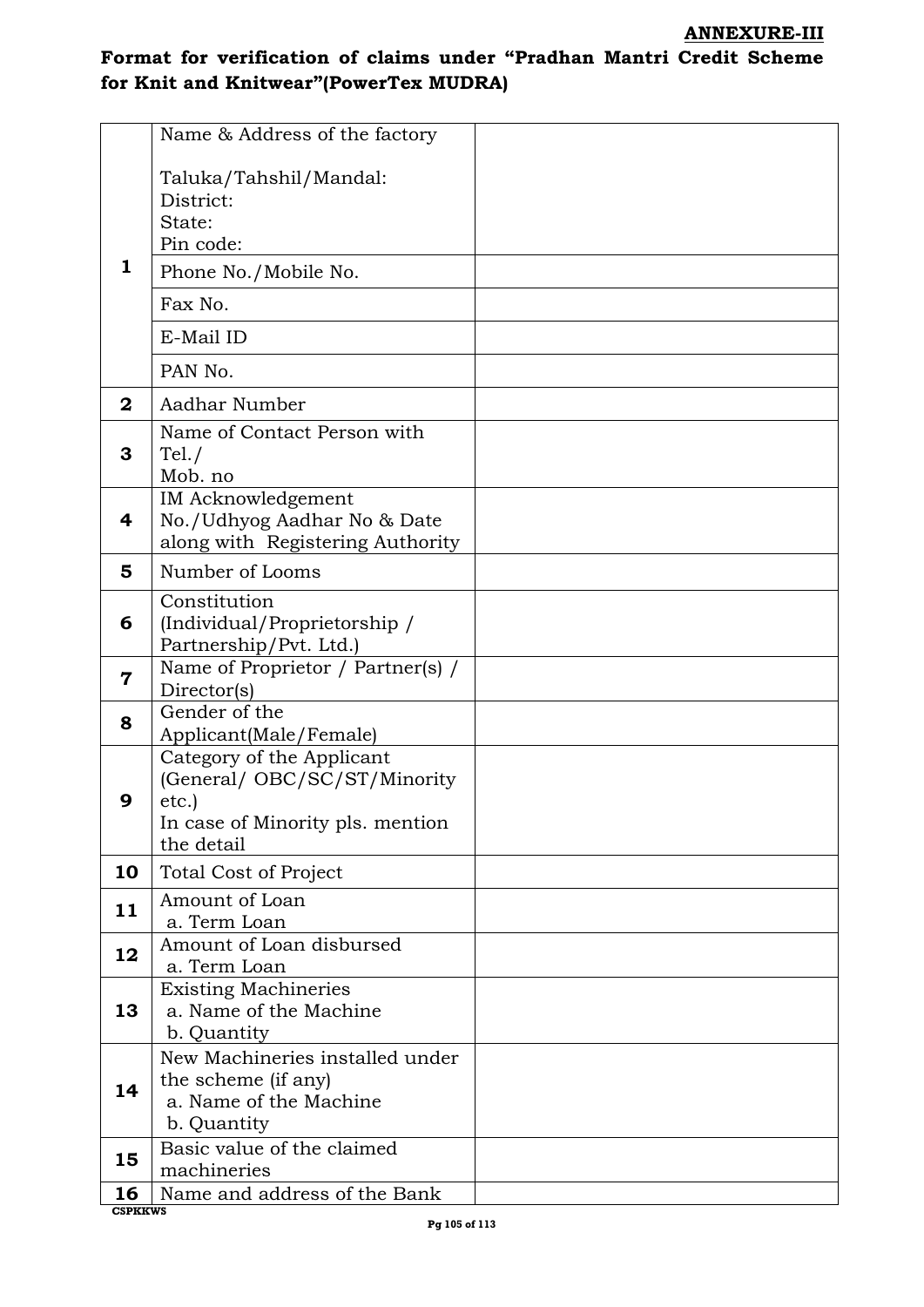|                 | (complete Branch details with   |  |
|-----------------|---------------------------------|--|
|                 | Pin code, IFS Code& Email id    |  |
| 17 <sub>1</sub> | Term Loan Account no:           |  |
| 18              | Whether the Project confirms in |  |
|                 | accordance to the guidelines    |  |
|                 | Whether JIT recommends for      |  |
| 19              | release of                      |  |
|                 | a. Margin Money subsidy         |  |
|                 | b. Interest Subvention subsidy  |  |
|                 | If yes, then eligible           |  |
| 20              | a. Margin Money subsidy         |  |
|                 | b. Interest Subvention subsidy  |  |
| 21              | Remarks, if any                 |  |

It is certified that the above said claim is found to be in order in all respect as per the Guidelines of **Pradhan Mantri Credit Scheme for Knit and Knitwear[PowerTex MUDRA] under PowerTex India hence recommended for release of Margin Money subsidy**.

Signature of the Joint Inspection Team Member along with his seal (Representative from the Branch of the Lending Agency)

Signature of the Joint Inspection Team Member along with his seal (Representative of the Powerloom Service Centre/Regional Office of the Textile Commissioner)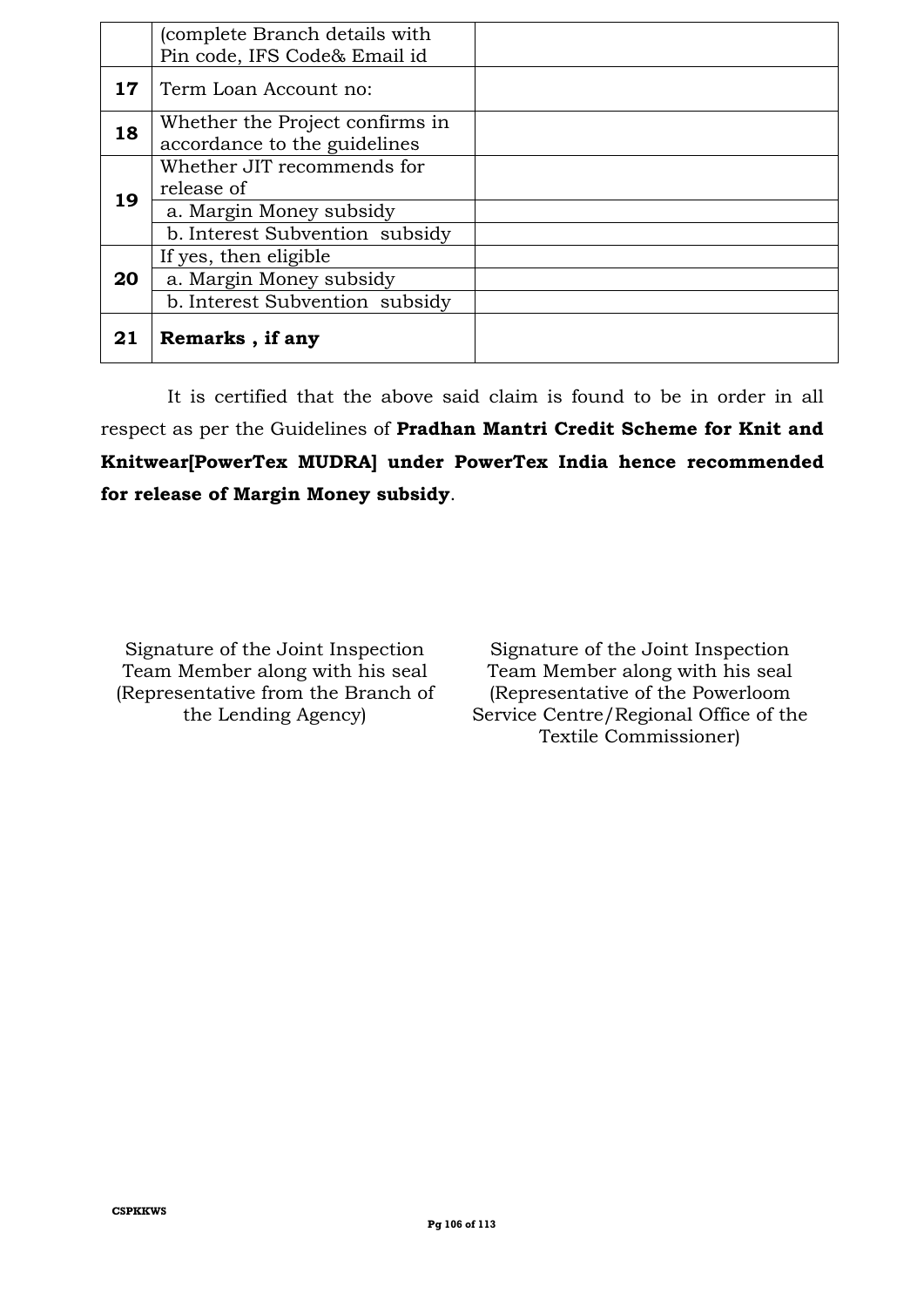#### **ANNEXURE-IV**

### **Format for verification of claims under "Pradhan Mantri Credit Scheme for Knit and Knitwear" (Stand Up India)**

|              | Name & Address of the factory                                                                                        |  |
|--------------|----------------------------------------------------------------------------------------------------------------------|--|
| 1            | Taluka/Tahshil/Mandal:<br>District:<br>State:<br>Pin code:<br>Phone No./Mobile No.                                   |  |
|              | Fax No.                                                                                                              |  |
|              | E-Mail ID                                                                                                            |  |
|              | PAN No.                                                                                                              |  |
| $\mathbf{2}$ | Aadhar Number                                                                                                        |  |
| 3            | Name of Contact Person with<br>Tel. /<br>Mob. no                                                                     |  |
| 4            | <b>IM Acknowledgement</b><br>No./UdhyogAadhar No & Date<br>along with Registering Authority                          |  |
| 6            | Constitution<br>(Individual/Proprietorship /<br>Partnership/Pvt. Ltd.)                                               |  |
| 7            | Name of Proprietor / Partner(s) /<br>Director(s)                                                                     |  |
| 8            | Gender of the<br>Applicant(Male/Female)                                                                              |  |
| 9            | Category of the Applicant<br>(General/ OBC/SC/ST/Minority<br>etc.)<br>In case of Minority pls. mention<br>the detail |  |
| 10           | Name and address of the Bank<br>(complete Branch details with<br>Pin code, IFS Code& Email id                        |  |
| 11           | <b>Total Cost of Machines</b><br>a. Promoters Contribution<br>b.Term Loan Disbursed                                  |  |
| 12           | New Machineries installed under<br>the scheme (if any)<br>c. Name of the Machine<br>b. Quantity                      |  |
| 13           | Basic value of the claimed<br>machineries                                                                            |  |
| 14           | Term Loan Account no:                                                                                                |  |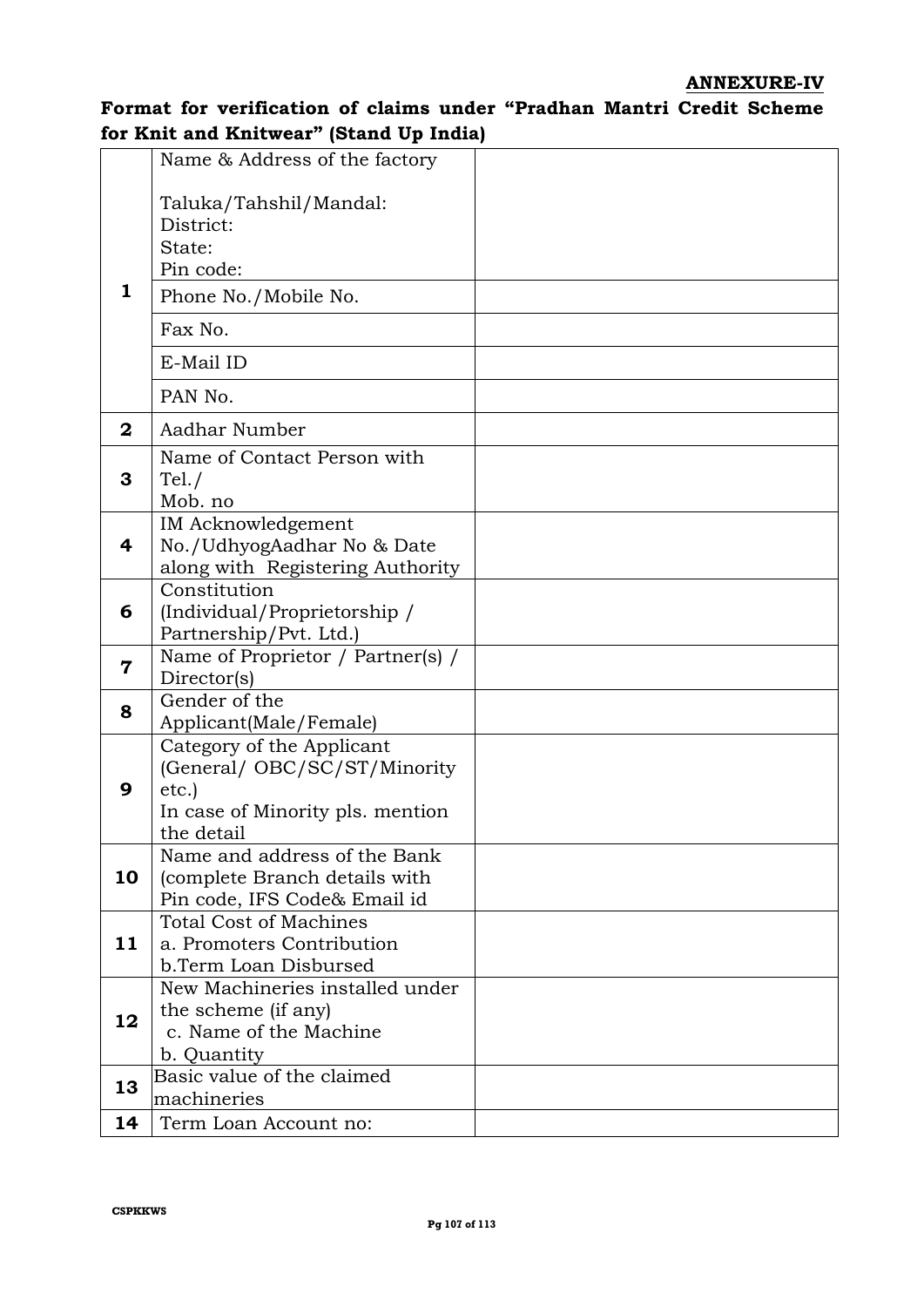| 15 | Whether the Project confirms in<br>accordance to the guidelines |  |
|----|-----------------------------------------------------------------|--|
| 16 | Whether JIT recommends for<br>release of subsidy                |  |
| 17 | If Yes Amount of Margin Money<br>subsidy                        |  |
| 18 | Remarks                                                         |  |

It is certified that the above said claim is found to be in order in all respect as per the Guidelines of **Pradhan Mantri Credit Scheme for Knit and Knitwear under PowerTex India hence recommended for release of Margin Money subsidy**.

Signature of the Joint Inspection Team Member along with his seal (Representative from the Branch of the Lending Agency)

Signature of the Joint Inspection Team Member along with his seal (Representative of the Powerloom Service Centre/Regional Office of the Textile Commissioner)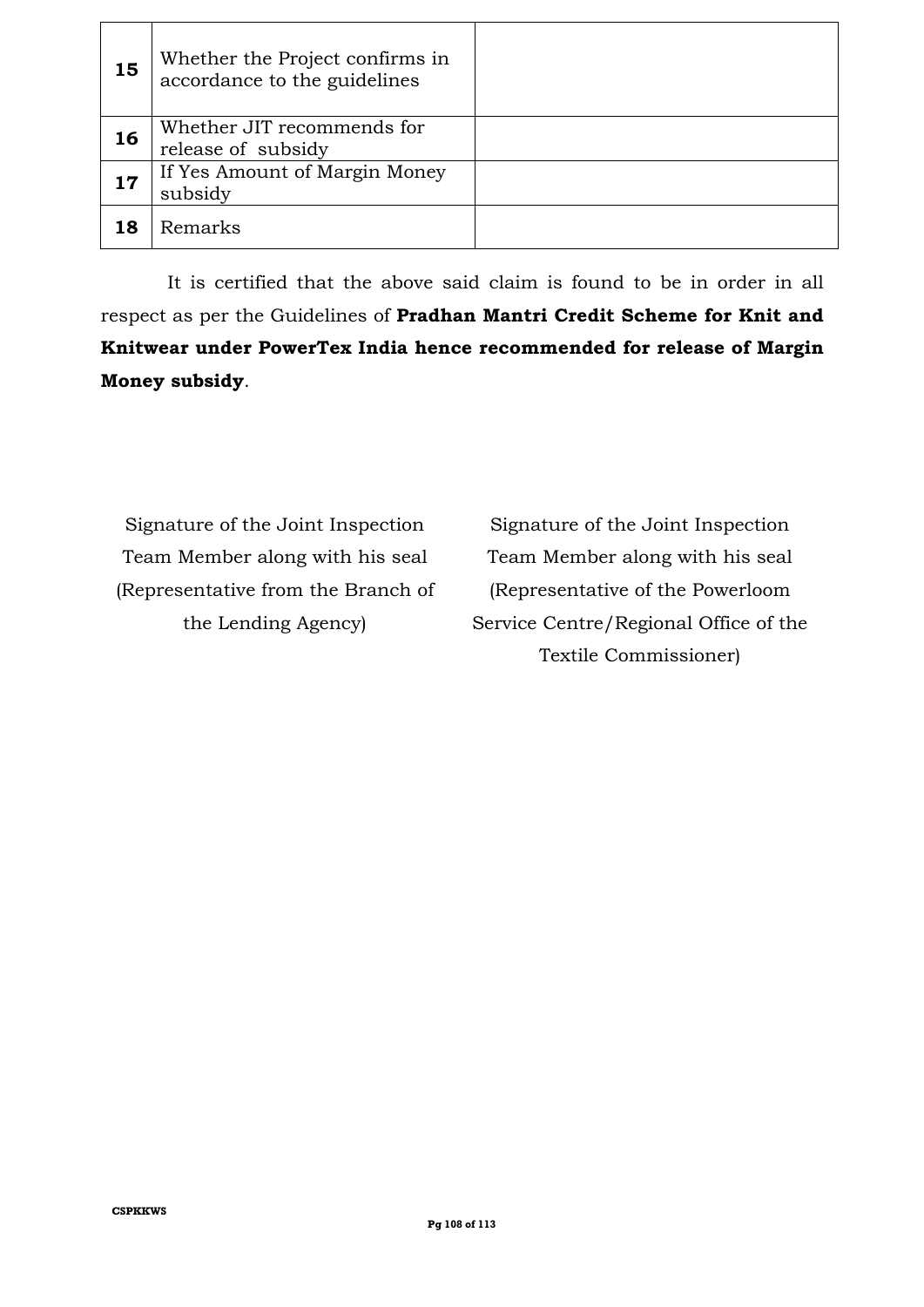## **1.0 Objectives**

- a) To give wide publicity, including event based publicity etc. through multimedia, electronic, print, film media, to the Knitting and Knitwear Sector schemes, programmes being run by the Office of Textile Commissioner, Mumbai (OTxC).
- b) To create an enabling environment for publicity
- c) To disseminate information about the modalities and benefits of schemes, programmes being run by OTxC, Mumbai.
- d) To promote awareness and to trigger the developmental mode of Knitting and Knitwear sector.
- e) To encourage volunteer action for ensuring effective implementation of schemes, programmes being run by the O/o TxC, Mumbai.
- f) To extend financial support for National & International events organized by OTxC, Mumbai.

# **2.0 Period of Operation of the Scheme**

The period of operation of the scheme will be from 01.07.2019 to 31.03.2020.

# **(a) Components of Facilitation Services and IT :**

# **(a) Facilitation Services**

- **Help – line:** A dedicated toll free **Help-line** would be setup to provide necessary help/guidance/information to the Knitting and Knitwear Sector by making toll free call.
- **Registration Facility for** Knitting and Knitwear Sector **units with the KSCs:** There would be a system to register the Knitting and Knitwear Sector units at the Knitting Service Centers (KSC) so that the KSCs can reach out to these units to disseminate the information on the Government Schemes. The interface will also enable the units to understand the facilities available with KSCs and so as to avail the benefits.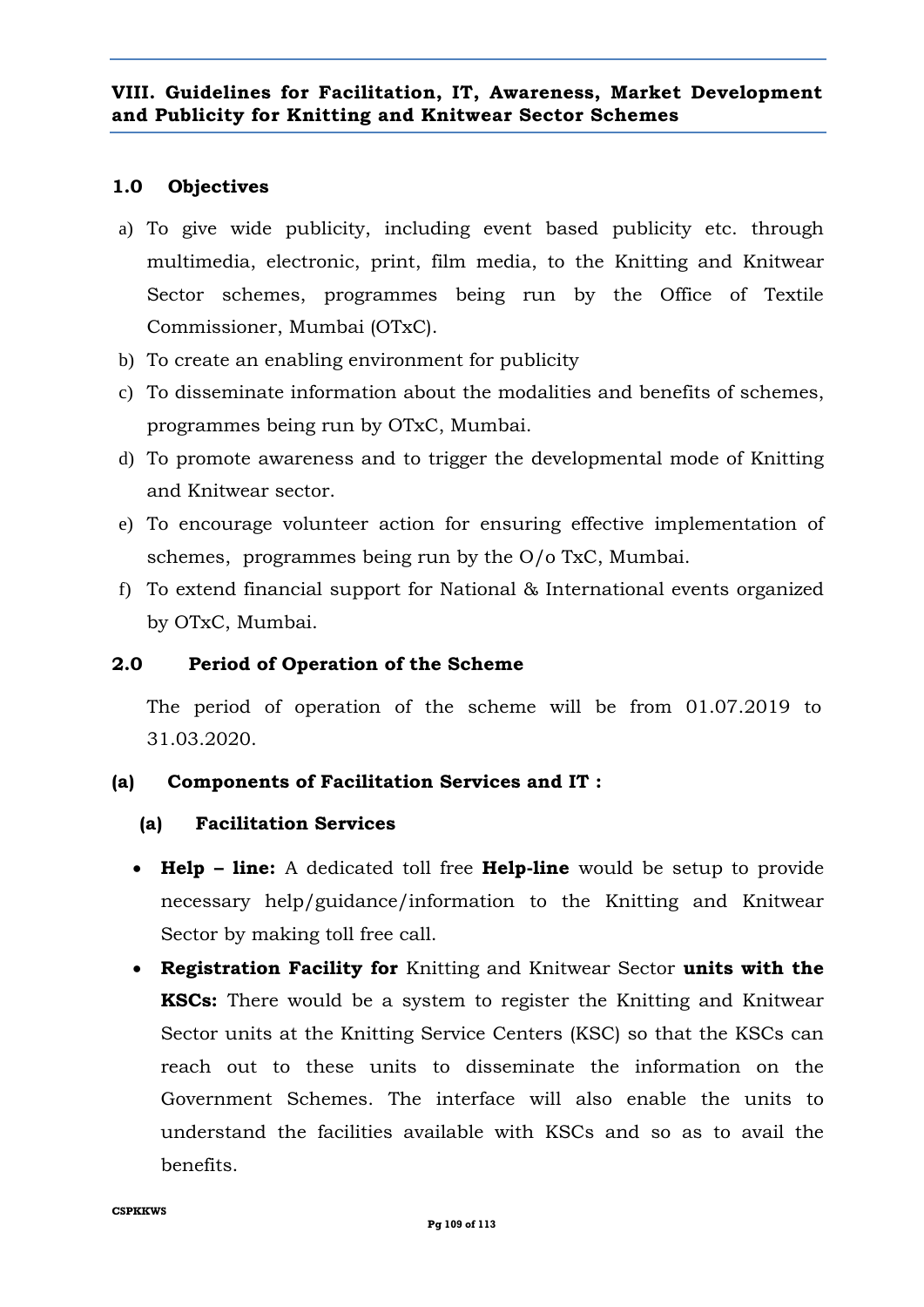- **SMS alerts:** A system will be developed so as provide SMS alerts to Knitting and Knitwear Sector units on new developments/initiatives on Knitting & Knitwear related subjects.
- **Bank Assistance:** The services of the lead bank and the major banks in the Knitting and Knitwear clusters will be facilitated through with the KSCs so that necessary assistance can be extended to the Knitting and Knitwear Sector units to avail credit facilities and MUDRA loans from the Banks.
- **Entrepreneur Cell:** An Entrepreneur Cell will be created in each Knitting and Knitwear Service Centre to disseminate information on the various Govt. Schemes.
- **Design and Technical Advancement:** The KSCs will provide designing facilities and requisite technical training, suitably structured for the Knitting and Knitwear Sector units.
- **Any other facilitation services.**
- **(b) IT- Development of online-portal / mobile application in respect of schemes implemented by GOI.**
	- Development of online-portal play a vital role in providing an easy and single point access to information about the various developmental schemes implemented by the Government of India and their various aspects including eligible beneficiaries, types of benefits, scheme details etc.
	- Mobile apps further provide a much faster alternative, as it only takes a second to launch a mobile app because the majority of the information is stored in the application itself making it possible to function offline. This helps build loyalty with the end users facilitating in connecting with the information. The advantages of a mobile application is to seamlessly connect and interact with end-users, making it a valuable tool for accessing the schemes implemented by the GOI, consequently reducing staff workload by information requests and phone calls.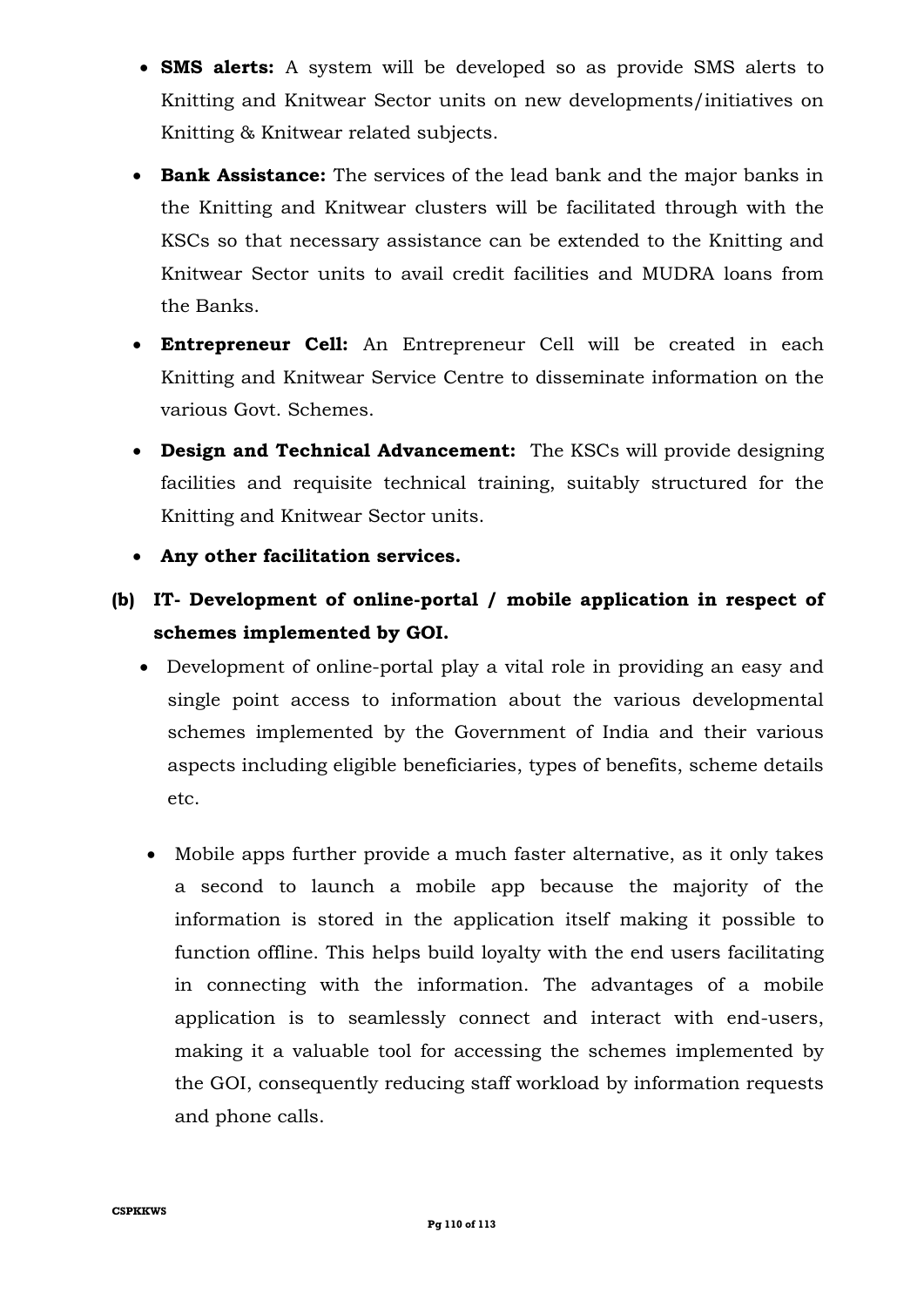#### **1.0 Awareness and Market Development Programmes**

- (i) **Seminars/ Workshops**: To create awareness about Government schemes, disseminate the information about technology, Services, products for the benefits of Knitting and Knitwear Sector units. Workshops/seminars/awareness programme are conducted by Regional Offices, Knitting and Knitwear Service Centres of the office of Textile Commissioner as well as other Export Promotion Councils, TRAs etc.
- (ii) **Buyer Seller Meets**: The market development activities like Exhibition/Fair and Buyer-Sellers Meet under the scheme is serving the needs of the Knitting and Knitwear Sector units for marketing their products in national and international level.

Under this scheme, financial assistance is given for organizing exhibitions, infrastructure support, stall rent, stall furnishing, electricity charges, publicity, back up services and administrative expenses.

## (iii) **International events like Reverse Buyer Seller Meets:**

International events like Reverse Buyer Seller Meet are conducted in India in association with Export Promotion Councils/ Knitting and Knitwear Industry Associations by inviting potential Buyers & Importers from foreign countries. In such events, leading Indian companies exhibit/ showcase the latest range of Knitted fabric and Knitwear Garments before the visiting foreign buyers, to enable participating members to develop / expand their export trade. Thus, the visiting buyers have a unique opportunity to see the latest products of leading textile companies under one roof, interact with the senior representatives of participating companies and conclude profitable business deals.

#### (iv) **E-platform for marketing of Knitted and Knitwear products:**

Promotion of marketing of Knitted and Knitwear products through ecommerce is one of the priorities of Ministry of Textiles. In order to promote e-marketing of Knitted and Knitwear products in a transparent, competitive and effective manner, Office of the Textile Commissioner under Ministry of Textiles will avail the services of any willing ecommerce platform with good track record for participation in online marketing of Knitted and Knitwear products.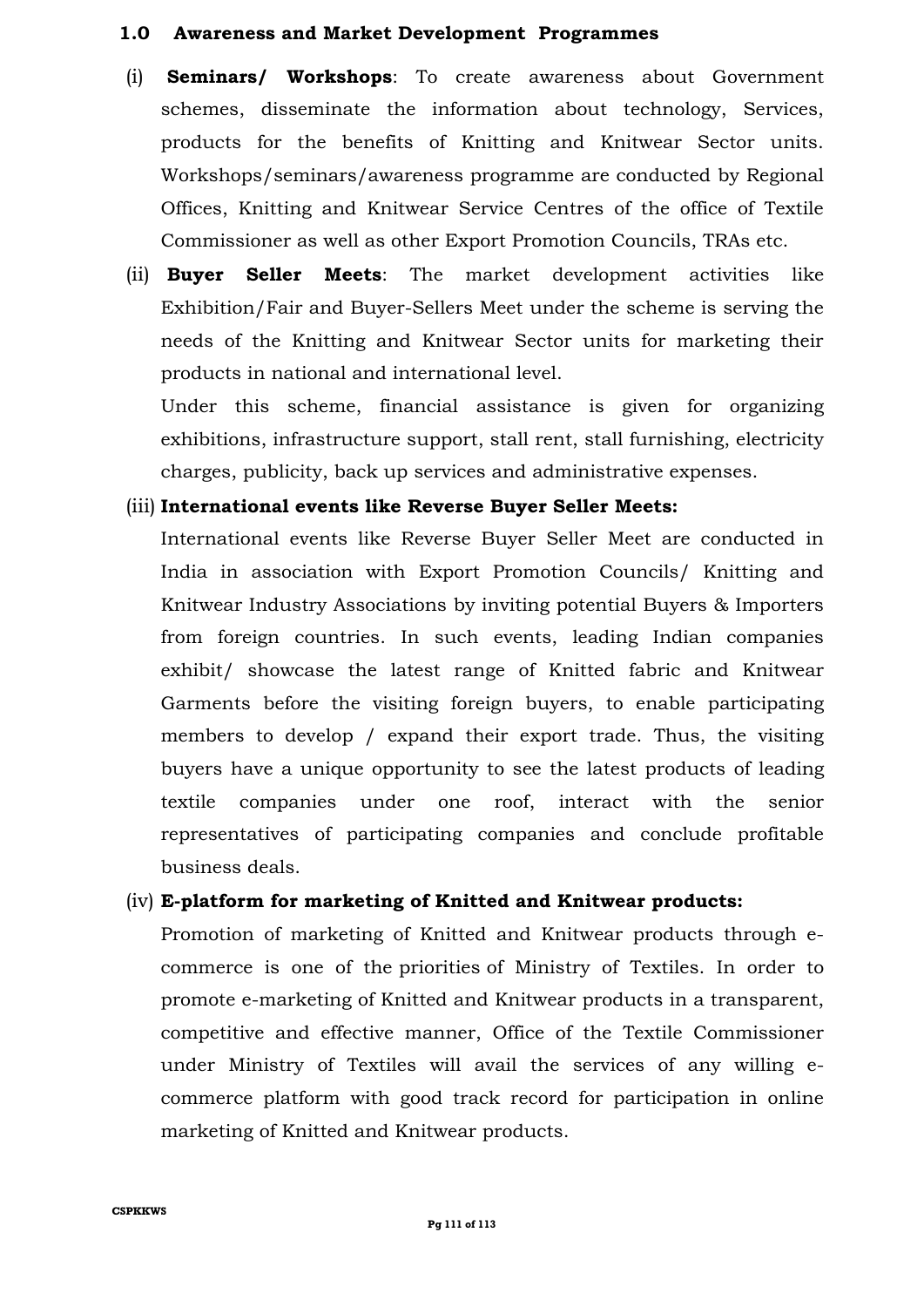(v) **Exposure visits for entrepreneurs of Knitting and Knitwear clusters:** The exposure visits for entrepreneurs of **Knitting and Knitwear clusters** are organized with a view to understand better technology, product etc. The entrepreneurs of **Knitting and Knitwear cluster** from present level of technology are required to be exposed to the developed cluster having latest technology/manufacturing in order to motivate them to adopt technology and diversify the products.

Financial assistance  $\omega$  Rs.5000 towards incidental expenses and to  $\&$ fro train fare restricted to Sleeper-Class fare for each entrepreneur is provided by GOI.

(vi) **Conducting Studies, Survey & Evaluation Programmes/ Schemes on special needs:**

The results of analytical studies and surveys help in designing appropriate strategies and measures of intervention by the Government, by itself or in public private partnership mode, to assist and enable the Knitting and Knitwear industry in facing the challenges and availing of the opportunities with a view to enhancing their efficiency and competitiveness and also expanding generation of sustainable employment. The inferences drawn from these studies will help suggest changes to the schemes so that they fulfill their objectives.

Monitoring / evaluation of the schemes helps to obtain feedback on- (i) its performance (ii) how resources have been spent (iii) creditability on continuance of the schemes. Further, evaluation of schemes helps to address problematic issues viz. (i) Strengths and Weaknesses of the project implemented (ii) Bottlenecks/ Implementation problems (iii) Success and failure indicators and (iv) the good practice issues.

#### **(vii) Any other awareness and Market Development Programmes**.

For eg. through print media, electronic media, hoardings, mobilepublicity van, adopting different ICT modes for creating maximum awareness.

#### **5.0 Publicity in Electronic and Print Media:**

The main intent of any media is to pass information to the public. Electronic media a more advanced form of media could be Internet, Television etc. can be reached faster through different channels, site etc. Print media typically includes Newspapers, Articles, and Journals